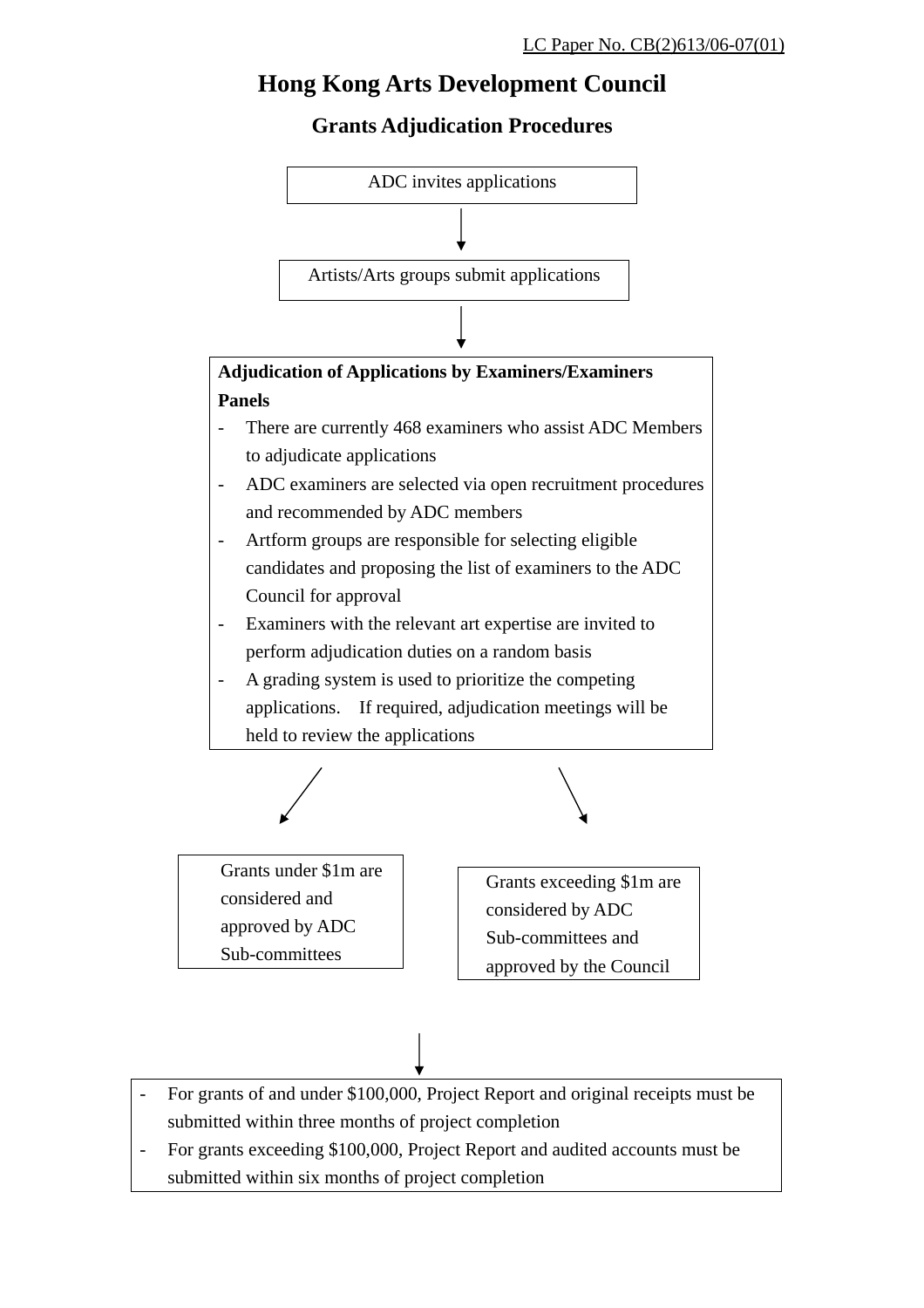# **Arts and Sports Development Fund (ASDF) (Arts Portion)**

#### **Grants Adjudication Procedures**

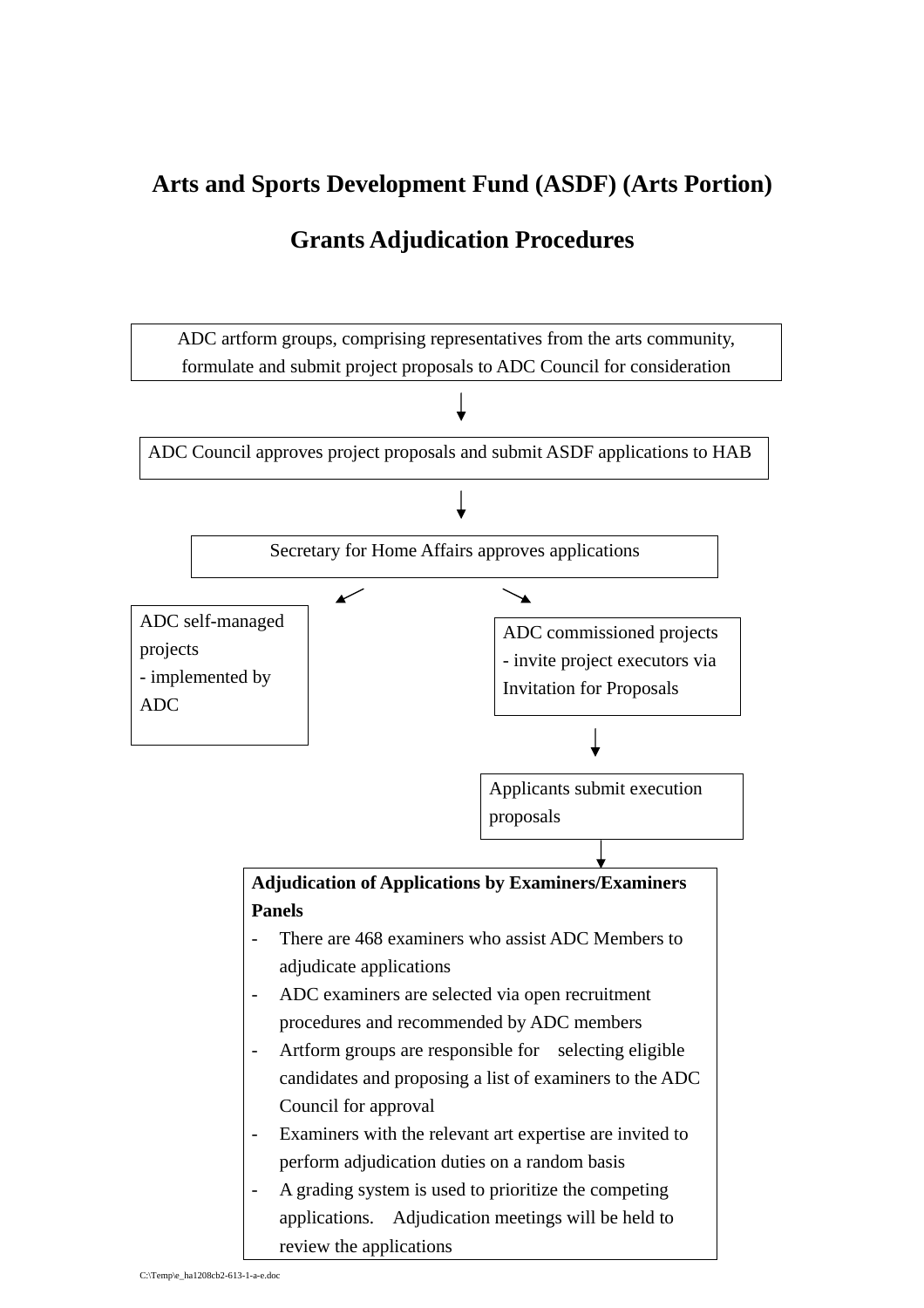

- For grants exceeding \$100,000, Project Report and audited accounts must be submitted within six months of project completion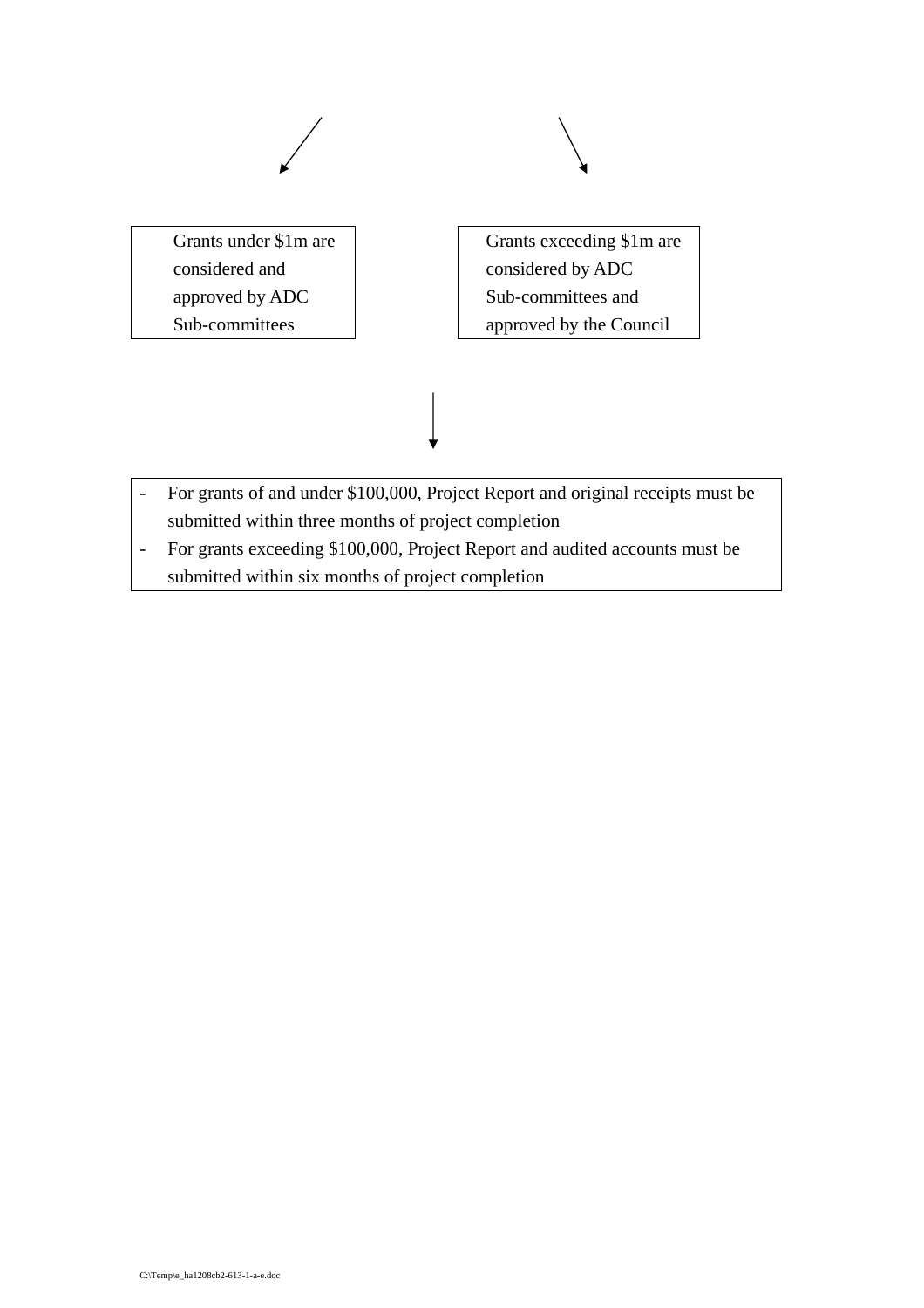# 2000年4月至2006年11月的撥款情況

#### **00-01** 年度

|                | 計劃名稱                          | 批核款額 (HK\$) |
|----------------|-------------------------------|-------------|
| $\mathbf{1}$   | 2000 Special Project in Dance | 876,000     |
| $\sqrt{2}$     | 2000 Special Project in Music | 740,000     |
| $\mathfrak{Z}$ | 紐約PS1當代藝術中心:視覺藝術家駐場計劃         | 350,000     |
| $\overline{4}$ | 視藝工作者指南2000                   | 400,000     |
| $\mathfrak s$  | 香港視藝年鑑2000                    | 400,000     |
| 6              | 戲曲卓越創作/演出                     | 1,200,000   |
| $\tau$         | 戲曲論壇                          | 150,000     |
| $\,8\,$        | 北京及南京中國戲劇節                    | 900,000     |
| 9              | Hong Kong-in-Berlin Festival  | 800,000     |
| $10\,$         | 創意藝術教育研討及出版計劃                 | 338,000     |
| 11             | 大專院校學生戲劇計劃                    | 200,000     |
| 12             | 2000/2001舞蹈拓展計劃               | 416,000     |
| 13             | 2000/2001舞蹈國際表演及藝術教育計劃        | 324,000     |
| 14             | 2000/2001芭蕾舞拓展計劃              | 303,000     |
| 15             | 出版「香港聲樂發展概論」                  | 545,000     |
| 16             | 中樂推廣表演計劃                      | 346,460     |
| 17             | 室樂推廣表演計劃                      | 304,800     |
| 18             | 2001一般綜合文學雜誌委約計劃              | 2,400,000   |
| 19             | 2001青年人文學雜誌委約計劃               | 600,000     |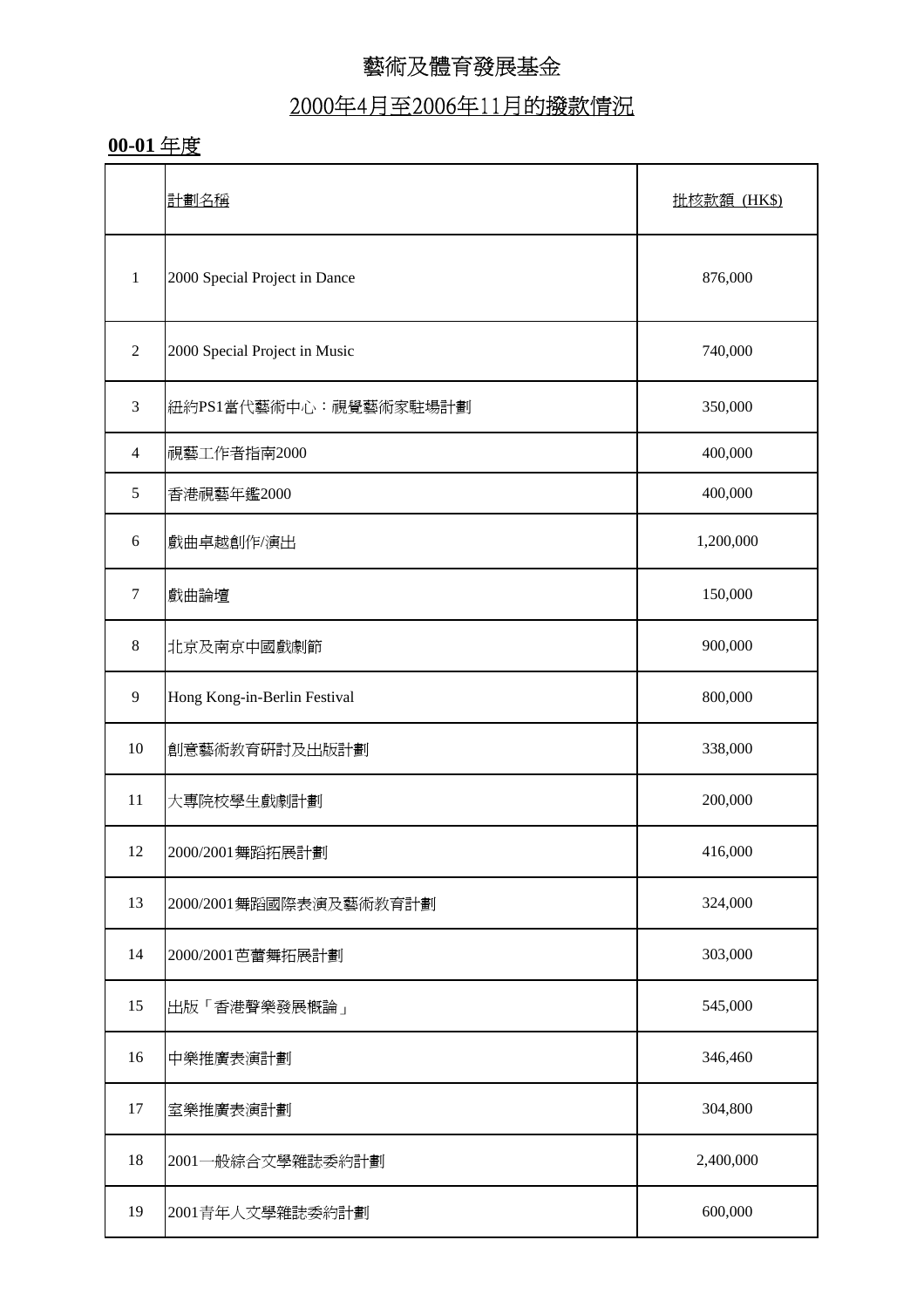# 2000年4月至2006年11月的撥款情況

#### **00-01** 年度

|    | 計劃名稱              | 批核款額 (HK\$) |
|----|-------------------|-------------|
| 20 | 2001學術文學雜誌委約計劃    | 400,000     |
| 21 | 2001詩刊委約計劃        | 600,000     |
| 22 | 2000下半年度文學雜誌出版計劃  | 675,000     |
| 23 | 香港藝穗節-當代視藝計劃2001  | 370,000     |
| 24 | 出版中學教師戲曲手冊        | 350,000     |
| 25 | Digital Now @2001 | 305,000     |
| 26 | 柏林香港文化節           | 726,000     |
| 27 | (拍攝/播放)藝術教育特輯     | 1,186,000   |
| 28 | 藝術教育博覽            | 1,006,000   |
| 29 | 戲劇研討會-廿一世紀香港戲劇發展  | 400,000     |
| 30 | 戲劇多項計劃資助          | 1,640,000   |
| 31 | 戲劇發展2001          | 1,200,000   |
| 32 | 亞洲舞蹈計劃            | 390,000     |
| 33 | (電影)藝術教育計劃        | 600,000     |
| 34 | 創世紀-國際新媒體藝術交流計劃   | 811,000     |
| 35 | 出版「香港電影美術大觀」暨硏討會  | 587,000     |
| 36 | 2002國際現代音樂節       | 1,126,000   |
| 37 | 灌錄出版「香港聲樂作品集」     | 283,000     |
| 38 | 第五屆亞太口琴節 (香港2004) | 804,000     |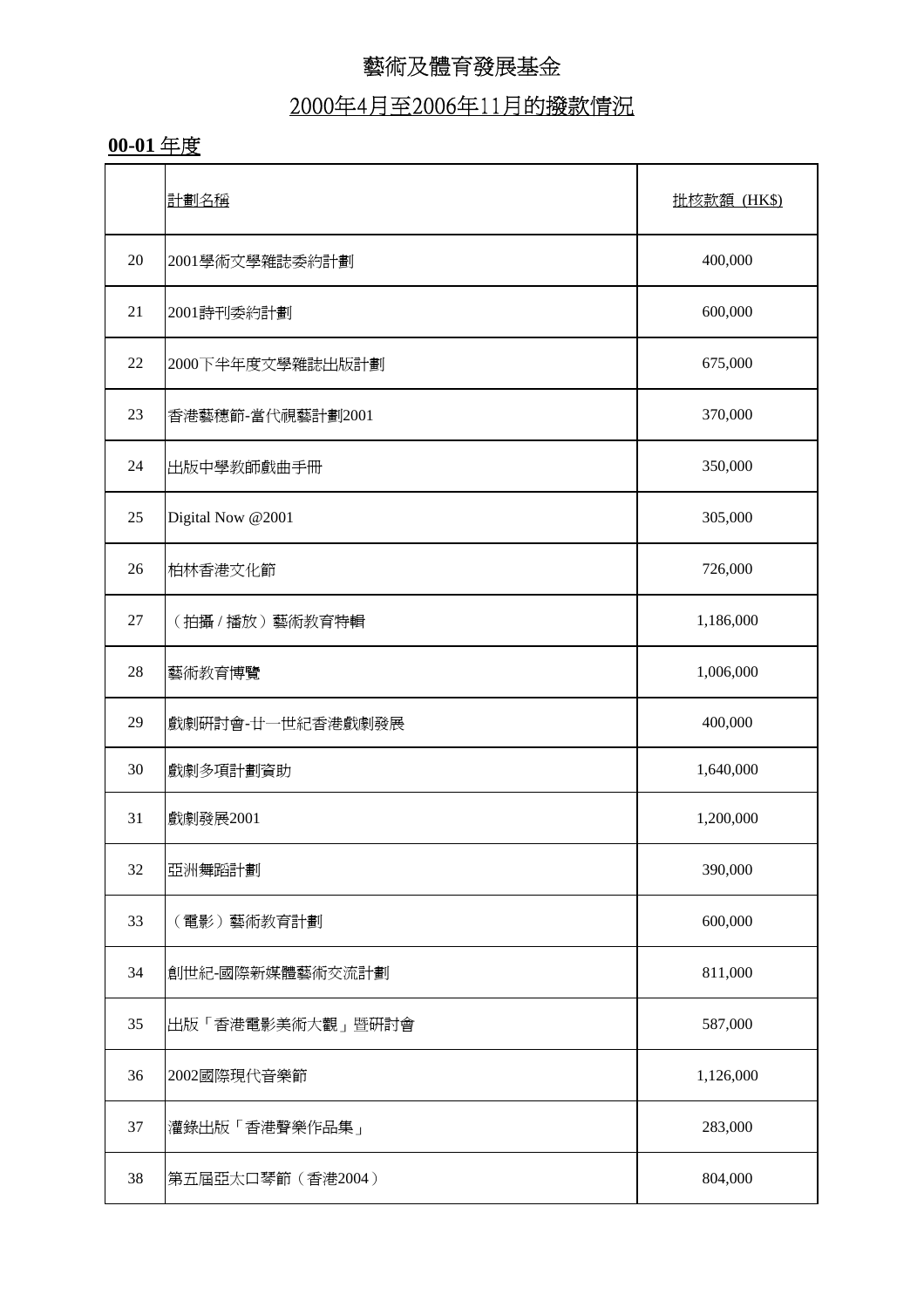# 2000年4月至2006年11月的撥款情況

#### **00-01** 年度

|    | 計劃名稱                       | 批核款額 (HK\$) |
|----|----------------------------|-------------|
| 39 | 藝發局協辦2001香港書展              | 308,000     |
| 40 | 著名國際視藝工作者駐港計劃              | 740,000     |
| 41 | Flash Art Magazine刊登本地視藝資訊 | 350,000     |
| 42 | 上海街視藝空間展覽室:多媒體視藝計劃         | 523,000     |
| 43 | 社區文化重建計劃 "展出灣仔"            | 805,000     |
| 44 | (米變)當代視覺藝術計劃               | 518,000     |
| 45 | 當代視覺藝術發展計劃                 | 610,000     |
| 46 | 香港藝術發展獎(原名"藝術發展年獎")        | 1,531,000   |
|    | <b>Total:</b>              | 30,437,260  |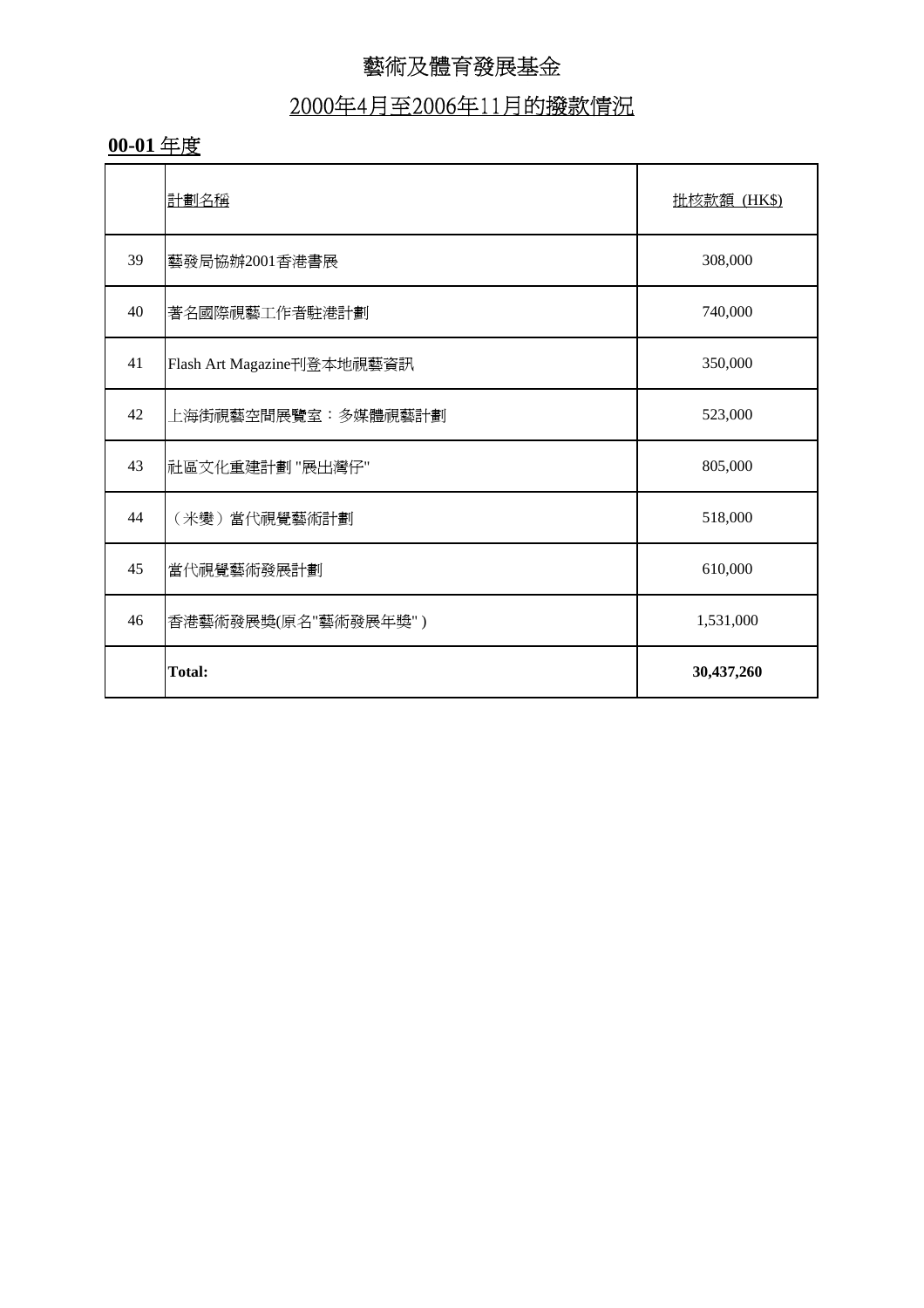#### 2000年4月至2006年11月的撥款情況

#### **01-02** 年度

|                | 計劃名稱                       | 批核款額 (HK\$) |
|----------------|----------------------------|-------------|
| $\mathbf{1}$   | 向學校行政人員推廣計劃                | 200,000     |
| $\overline{2}$ | 大專院校學生戲劇計劃                 | 220,000     |
| 3              | 戲劇藝術深化交流計劃                 | 1,820,000   |
| $\overline{4}$ | 舞蹈界推廣計劃                    | 650,000     |
| 5              | 學校舞蹈教育研究發展計劃               | 420,000     |
| 6              | 嶺南 / 廣東音樂研討會               | 250,000     |
| $\tau$         | 華人作曲家音樂節                   | 1,200,000   |
| 8              | 「香港文學作品2000年年度選」電子叢書計劃     | 500,000     |
| 9              | 香港文學教育計劃: 編製詩歌、散文及小說教材     | 1,000,000   |
| 10             | 粤劇名家錄像製作計劃                 | 550,000     |
| 11             | 學生及社區戲曲導賞計劃2001 - 2002劇曲入門 | 820,000     |
| 12             | 戲曲表演研討會                    | 420,000     |
| 13             | 設立「Hong Kong Masters」藝術展廊  | 400,000     |
| 14             | 「香港藝術」電視節目系列               | 1,710,000   |
| 15             | 藝術教育評估交流會                  | 266,800     |
| 16             | '教學藝術家'現況調査及培訓需要研究         | 262,200     |
| 17             | 全港18區社區劇場計劃                | 3,030,000   |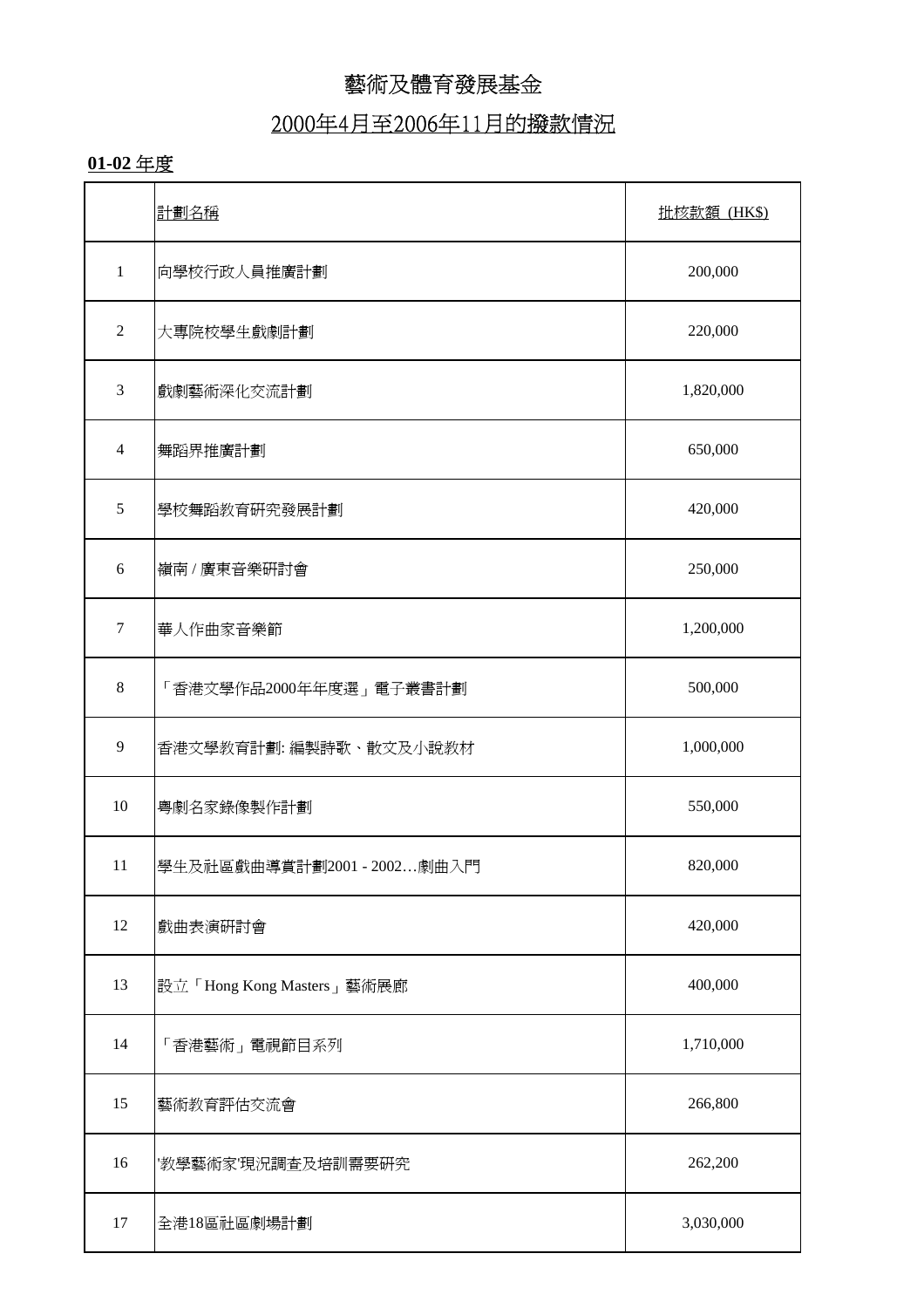#### 2000年4月至2006年11月的撥款情況

#### **01-02** 年度

|        | 計劃名稱                  | 批核款額 (HK\$) |
|--------|-----------------------|-------------|
| 18     | 全港社區舞蹈節2002           | 520,000     |
| 19     | 舞蹈保存計劃                | 820,000     |
| 20     | 大型拍攝計劃                | 3,102,200   |
| 21     | 行政/策劃/評論培訓課程及海外駐場創作計劃 | 1,300,000   |
| $22\,$ | 香港當代藝術展               | 3,150,000   |
| 23     | 國際策劃人會議               | 350,000     |
| 24     | 戲曲卓越劇作及演出計劃           | 1,280,000   |
| 25     | 「大型戲曲推廣計劃」            | 400,000     |
| 26     | 粤港文化藝術交流會             | 284,000     |
| 27     | 藝術欣賞園地                | 884,700     |
| 28     | 香港藝文指標                | 1,400,000   |
| 29     | 香港書展2002              | 617,000     |
|        | <b>Total:</b>         | 27,826,900  |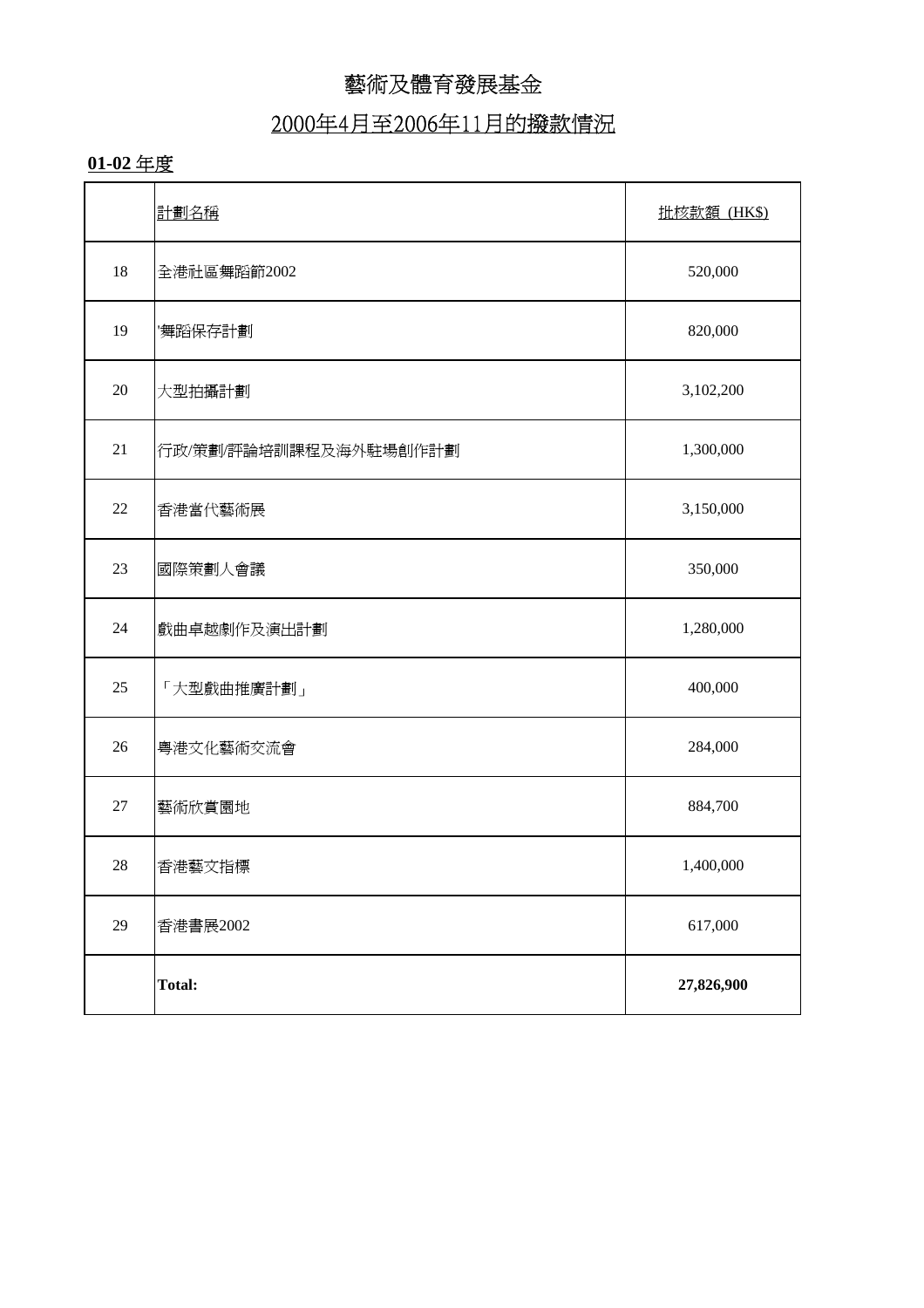## 2000年4月至2006年11月的撥款情況

#### **02-03** 年度

|                | 計劃名稱                  | 批核款額 (HK\$) |
|----------------|-----------------------|-------------|
| 1              | 威尼斯雙年展2003            | 2,500,000   |
| $\mathfrak{D}$ | 香港文學資料匯編計劃            | 2,500,000   |
| 3              | 戲劇教育過程記錄成效分析及編製戲劇教育課程 | 1,140,000   |
| $\overline{4}$ | 香港書展2003              | 620,000     |
|                | <b>Total:</b>         | 6,760,000   |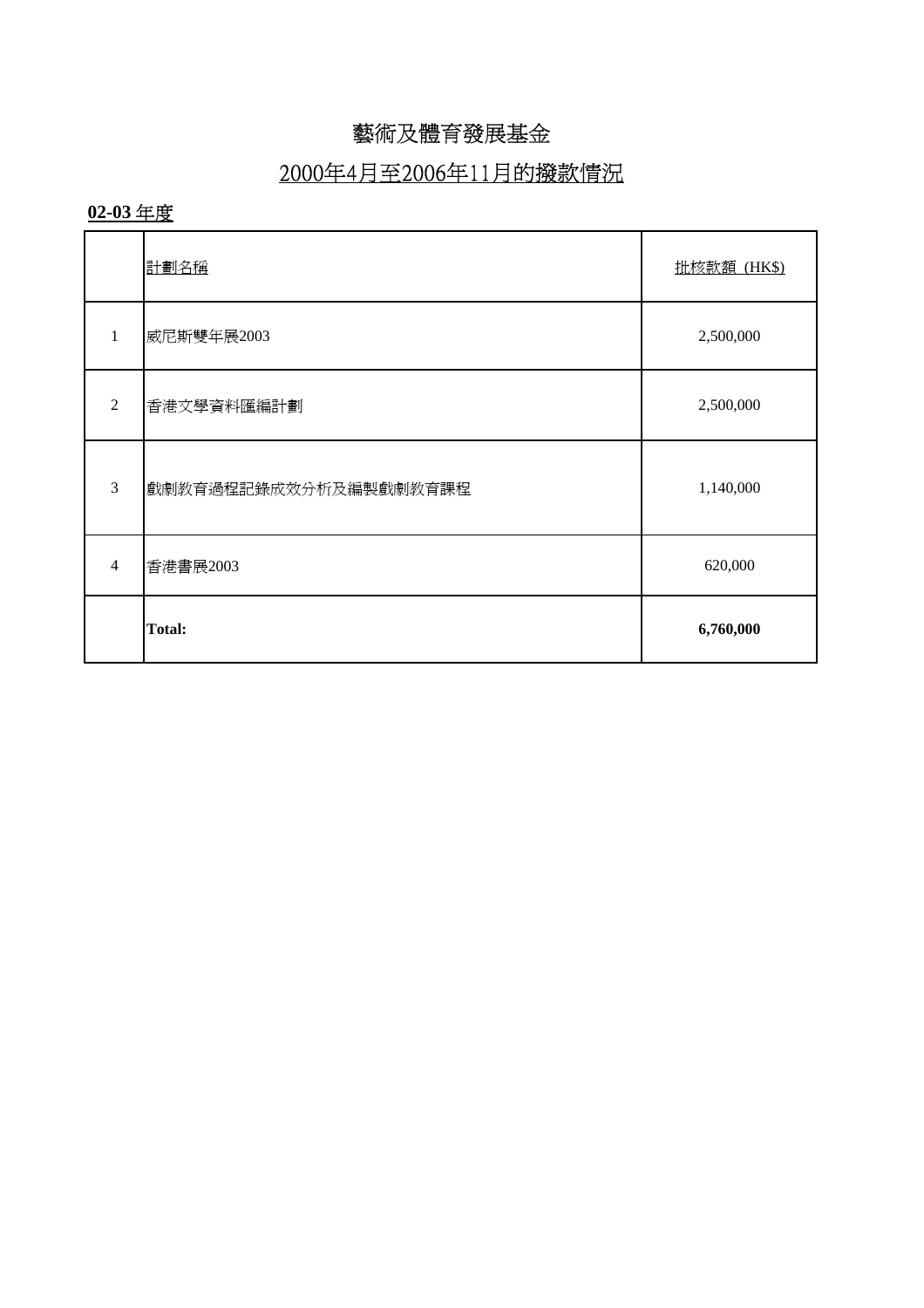## 2000年4月至2006年11月的撥款情況

#### **03-04** 年度

|                | 計劃名稱                    | 批核款額 (HK\$) |
|----------------|-------------------------|-------------|
| $\mathbf{1}$   | 戲劇推廣計劃                  | 2,000,000   |
| $\overline{2}$ | 「藝術三分鐘」電視節目             | 2,700,000   |
| 3              | 中小學洗手間美化計劃              | 520,000     |
| 4              | 舞蹈節                     | 3,000,000   |
| $\mathfrak{S}$ | 全港社區粤曲比賽                | 936,000     |
| $6\,$          | 2004 奧運前奏:<br>「運動及藝術比賽」 | 300,000     |
| $\tau$         | 中/小型歌劇創作及演出計劃           | 1,500,000   |
| $\,8\,$        | 觀眾拓展計劃                  | 1,760,000   |
| 9              | 藝術評論出版計劃                | 360,000     |
| 10             | 編制藝術評論訓練手冊和教學試驗計劃       | 200,000     |
| 11             | 當代舞蹈季                   | 1,000,000   |
| 12             | 兒童藝術教育交流會               | 260,000     |
|                | <b>Total</b>            | 14,536,000  |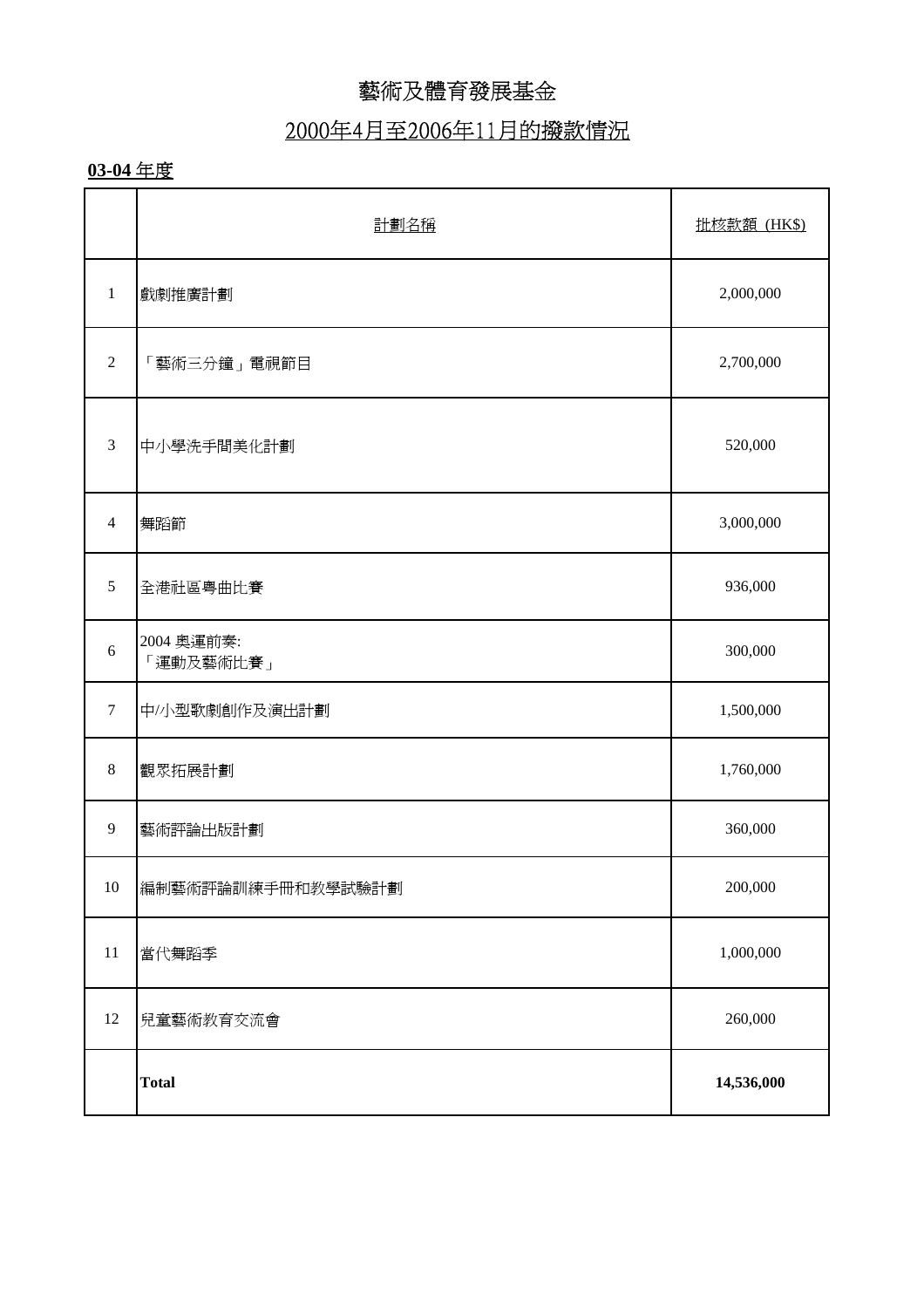### 2000年4月至2006年11月的撥款情況

#### **04-05** 年度

|                  | 計劃名稱                                          | 批核款額 (HK\$) |
|------------------|-----------------------------------------------|-------------|
| 1                | 藝術教育電視特輯                                      | 1,460,000   |
| $\overline{2}$   | 網上文化藝術頻道試驗計劃                                  | 3,200,000   |
| $\mathfrak{Z}$   | 西地盤臨時藝術空間計劃<br>北角                             | 3,350,000   |
| $\overline{4}$   | 威尼斯雙年展                                        | 3,300,000   |
| 5                | 網上文學創作計劃                                      | 800,000     |
| 6                | 藝術評論雜誌伙伴出版計劃                                  | 1,500,000   |
| $\boldsymbol{7}$ | 新媒體藝術創意計劃                                     | 1,520,000   |
| 8                | 獨立電影拍攝計劃                                      | 1,548,000   |
| 9                | 藝評研討會及結集出版計劃                                  | 510,000     |
| $10\,$           | 藝術評論發展推廣計劃                                    | 920,000     |
| 11               | [尋求藝團/劇院嶄新營運模式-Pleasure-in-Play(PIP)快樂共和]先導計劃 | 6,000,000   |
|                  | Total:                                        | 24,108,000  |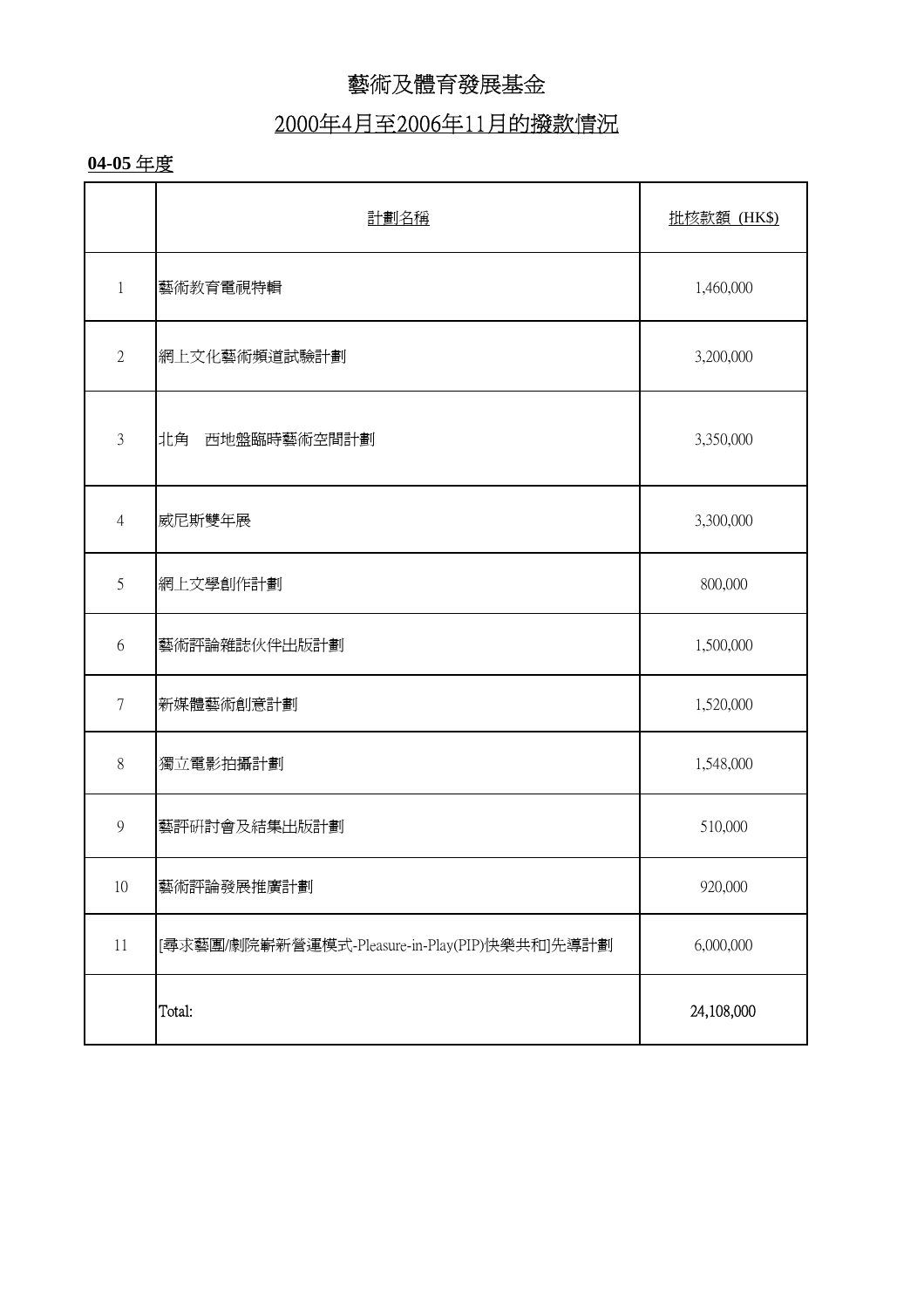## 2000年4月至2006年11月的撥款情況

#### **05-06** 年度

|                | 計劃名稱                  | 批核款額 (HK\$) |
|----------------|-----------------------|-------------|
| $\mathbf{1}$   | 聲樂發展硏討會               | 530,000     |
| $\overline{2}$ | 2005/06 戲劇藝術深化交流計劃    | 2,000,000   |
| 3              | 2006 [香港國際青少年合唱節]     | 711,000     |
| $\overline{4}$ | 2007 [香港國際 - 亞太現代音樂節] | 1,513,000   |
| 5              | 第六屆華文戲劇節(香港. 2007)    | 2,681,050   |
| 6              | 伙伴研討會                 | 300,000     |
| $\tau$         | [威尼斯雙年展] 2007及2009    | 8,470,000   |
|                | <b>Total</b>          | 16,205,050  |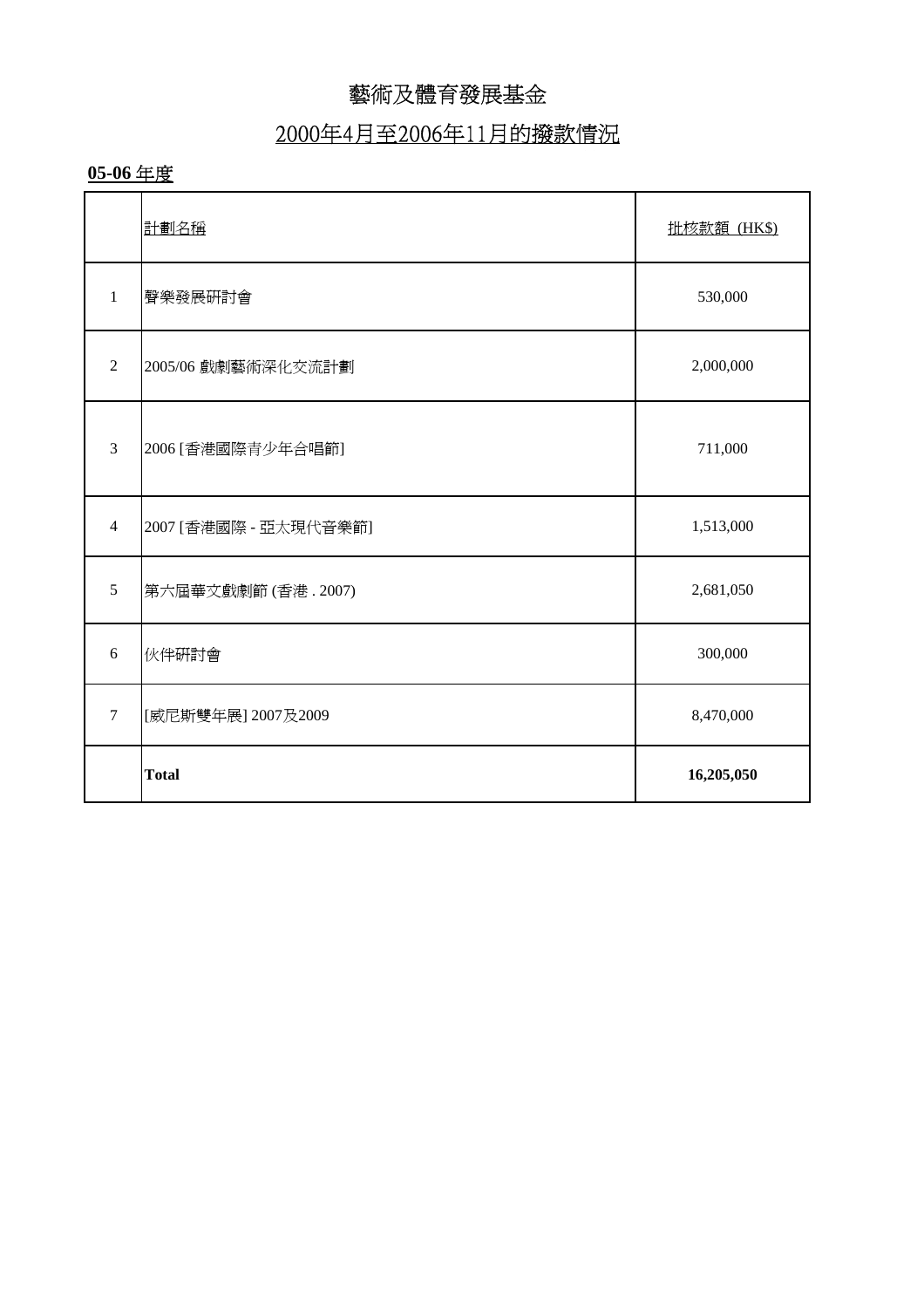### 2000年4月至2006年11月的撥款情況

#### **06-07** 年度

|                | 計劃名稱              | 批核款額 (HK\$) |
|----------------|-------------------|-------------|
| $\mathbf{1}$   | 全港社區粵曲比賽 2006     | 1,100,000   |
| $\overline{2}$ | 藝術品外借計劃           | 1,200,000   |
| 3              | [鮮浪潮短片競賽]         | 1,680,000   |
| $\overline{4}$ | 視藝傑出作品展覽(暫擬)      | 2,500,000   |
| 5              | [粤劇國際研討會:情尋足跡二百年] | 1,240,000   |
| 6              | 2007 國際戲劇與教育聯盟大會  | 3,571,263   |
|                | <b>Total:</b>     | 11,291,263  |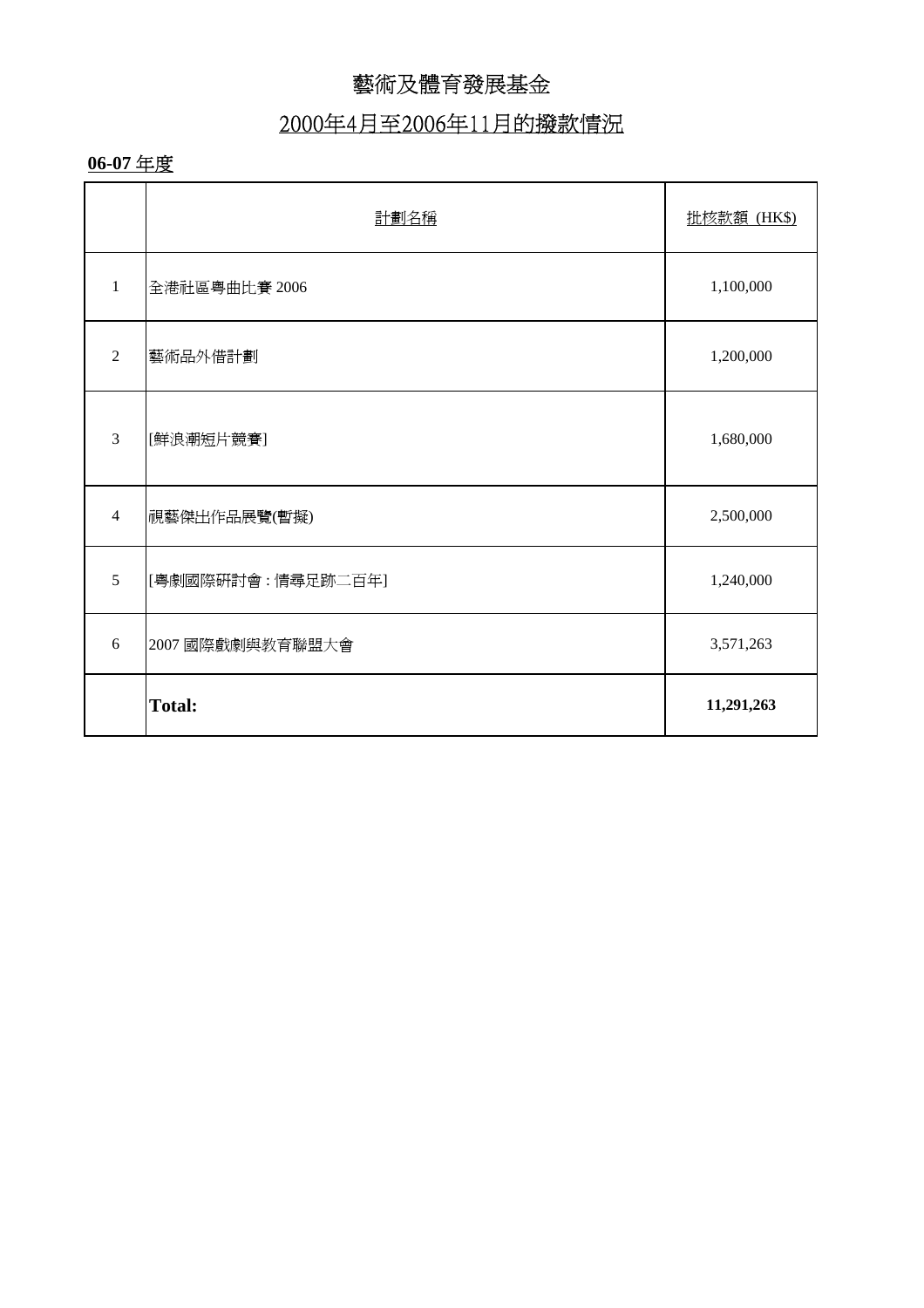### 1997年4月至2000年3月的撥款情況

|                | 計劃名稱                                                                                                                                 | 批核款額 (HK\$) |
|----------------|--------------------------------------------------------------------------------------------------------------------------------------|-------------|
| $\mathbf{1}$   | Festival Now 97                                                                                                                      | 477,000     |
| 2              | Consultancy Fee for GSG Review                                                                                                       | 2,150,000   |
| $\mathfrak{Z}$ | Demonstration Lecture & Performance Tour on Jingiu & Kunju for 30<br>Secondary Schools workshops for Professional of Performing Arts | 500,000     |
| $\overline{4}$ | Drama (Mime) Performance                                                                                                             | 203,905     |
| 5              | Shakespeare in Hong Kong Studying Shakespeare, Performing Shakespeare                                                                | 149,200     |
| 6              | Flow Program - An Arts Critics Forum in Taipei                                                                                       | 111,250     |
| 7              | Cantonese Opera Program 97                                                                                                           | 140,528     |
| 8              | Zhu Shi Lin & Film                                                                                                                   | 144,500     |
| 9              | 個畫家的誕生                                                                                                                               | 257,000     |
| 10             | Tsai Ming Liang                                                                                                                      | 179,000     |
| 11             | 尋找電影政策1997                                                                                                                           | 84,500      |
| 12             | 電影檢查條例                                                                                                                               | 141,000     |
| 13             | 變態城市                                                                                                                                 | 143,000     |
| 14             | Arts & Technology Summer Camp 1997                                                                                                   | 229,595     |
| 15             | <b>Festival of Cultures</b>                                                                                                          | 284,600     |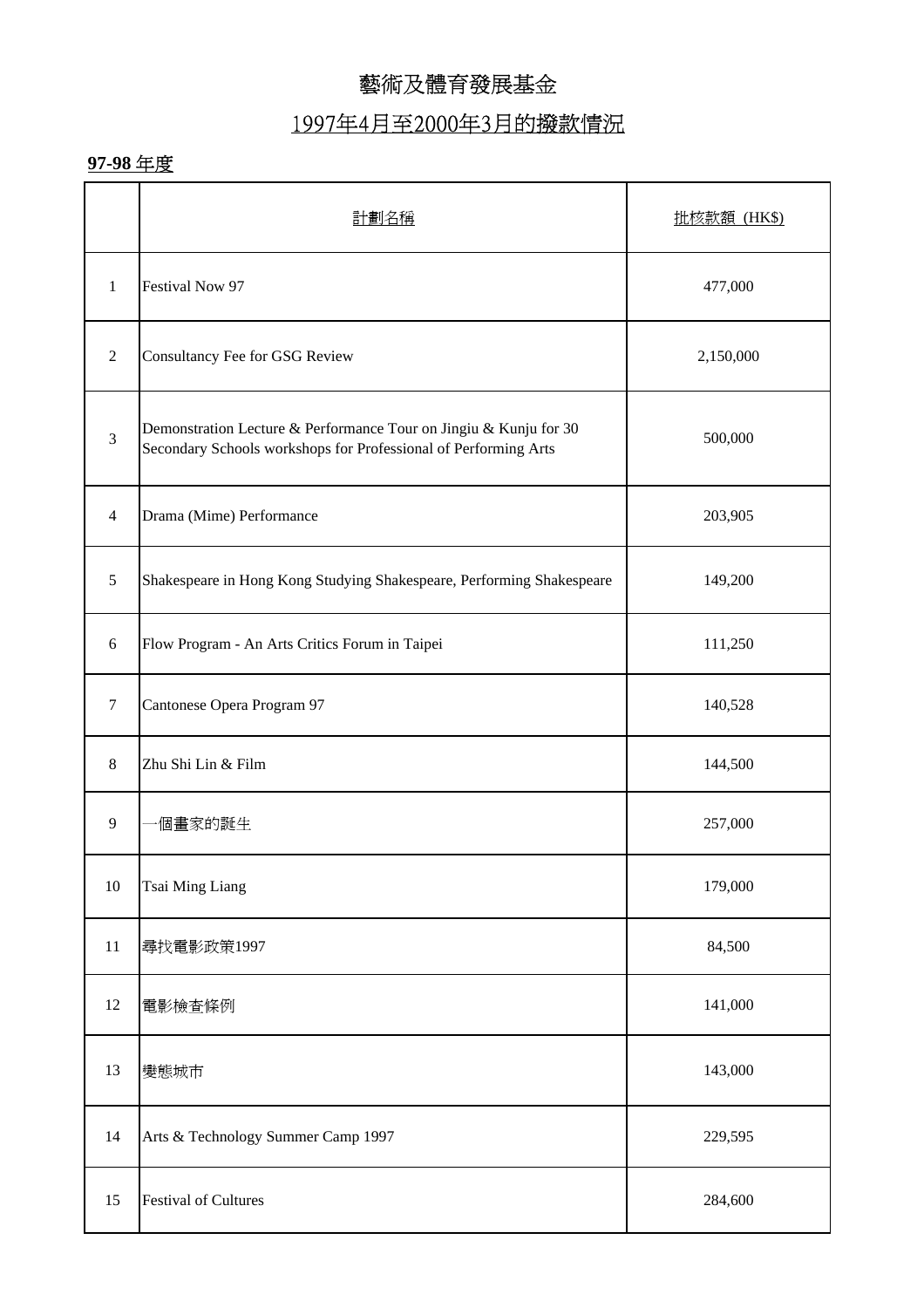### 1997年4月至2000年3月的撥款情況

|    | 計劃名稱                                                     | 批核款額 (HK\$) |
|----|----------------------------------------------------------|-------------|
| 16 | <b>Festival of Cultures</b>                              | 70,000      |
| 17 | <b>Festival of Cultures</b>                              | 80,000      |
| 18 | <b>Commission Project 1997</b>                           | 102,000     |
| 19 | Meredith Monk                                            | 80,000      |
| 20 | 33rd Anniversary Concert                                 | 90,000      |
| 21 | 民間舞蹈培訓班                                                  | 115,000     |
| 22 | Dance On 97 Afternoon Showcase Series                    | 200,000     |
| 23 | Book of Mountain & Ocean (Munich)                        | 150,000     |
| 24 | The 25th Youth Literary Awards-Essay Writing Competition | 137,106     |
| 25 | Heung Kong Literature Series                             | 208,200     |
| 26 | <b>Literary Talks</b>                                    | 82,000      |
| 27 | Publication                                              | 86,200      |
| 28 | Creative Writing Project (Poetry)                        | 100,000     |
| 29 | <b>Literary Book Series</b>                              | 70,700      |
| 30 | <b>Black Box Exercise 97</b>                             | 500,000     |
| 31 | Artists' Census (Phase II)                               | 450,000     |
| 32 | 從香港裝置藝術作品探討香港的文化性質                                       | 269,300     |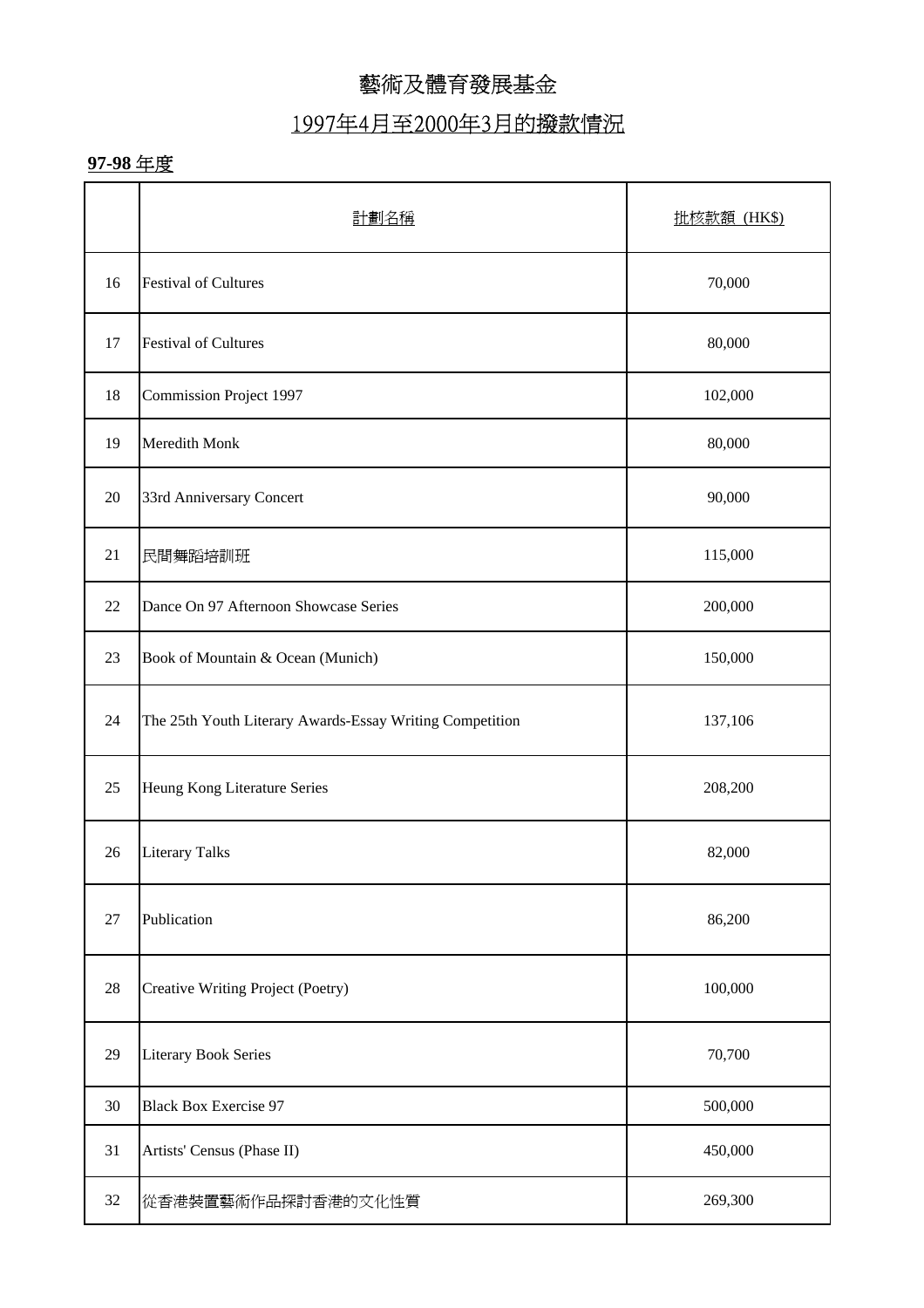### 1997年4月至2000年3月的撥款情況

|    | 計劃名稱                                                    | 批核款額 (HK\$) |
|----|---------------------------------------------------------|-------------|
| 33 | Directory of Artists-in-Education 1997 - 1998           | 96,400      |
| 34 | 交響粤曲音樂會<br>Symphonic Concert of Cantonese Songs         | 60,000      |
| 35 | 《樓台會》、《穆桂英大破洪洲》粤劇演出<br>Cantonese Opera                  | 40,000      |
| 36 | 單身女郎彈性戀愛時間<br>Isn't It Romantic                         | 110,000     |
| 37 | 香港驚人罪惡三十年<br>Crimes of the Century (Hong Kong Version)  | 80,000      |
| 38 | 飛越愛河橋<br><b>LUV</b>                                     | 100,000     |
| 39 | 平凡劇週年演出 - 雷雨<br>Annual Drama Performance - Thunderstorm | 60,000      |
| 40 | BB凍過水<br>Baby with the Bathwater                        | 76,000      |
| 41 | 兒女英雄傳之祗要你愛我<br>If Only You Love Me                      | 180,000     |
| 42 | 費穆                                                      | 114,930     |
| 43 | 蜃樓群英會                                                   | 65,000      |
| 44 | 拾荒<br>The Junk Collector                                | 199,920     |
| 45 | <b>First Meeting</b>                                    | 45,000      |
| 46 | 許鞍華說許鞍華<br>Ann Hui on Ann Hui                           | 45,690      |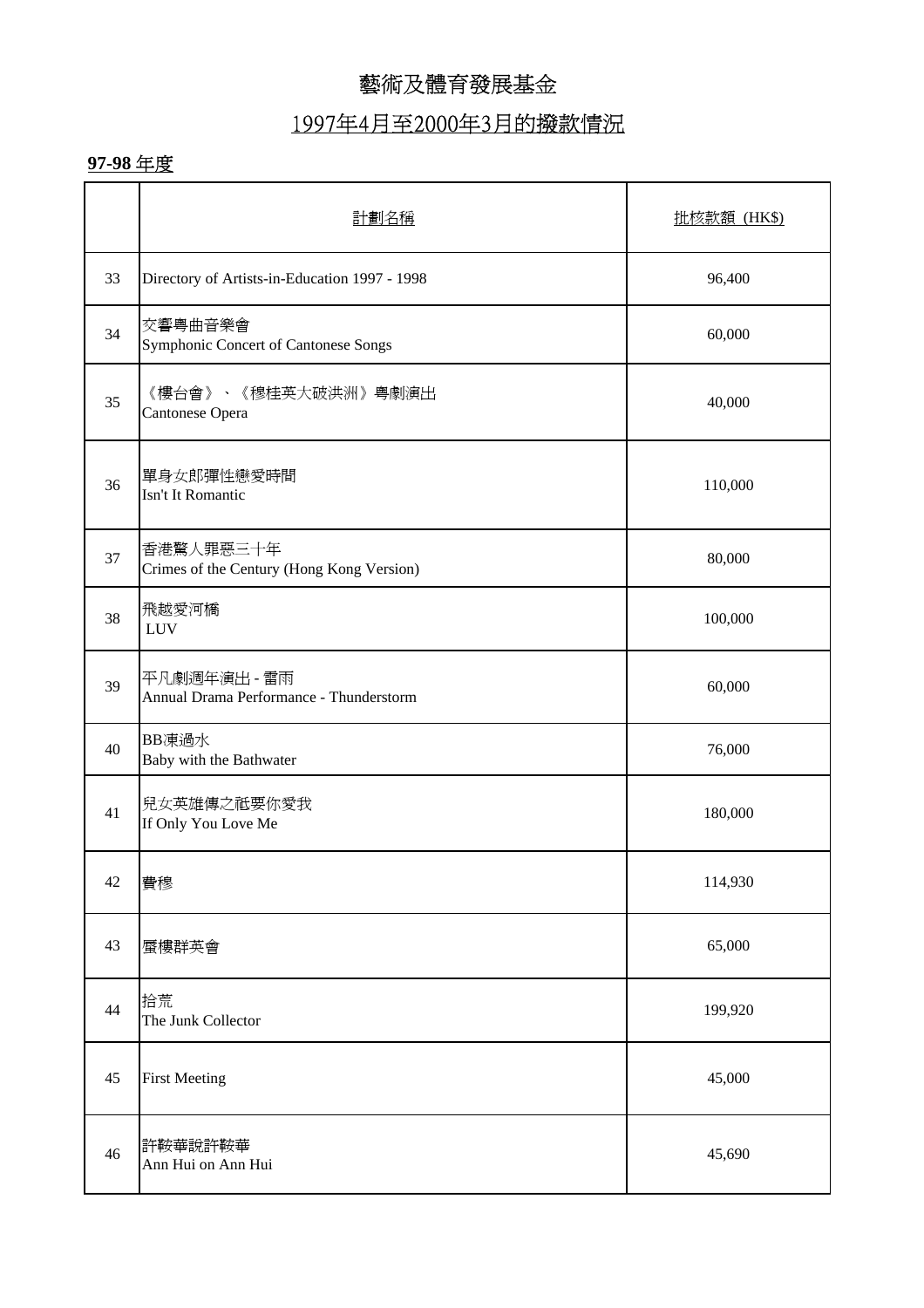# 1997年4月至2000年3月的撥款情況

|    | 計劃名稱                                                                              | 批核款額 (HK\$) |
|----|-----------------------------------------------------------------------------------|-------------|
| 47 | "觀影"電影季刊                                                                          | 42,760      |
| 48 | International Media Art Conference                                                | 62,900      |
| 49 | 《螢火集》<br>School Magazine                                                          | 49,100      |
| 50 | 文學雜誌<br>School Magazine                                                           | 50,000      |
| 51 | 回歸作品集<br><b>Prose Collection</b>                                                  | 41,100      |
| 52 | 《長短章》<br>Notes on Reading                                                         | 42,760      |
| 53 | 《閒筆戲寫》                                                                            | 58,000      |
| 54 | 《讓香港人繼續做夢》(散文集)<br>Prose collection                                               | 40,000      |
| 55 | 《我的生命與您分享》 - 自傳寫作計劃<br>Our Life-Share with you (Group autobiography presentation) | 65,300      |
| 56 | 《寒山碧雜文集》<br>Prose Collection                                                      | 40,000      |
| 57 | 《戲非戲》<br>Prose Collection of Cheng Pei Pei                                        | 50,000      |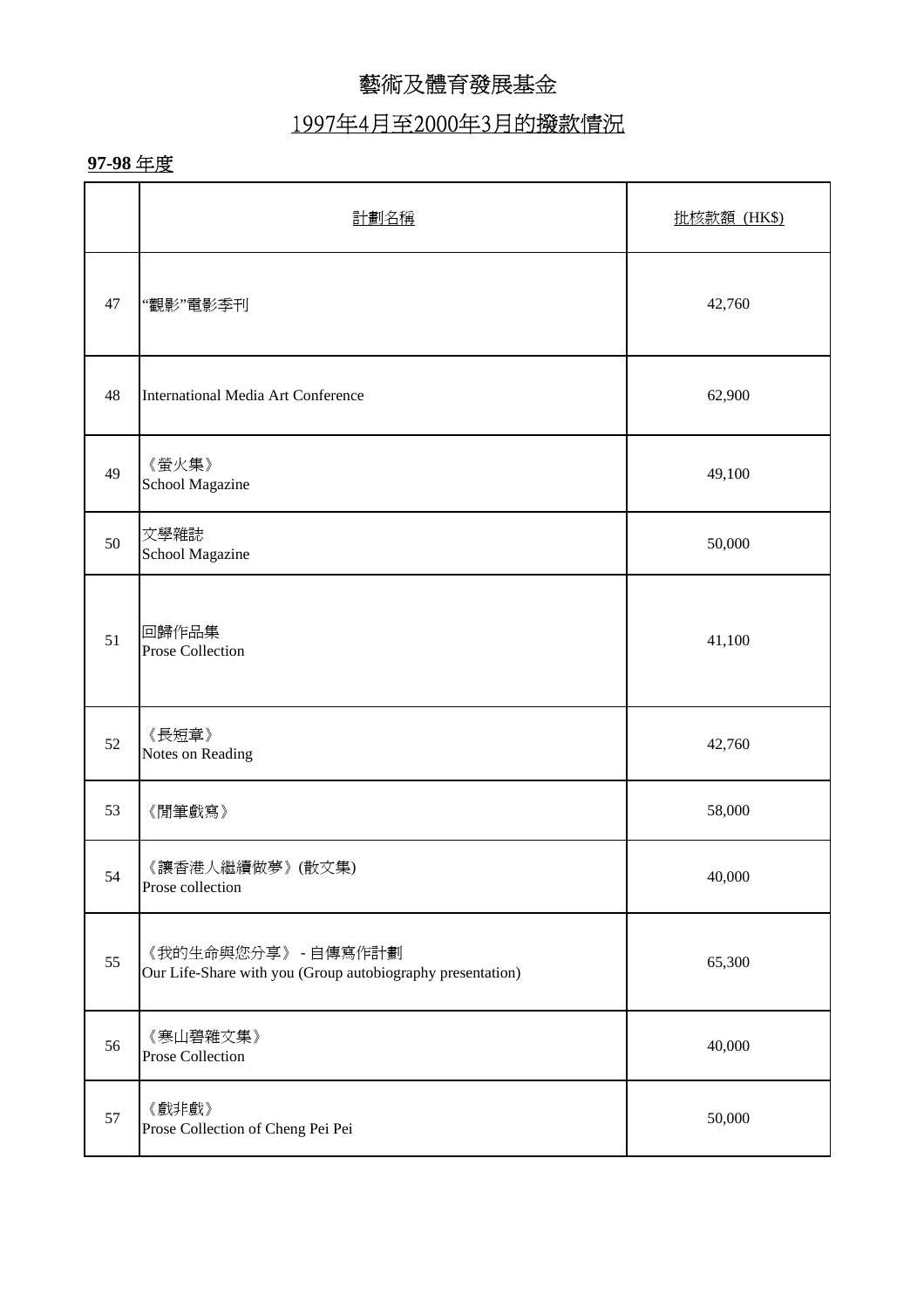## 1997年4月至2000年3月的撥款情況

|    | 計劃名稱                                                                                                         | <b>批核款額 (HK\$)</b> |
|----|--------------------------------------------------------------------------------------------------------------|--------------------|
| 58 | 《仙人掌》<br>Literary Magazine                                                                                   | 76,783             |
| 59 | 《閱讀「肥土鎭」 - 論西西「肥土鎭系列」》<br>Reading about "Fei Tu Village"                                                     | 46,780             |
| 60 | 文化視野叢書(9-12):<br>九 - 《看眼難忘 - 在香港長大》丘世文<br>十 - 《浮城後記》葉輝<br>十一 - 《布拉格的明信片》也斯<br>十二 - 《觀景窗》王仁芸、羅童、何國良、阮慧娟、葉輝及也斯 | 147,000            |
| 61 | 中學生寫作坊<br>Writing Workshop                                                                                   | 89,300             |
| 62 | 文集交流計劃<br><b>Literary Publication</b>                                                                        | 47,300             |
| 63 | 神奇大樓(二)之《彩虹孩子》黃慶雲<br>Children of Rainbow                                                                     | 71,800             |
| 64 | 《香港詩人協會1996年度詩選》<br>Hong Kong Poets Association Poem Collection 1996                                         | 52,000             |
| 65 | 《從特種國家服務員轉個體戶至出口外銷》小說、散文、詩結集<br><b>Literary Collection</b>                                                   | 48,840             |
| 66 | 《混亂城市分析》<br>An Analysis of the Orderly Chootic City                                                          | 56,895             |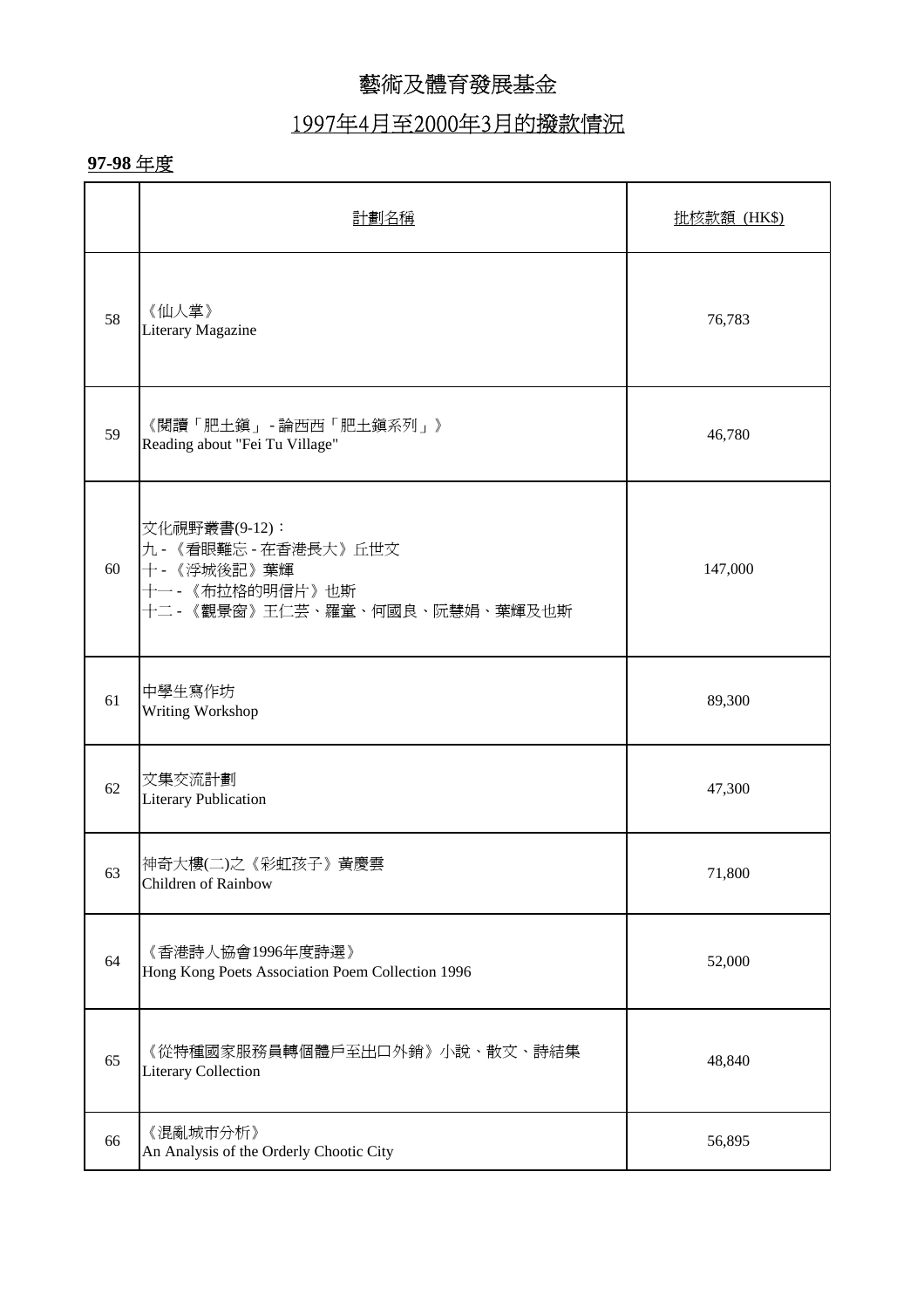#### 1997年4月至2000年3月的撥款情況

|    | 計劃名稱                                                                                                                          | 批核款額 (HK\$) |
|----|-------------------------------------------------------------------------------------------------------------------------------|-------------|
| 67 | 翻譯文學結集<br>Selves, Centers and Peripheries An Anthology of Modern Chinese Stories<br>from China, Taiwan, Hong Kong & Singapore | 185,200     |
| 68 | 香港流行歌詞研究 - 七十年代中期至九十年代中期<br>A Study of Hong Kong Popular Lyrics: Mid 70's to Mid 90's                                         | 56,000      |
| 69 | 文學獎<br><b>Literary Awards</b>                                                                                                 | 900,000     |
| 70 | 感覺旅程<br>A Voyage of Sensation                                                                                                 | 60,000      |
| 71 | Multi-disciplinary Arts Magazine                                                                                              | 5,000,000   |
| 72 | 尋找香港公共建築空間<br>In search of Hong Kong Public Architectural Space(s)                                                            | 50,000      |
| 73 | 四圍共<br>Reaching Out                                                                                                           | 40,000      |
| 74 | <b>Comics Monthly Magazine (tentative)</b>                                                                                    | 128,560     |
| 75 | 香港福建書畫研究會八周年會員作品展                                                                                                             | 40,000      |
| 76 | 甲子書學會主辦石齋之友書畫展<br>Exhibition of Calligraphy Works by members of the Jiazi Society of<br>Calligraphy                           | 40,000      |
| 77 | 余寄撫書法作品展及余寄撫書作品集                                                                                                              | 61,940      |
| 78 | 百年書畫選                                                                                                                         | 40,000      |
| 79 | 余世堅繪畫卅年回顧畫冊                                                                                                                   | 40,000      |
| 80 | 唐錦騰篆刻作品集                                                                                                                      | 60,000      |
| 81 | 姜丕中拓片                                                                                                                         | 100,000     |
| 82 | 歲月不留人 - 陶藝裝置展<br>Time Waits for no Man - Creation of Ceramic & Installation Art                                               | 40,300      |
| 83 | "前線"月刊<br>"Frontline" monthly                                                                                                 | 84,000      |
| 84 | 香港圖象                                                                                                                          | 40,000      |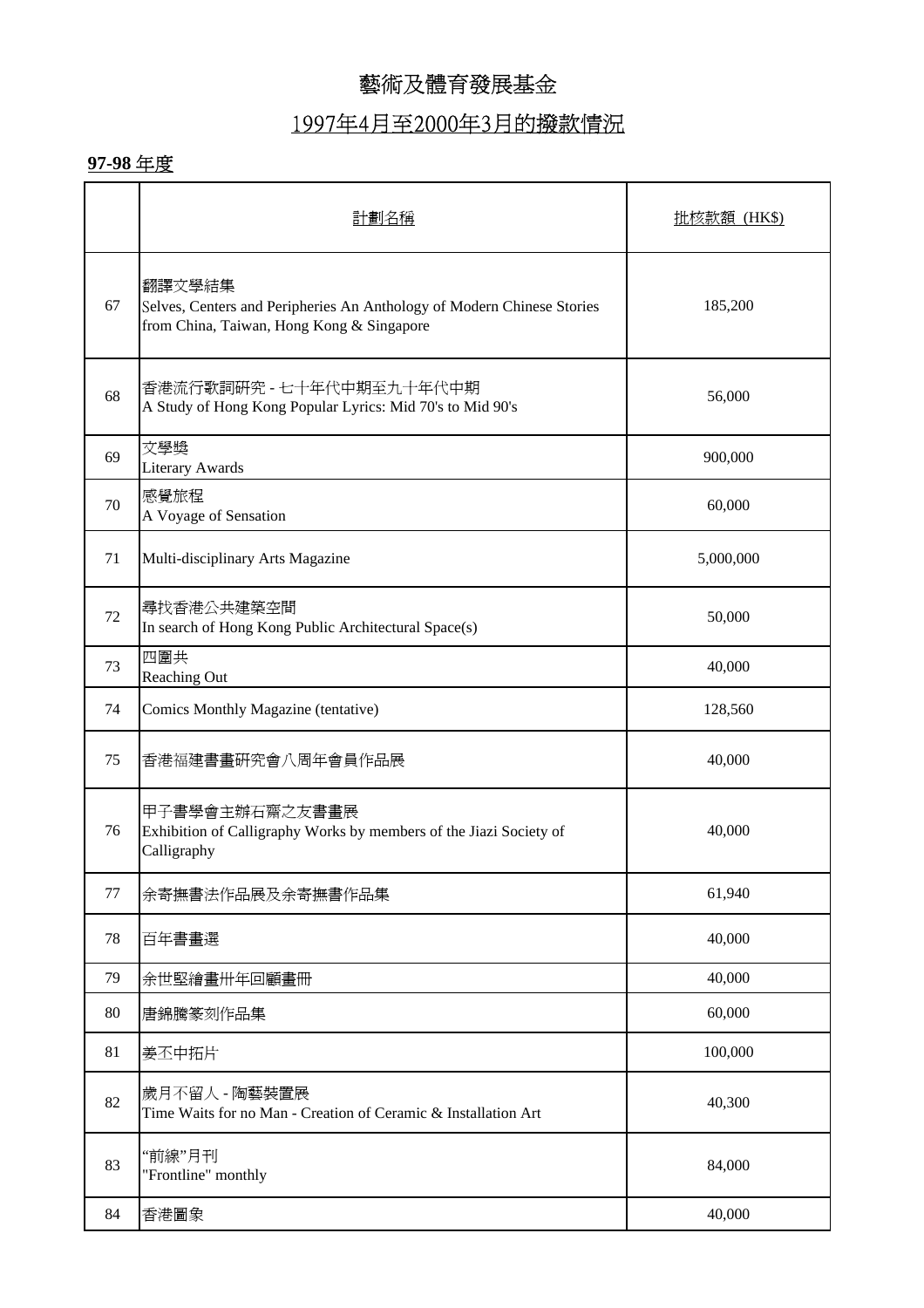### 1997年4月至2000年3月的撥款情況

|     | 計劃名稱                                                                              | 批核款額 (HK\$) |
|-----|-----------------------------------------------------------------------------------|-------------|
| 85  | Hong Kong Memories - Multimedia on CD-Rom                                         | 56,000      |
| 86  | 特區漫畫誌                                                                             | 199,000     |
| 87  | 美術教育一年計劃行政資助                                                                      | 685,380     |
| 88  | 第一屆東亞建築文化國際會議<br>1st International Conference on East-Asian Architectural Culture | 100,000     |
| 89  | 版畫及紙藝推廣活動<br>Prints and Papers Arts for Schools for the Public                    | 204,636     |
| 90  | 童年<br>Childhood                                                                   | 40,000      |
| 91  | I-Kiln Studio Open House Programme                                                | 40,000      |
| 92  | 香港當代油畫邀請展                                                                         | 106,600     |
| 93  | Museum of Site (MOS)                                                              | 686,100     |
| 94  | 木偶折子戲II<br><b>Puppet Promotion II</b>                                             | 50,000      |
| 95  | Hong Kong Our Home "Past, Present & Future"                                       | 98,810      |
| 96  | Private Investigation                                                             | 130,600     |
| 97  | No Fixed Address                                                                  | 100,000     |
| 98  | 從騷動者至行者:蘇守忠的故事                                                                    | 184,500     |
| 99  | 皇家香港警察的最後一夜之一體兩旗                                                                  | 500,000     |
| 100 | 終端神經線<br>The End of My Nerves                                                     | 395,600     |
| 101 | 阿英(又名"天上人間")<br>I'll be Your mirror                                               | 369,325     |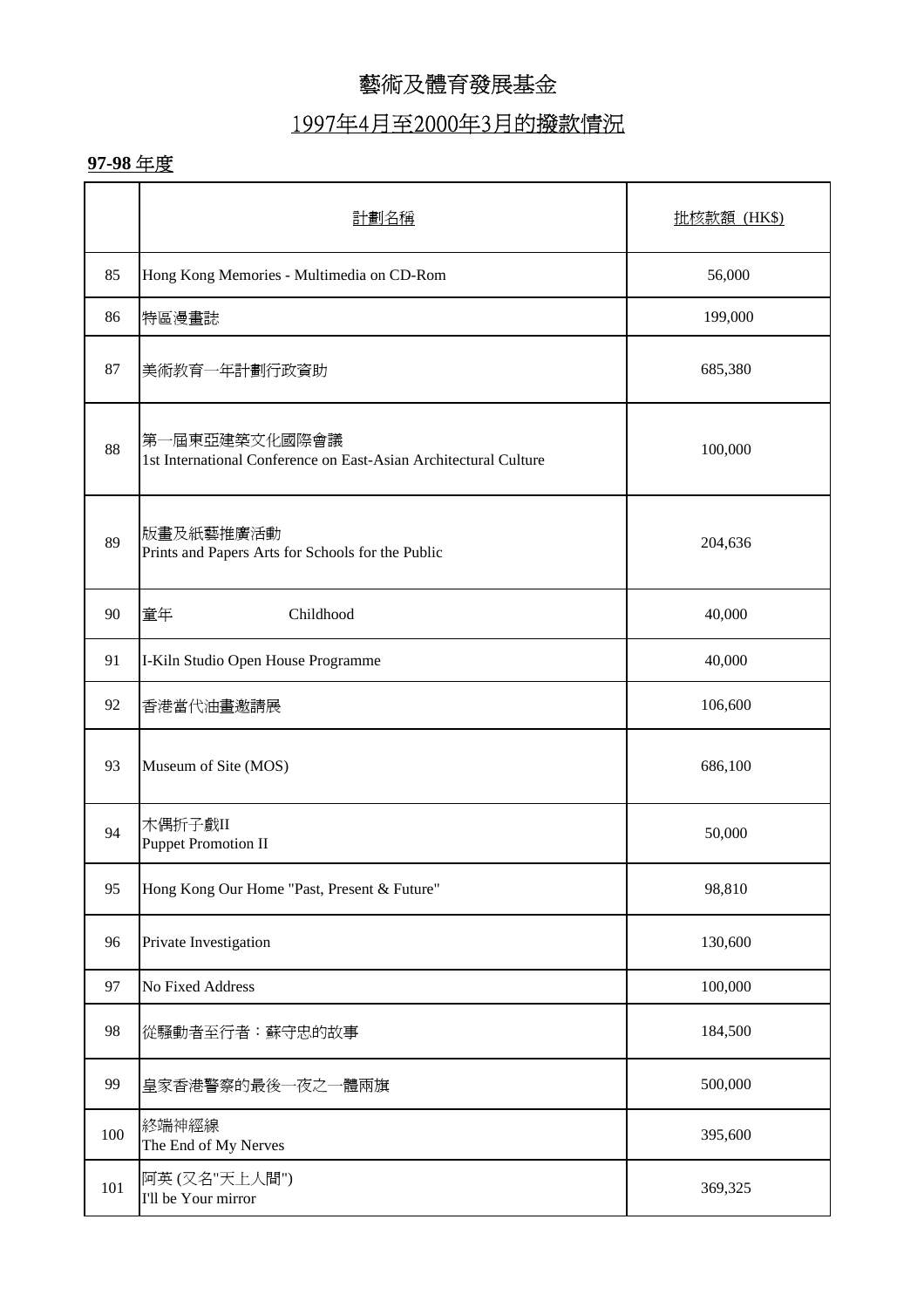### 1997年4月至2000年3月的撥款情況

|     | 計劃名稱                                                                         | 批核款額 (HK\$) |
|-----|------------------------------------------------------------------------------|-------------|
| 102 | Building the Bridge                                                          | 300,000     |
| 103 | 〈胡金銓武俠電影作法〉中文版                                                               | 60,100      |
| 104 | 發展資助<br>Development Grant                                                    | 800,000     |
| 105 | 發展資助<br>Development Grant                                                    | 245,000     |
| 106 | 漫遊:亞洲詩·影<br>Round: Poems & Photographs of Aisa                               | 70,000      |
| 107 | 《夢華錄》長篇小說創作(暫名)<br>Creative Writing Project - Novel                          | 80,000      |
| 108 | 《詩雙月刊》第38至43期 (6期)<br>Shi Bi-Monthly Magazine                                | 400,000     |
| 109 | 《香港作家》月刊 (12期)<br>The Hong Kong Writer's Monthly (12 issues)                 | 620,000     |
| 110 | 小說新人選集I,II及合集(共三冊)<br>3 anthologies of young writers'                        | 126,850     |
| 111 | 《青蓮紫荆集》<br>School Literary Magazine                                          | 50,000      |
| 112 | 香港新派武俠小說研究<br>Research on Hong Kong Wuxia Fiction                            | 280,350     |
| 113 | 早期香港文學 (資料整理及研究)<br>Research on Hong Kong literature (1920's - 30's)         | 260,000     |
| 114 | 內戰時期香港文學 (資料整理及研究)<br>Research on Hong Kong literature (1945 - 48)           | 260,000     |
| 115 | 內戰時期南來文人硏究 (資料整理及出版)<br>Research on literary writers from China in 1945 - 49 | 250,000     |
| 116 | 《香港散文詩選》<br>Poetry collection                                                | 50,450      |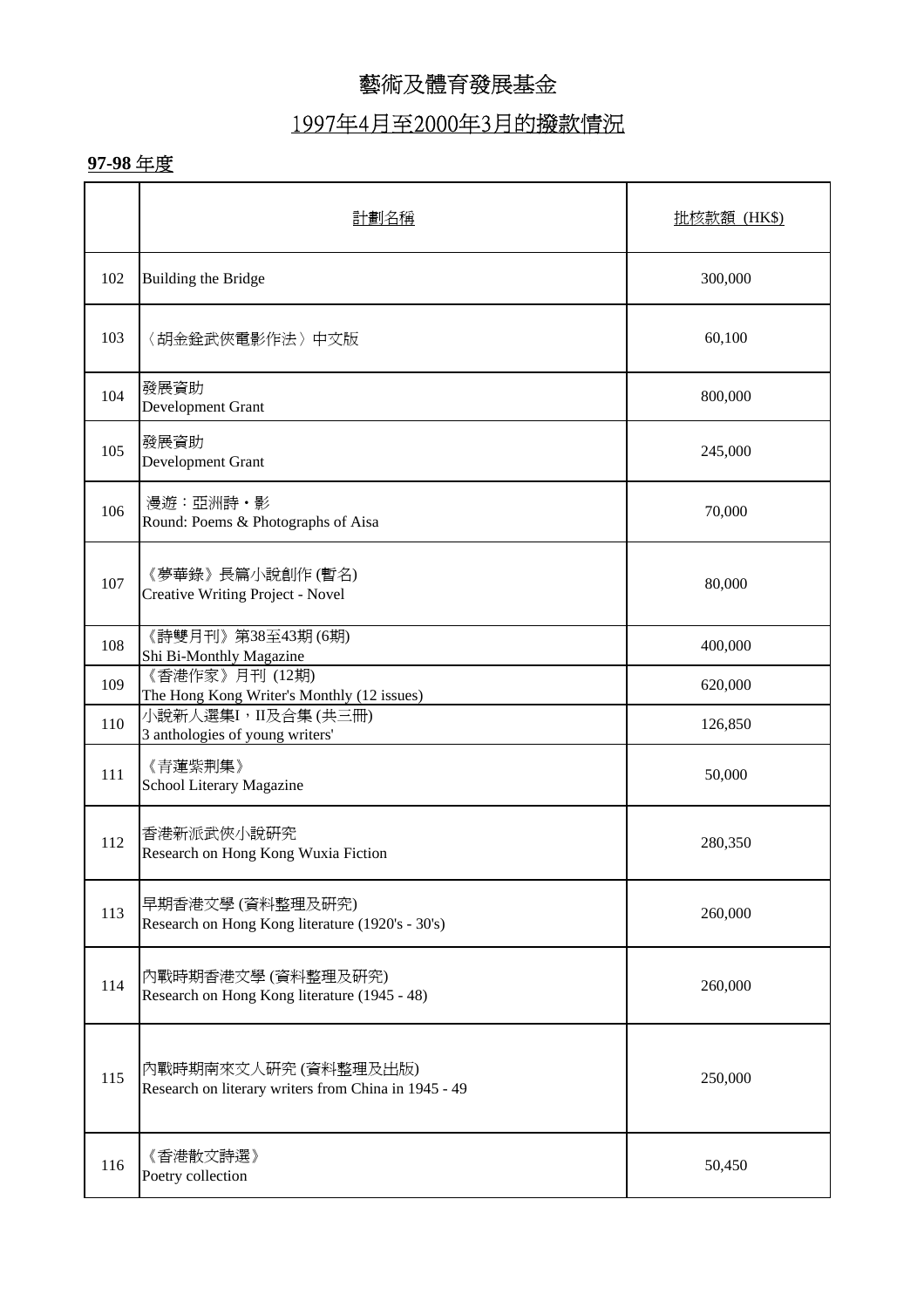### 1997年4月至2000年3月的撥款情況

|     | 計劃名稱                                                           | 批核款額 (HK\$) |
|-----|----------------------------------------------------------------|-------------|
| 117 | 3 literary books<br>- 《童心看世界》 阿濃<br>-《鄧潔明少年小說》鄧潔明<br>《殖民歲月》陳鈞潤 | 56,711      |
| 118 | 《八方遊》羅維明<br>Prose & Photography collection                     | 72,500      |
| 119 | 中國聲樂藝術發展方向研討會論文集                                               | 69,500      |
| 120 | 九八國際童聲合唱會議<br>98 World Conference for Children's Choral Music  | 300,000     |
| 121 | 林樂培作品集                                                         | 100,000     |
| 122 | A Series of Art Song Recitals                                  | 70,000      |
| 123 | 中西名曲放異彩98                                                      | 60,000      |
| 124 | 洋紫荆鋼琴三重奏學校巡迴演出<br>Bauhinia Piano Trio School Tour              | 68,500      |
| 125 | Two in One                                                     | 100,000     |
| 126 | 末代皇帝北美洲首演<br>The Last Emperor North American Premiere          | 500,000     |
| 127 | 台北關渡藝術節之演出<br>Kwan Du Art Festival, Taiwan                     | 65,000      |
| 128 | 香港裝置藝術評賞研究                                                     | 100,000     |
| 129 | NuNaHeDuo Centre of Photography (NCP)                          | 513,000     |
| 130 | Dislocation Journal of Photography                             | 633,000     |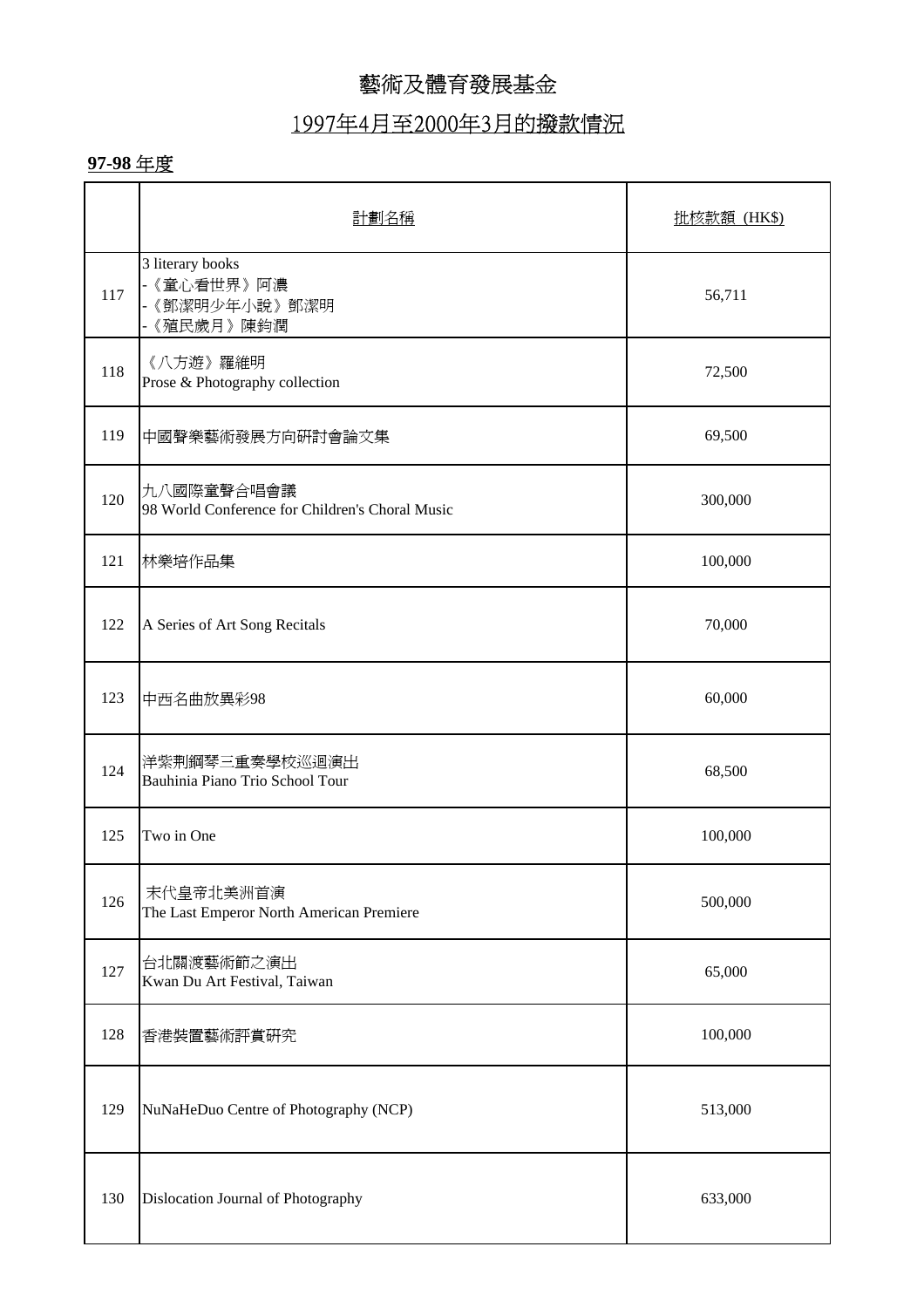# 1997年4月至2000年3月的撥款情況

|     | 計劃名稱                                                         | 批核款額 (HK\$) |
|-----|--------------------------------------------------------------|-------------|
| 131 | 郭孟浩遊藝三十年 (作品集)<br>KWOK - Art Life for 30 years (Publication) | 188,600     |
| 132 | 郭孟浩遊藝三十年 (展覽)<br>KWOK - Art Life for 30 years (Exhibition)   | 100,000     |
| 133 | 生活藝術油畫展<br>Life and Arts Exhibition                          | 55,700      |
| 134 | 藝術力抗愛滋<br>Art Against AIDS                                   | 80,000      |
| 135 | <b>Bad Rice</b>                                              | 80,000      |
| 136 | 訊息裡外 - 劉小康海報設計                                               | 50,000      |
| 137 | Contemporary Art Project 1998                                | 890,800     |
| 138 | 香港書畫家聯網<br>Hong Kong Calligraphics and Paintings Net         | 70,000      |
| 139 | 香港書法藝術研究會拾週年展                                                | 50,000      |
| 140 | 塗遊冊 - 新移民藝術課程                                                | 60,000      |
| 141 | 南遊記 - 新移民藝術課程                                                | 60,000      |
| 142 | 新界工作室<br>New Territories Workshop                            | 78,600      |
| 143 | 超視覺 - 多媒體藝術計劃<br>Beyond the Vision - a multi-media project   | 300,000     |
| 144 | 香港新貌1998<br>The New Face of Hong Kong 1998                   | 60,000      |
|     | <b>Total</b>                                                 | 30,034,354  |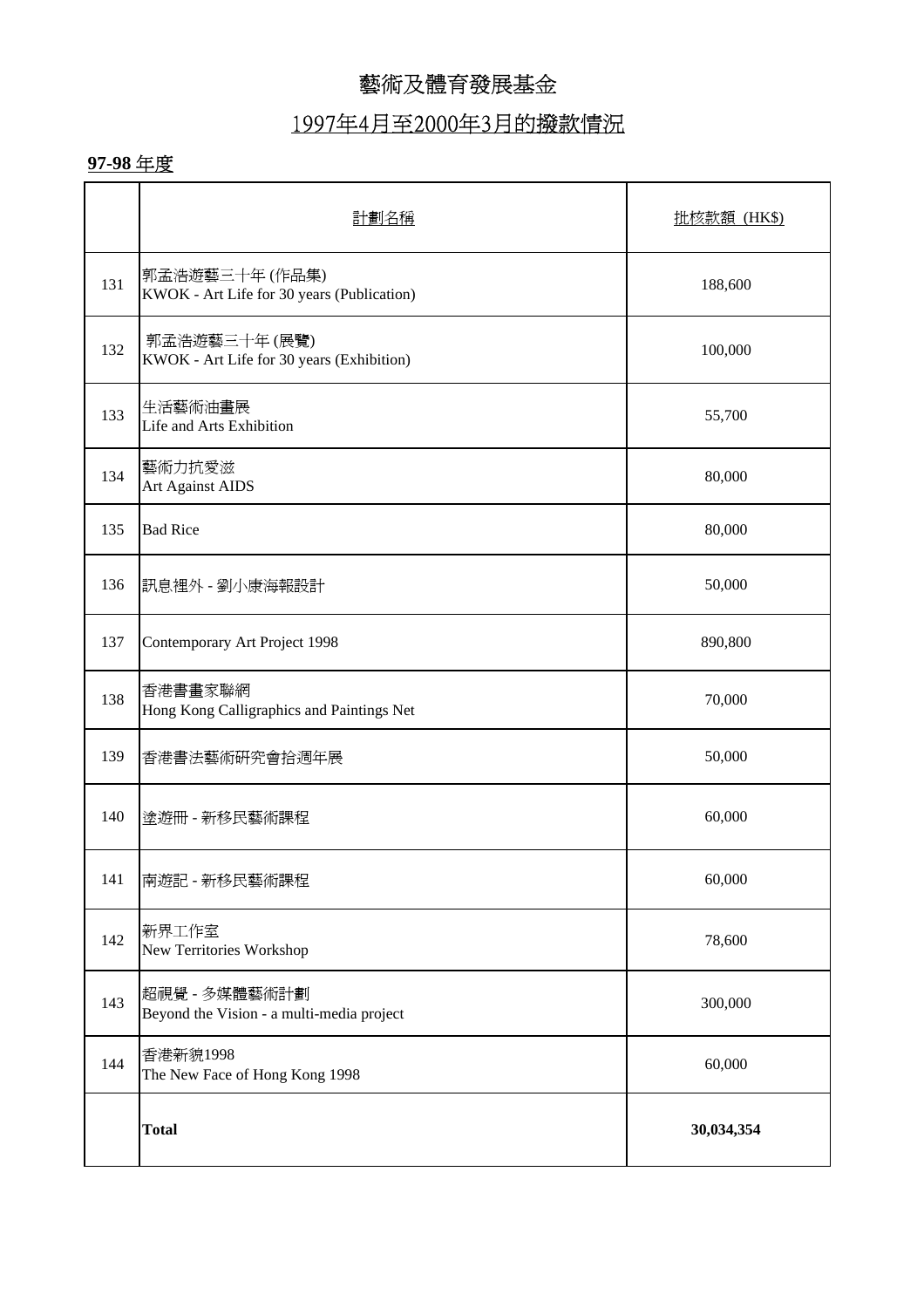## 1997年4月至2000年3月的撥款情況

|                | 計劃名稱                                                                                                           | 批核款額 (HK\$) |
|----------------|----------------------------------------------------------------------------------------------------------------|-------------|
| $\mathbf{1}$   | Festival Now' 98                                                                                               | 459,828     |
| $\overline{2}$ | 神州藝術節'98<br>China Arts Festival                                                                                | 200,000     |
| $\mathfrak{Z}$ | Revision of Application Form                                                                                   | 30,000      |
| $\overline{4}$ | 多個演出/活動計劃資助<br><b>Annual Programme</b>                                                                         | 400,000     |
| 5              | 多個演出/活動計劃資助<br>Annual Programme《小亞細亞》-亞洲小刻場交流網絡 LittleAsia 98-Asia Little<br>Theatre Exchange Network 新血實驗劇場系列 | 432,687     |
| 6              | 多個演出/活動計劃資助<br>Annual Programme 第二屆華文戲劇節(香港 九八) The Second Chinese Drama<br>Festival (HK)                      | 100,000     |
| $\tau$         | 多個演出/活動計劃資助<br>Annual Programme (劇情製造工作坊) Creation Production Brand Workshop                                   | 50,000      |
| $\,8\,$        | 攝影情緣<br>Love with the Blind                                                                                    | 110,000     |
| 9              | 學生王子復仇記<br>Return of the Young Prince                                                                          | 64,000      |
| 10             | 殊途同歸<br>Forbidden Life                                                                                         | 22,452      |
| 11             | 今晚大家半桶水<br>Who is the Water Stealer?                                                                           | 20,000      |
| 12             | 談情說愛<br>Let's Talk About Love                                                                                  | 20,000      |
| 13             | 憂夜森林<br>Night just before the forest                                                                           | 25,000      |
| 14             | 劇本選出版計劃<br><b>Publication of Scripts</b>                                                                       | 22,450      |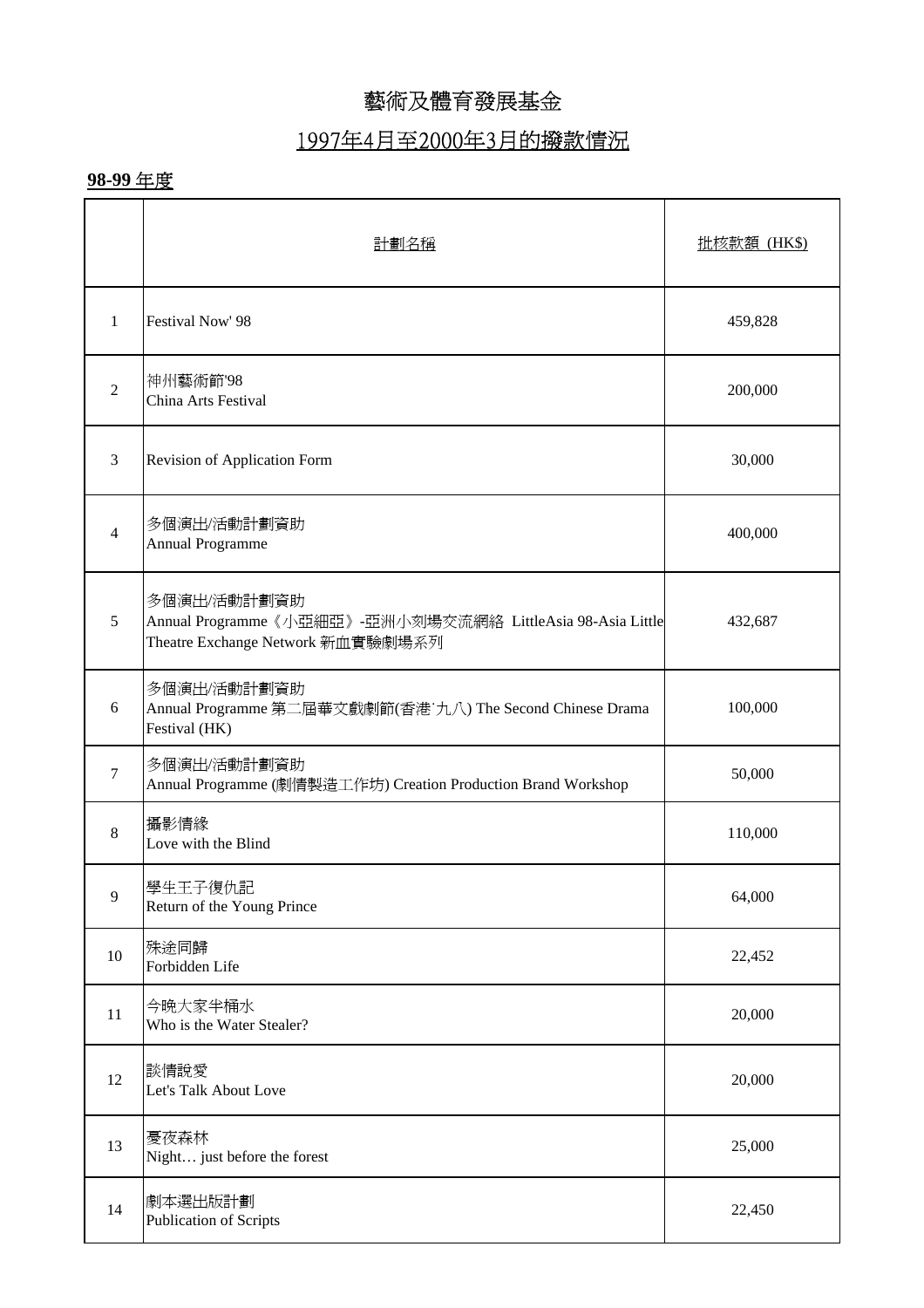## 1997年4月至2000年3月的撥款情況

|    | 計劃名稱                                                                                     | 批核款額 (HK\$) |
|----|------------------------------------------------------------------------------------------|-------------|
| 15 | Driving Lantau - Whisper of an Island                                                    | 64,100      |
| 16 | 書影評凡<br>Biblio-Cinegraphia                                                               | 38,700      |
| 17 | 阿丘                                                                                       | 60,000      |
| 18 | 如此 罷了<br>Well, forget it                                                                 | 100,000     |
| 19 | 偲挺(文學刊物)<br>School magazine                                                              | 40,100      |
| 20 | 川流(第四期)<br>School magazine                                                               | 34,450      |
| 21 | 次神不再:弱能人士與藝術活動<br>Forums Proceedings                                                     | 38,840      |
| 22 | ·世有清安(短篇小說集)<br>Novel                                                                    | 28,115      |
| 23 | 渡口…走出香港的文化專題旅遊(圖文畫冊)<br>Prose Writing                                                    | 150,000     |
| 24 | 香港人之歌(詩集)<br>Poetry collection                                                           | 29,805      |
| 25 | 陳潞生活藝術隨筆集(鼓腹之歌)<br>Prose Writing                                                         | 37,000      |
| 26 | 超文本愛戀<br><b>Creative Writing Project</b>                                                 | 25,000      |
| 27 | 尖沙嘴叢林(長篇小說)<br>Novel                                                                     | 30,000      |
| 28 | 桐城派文學藝術欣賞<br>Literary appreciation                                                       | 58,000      |
| 29 | 小西 陳滅詩集《最後一課 貓河》<br>The Last Lession - Cats' River Poem Collection of Ziao Zi & Chan Mit | 40,000      |
| 30 | 董啓章閱讀評論集(暫名)<br>Literary critics                                                         | 21,930      |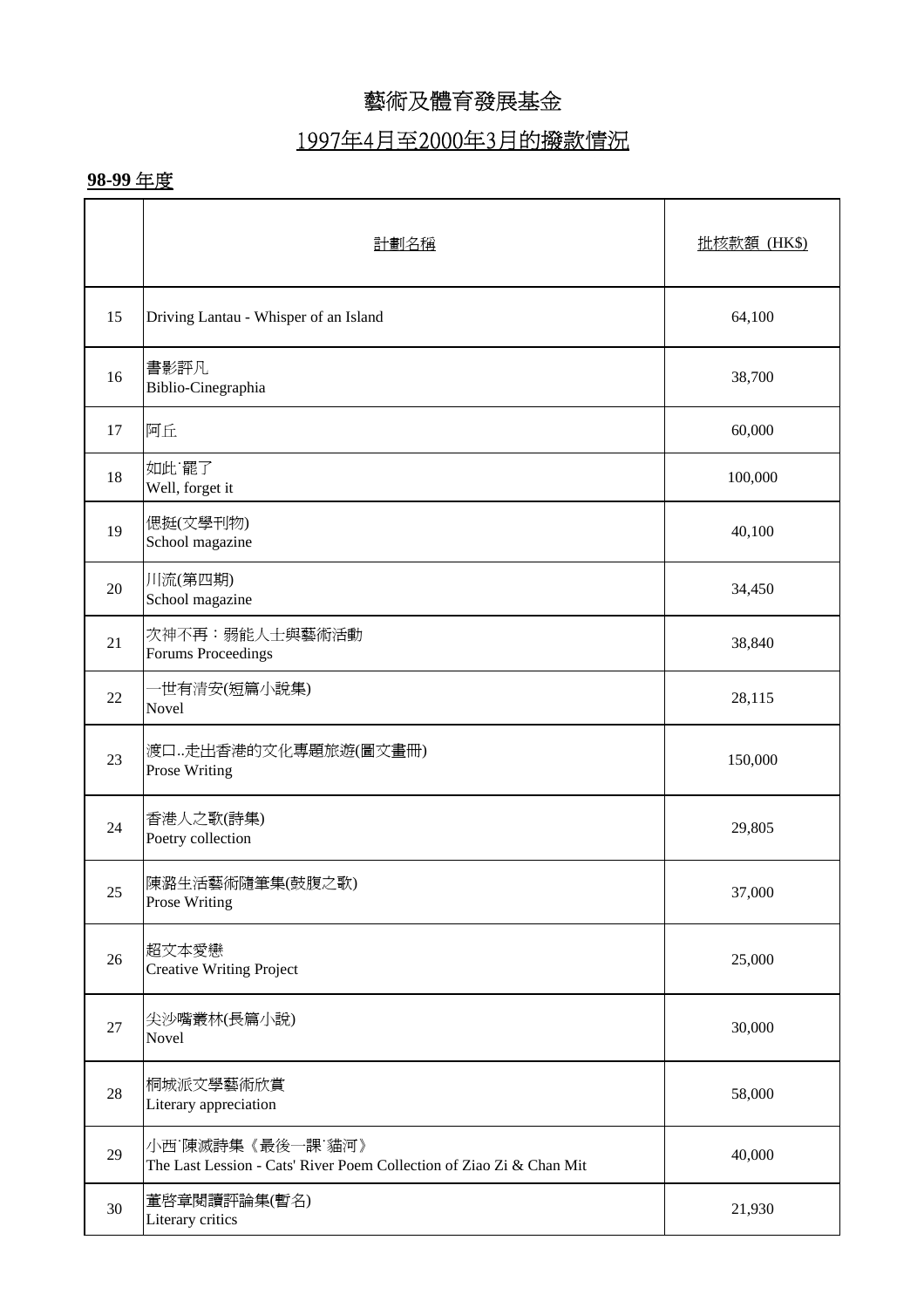## 1997年4月至2000年3月的撥款情況

|    | 計劃名稱                                                                                                                   | 批核款額 (HK\$) |
|----|------------------------------------------------------------------------------------------------------------------------|-------------|
| 31 | 《寒冷的早晨》鄧阿藍詩集<br>Poem Collection of Dang A Lan                                                                          | 20,000      |
| 32 | 採訪心影錄<br>The Heart of Reporting                                                                                        | 30,000      |
| 33 | 必要的角度 - 論詩歌、語言、文體、翻譯及其他<br>A Necessary Angle - reflections on poetry, language genre, translationa and other<br>issues | 40,000      |
| 34 | 聯謎(四期季刊)<br>Quarterly periodicals (4 issues)                                                                           | 140,000     |
| 35 | 呼吸詩刊(第五、六期)<br>Hu Xi Poetry Journal (No.5,6 issues)                                                                    | 160,000     |
| 36 | 當代詩壇(第二十三至二十六期季刊)<br>Contemporary Poetry (23rd - 26th issues' quarterly magazine)                                      | 208,200     |
| 37 | 香港文學史料叢書(34冊)<br><b>Historical Literary Series</b>                                                                     | 560,000     |
| 38 | 1998 Rehearsal Camp                                                                                                    | 101,130     |
| 39 | <b>Beethoven's Missa Solemnis</b>                                                                                      | 90,000      |
| 40 | 管樂繽紛98<br><b>Band Fair 98</b>                                                                                          | 74,410      |
| 41 | 新作品音樂會<br><b>New Works Music Concert</b>                                                                               | 30,000      |
| 42 | 室樂音樂會98                                                                                                                | 60,510      |
| 43 | 音樂新文化98'<br>Musicarama 98'                                                                                             | 267,312     |
| 44 | 10週年紀念音樂會<br>The 10th Anniversary Concert                                                                              | 40,000      |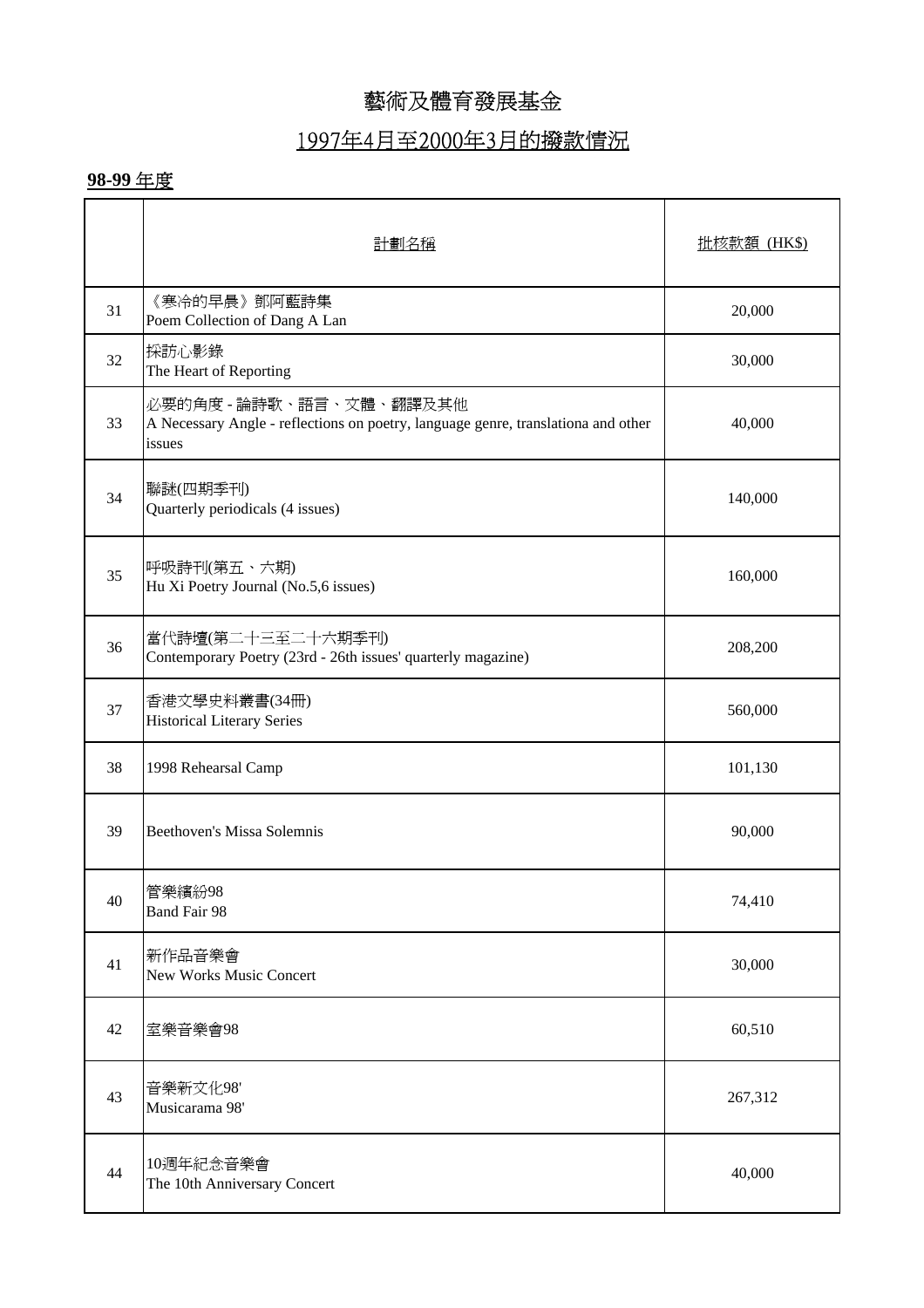## 1997年4月至2000年3月的撥款情況

|    | 計劃名稱                                                                                                 | 批核款額 (HK\$) |
|----|------------------------------------------------------------------------------------------------------|-------------|
| 45 | Attitude - Brisbane Festival 1998                                                                    | 60,000      |
| 46 | 鳳之舞舞蹈晩會                                                                                              | 50,000      |
| 47 | 新一代                                                                                                  | 35,000      |
| 48 | 動靜之間 - 香港舞蹈光影二十年                                                                                     | 80,000      |
| 49 | 秘境樂舞祭                                                                                                | 180,000     |
| 50 | New Era, New E-Side                                                                                  | 60,000      |
| 51 | 香港舞蹈博覽98<br>Hong Kong Dance Expo 98                                                                  | 150,000     |
| 52 | 傷健兒童舞蹈導師培訓<br>Dance Teachers Workshop for the Normal/Talent and the Mentally/Physically<br>Handicaps | 28,000      |
| 53 | <b>Contact Improvisation Promotion Project</b>                                                       | 50,000      |
| 54 | 香港舞蹈日<br>Hong Kong Dance Day                                                                         | 445,000     |
| 55 | 出版 - 香港蹈歷史<br>Publication of History of Hong Kong Dance                                              | 900,000     |
| 56 | 出版 - 香港作曲家及其作品<br>Publication of HK Composers and Their Works                                        | 144,700     |
| 57 | 出版 - 香港音樂發展概論<br>Publication of Brief History of Music in Hong Kong                                  | 782,500     |
| 58 | 香港作曲家作品錄音<br>CD Publication of Works by HK Composers                                                 | 988,000     |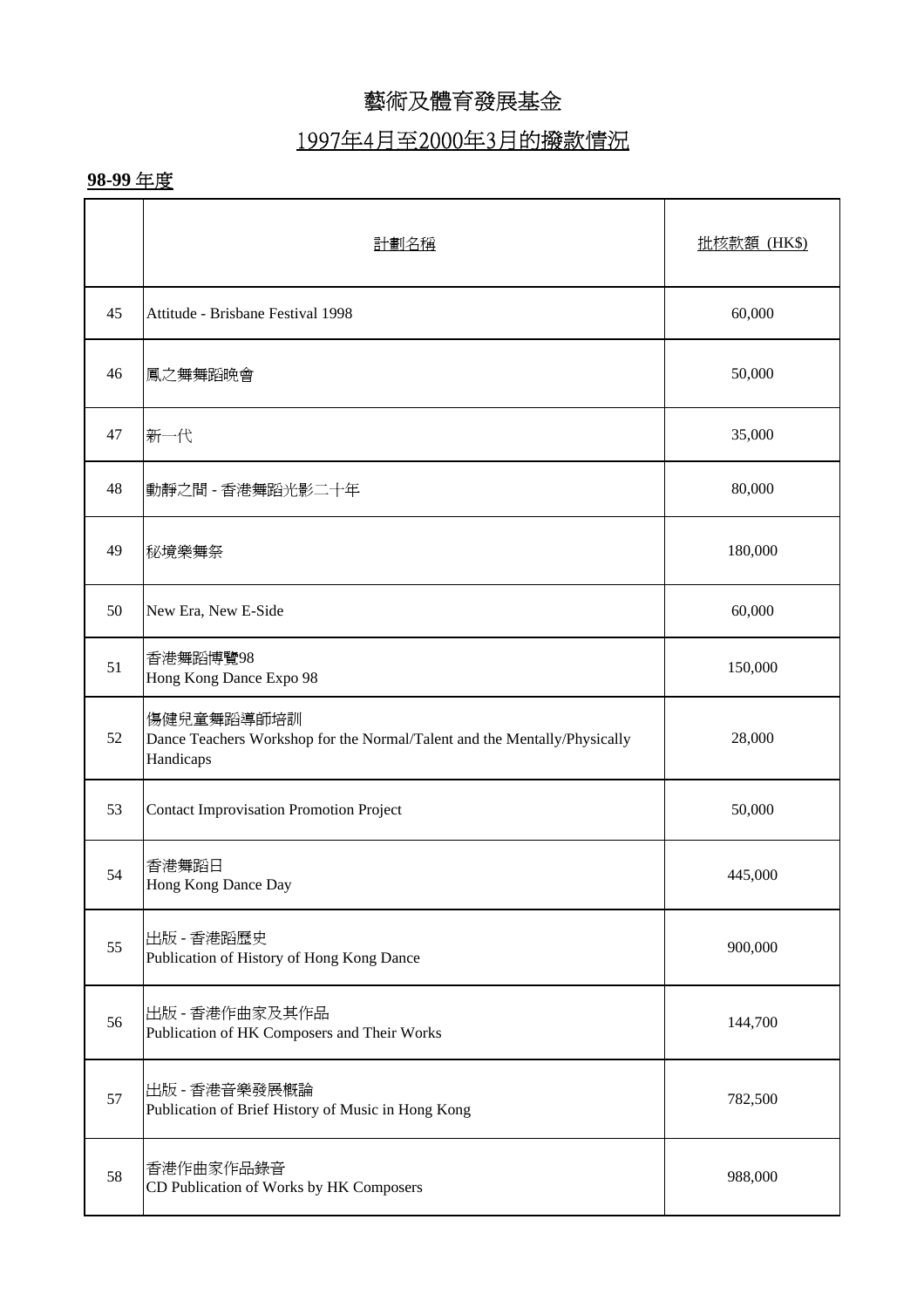## 1997年4月至2000年3月的撥款情況

|    | 計劃名稱                                                                                            | 批核款額 (HK\$) |
|----|-------------------------------------------------------------------------------------------------|-------------|
| 59 | 合唱節<br><b>Choral Festival</b>                                                                   | 414,000     |
| 60 | Flights of Fancy: Mixed Media Exhibition by Kong Ho                                             | 55,845      |
| 61 | 藝術空間成員作品展<br>Para/Site                                                                          | 30,000      |
| 62 | 沈平水畫作品展                                                                                         | 74,355      |
| 63 | 六人現代陶藝展及陶藝家駐場示範講座                                                                               | 50,000      |
| 64 | 錄像圈II:錄像裝置展覽<br>Video Circle II : Video Installation Exhibition                                 | 100,000     |
| 65 | 海天書畫第二屆書畫展<br>Friends of Hai Tian Zhai, Exhibition'98                                           | 50,000      |
| 66 | 香港傳藝學會98畫展<br>The Geneart Society 98 Painting Exhibition                                        | 50,000      |
| 67 | 香港中國美術會四十周年紀念會員書畫展覽<br>Hong Kong Chinese Arts Club 40th Anniversary Exhibition                  | 100,000     |
| 68 | 曉風學社書畫篆刻展覽<br>Exhibition of Chinese Calligraphy, Painting and Seal Carving                      | 100,000     |
| 69 | 石鼓文書法與研究                                                                                        | 50,000      |
| 70 | 文化身份與意象設計                                                                                       | 30,000      |
| 71 | MOST 環境現代藝術館九八年節目:<br>(a) 當回憶變成藝術:傳統再現 Memory Into Art: Heritage Regined<br>(b) Divers Memories | 50,000      |
| 72 | 音樂劇梁山伯與祝英台魚美人<br>Musical                                                                        | 80,000      |
| 73 | 花田八喜、再世紅梅記<br>Cantonese Opera                                                                   | 60,000      |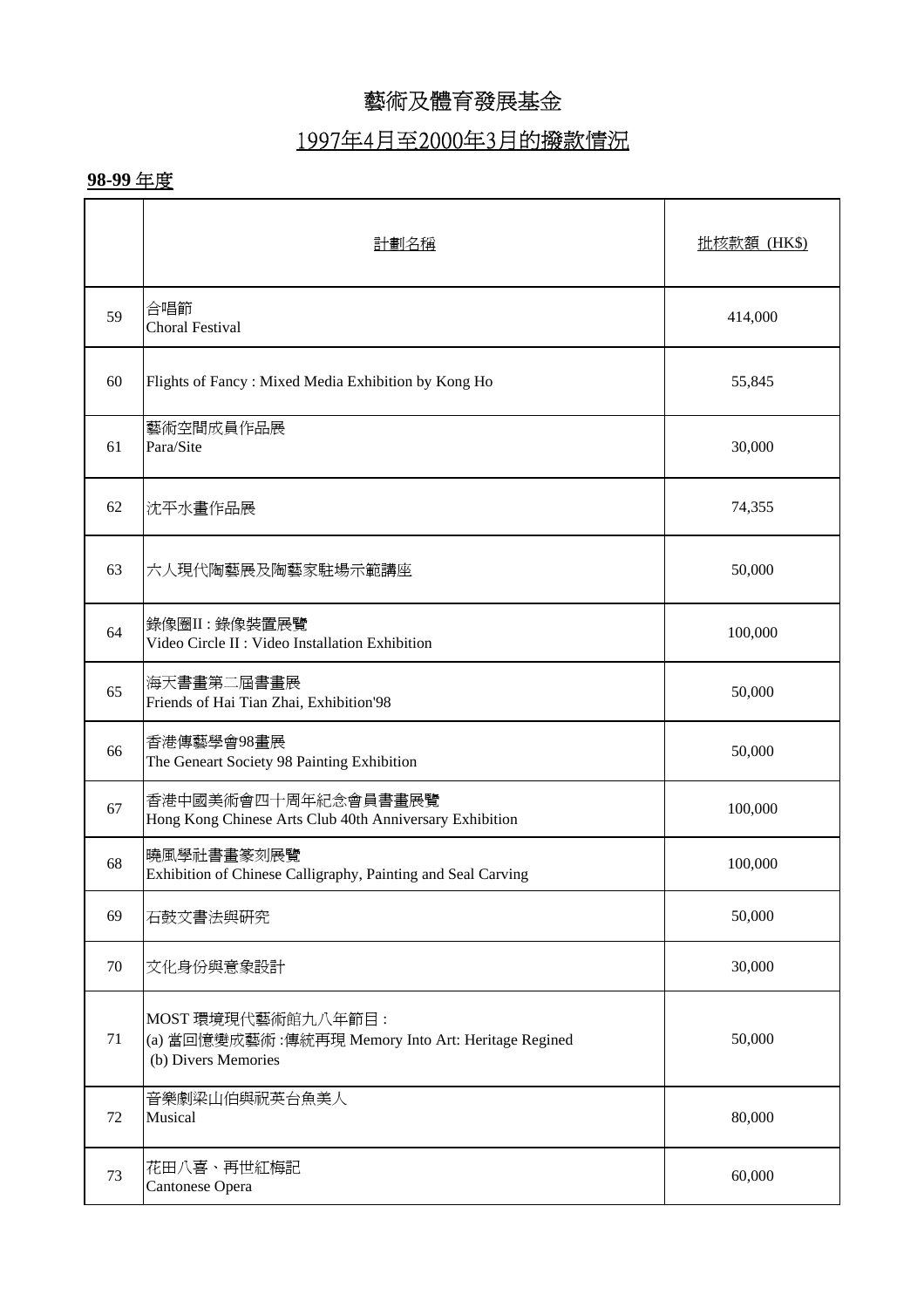## 1997年4月至2000年3月的撥款情況

|    | 計劃名稱                                                                      | 批核款額 (HK\$) |
|----|---------------------------------------------------------------------------|-------------|
| 74 | 寶蓮燈三年一哭二郎橋辭郎州俏潘安再世紅梅記<br>Cantonese Opera                                  | 51,760      |
| 75 | 粵劇演出洛神狄青與雙陽公主<br>Cantonese Opera                                          | 50,000      |
| 76 | 《三年一哭二郎橋》、《三夕恩情廿載仇》<br>Cantonese Opera                                    | 40,000      |
| 77 | 粤劇粤曲舞姿會知音花田八喜牡丹亭驚夢<br>Cantonese Opera                                     | 20,000      |
| 78 | 粵劇折子戲及粵曲演唱<br>Cantonese Opera & Cantonese Songs                           | 20,000      |
| 79 | 越劇表演<br>Yue Opera                                                         | 30,000      |
| 80 | 粵劇演出寶蓮燈<br>Cantonese Opera                                                | 25,000      |
| 81 | 轉桃花園小學劇場巡迴演出<br>Primary School Theatre Touring Performances               | 140,000     |
| 82 | 猶、離、憂、也<br>Drama Performance                                              | 40,000      |
| 83 | 八分空間<br>Octant                                                            | 33,000      |
| 84 | 水滸傳之格詠藍調<br>"Kung Fu" Circus Show                                         | 37,700      |
| 85 | 進念青藝實驗戲劇交流計劃<br>Zuni and Youth Arts Experimental Theatre Exchange Project | 43,600      |
| 86 | Video Eyes                                                                | 56,600      |
| 87 | 愛麗斯夢遊                                                                     | 164,200     |
| 88 | 我的再見棕櫚                                                                    | 16,000      |
| 89 | 新生吸血鬼<br>Neo Vampire                                                      | 65,000      |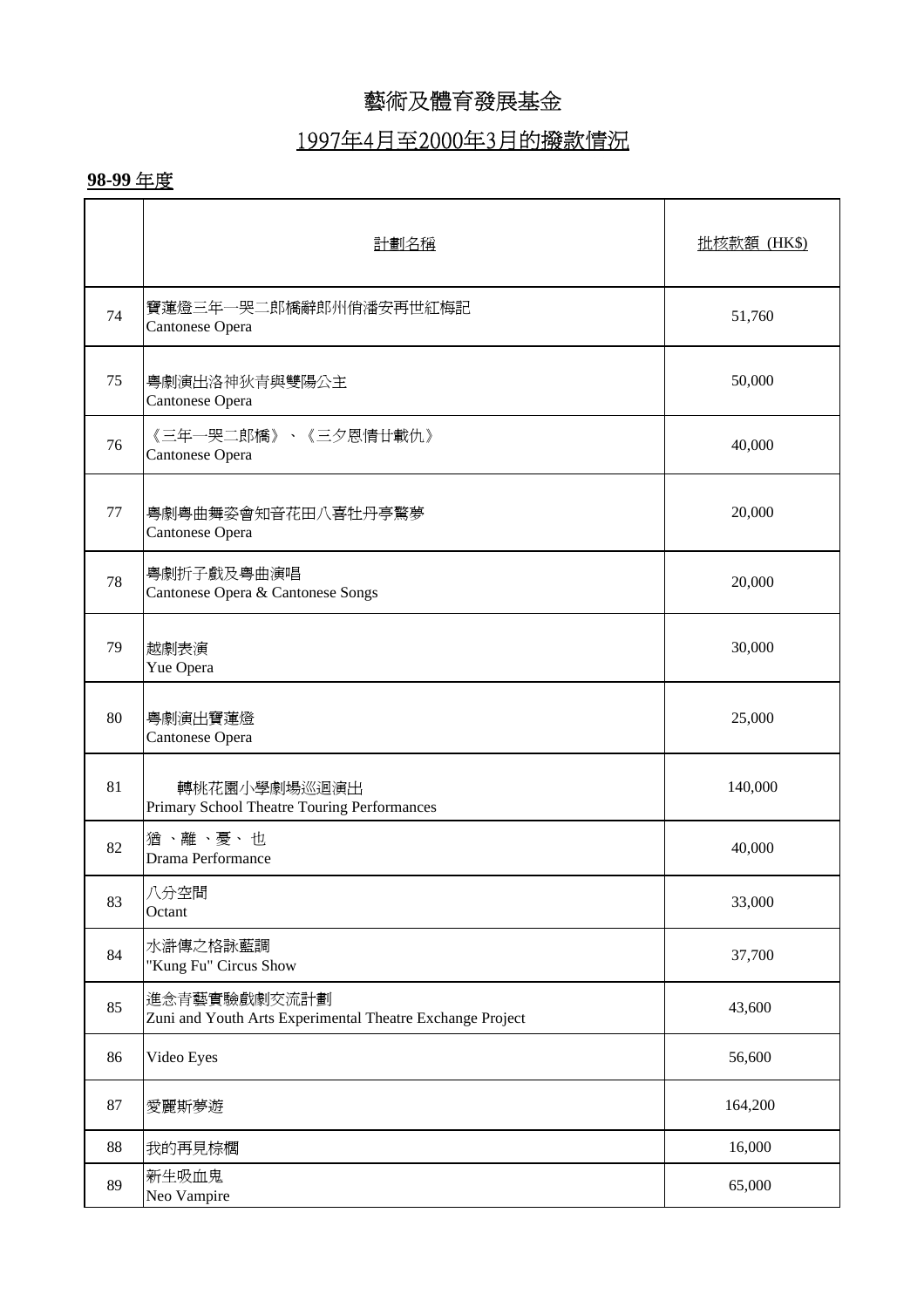#### 1997年4月至2000年3月的撥款情況

|     | 計劃名稱                                                                           | 批核款額 (HK\$) |
|-----|--------------------------------------------------------------------------------|-------------|
| 90  | 「凝聚、推揚、發展、提高」- 中文閱讀和寫作在香港之(一) : 出版《滄浪》<br>(6期)<br>Literary magazine (6 issues) | 293,000     |
| 91  | 紫荆樹下<br>Prose collection                                                       | 24,500      |
| 92  | 詞壇解放派首領 - 胡適詞點評<br>Publication                                                 | 23,640      |
| 93  | 蘭馨焚書(短篇小說集)<br>Short stories collection                                        | 17,300      |
| 94  | 文學的基本功<br>Chinese practical writing                                            | 66,950      |
| 95  | 嘆息的速度<br>The Speed of a Sight                                                  | 20,750      |
| 96  | 摘星<br>School magazine                                                          | 20,000      |
| 97  | 菁莪聯校文選<br>Ching Ngo                                                            | 20,000      |
| 98  | 鳴文集<br>School magazine                                                         | 20,000      |
| 99  | 雋永集<br>School magazine                                                         | 20,000      |
| 100 | 振強文心<br>Literature Promotion Campaign                                          | 20,000      |
| 101 | 鳳溪文苑<br>School magazine                                                        | 20,000      |
| 102 | 文耕集<br>School magazine                                                         | 20,000      |
| 103 | 貞萃<br>School magazine                                                          | 20,000      |
| 104 | 書枕(嶺南中學學生讀書報告集)<br><b>Collection of Student's Book Report</b>                  | 20,000      |
| 105 | 學生文集<br>School magazine                                                        | 20,000      |
| 106 | 學生文集(未定)<br>School magazine                                                    | 20,000      |
| 107 | 我和香港六十年(單行本)<br>Creative writing project                                       | 73,800      |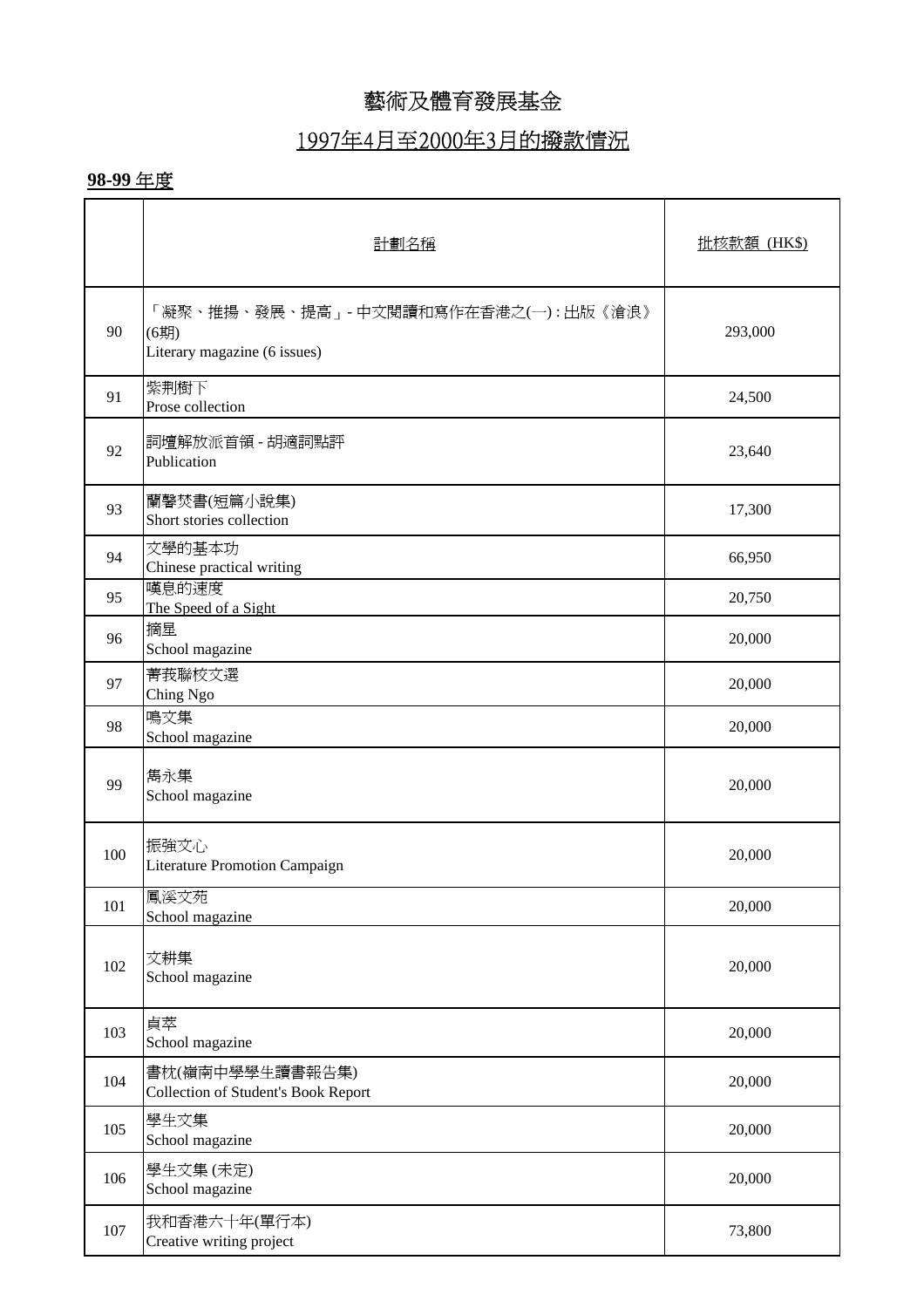# 1997年4月至2000年3月的撥款情況

|     | 計劃名稱                                       | 批核款額 (HK\$) |
|-----|--------------------------------------------|-------------|
| 108 | 楓葉國<br><b>Novels</b>                       | 25,000      |
| 109 | 水在瓶(散文集)<br>Prose collection               | 28,640      |
| 110 | 驛站短箋<br>Prose collection                   | 33,250      |
| 111 | 小話小說(文學評論集)<br>Small Talk on Fiction       | 30,700      |
| 112 | 方舒眉散文集<br>Prose collection                 | 23,750      |
| 113 | 續集(詩、文集)<br>Poetry collection              | 26,000      |
| 114 | 兒童文學與教育<br>Children literature             | 26,000      |
| 115 | 中學生小說選1994-98<br>Novel                     | 25,900      |
| 116 | 王方詩選<br>Poetry collection                  | 22,000      |
| 117 | 胡寶秀《單程路上的雙人世界》<br>Novel                    | 25,000      |
| 118 | 刻在冰上的名字(散文集)<br>The name inscibed on ice   | 32,000      |
| 119 | 紫色的籌碼(短篇小說集)<br>Short novel collection     | 27,350      |
| 120 | 宋詒瑞散文選<br>Prose                            | 19,000      |
| 121 | 香港詩歌佳作選評<br>Poetry critics                 | 70,000      |
| 122 | 《情網》香江部曲之一(長篇小說)<br>Novel                  | 30,000      |
| 123 | 沉重的肉身 (散文集)<br>Prose collection            | 35,000      |
| 124 | 寫給少女看的故事(小說、散文合集)<br>Noel prose collection | 27,000      |
| 125 | 幸運島(長篇)<br>Noel                            | 22,000      |
| 126 | 雨林散記<br>Prose                              | 30,000      |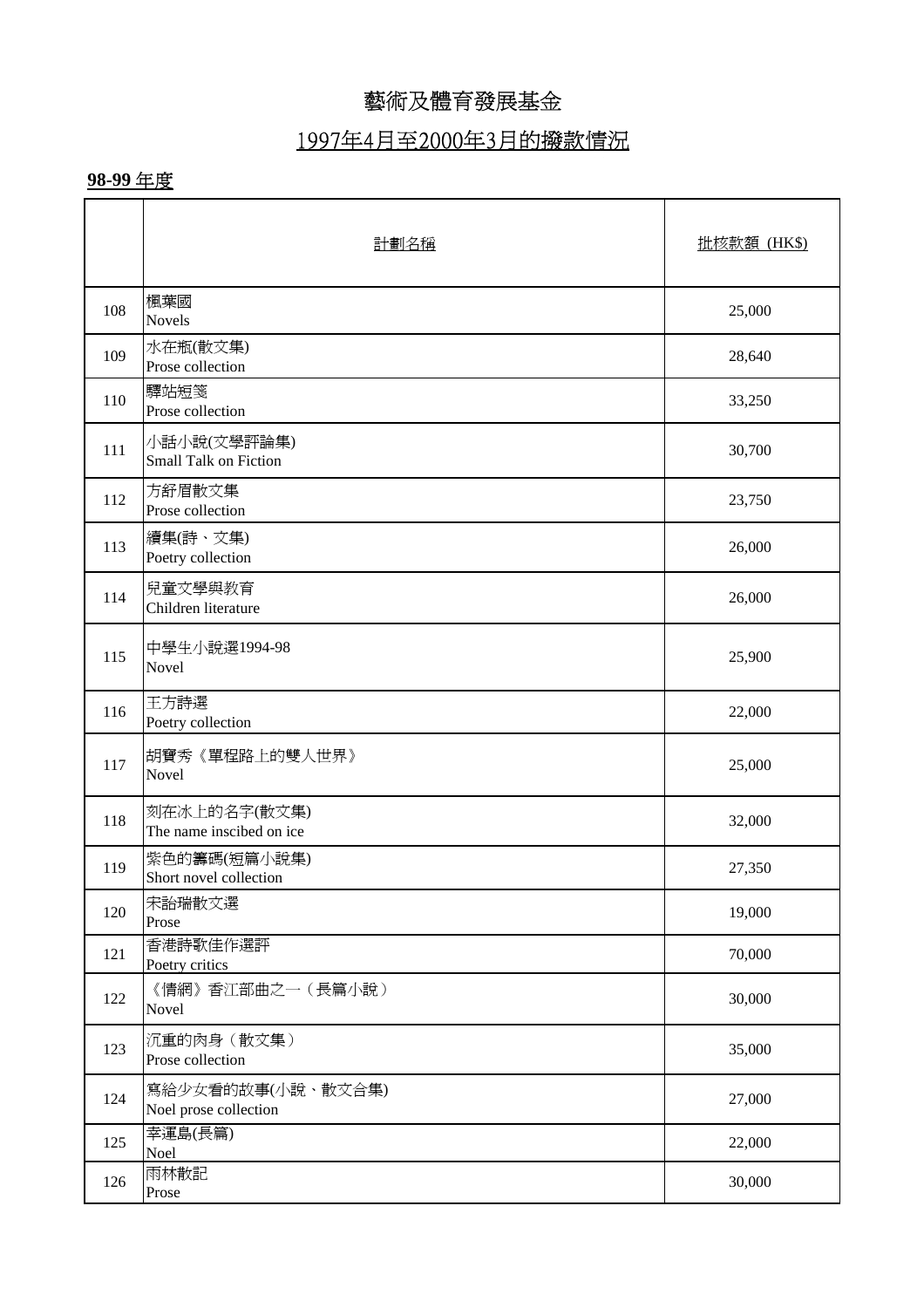#### 1997年4月至2000年3月的撥款情況

|     | 計劃名稱                                                   | 批核款額 (HK\$) |
|-----|--------------------------------------------------------|-------------|
| 127 | 陳蝶衣劇作集:<br>1 梁山伯與祝英台<br>2萬紫千紅<br>3 待嫁女兒心<br>4紅肚兜       | 73,000      |
| 128 | 裸夜茶話(散文集)<br>Prose collection                          | 22,000      |
| 129 | 豪門、寒門、空門<br>Novel                                      | 27,000      |
| 130 | 角色的反駁(短篇小說集)<br>Short novel                            | 22,000      |
| 131 | 奉獻(短篇小說集)<br>Short novel collection                    | 21,000      |
| 132 | 金庸能得諾貝爾獎嗎?(文藝評論集)<br>Can Kam Yung win the Nobel prize? | 28,000      |
| 133 | 青熒<br>Ching Ying                                       | 23,000      |
| 134 | A Night of opera & musical Goldies                     | 40,000      |
| 135 | 陳展鵬、張冬梅、周曉梅獨唱音樂會                                       | 20,000      |
| 136 | 美聲合唱團首演音樂會                                             | 40,000      |
| 137 | Beyond the Boundary 98                                 | 40,000      |
| 138 | 二十載舞程 情                                                | 50,000      |
| 139 | 大笪地<br>咩嗲                                              | 60,000      |
| 140 | Touring 4 European Cities                              | 50,000      |
| 141 | 燃燒在冰冷都市的愛<br>Love in Cynical City                      | 50,000      |
| 142 | 石鼓文書法與研究                                               | 50,000      |
| 143 | 鋒展九八<br>Front Exhibition' 98                           | 19,680      |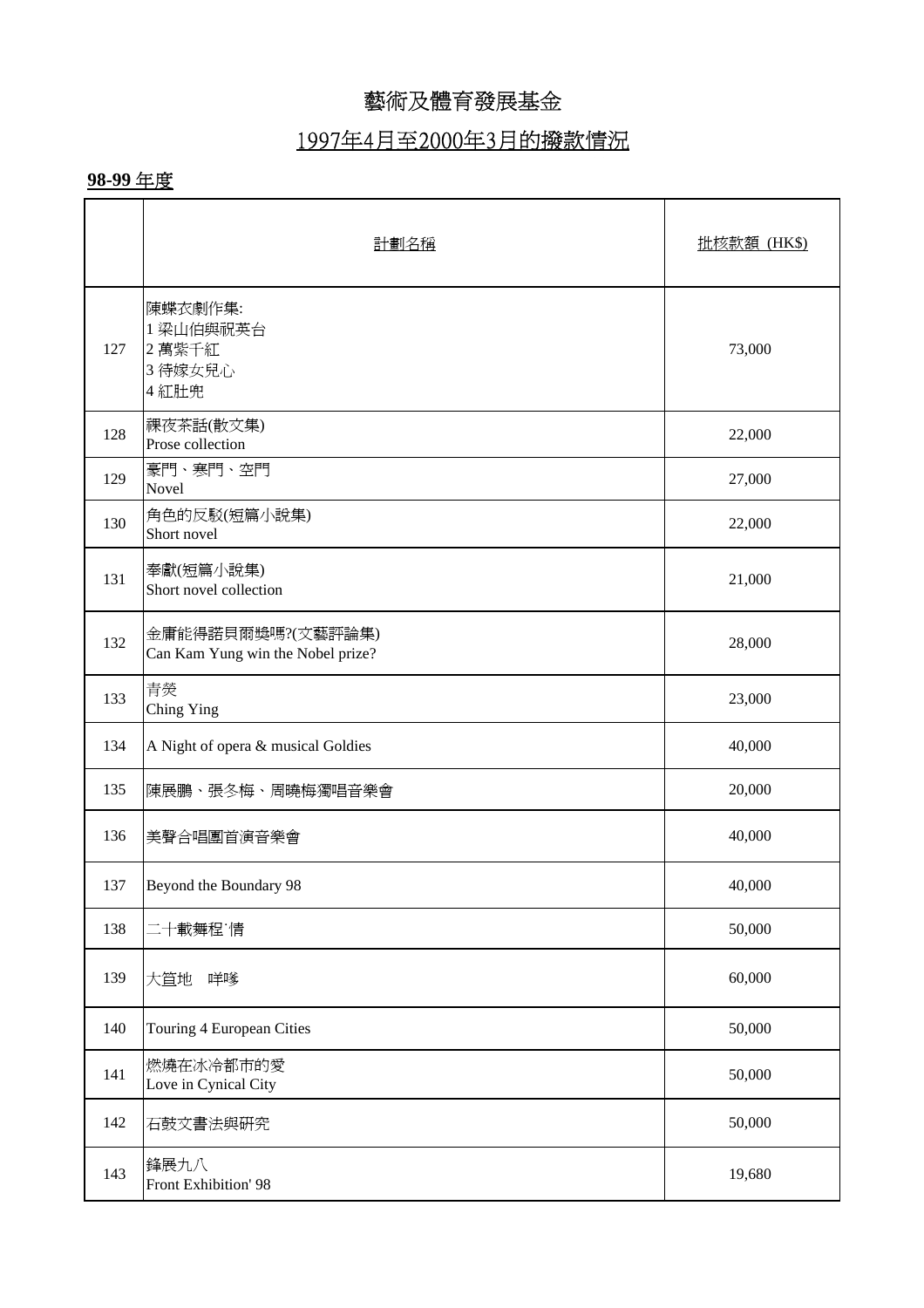## 1997年4月至2000年3月的撥款情況

|     | 計劃名稱                                                                                              | <u> 批核款額 (HK\$)</u> |
|-----|---------------------------------------------------------------------------------------------------|---------------------|
| 144 | 十年翰墨 - 劉慶麟水墨畫展<br>The First Exhibition of Ink Painting by Lau Hing Lun                            | 20,000              |
| 145 | 及第粥畫展九八                                                                                           | 15,000              |
| 146 | 黃仲民水彩畫展<br>Waterclour Paintings Exhibition - Wong Chung Man                                       | 40,000              |
| 147 | 莊瑞明書畫展及《莊瑞明書畫集》                                                                                   | 20,000              |
| 148 | 研畫會九八年展<br>Annual Exhibition of the Ingroup 1998                                                  | 35,000              |
| 149 | 香港現代畫協會第七屆年展活動及畫冊出版                                                                               | 100,000             |
| 150 | 純藝會98年展<br>The Pure Arts Group Annual Exhibition 98                                               | 30,000              |
| 151 | 至樂遊書畫聯展 - 九八<br>Zhi Le You Chinese Calligraphy & Painting Exhibition' 98                          | 20,000              |
| 152 | 香港綠畫會畫展'9<br>Hong Kong Green Painting Association Exhibition 99                                   | 30,000              |
| 153 | 藝壇風雲錄(出版)                                                                                         | 30,000              |
| 154 | 《葉民任刻印》<br>"Seals By Yip Man Yam"                                                                 | 30,000              |
| 155 | 黃遠有水彩、素描集                                                                                         | 30,000              |
| 156 | 水墨行動<br>The Ink Movement                                                                          | 30,000              |
| 157 | 香港中文大學藝術節98<br>Art Festival 98 of Chinese University of Hong Kong                                 | 5,470               |
| 158 | 第二十八屆國際沙龍攝影比賽(學生組及公開組)<br>The 38th International Salon of Photography (Student and Open Senction) | 20,000              |
| 159 | 編印《香港100位畫家水彩作集》                                                                                  | 50,000              |
| 160 | 人面像創作坊九八聯展<br>Creative Figure Studio Joint Exhibition 98                                          | 15,000              |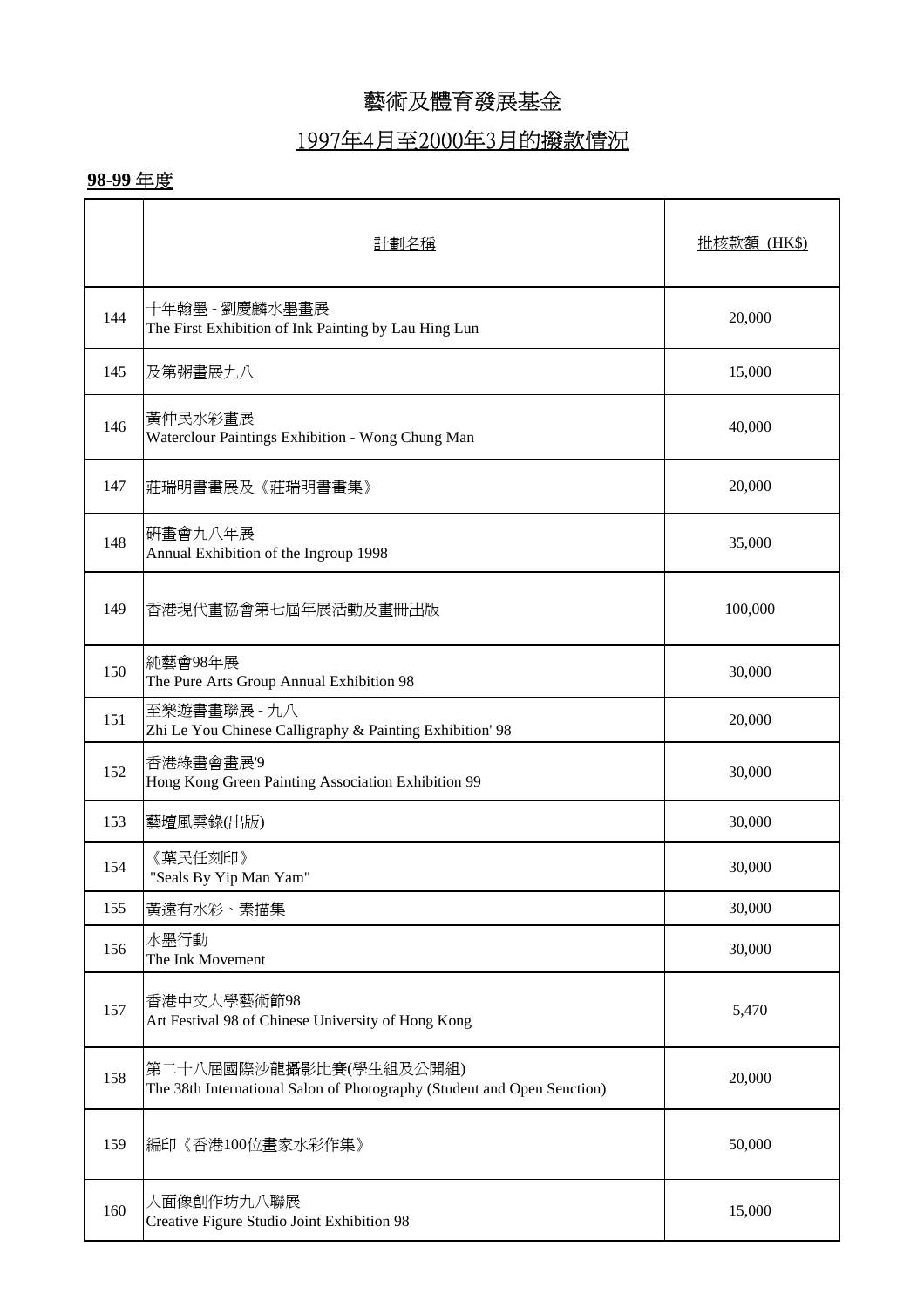#### 1997年4月至2000年3月的撥款情況

|     | 計劃名稱                                                                              | <u> 批核款額 (HK\$)</u> |
|-----|-----------------------------------------------------------------------------------|---------------------|
| 161 | 善藝畫會第二屆畫展<br>The Second Artist's Studio Exhibition                                | 9,000               |
| 162 | 再遇素描 - 十二位香港女性藝術工作者作品<br>The Retelling of Drawing - by 12 Hong                    | 30,000              |
| 163 | 高山反應 李錦華第七次個人展覽<br>"Reaction to the Highlands" The 7th Solo Exhibition of John Li | 30,000              |
| 164 | 甲子書會會員書法作品展覽會                                                                     | 40,000              |
| 165 | 大方書畫會會員作品展                                                                        | 50,000              |
| 166 | 華人現代藝術研究會98年展                                                                     | 20,000              |
| 167 | 香港寓言(暫定)                                                                          | 35,000              |
| 168 | 中國基督教藝術展覽<br><b>Chinese Christian Art Exhibition</b>                              | 15,000              |
| 169 | 第七屆藝聚展覽<br>Art Focus VII Exhibition                                               | 20,000              |
| 170 | 第二屆大專美術節<br>The 2nd Joint University Art Festival                                 | 20,000              |
| 171 | 香港八和粵劇學院粵劇培訓及演出計劃<br>Cantonese Opera Training & Performance Project               | 640,000             |
| 172 | 廣東粵劇《紫釵記》<br>Cantonese Opera                                                      | 30,000              |
| 173 | 粤劇〈紅樓夢〉、〈人鬼情未了〉折子戲<br>Cantonese Opera                                             | 33,000              |
| 174 | 越劇演出〈珍珠塔〉、〈孟麗君〉折子戲<br>Yue Opera                                                   | 33,000              |
| 175 | 「藝術家駐校計劃」成效研究<br>The Effectiveness of the Artists-in-Schools Programme            | 100,000             |
| 176 | 「學校藝術教育的成功例子」<br>Good Models of Arts Education in Schools                         | 179,100             |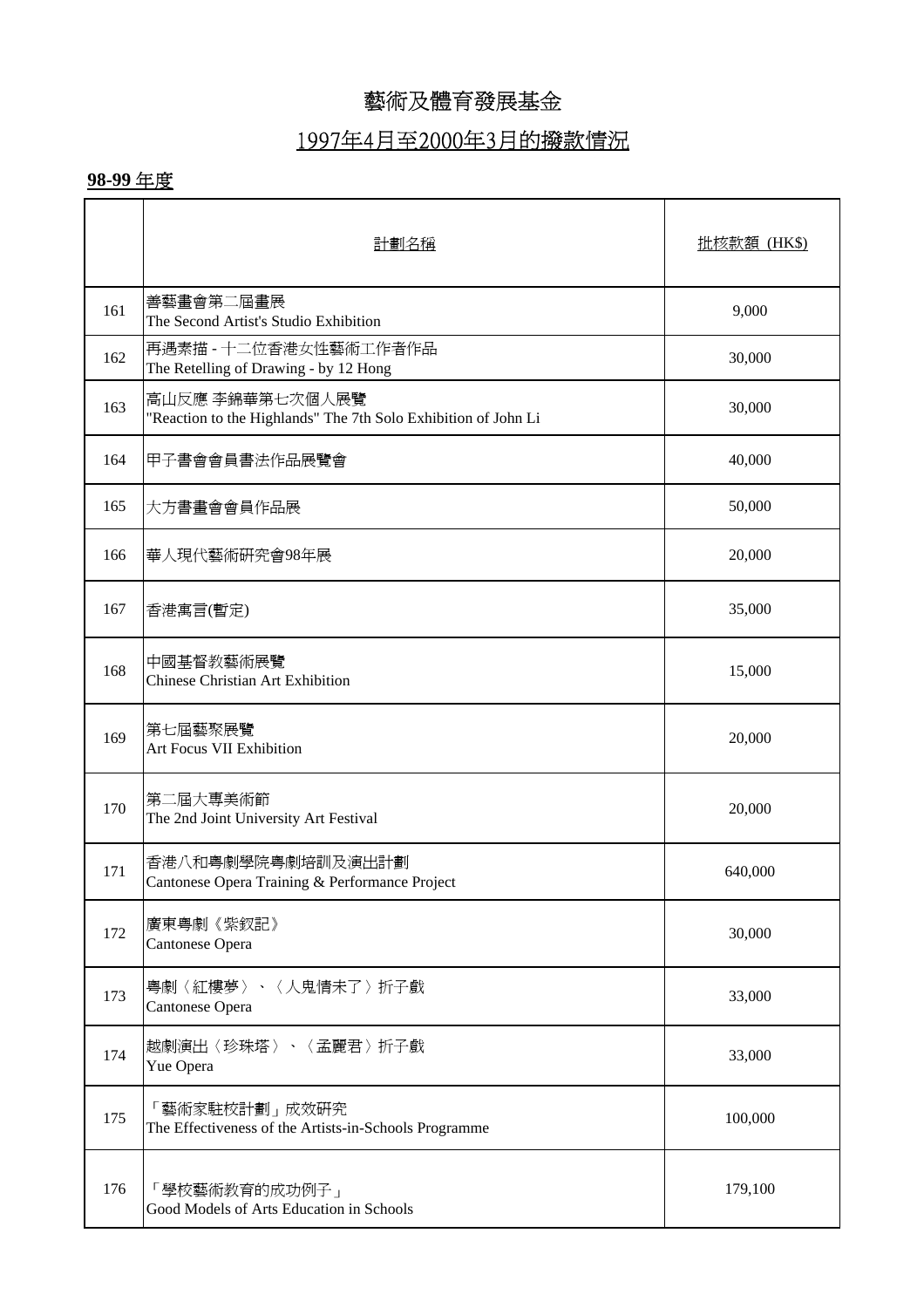## 1997年4月至2000年3月的撥款情況

|     | 計劃名稱                                                                              | 批核款額 (HK\$) |
|-----|-----------------------------------------------------------------------------------|-------------|
| 177 | <跟住個靚妹<br>轉>創作筆記(第二部份)<br>Creative Notes of New Version of "Saint Joan" (Part II) | 35,000      |
| 178 | 第八屆香舞台劇獎頒獎禮<br>Hong Kong Theatre Award - Presentation Ceremony                    | 28,000      |
| 179 | 72 A                                                                              | 31,930      |
| 180 | 香/港澳門演藝交流計劃<br>Hong Kong - Macau Performing Art Exchange Project                  | 30,000      |
| 181 | 演出計劃<br>Identity Parade - One-Man Theatre Piece                                   | 38,547      |
| 182 | 可人兒<br>She's so Lovely                                                            | 20,000      |
| 183 | ·廳兩房裏的千年蟲<br>Century Bug in the 2-1 Flat                                          | 20,000      |
| 184 | 赤犢工作坊九八<br>Red Calf Workshop' 98                                                  | 30,000      |
| 185 | 亞波與亞比的婚姻<br>The Marriage of Bette and Boo                                         | 20,000      |
| 186 | ·九九八年週年戲劇演出 - 像我這樣的女子/ 男子<br><b>Annual Performance</b>                            | 20,000      |
| 187 | 夢留離<br>Dream Journey                                                              | 20,000      |
| 188 | 中國旅程九九 (演出)<br>Journey to the East 99 (Performance)                               | 80,000      |
| 189 | 游離都市<br>The City                                                                  | 300,000     |
| 190 | 痴人說夢<br><b>Mad Dreamers</b>                                                       | 68,800      |
| 191 | <b>International Media Arts Conference</b>                                        | 117,000     |
| 192 | 綠意<br>Students' collected works                                                   | 20,000      |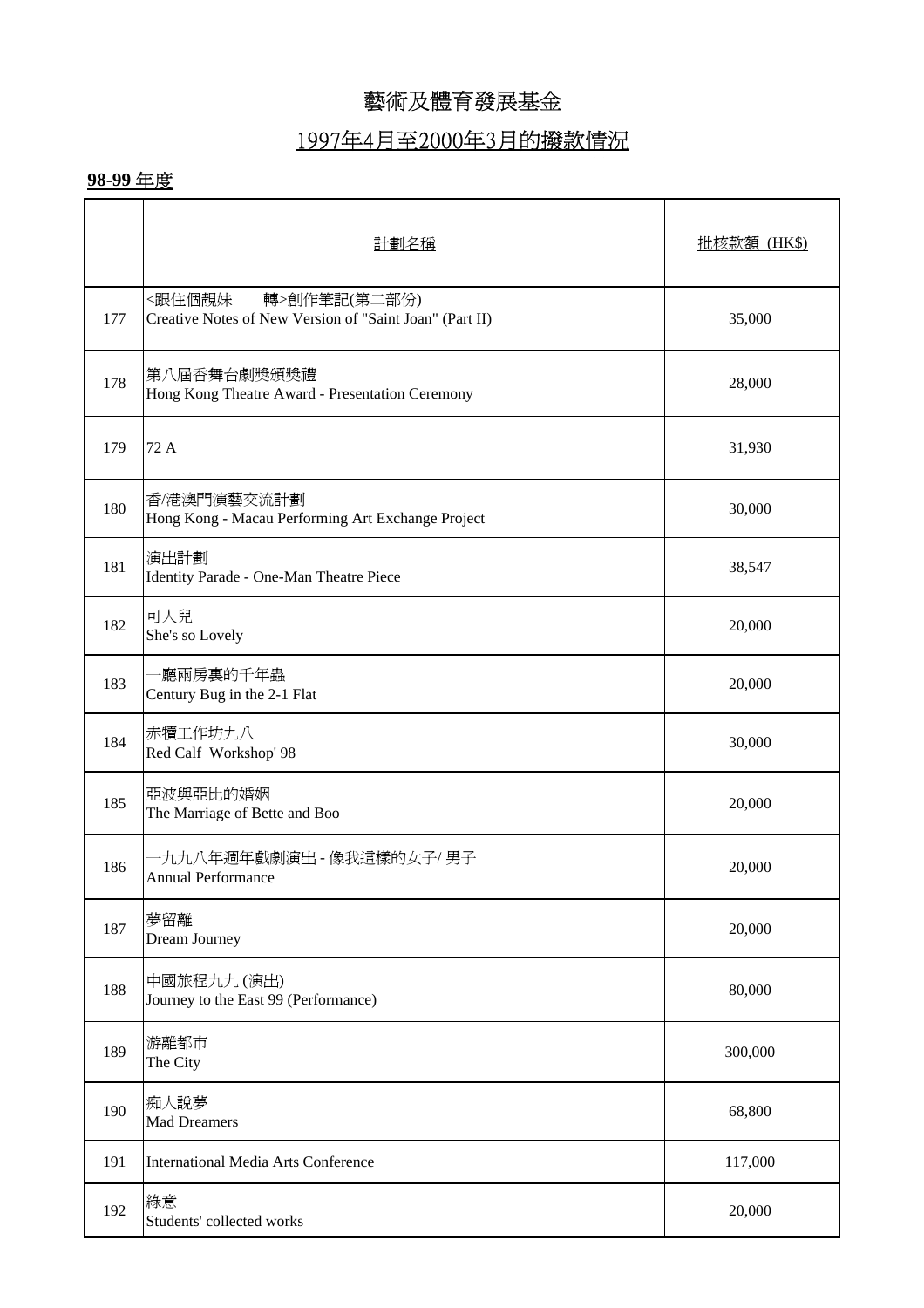## 1997年4月至2000年3月的撥款情況

|     | 計劃名稱                                                                                                                       | 批核款額 (HK\$) |
|-----|----------------------------------------------------------------------------------------------------------------------------|-------------|
| 193 | 甄艷慈散文,評論選(暫名)<br>Essay & critics                                                                                           | 26,030      |
| 194 | 高旅遺作選集,<高旅雜文>雜文<br>Essay                                                                                                   | 45,280      |
| 195 | 蔡輝龍文學藝術評論集(張衡賦賞析)<br>Tsai's Collected Essays on Chinese Literature: An Appreciation of the Fu (賦)of<br>Zhang Heng (78-139) | 30,880      |
| 196 | 禪境與詩境, 徐訏抒情詩一百首 Collected works of Xu xu                                                                                   | 56,948      |
| 197 | 吾將上下而求索<br>Essay                                                                                                           | 22,020      |
| 198 | 昔日趣事<br>Essay                                                                                                              | 21,980      |
| 199 | 滴水涌泉<br>Interview                                                                                                          | 39,360      |
| 200 | 青春出於藍(少年小記)<br>Fiction                                                                                                     | 36,900      |
| 201 | 奇風突出<br><b>Amazing Breeze</b>                                                                                              | 32,740      |
| 202 | 胡少璋雜文選<br>Essay                                                                                                            | 26,200      |
| 203 | 九九七年香港文學年鑑<br>1997 Literary Almanac                                                                                        | 299,680     |
| 204 | The Last Beach                                                                                                             | 29,600      |
| 205 | 香江過渡情<br>Hong Kong '97' Feeling                                                                                            | 21,800      |
| 206 | 香港文化活動點滴圖文錄(暫擬)<br>Hong Kong Cultural Activity Portrait                                                                    | 30,000      |
| 207 | 凝視著的星眸(詩集)<br>Poetry collection                                                                                            | 32,400      |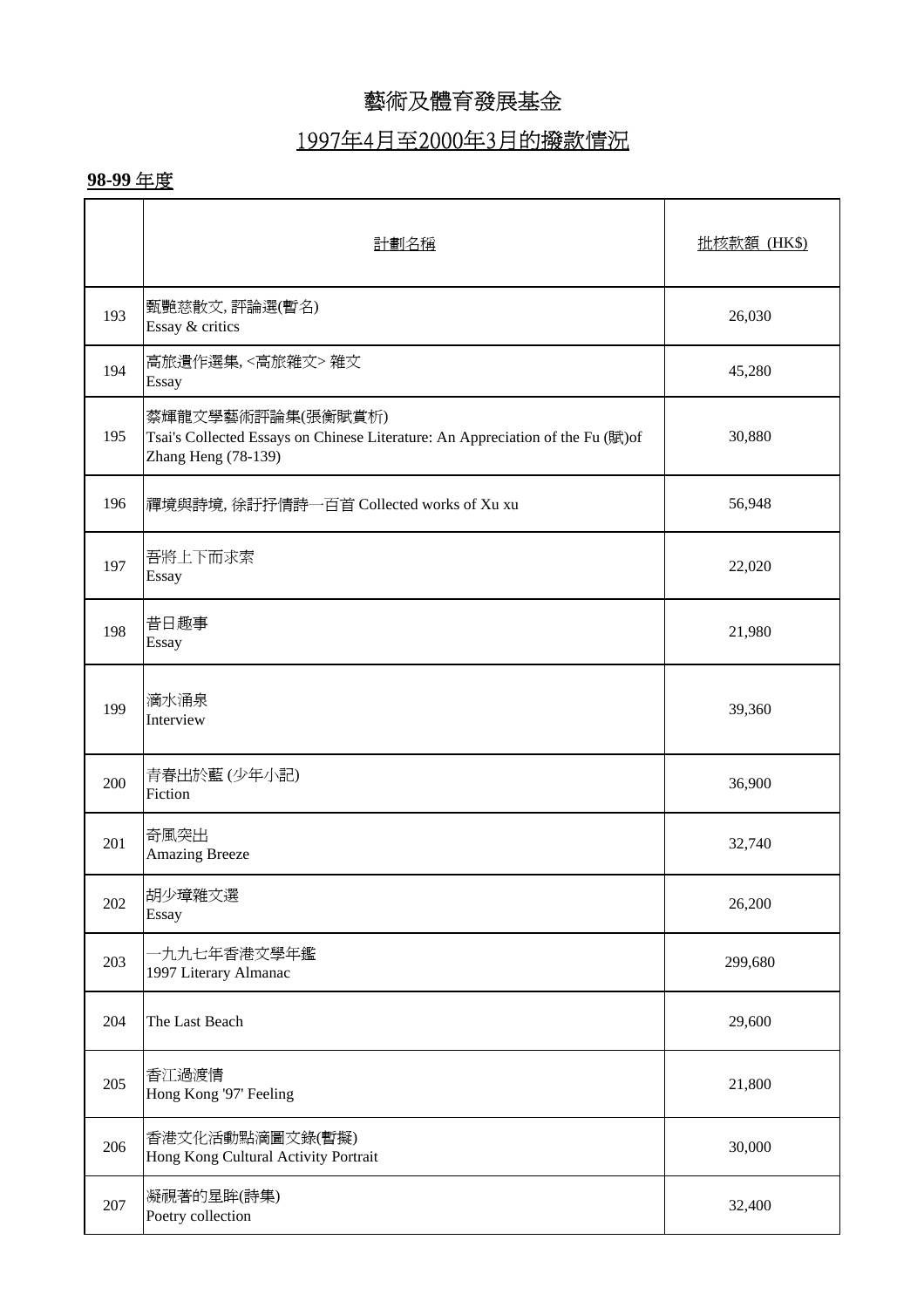# 1997年4月至2000年3月的撥款情況

|     | 計劃名稱                                                        | 批核款額 (HK\$) |
|-----|-------------------------------------------------------------|-------------|
| 208 | 紫色疊影(極短篇小說集)<br>Short novel collection                      | 20,950      |
| 209 | 香港書評(月刊) 2期<br>Hong Kong Review (Monthly magazine) 2 issues | 181,000     |
| 210 | Gloria!                                                     | 55,000      |
| 211 | 天馬合唱團周年音樂會<br>Tien Ma Chorus Annual Concert                 | 30,000      |
| 212 | 北區藝術中心樂會                                                    | 20,000      |
| 213 | 弦韻聲輝<br>The Art of Strings                                  | 40,000      |
| 214 | 音樂沙龍. 香港. 聲樂匯演                                              | 25,000      |
| 215 | 金帆樂韻送香江                                                     | 50,000      |
| 216 | 愛心濃情 IV音槳會                                                  | 40,000      |
| 217 | 群英會<br>A Concert of Three Heroes                            | 40,000      |
| 218 | 琴歌雅聚<br>A Night of Famous Classics                          | 25,000      |
| 219 | 箏曲薈萃群芳譜                                                     | 30,000      |
| 220 | My Party                                                    | 60,000      |
| 221 | 八份八舞感覺 Infinite Emotions                                    | 50,000      |
| 222 | 吾家有女<br>Not a Barbie Doll                                   | 40,000      |
| 223 | 失落空間<br>Dancing On Empty                                    | 45,000      |
| 224 | 九八年十一/十二月<br>November, December 1998                        | 60,000      |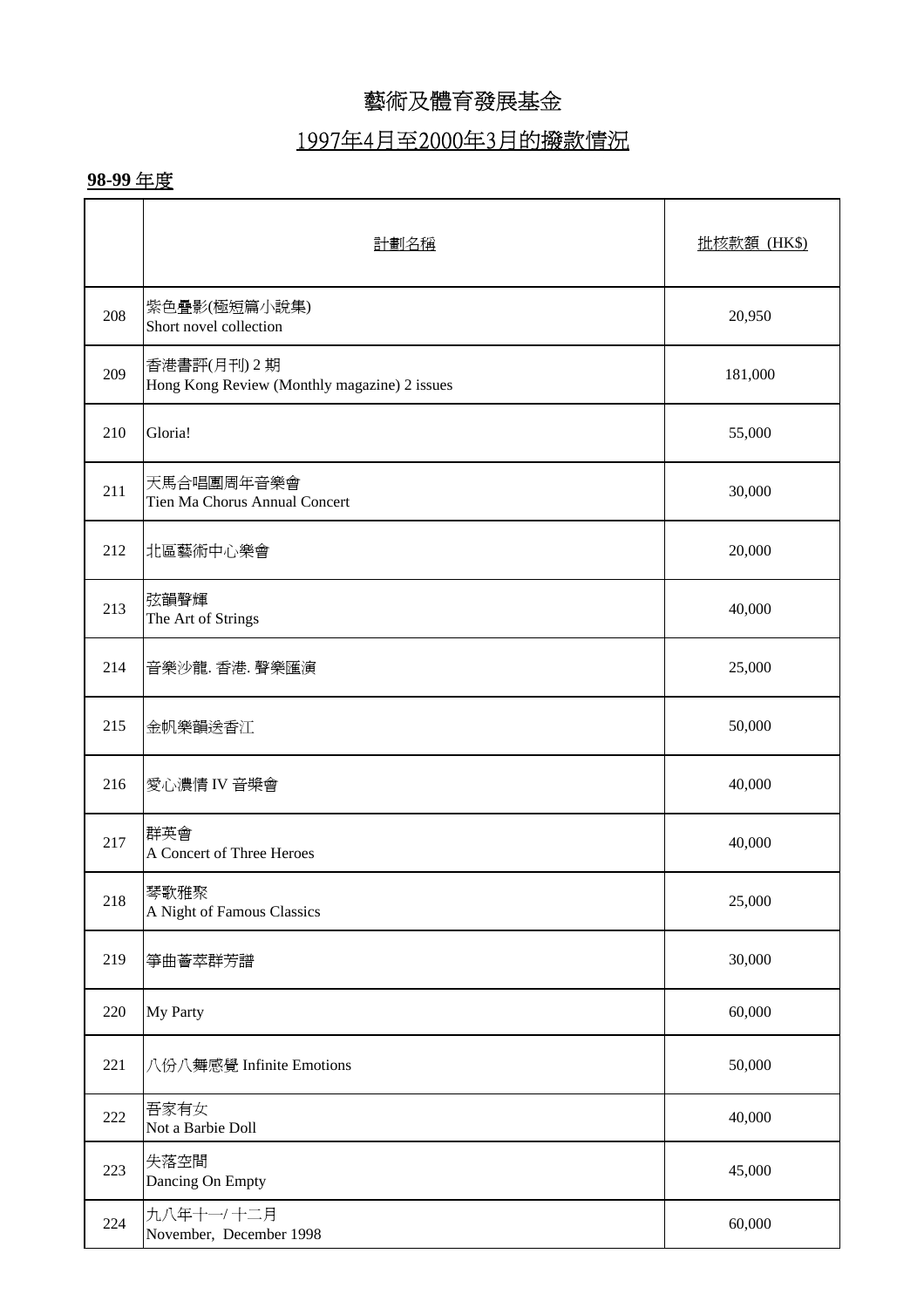# 1997年4月至2000年3月的撥款情況

|     | 計劃名稱                                                                                                                    | 批核款額 (HK\$) |
|-----|-------------------------------------------------------------------------------------------------------------------------|-------------|
| 225 | 38 週年表演<br>38th Annual Performance                                                                                      | 20,000      |
| 226 | <b>Arts Policy Studies</b>                                                                                              | 480,000     |
| 227 | 九七至九八劇評人座談會紀錄暨香港戲劇九七至九八回顧 - 出版<br>Record of 97/98 Drama Critics Seminar & Hong Kong Drama Review 97/98 -<br>Publication | 48,544      |
| 228 | 中國旅程九九(研討會)<br>Journey to the East 99                                                                                   | 70,400      |
| 229 | <游水戲彩 - 七人水彩新作展>                                                                                                        | 74,800      |
| 230 | 香港山東水彩畫會聯展                                                                                                              | 44,000      |
| 231 | 何少中畫集                                                                                                                   | 22,000      |
| 232 | 足印'99 - 山月畫友聯展                                                                                                          | 16,500      |
| 233 | 陳雪侶、李應平、陳漢貞書法展覽                                                                                                         | 33,000      |
| 234 | 香港綠野書畫學會第一屆書畫展<br>First Exhibition of Greenfield Calligraphy And Painting Society of Hong Kong                          | 33,000      |
| 235 | 香港書法篆刻學會一九九八年會展<br>Hong Kong Calligraphy & Seal-Carving Society Exhibition 1998                                         | 60,500      |
| 236 | 香港警察書畫學會十六週年                                                                                                            | 33,000      |
| 237 | 革故鼎新 - 香港現代水墨畫展<br>Renovation - H K Modern Chinese Ink Painting Exhibition                                              | 42,750      |
| 238 | 水墨石: 書創作與推廣計劃                                                                                                           | 19,000      |
| 239 | 樂天書法學會"會員作品展"                                                                                                           | 55,000      |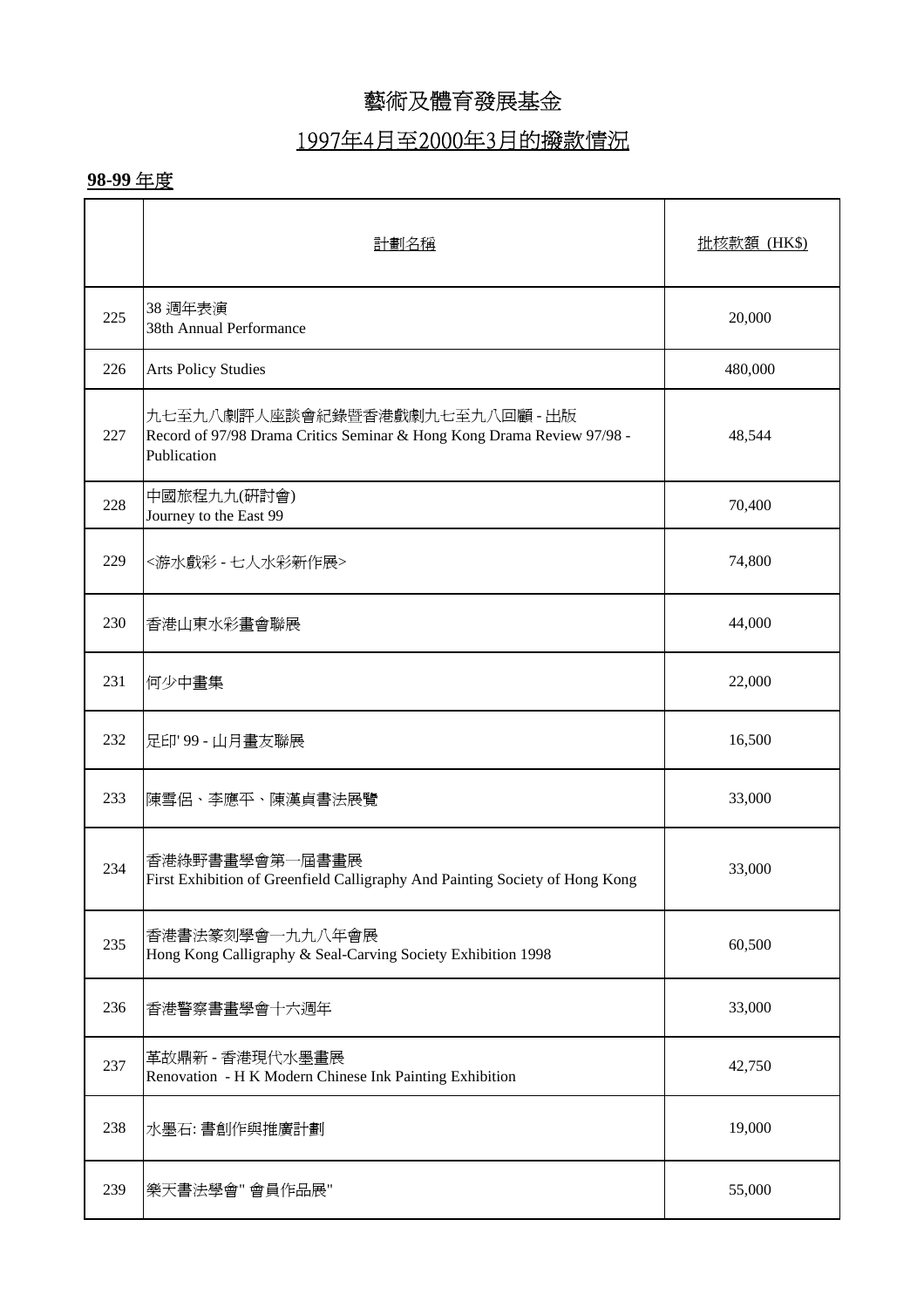# 1997年4月至2000年3月的撥款情況

|     | 計劃名稱                                                                           | 批核款額 (HK\$) |
|-----|--------------------------------------------------------------------------------|-------------|
| 240 | 童年畫展                                                                           | 11,000      |
| 241 | -九九八年度第五十三屆香港國際攝影沙龍<br>53 rd Hong Kong International Salon of Photography 1998 | 66,000      |
| 242 | 劉偉麟繪畫展-心、力、象限<br>Painting by Lau Wai Lun                                       | 22,000      |
| 243 | 絲路 陳錦成版畫個展                                                                     | 46,200      |
| 244 | 瓷白 - 示範單位<br>Porcelain White                                                   | 27,100      |
| 245 | 香港美術家作品展<br>The Exhibition Of Hong Kong Artists                                | 66,000      |
| 246 | 和平. 友愛. 中港情                                                                    | 22,000      |
| 247 | <丹青新苗>書畫展                                                                      | 22,000      |
| 248 | 省港書法家交流展                                                                       | 77,000      |
| 249 | 不亦快哉三十三則<br>33 Delectable Moments                                              | 22,000      |
| 250 | 屋企<br><b>HOME</b>                                                              | 18,200      |
| 251 | 粤劇演出<玉郎寶劍定江山>、<香銷十二美人樓><br>Cantonese Opera                                     | 40,000      |
| 252 | 粤劇表演 -<烽火擎天柱>、<白蛇傳><br>Cantonese Opera                                         | 25,000      |
| 253 | 粤曲欣賞會<br>Cantonese Music Opera Concert                                         | 11,190      |
| 254 | <殺狗記>(新編粤劇演出計劃)<br>Cantonese Opera                                             | 100,000     |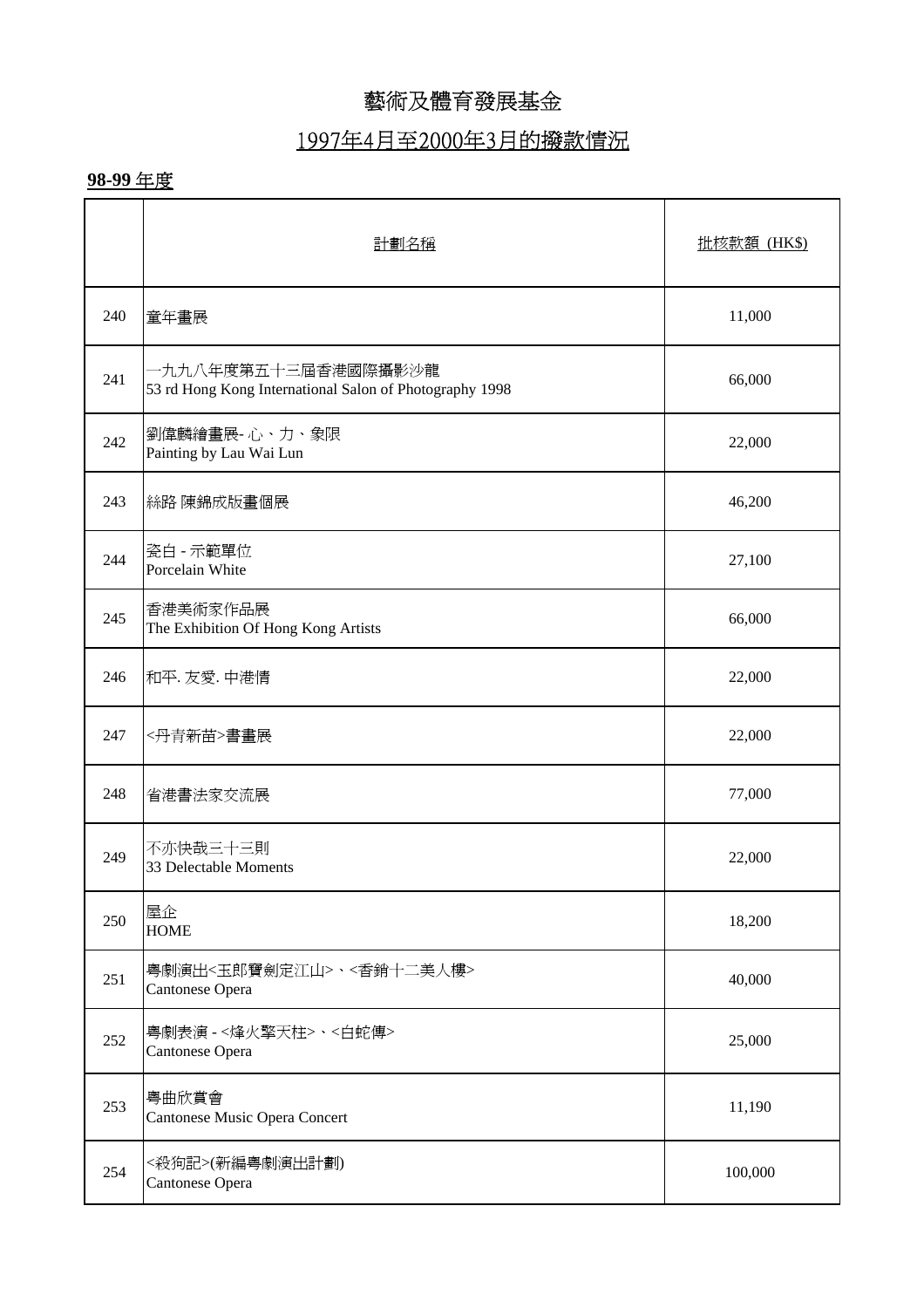# 1997年4月至2000年3月的撥款情況

|     | 計劃名稱                                                                                                               | 批核款額 (HK\$) |
|-----|--------------------------------------------------------------------------------------------------------------------|-------------|
| 255 | 越劇公開表演 - < 呆大富貴>、<至堂春><br>Yue Opera Performance                                                                    | 33,000      |
| 256 | 香港京劇研習社十週年演出及紀念包幼碟先生<br>Hong Kong Peking Opera Club 10th Anniversary Performance, & in Memory of<br>Mr Pau Yau Tip | 50,000      |
| 257 | <南音、粤謳的詞律曲韻>出版計劃<br>The Prosody of Nanyin and Yueou - Publication                                                  | 58,250      |
| 258 | <中國古典劇的悲情結構: 元雜劇硏究><br>The Tragic Dimensions of Traditional Chinese Drama: A Study of Yuan Zaju<br>(Variety Play)  | 50,000      |
| 259 | 我的家,有爸爸,有媽媽<br>Drama Performance                                                                                   | 25,000      |
| 260 | The Swimmers                                                                                                       | 99,000      |
| 261 | 三維立體虛擬畫廊1.0版                                                                                                       | 57,950      |
| 262 | 脫色彩虹                                                                                                               | 100,000     |
| 263 | 青梅竹馬                                                                                                               | 170,000     |
| 264 | 話梅 (詩集)<br>Poetry collection                                                                                       | 22,870      |
| 265 | 我們眼中的天水圍<br>Students' collected works                                                                              | 15,000      |
| 266 | 五旬節林漢光中學學生文集<br>Students' collected works                                                                          | 15,000      |
| 267 | 如果(學生文集)<br>Students' collected works                                                                              | 15,000      |
| 268 | 基元中學學生文<br>Students' collected works                                                                               | 15,000      |
| 269 | 精文細賞<br>Students' collected works                                                                                  | 15,000      |
| 270 | 少青集<br>Students' collected works                                                                                   | 15,000      |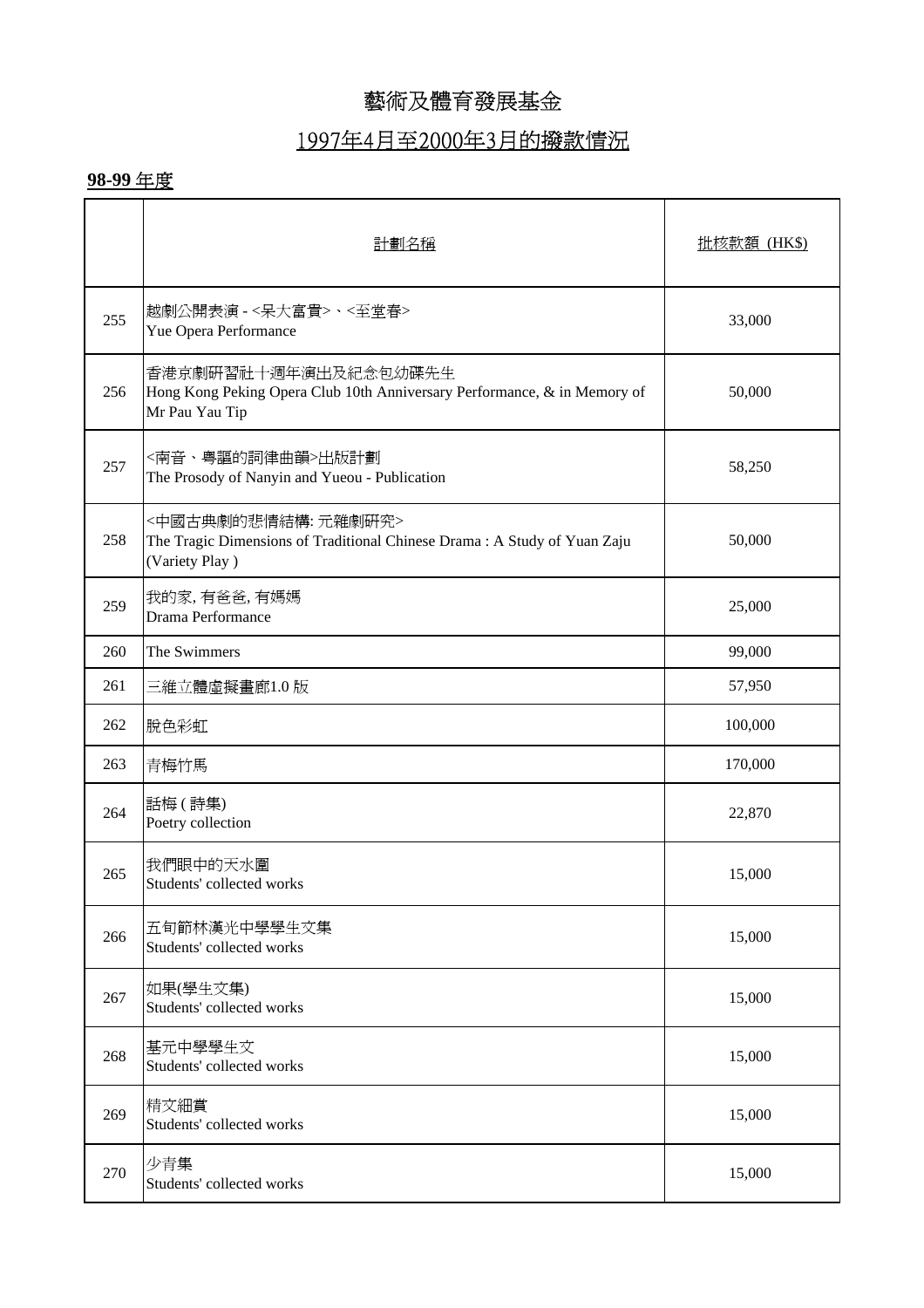# 1997年4月至2000年3月的撥款情況

|     | 計劃名稱                                                 | <u> 批核款額 (HK\$)</u> |
|-----|------------------------------------------------------|---------------------|
| 271 | 文學創作集出版計劃<br>Publication of creative literary work   | 15,000              |
| 272 | 學生文集編印(名稱待定)<br>An anthology of students' works      | 15,000              |
| 273 | 荃苑<br>Students' collected works                      | 15,000              |
| 274 | 親子閱讀獎勵計劃<br>Students' collected works                | 15,000              |
| 275 | 芸窗文萃二集<br>Anthology of selected essays vol. II       | 15,000              |
| 276 | 螢火集<br>Students' collected works                     | 15,000              |
| 277 | 小筆集(第十六期)<br>Quillette Vol 16                        | 15,000              |
| 278 | 靈雨<br>Students' collected works                      | 15,000              |
| 279 | 青蓮紫荆集'98<br>Students' collected works                | 15,000              |
| 280 | 文苑(第六期)<br>Students' collected works                 | 15,000              |
| 281 | 小說進修班<br>Novel class for advanced studies            | 127,700             |
| 282 | 香港文學歷史名人傳略<br>Biographies of the Hong Kong writers   | 84,800              |
| 283 | 校園的葫蘆花(青少年寫作計劃)<br>The calabash flower of the school | 87,640              |
| 284 | 三部曲之一"夢魘"(寫作計劃)<br>狂<br>Creative writing project     | 80,000              |
| 285 | 淡淡幽情(散文集)<br>Prose collection                        | 23,000              |
| 286 | 雨中暫借避(詩與散文)<br>Poetry & prose                        | 16,020              |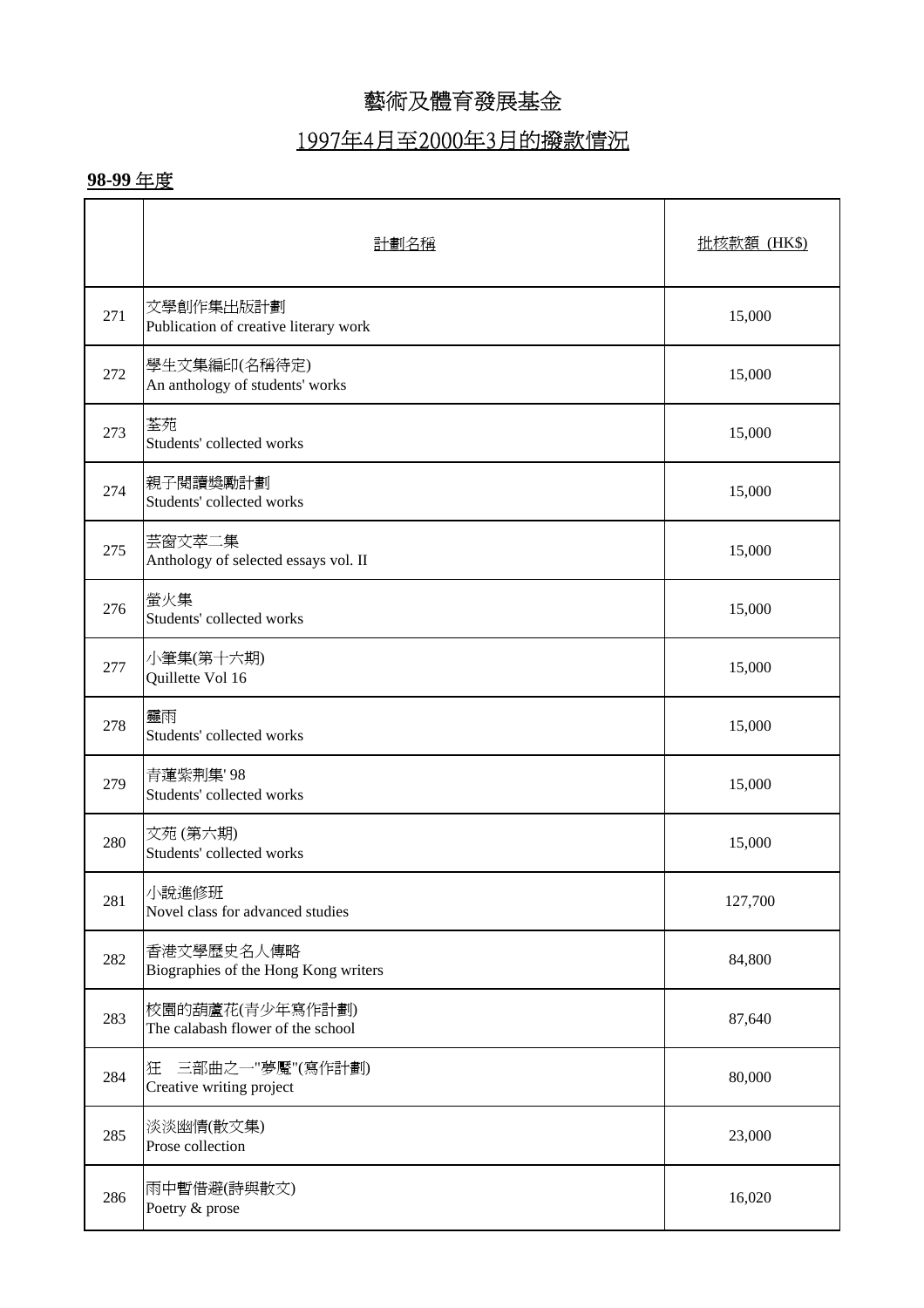# 1997年4月至2000年3月的撥款情況

|     | 計劃名稱                                                                  | <b>批核款額 (HK\$)</b> |
|-----|-----------------------------------------------------------------------|--------------------|
| 287 | 渴望夏季雨<br>Poetry collection                                            | 23,448             |
| 288 | 寂寞一天<br>Poetry & novel collection                                     | 19,560             |
| 289 | 鐵耕詩文集<br>Project of the publication of the poem $\&$ essay of tiegeng | 24,290             |
| 290 | 雨中行(散文集)<br>Prose collection                                          | 21,540             |
| 291 | 夢鄉(詩文集)<br>Poetry collection                                          | 22,730             |
| 292 | 的心<br>不<br>Novel collection                                           | 25,559             |
| 293 | 課餘零墨(暫名)散文集<br>Prose collection                                       | 21,960             |
| 294 | 唯唯與小貓歷險記 II<br>Children Story Book                                    | 37,000             |
| 295 | 黃世仲生平事 作品研究集<br>The life and works of Huang Shi Zhong                 | 98,600             |
| 296 | 尋找白金(暫定)<br>Detecting platinum (not finalized yet)                    | 18,570             |
| 297 | 都市風景(詩與散文作品集)<br>Snapshots in Metropolitan                            | 25,880             |
| 298 | 七九九八年度香港散文詩選<br>Hong Kong prose poem collection 1998                  | 53,434             |
| 299 | 孫滌靈文集<br>Prose collection                                             | 22,580             |
| 300 | 隨風而逝<br>Gone with the wind                                            | 28,220             |
| 301 | Hong Kong Stories Old Themes New Voices                               | 11,320             |
| 302 | 斑點狗多多(童話故事集)<br>Children literature                                   | 18,720             |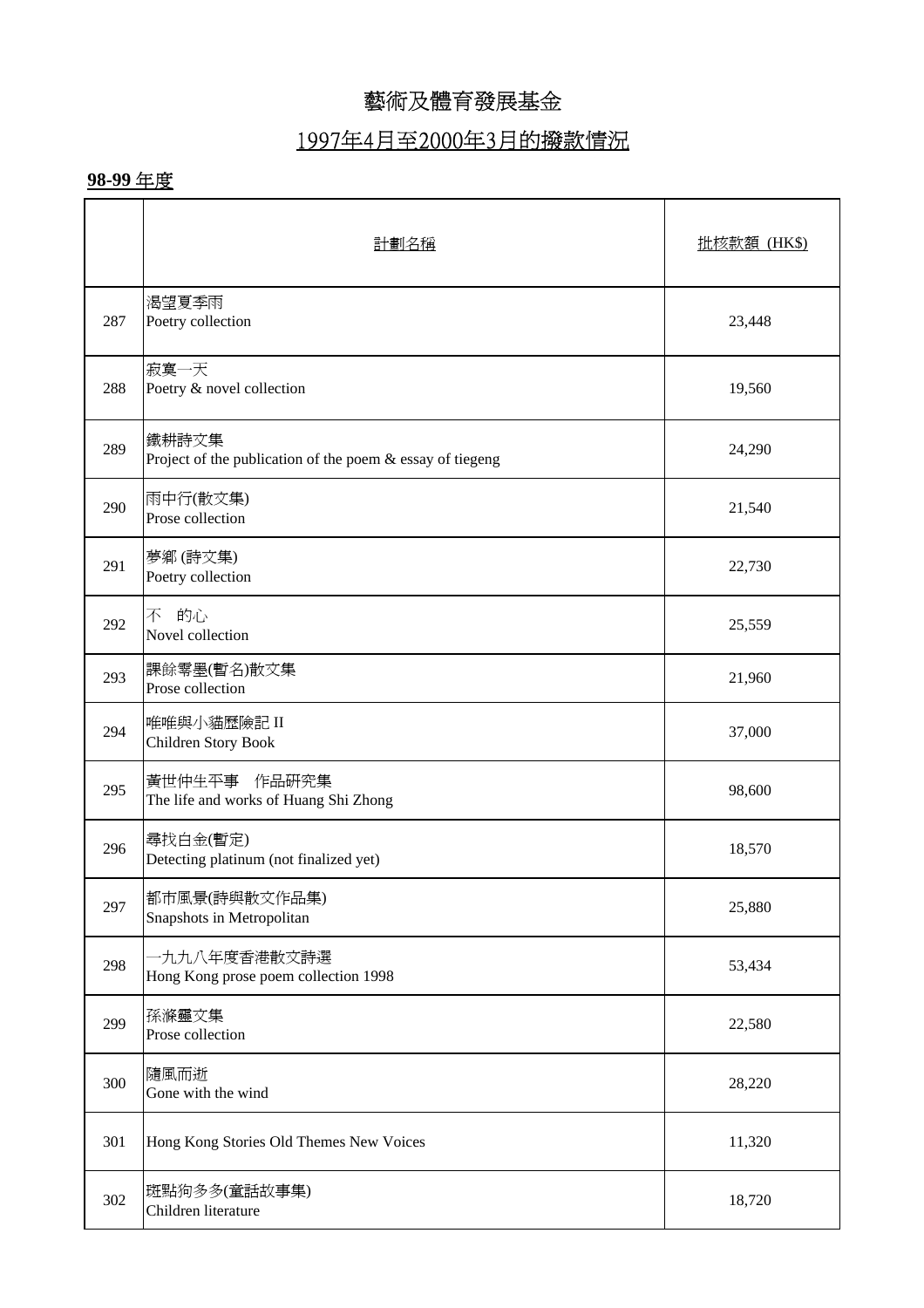# 1997年4月至2000年3月的撥款情況

|     | 計劃名稱                                                                 | <u> 批核款額 (HK\$)</u> |
|-----|----------------------------------------------------------------------|---------------------|
| 303 | 昨日與今天(小說、詩文集)<br>Today & Yesterday                                   | 24,880              |
| 304 | 書卷留香<br>Prose collection                                             | 31,350              |
| 305 | 當代詩壇 (第27 - 30期)<br>Contemporary Poetry (issue nos. 27 - 30)         | 188,560             |
| 306 | New 兒童樂園(兒童雙周刊) 24 期<br>Magazine of Children Literature (24 issues)  | 183,800             |
| 307 | 滄浪(2期)<br>Wave Magazine (2 issues)                                   | 90,000              |
| 308 | 世界華文文學(香港作家品專欄) 4期<br>Magazine of Chinese writers' works (4 issues)  | 80,000              |
| 309 | 千島文藝叢刊(1期)<br>Literary magazine (1 issue)                            | 30,960              |
| 310 | 當代文藝(復刊出版(雙月刊)雜誌)1期<br>Magazine of Contemporary Literature (1 issue) | 109,610             |
| 311 | 香港文學報(6期之編輯費及稿費)<br>Hong Kong Literary Newspaper (6 issues)          | 125,000             |
| 312 | 春秋雜誌(12期)<br>The Observation Post (12 issues)                        | 677,480             |
| 313 | 文學與傳記(月刊)2期<br>Magazine of biography (2 issues)                      | 171,180             |
| 314 | 香港傳記人物(2期)<br>Magazine of Biography (2 issues)                       | 165,000             |
| 315 | 純文學(月刊)復刊12期<br>Pure Literature Monthly (12 issues)                  | 1,522,010           |
| 316 | 肢體弱能人士舞蹈計劃九九                                                         | 40,000              |
| 317 | 舞向明天<br>Dance Towards Tomorrow                                       | 100,000             |
| 318 | 花木蘭<br>Mulan                                                         | 80,000              |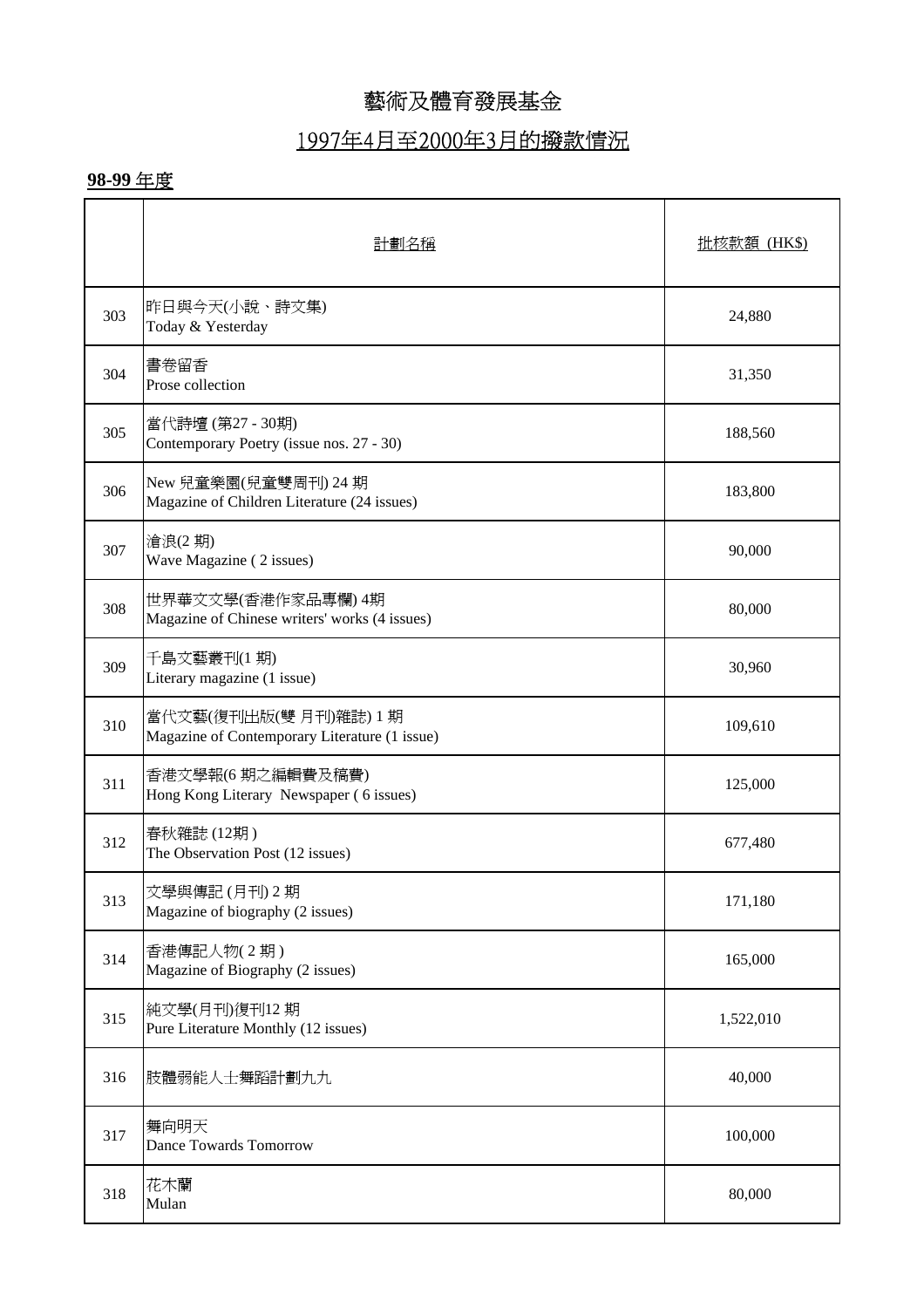### 1997年4月至2000年3月的撥款情況

|     | 計劃名稱                                         | 批核款額 (HK\$) |
|-----|----------------------------------------------|-------------|
| 319 | 玻璃窗世界<br>The Vulnerable World                | 50,000      |
| 320 | 管樂隨想曲普及音樂會                                   | 45,000      |
| 321 | 黃樂婷胡琴演奏會                                     | 20,000      |
| 322 | 香港作曲家作品音樂會 99                                | 30,000      |
| 323 | Ignition                                     | 13,000      |
| 324 | 美樂縱橫<br>Intersecting                         | 75,000      |
| 325 | 真之歌第四輯<br>Melody of Chum IV                  | 23,600      |
| 326 | <b>Vocal Recital</b>                         | 24,890      |
| 327 | 春天合家歡<br><b>Chinese Instrumental Concert</b> | 20,000      |
| 328 | 粤刻演出 -<梁山伯與祝英台><br>Cantonese Opera           | 20,000      |
|     | <b>Total</b>                                 | 24,204,249  |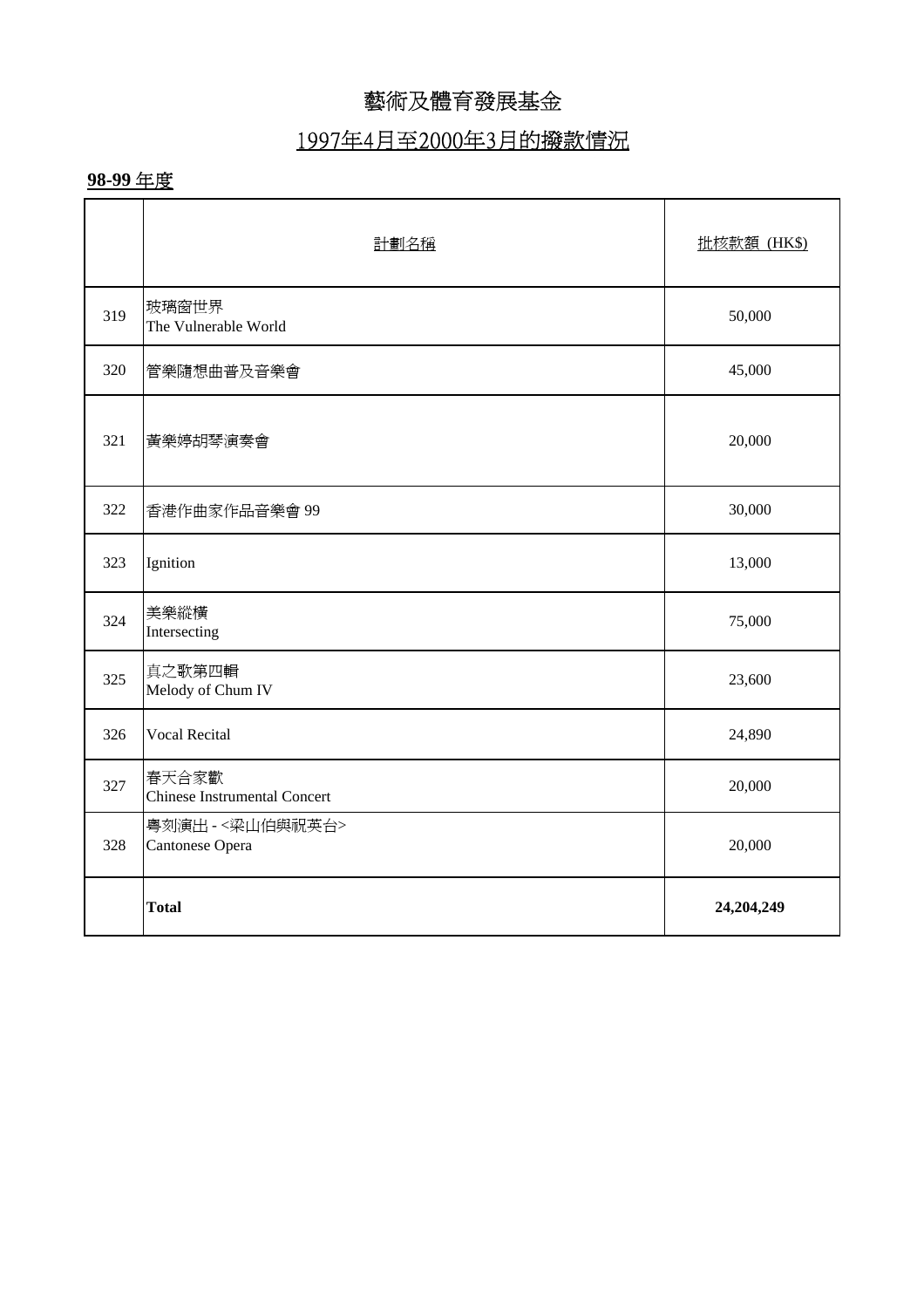# 1997年4月至2000年3月的撥款情況

|                | 計劃名稱                                                                                                                                  | 批核款額 (HK\$) |
|----------------|---------------------------------------------------------------------------------------------------------------------------------------|-------------|
| $\mathbf{1}$   | An Opinion Survey on Secondary School Principal's Views on "Non-Academic<br><b>Aspects Consideration"</b>                             | 28,000      |
| 2              | "The Year 2000 Challenge - A Creative Hong Kong Throuh Arts Education"                                                                | 75,000      |
| 3              | Drama Performance & Exhibition<br>愛麗斯的殘酷世界                                                                                            | 20,000      |
| $\overline{4}$ | My Little Sitster<br>我妹妹                                                                                                              | 25,000      |
| 5              | Entertainment 2000<br>授助交際2000                                                                                                        | 20,000      |
| 6              | Dancing on the Bed<br>床上戲·地下情                                                                                                         | 15,000      |
| $\tau$         | Dangerous Corner - A solo piece by Lester Chan<br>危險邊緣                                                                                | 33,000      |
| 8              | Year 1 of the "Fredric Mao Theatre Lab Series"<br>男人・張生・Romeo                                                                         | 132,900     |
| 9              | Children Puppet Theatre Development Investigation Project (Taiwan)<br>兒童木偶劇團發展考察計劃(台灣)                                                | 63,298      |
| 10             | Theatre - Education Project<br>劇場全面「睇」                                                                                                | 37,600      |
| 11             | Drama Journal<br>劇訊 - 出版                                                                                                              | 75,000      |
| 12             | Cultural Exchange Programme - United States Institute for Theatre Technology<br><b>Annual Conference</b><br>參加美國舞台美術人員協會之週年硏討會 - 文化交流 | 24,801      |
| 13             | <b>Children's Musical</b><br>兒童音樂劇〈古堡奇遇記〉演出計劃                                                                                         | 20,000      |
| 14             | Research on "International Exchange in the Arts"                                                                                      | 130,000     |
| 15             | Yaumatei Exhibition Hall (temporary name)                                                                                             | 425,355     |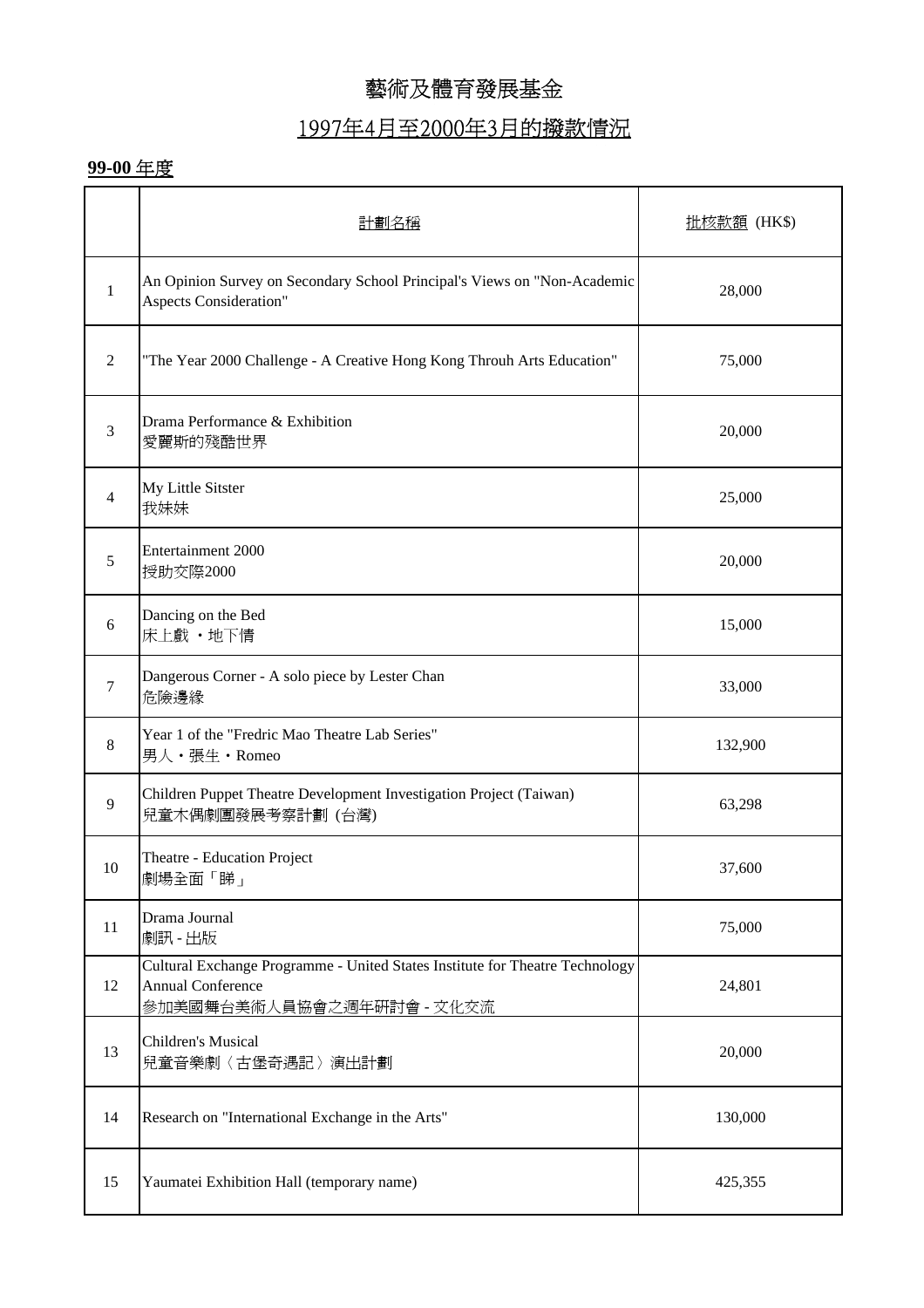### 1997年4月至2000年3月的撥款情況

|        | 計劃名稱                                                                                                                    | <u>批核款額</u> (HK\$) |
|--------|-------------------------------------------------------------------------------------------------------------------------|--------------------|
| 16     | <cheer &="" beverage="" food="" with=""><br/>專題漫畫叢書系列-題目:「笑看色香味」</cheer>                                                | 25,000             |
| 17     | Women who dare - Women & the Art of Multimedi<br>女多面手多面媒體作品展                                                            | 40,000             |
| 18     | 香港嶺南藝術會聯展                                                                                                               | 56,000             |
| 19     | <b>Artmatch Exhibition 99</b><br>藝緣展99                                                                                  | 40,000             |
| $20\,$ | 1999 Art & Soul Festival<br>1999「藝術與靈魂」國際展能藝術節展覽及有關活動                                                                   | 28,000             |
| 21     | Slip of Time<br>歲月無聲消逝                                                                                                  | 30,000             |
| 22     | Seen/Unseen<br>看見/不看見                                                                                                   | 20,000             |
| 23     | 影個世界「俾」你睇                                                                                                               | 15,000             |
| 24     | <b>Art Connection</b><br>藝匯                                                                                             | 30,000             |
| 25     | Natural - Joint Countries Art Exhibition by Hong Kong, Korea, Japan, Taiwan<br>& Malaysia<br>自然Natural - 港韓日台馬誇國藝術創作交流展 | 20,000             |
| 26     | Recent Ceramics By Chan Ping Tim<br>陳炳添陶藝近作展                                                                            | 20,000             |
| $27\,$ | 出版《左右》(藝術歷史及評論)第二期                                                                                                      | 45,000             |
| 28     | The Hollow Dream<br>夢想                                                                                                  | 30,000             |
| 29     | The 1st Hong Kong - Korea Arts Joint<br>香港韓國美術交流展                                                                       | 40,000             |
| 30     | 香港書法愛好者協會第八屆會員作品聯展                                                                                                      | 50,000             |
| 31     | 特區漫畫誌(1999)                                                                                                             | 120,000            |
| 32     | The Art of Ho Chat Yuen<br>何漆園的藝術                                                                                       | 80,000             |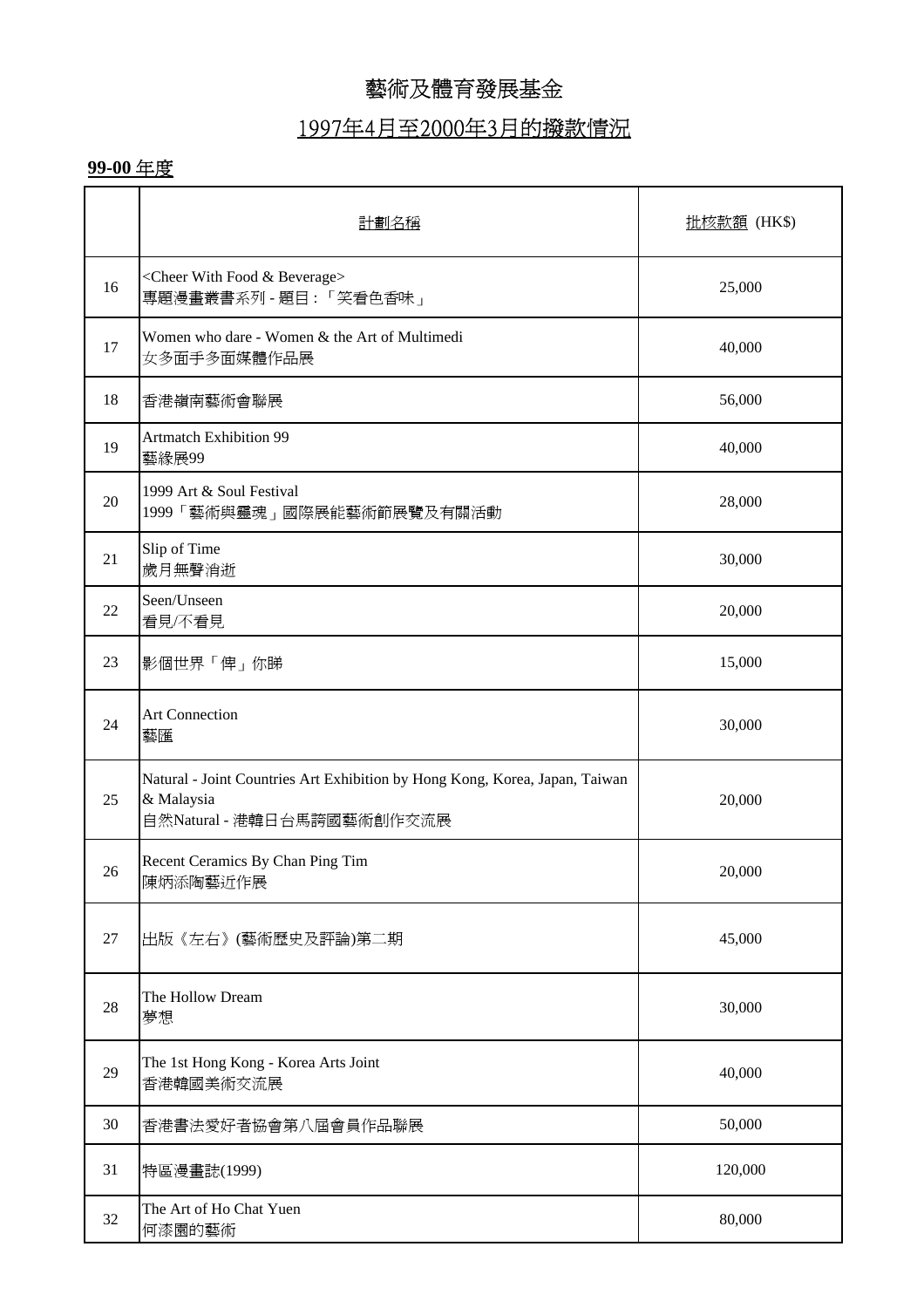### 1997年4月至2000年3月的撥款情況

|    | 計劃名種                                                                                                          | 批核款額 (HK\$) |
|----|---------------------------------------------------------------------------------------------------------------|-------------|
| 33 | Motions tend to stay in Motion Painting Exhibition<br>動者常動繪畫展                                                 | 15,500      |
| 34 | Art Education Resource Support Scheme : Study of a Chinese Painter - Kung<br>Hsien<br>美術資源支援計劃:一個中國畫家的硏究 - 龔賢 | 25,000      |
| 35 | 香港中文大學影之日攝影比賽頒獎典禮暨得獎作品展覽                                                                                      | 10,000      |
| 36 | Exchibition of Chinese Figure Painting<br>香港中國人物畫協進會第三屆會員聯展                                                   | 27,100      |
| 37 | <b>H-S SXPRESS</b><br>《港深新干 -顏磊作品展》                                                                           | 4,000       |
| 38 | 《徐雲叔印譜》                                                                                                       | 40,000      |
| 39 | 第四屆「余寄梅盃」全港書法公開賽                                                                                              | 50,000      |
| 40 | One Bottle(s), Two Bottle(s), Three Bottle(s)<br>樽樽有味                                                         | 41,000      |
| 41 | Tak Hing's Dessert<br>德馨小品展                                                                                   | 40,000      |
| 42 | 當代藝術計劃                                                                                                        | 500,000     |
| 43 | "99愛我中華少兒中國書畫大賽                                                                                               | 50,000      |
| 44 | 1999年新春展                                                                                                      | 30,000      |
| 45 | In Search of Content<br>創作的尋覓                                                                                 | 30,000      |
| 46 | 「黑箱98繼續作業」裝置藝術共同作品展                                                                                           | 40,000      |
| 47 | 「在生活中尋找藝術」工作坊                                                                                                 | 30,000      |
| 48 | Season's Syphony - Work by Chan Chung Hing<br>悠揚四季 - 綠騎士作品展                                                   | 60,000      |
| 49 | Sewing, Coining, Framing                                                                                      | 13,000      |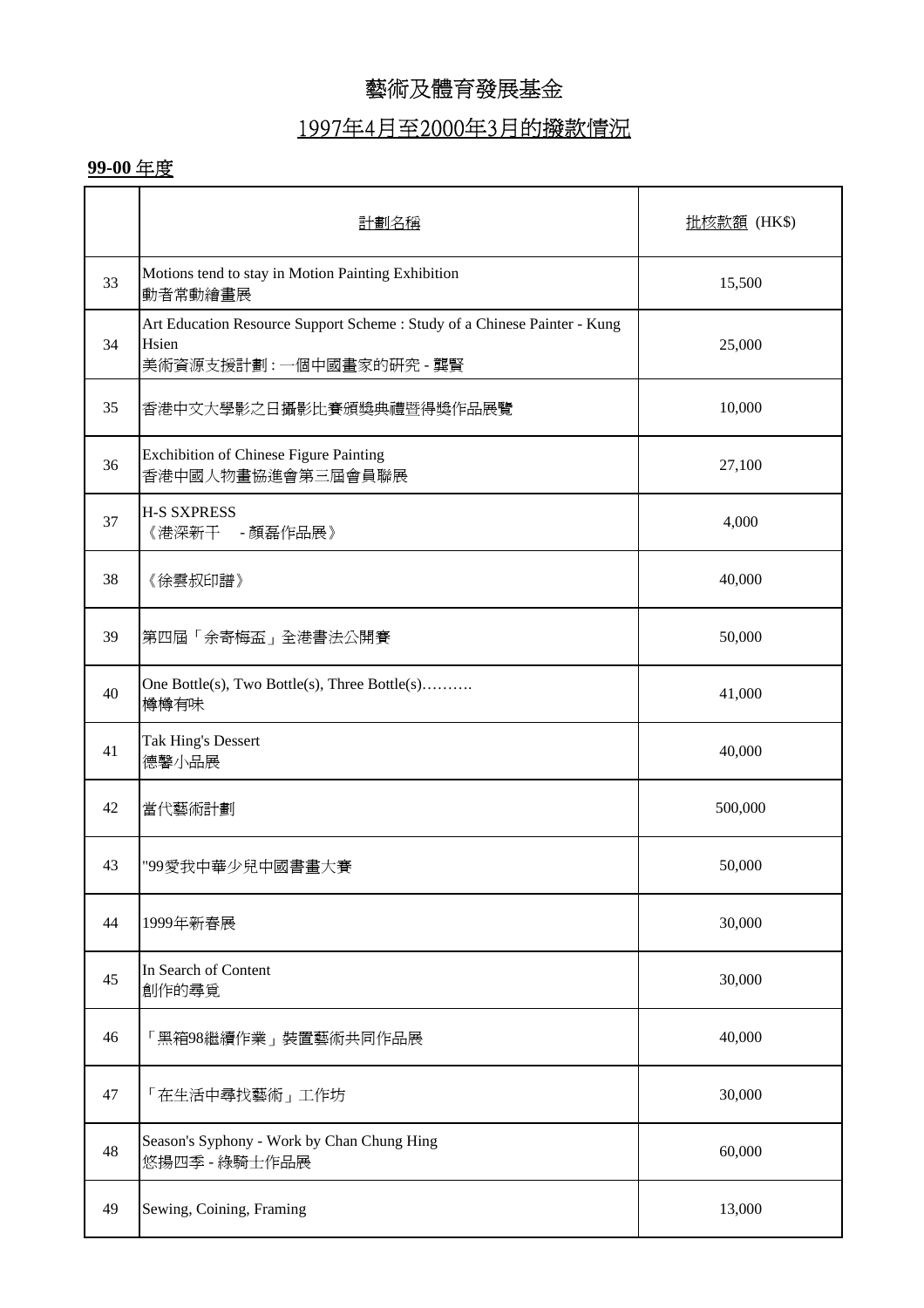### 1997年4月至2000年3月的撥款情況

|    | 計劃名種                                                                           | 批核款額 (HK\$) |
|----|--------------------------------------------------------------------------------|-------------|
| 50 | Michael Lau Exhibition 3                                                       | 40,000      |
| 51 | 留美香港資深陶藝家陳松江的陶藝發展講座及示範工作坊                                                      | 7,050       |
| 52 | Yue Opera<br>越劇公開表演                                                            | 50,000      |
| 53 | Cantonese Opera & Excerpts of Cantonese Opera<br>聚英九九粤劇之夜 - 〈柳毅傳書〉及折子戲         | 40,000      |
| 54 | Cantonese Opera Music Concert<br>粤曲欣賞會                                         | 10,000      |
| 55 | Cantonese Opera<br>粤劇演出 - 〈巧結鳳釵緣〉、〈珠聯璧合劍爲媒〉、〈牡丹亭驚夢〉                            | 78,000      |
| 56 | Cantonese Opera - The Lotus Lantern<br>粤劇演出 - 〈寶蓮燈〉                            | 25,000      |
| 57 | <b>Cantonese Opera Training Class</b><br>傳統排場折子戲講習班                            | 76,000      |
| 58 | Chinese Opera Week<br>中國戲曲週                                                    | 14,000      |
| 59 | Children/Teenagers Opera Training Program<br>兒童/青少年粵劇訓練計劃                      | 73,200      |
| 60 | Publication on Cantonese Opera Music<br>書籍出版:《社團粤曲基本知識》                        | 100,000     |
| 61 | Cantonese Opera<br>粤劇演出 - 〈血濺鳥紗〉                                               | 40,246      |
| 62 | Cantonese Oper<br>粤劇演出 - 〈花染狀元紅〉、〈薛丁山三氣樊梨花〉                                    | 32,460      |
| 63 | Cantonese Opera Script-writing - Love Theme of TSUI Chi-mor<br>撰寫粵曲清唱劇〈徐志摩的情史〉 | 48,000      |
| 64 | Script-writing of Children Cantonese Opera Songs<br>兒童粵曲撰作《少年英雄》               | 15,000      |
| 65 | The Mother of Xiqu-Kunju Promotion Project<br>中國戲曲之母 - 崑劇推廣計劃                  | 134,480     |
| 66 | Scripts from local playwrights<br>本地劇本出版                                       | 25,000      |
| 67 | Men's Single<br>單身貴族                                                           | 33,000      |
| 68 | Workin' - Ten Monologs from Hong Kong • 1999<br>生命中不能承受的「工」-十分香港獨白·1999        | 34,000      |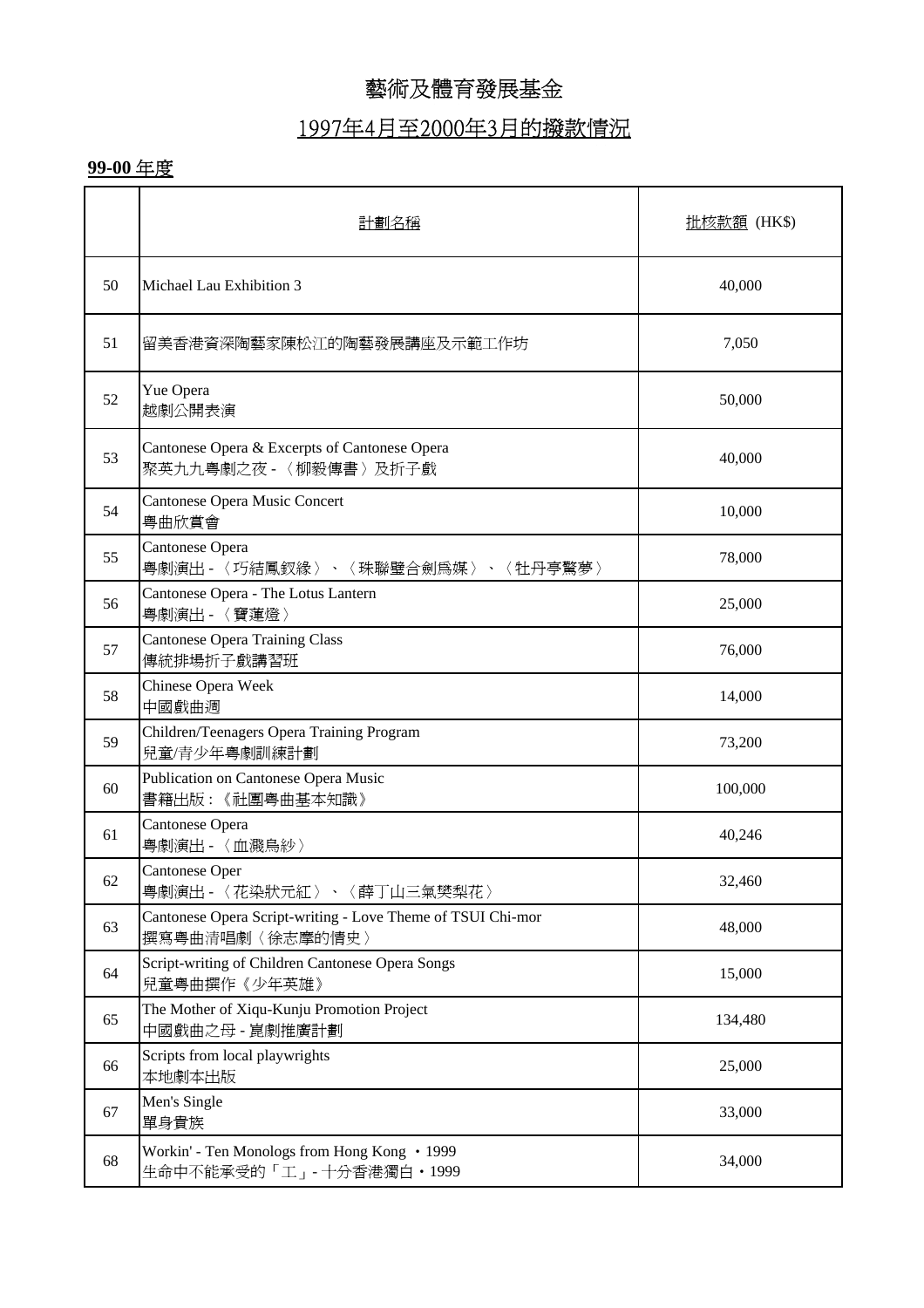## 1997年4月至2000年3月的撥款情況

|    | 計劃名稱                                                                      | 批核款額 (HK\$) |
|----|---------------------------------------------------------------------------|-------------|
| 69 | 中介機構 - 兒童劇藝植苗計劃                                                           | 300,000     |
| 70 | 中介機構 - 優勝劇目同台演                                                            | 300,000     |
| 71 | $72A(Re-run)$<br>72A(重演)                                                  | 40,000      |
| 72 | King of Magnet<br>磁石大王                                                    | 50,000      |
| 73 | Short Theatrical Inventions I<br>劇本拼圖I                                    | 55,000      |
| 74 | Drama Performance:"創世記"- World Tour<br>《創世記》世界巡迴演出                        | 70,000      |
| 75 | 故事巡迴及"一校一故事人"先導計劃                                                         | 90,000      |
| 76 | Hong Kong Drama Review<br>香港戲劇學刊                                          | 100,000     |
| 77 | Project of Community Children Drama<br>社區兒童戲劇普及推廣計劃                       | 20,000      |
| 78 | Multimedia Art Development & Education in HK (MADE in HK)<br>香港多媒體藝術發展及教育 | 77,580      |
| 79 | 《觀影》電影季刊                                                                  | 40,000      |
| 80 | and so and so<br>等等 等等                                                    | 395,200     |
| 81 | 固歸後之媒介藝術(97-98論壇文集)                                                       | 38,447      |
| 82 | Art and Technology Camp 1999                                              | 224,500     |
| 83 | Search<br>尋家                                                              | 95,284      |
| 84 | GeGe<br>哥哥                                                                | 423,100     |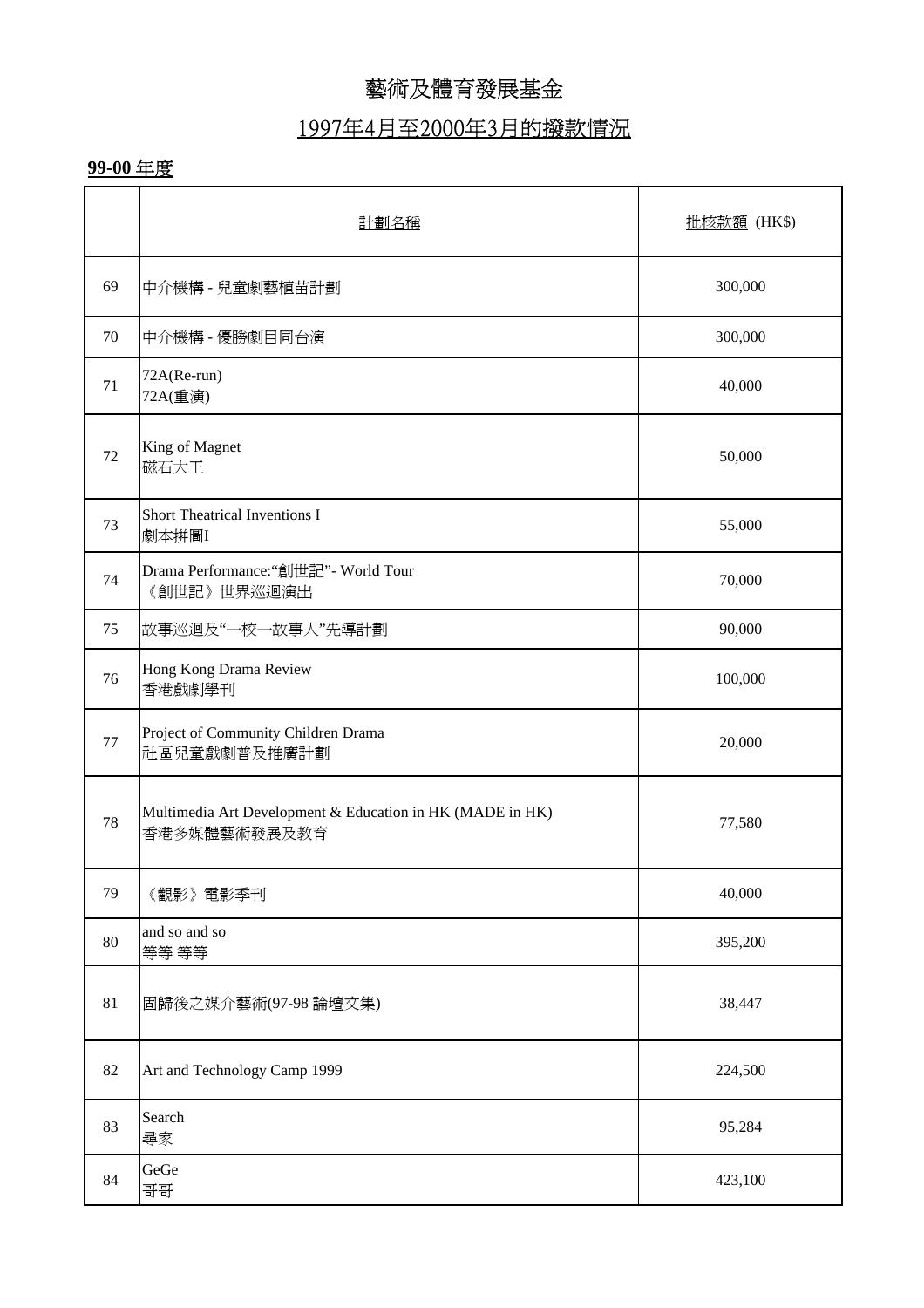### 1997年4月至2000年3月的撥款情況

|     | 計劃名稱                                                                    | <u>批核款額</u> (HK\$) |
|-----|-------------------------------------------------------------------------|--------------------|
| 85  | Far Away Eyes<br>惑星之軌跡                                                  | 433,833            |
| 86  | Quarterly periodicals (No. 8-10 issues)<br>聯謎(季刊) 第8-10期 (共3期)6,9,12.99 | 105,000            |
| 87  | 古詞經典今譯                                                                  | 27,300             |
| 88  | Literary seminar<br>「凝聚、推揚、發展、提高 - 中文閱讀和寫作在香港」之二                        | 58,500             |
| 89  | Individual poetry collection<br>風的腳步(個人詩集)                              | 27,865             |
| 90  | Novel collection<br>她在想甚麼?(小說集)                                         | 19,930             |
| 91  | 香港文叢:酒店                                                                 | 20,825             |
| 92  | Prose collection<br>道是無情 有情/智慧之門(散文集)                                   | 28,420             |
| 93  | Discourses on Life and Living Things<br>浮生物語                            | 23,280             |
| 94  | 情・文學・詩意(文學創作評論集)                                                        | 48,400             |
| 95  | Prose collection<br>揚眉紫荆或但願從今多祥和(散文集)                                   | 30,700             |
| 96  | 螞蟻國園                                                                    | 33,480             |
| 97  | Ode to Sleep<br>枕酣眠                                                     | 16,030             |
| 98  | Poetry collection<br>尚未誕生(詩集)                                           | 26,248             |
| 99  | Prose collection<br>藝海學步(散文集)                                           | 22,290             |
| 100 | A collection of poems: The Eye of Night<br>黑夜之眼(詩集)                     | 16,095             |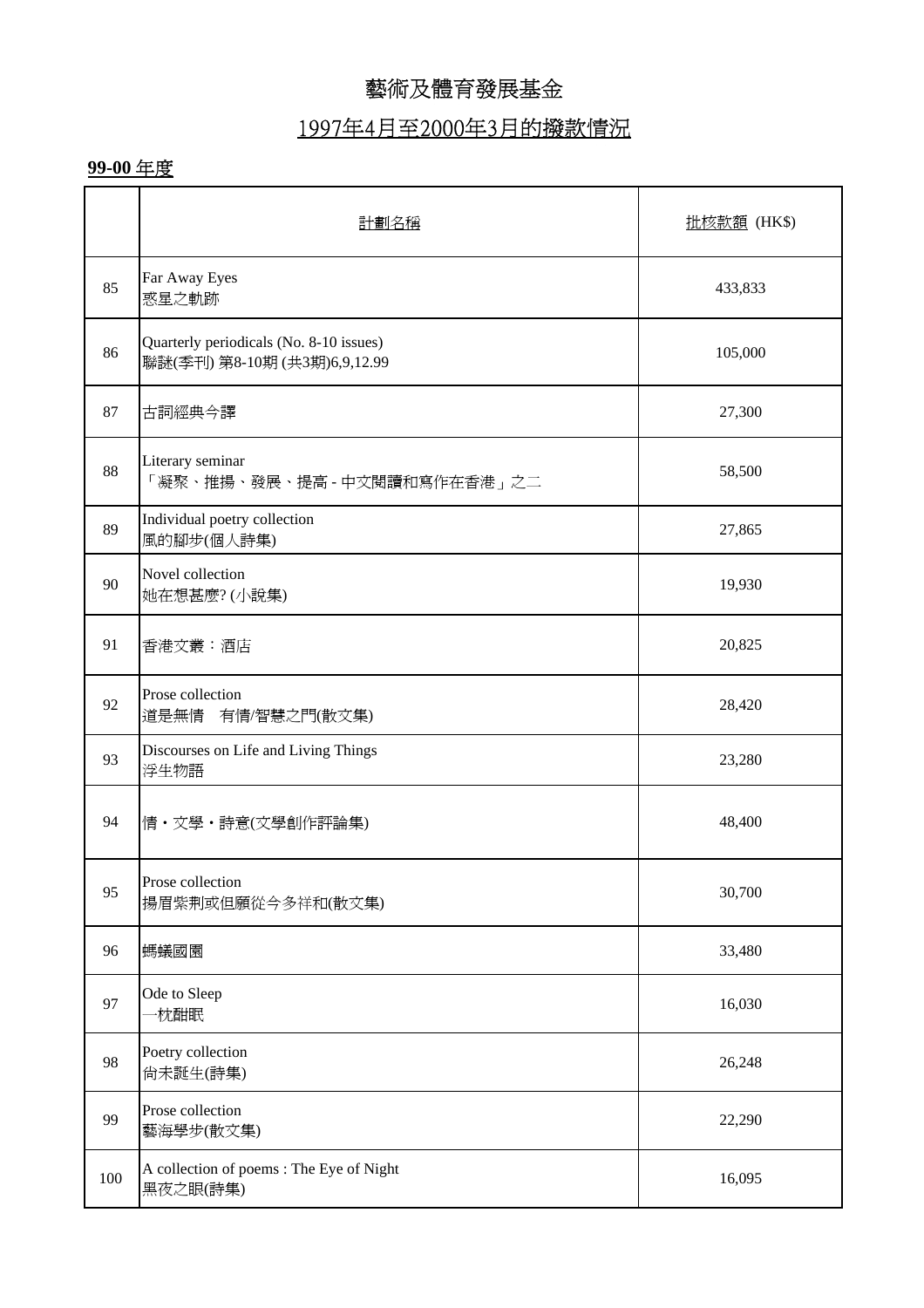# 1997年4月至2000年3月的撥款情況

|     | 計劃名稱                                                                 | 批核款額 (HK\$) |
|-----|----------------------------------------------------------------------|-------------|
| 101 | 文學作品出版計劃                                                             | 34,920      |
| 102 | Novel collection<br>網上情迷(小小說集)暫名                                     | 21,790      |
| 103 | Windcatcher<br>心情故事(散文集)                                             | 15,260      |
| 104 | 有人則成(文集)                                                             | 39,200      |
| 105 | A Place at a Distance - Recollections of Xinjiang<br>在那遙遠的地方 - 新彊回憶錄 | 38,825      |
| 106 | 出版學生文集(暫名)                                                           | 15,000      |
| 107 | 菁莪-新界西、北區職業先修中學聯校文選                                                  | 15,000      |
| 108 | School magazine<br>蕙心集                                               | 15,000      |
| 109 | King's Spring<br>英泉                                                  | 15,000      |
| 110 | 香港佛教聯合會會屬中學聯校作品文集                                                    | 15,000      |
| 111 | 文集(暫定)                                                               | 15,000      |
| 112 | School magazine<br>圓心玄筆(校園文集)                                        | 15,000      |
| 113 | School magazine<br>鳳凰木下                                              | 15,000      |
| 114 | Prose collection<br>藍天下的草原(散文集)                                      | 20,550      |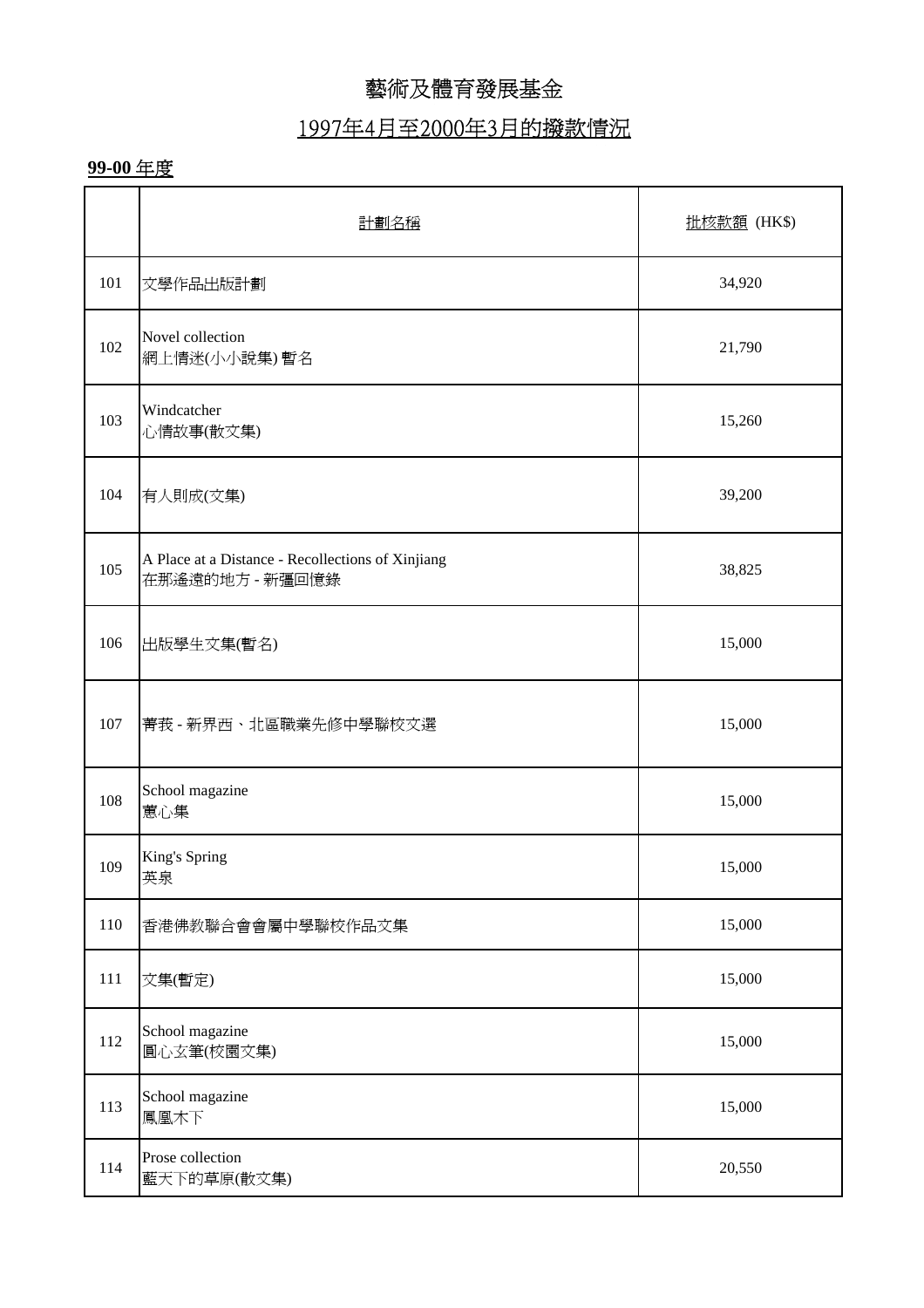## 1997年4月至2000年3月的撥款情況

|     | 計劃名稱                                                                 | <u>批核款額</u> (HK\$) |
|-----|----------------------------------------------------------------------|--------------------|
| 115 | Creative writing project<br>野寮(長篇小說)                                 | 29,080             |
| 116 | Poetry collection<br>松濤依舊(現代詩)詩集                                     | 25,500             |
| 117 | 紫荆花蹤(文學評述)暫名                                                         | 30,420             |
| 118 | The Essay and Dialogue of So Sau Chong 1970-1998<br>70-90年代蘇守忠中英文散文集 | 21,550             |
| 119 | Wah Hon Series<br>華漢文叢(第一批共三本書)                                      | 77,040             |
| 120 | <b>Three Dozen Poets</b><br>三打詩人(詩評集)                                | 43,050             |
| 121 | Novel<br>離島少年泥鰍奇遇(少年小說)                                              | 22,820             |
| 122 | Prose & poetry collection<br>孫濤選集(散文、詩集)                             | 33,100             |
| 123 | Short novel collection<br>短篇小說集                                      | 12,380             |
| 124 | Money Game<br>金錢遊戲                                                   | 31,090             |
| 125 | Selected Readings of Hong Kong Parable<br>香港寓言選                      | 21,280             |
| 126 | 香港詩人協會《九七·九八兩年詩選》                                                    | 43,505             |
| 127 | Youth Writing Award (Secondary School)<br>青少年寫作獎勵計劃                  | 350,000            |
| 128 | Creative Writing Award (Public)<br>文學創作獎助計劃                          | 550,000            |
| 129 | <b>LAC Book List</b><br>文委會書訊                                        | 133,200            |
| 130 | 10th Hong Kong Book Fair(7.1999)<br>第十屆香港書展                          | 48,410             |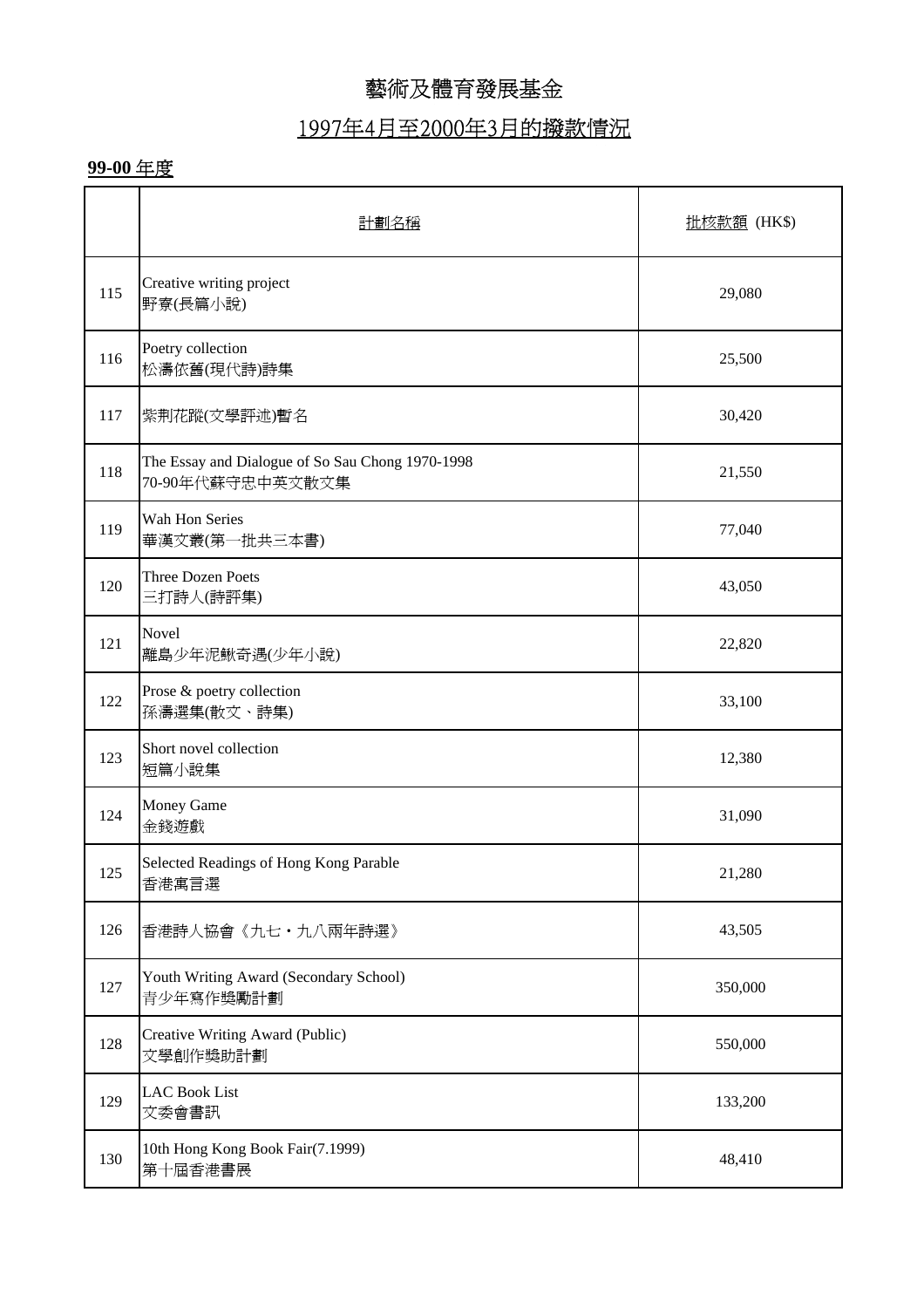### 1997年4月至2000年3月的撥款情況

|     | 計劃名種                                                                                   | 批核款額 (HK\$) |
|-----|----------------------------------------------------------------------------------------|-------------|
| 131 | Asia-Pacific Contemporary Dance Festival 99<br>99亞太舞蹈節                                 | 100,000     |
| 132 | Verdi's 'Requiem'<br>威爾第 - 安魂曲                                                         | 80,000      |
| 133 | Multi-project<br>多項計劃<br>(3 choral singing performances)                               | 480,000     |
| 134 | Multi-project<br>多項計劃<br>(4 performances of Chinese music)                             | 489,000     |
| 135 | Multi-project<br>多項計劃<br>(3 performances of classical music)                           | 450,000     |
| 136 | <b>Inner And Outer Landscapes</b>                                                      | 15,530      |
| 137 | Kaleidoscope Hong Kong 1999 (Working Name)<br>香港萬花筒1999                                | 107,625     |
| 138 | Hong Kong Sketching Society '99 Members' Exhibition<br>香港寫生畫會'99會員作品展                  | 8,020       |
| 139 | 中國藝術體驗營                                                                                | 15,200      |
| 140 | 第二十四屆國際攝影沙龍'99                                                                         | 42,725      |
| 141 | 希望我們將來的世界是一個                                                                           | 30,395      |
| 142 | Migratory Bird/Hong Kong<br>季候鳥/香港                                                     | 95,680      |
| 143 | 劉仁駿,王純杰參加GCC IGC4MEXCO 99 國際藝術展                                                        | 28,680      |
| 144 | 中國民間藝術「佛跳牆」(導師培訓計劃)                                                                    | 69,610      |
| 145 | 中國民間藝術「佛跳牆」(推廣活動)                                                                      | 49,070      |
| 146 | Hong Kong Photoart Association 4th International Salon Exhibition<br>攝影藝術研究學會第四屆國際沙龍展覽 | 33,188      |
| 147 | 《東方之珠》陳家義水彩畫展                                                                          | 22,645      |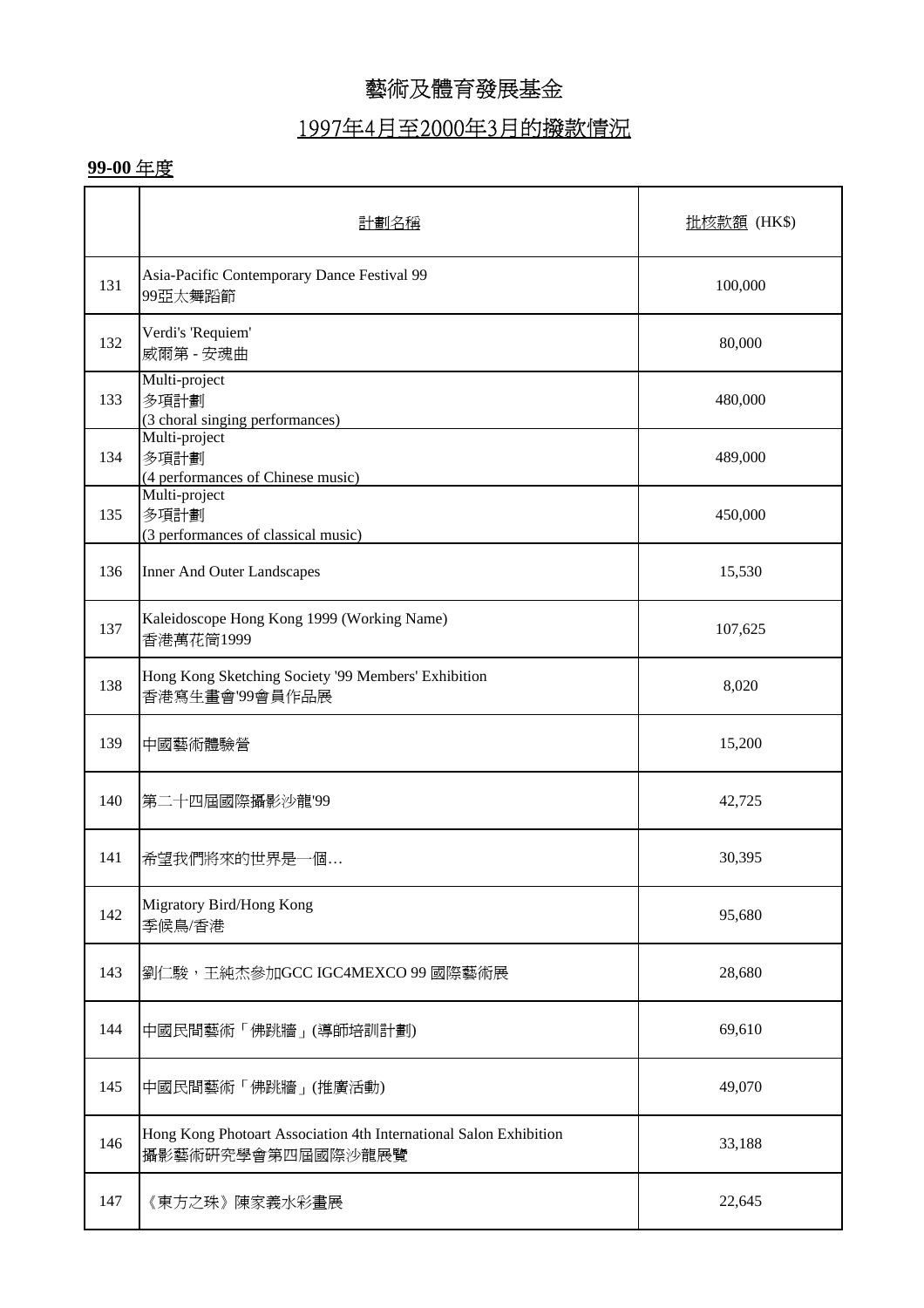## 1997年4月至2000年3月的撥款情況

|     | 計劃名種                                                                                                                      | 批核款額 (HK\$) |
|-----|---------------------------------------------------------------------------------------------------------------------------|-------------|
| 148 | Hi Kitty                                                                                                                  | 27,700      |
| 149 | Life and Art<br>藝術與生活                                                                                                     | 36,868      |
| 150 | 緣境 - 劉欽棟水墨畫展                                                                                                              | 56,078      |
| 151 | 100% SYNTHETIC<br>畫畫搣之百分百精彩                                                                                               | 19,175      |
| 152 | "The Unbearable Loneliness of Being" - Ceramics Works by Li Wei Han<br>「寂寞最是無敵」 - 李慧嫻陶塑展                                  | 18,825      |
| 153 | <b>Emerging Artists Series - Pilot Program</b><br>新晉藝術家系列節目                                                               | 65,110      |
| 154 | "I"<br>易                                                                                                                  | 30,415      |
| 155 | <b>Exhibition of International Calligraphers</b><br>國際書法聯盟作品展覽                                                            | 56,415      |
| 156 | 《寰宇風物緣》相展                                                                                                                 | 13,825      |
| 157 | Cats in the sun<br>出貓集                                                                                                    | 20,310      |
| 158 | The Pure Arts Group Art Exhibition '99<br>純藝會 '99藝展                                                                       | 9,280       |
| 159 | 40th CPA International Salon of Pictorial Photography 1999<br>香港中華攝影學會主辦第四十屆國際攝影沙龍                                        | 33,962      |
| 160 | 慶祝澳門回歸祖國・當代中國畫名家作品展                                                                                                       | 63,820      |
| 161 | 應物象形 - 香港, 墨爾本藝術交流                                                                                                        | 49,555      |
| 162 | The 29th Hong Kong Camera Club International Salon of Pictorial<br>Photography<br>香港大眾攝影學會第廿九屆國際攝影沙龍展覽暨三十五周年影藝攝影展<br>及出版畫 | 79,120      |
| 163 | 《告別二十一世紀,迎接新挑戰》                                                                                                           | 68,370      |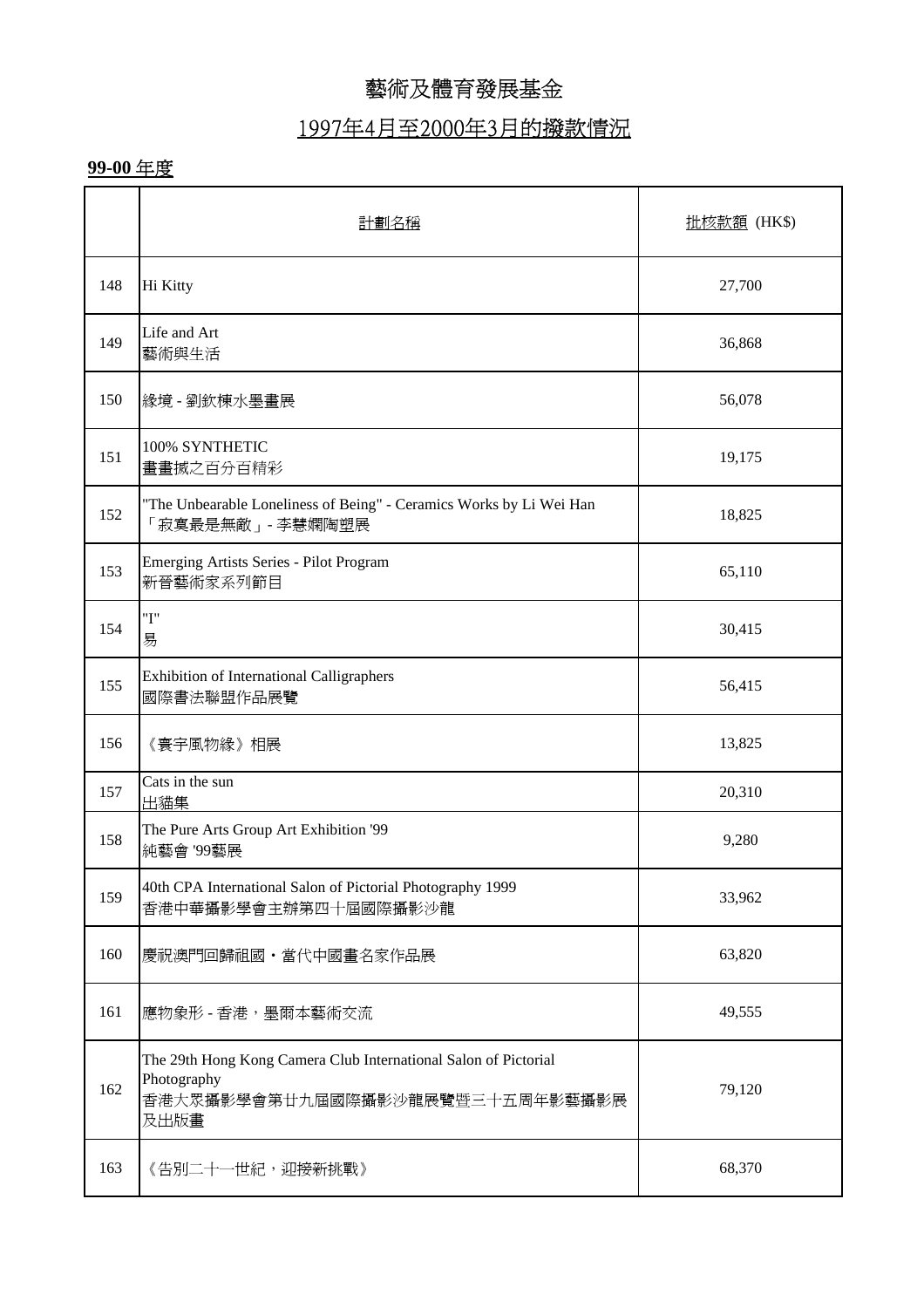### 1997年4月至2000年3月的撥款情況

|     | 計劃名稱                                                                  | <u>批核款額</u> (HK\$) |
|-----|-----------------------------------------------------------------------|--------------------|
| 164 | Too Close Proximity                                                   | 28,750             |
| 165 | Anomie II <chinese><br/>迷亂II&lt;看見中國人&gt;</chinese>                   | 45,515             |
| 166 | Beauty of the Boundary                                                | 46,625             |
| 167 | 出版錢松岩,方召麟師生作品集《松青岩紅》                                                  | 66,670             |
| 168 | Portrait - Sketches Exhibition by Chau Lam<br>舉辦"鄒琳素描人像展"及出版畫集        | 32,360             |
| 169 | Chinese Paintings Exhibition by Teresa S.Y. Chan<br>陳少蓉國畫展            | 25,330             |
| 170 | The Articulate Stones - Selected seals by Ou Da Wei<br>《石也能言》 - 區大爲印譜 | 43,650             |
| 171 | 香港當代中青年畫家代表作展                                                         | 64,260             |
| 172 | Cantonese Opera<br>笑傲人間                                               | 166,700            |
| 173 | Songs of Singers in South District<br>南區曲藝社匯演                         | 4,000              |
| 174 | <b>Excerpts of Cantonese Opera</b><br>毅研粤劇團之粤劇折子戲欣賞                   | 20,000             |
| 175 | Cantonese Opera Songs Performance<br>笙歌妙舞粤曲夜                          | 15,000             |
| 176 | <b>Cantonese Opera Songs</b><br>粤劇曲藝晩會                                | 20,000             |
| 177 | Fun Fong Cantonese Opera Society<br>芬芳粤劇團                             | 23,500             |
| 178 | Seminar and Demonstration on Cantonese Opera Songs<br>粤曲曲牌講座及示範       | 15,000             |
| 179 | Cantonese Opera Performance<br>廣東粵劇表演                                 | 47,200             |
| 180 | Children and Juvenile Cantonese Opera<br>兒童/少年粤劇表演                    | 56,000             |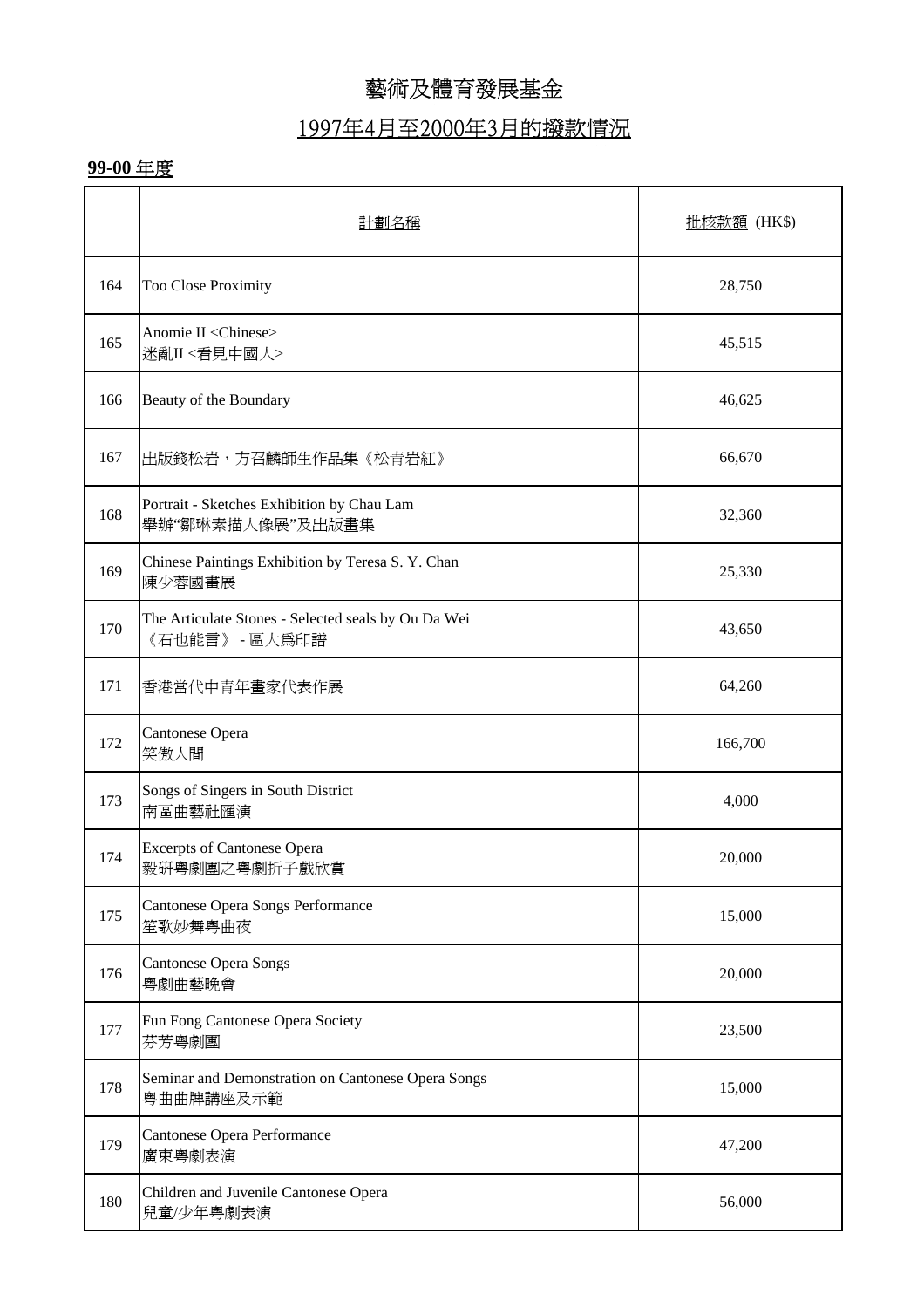### 1997年4月至2000年3月的撥款情況

|     | 計劃名種                                                                | 批核款額 (HK\$) |
|-----|---------------------------------------------------------------------|-------------|
| 181 | Good Harvest Cantonese Opera Troupe<br>「金玉堂粤劇團」藝術展光華 - 狄青與雙陽公主及白蛇新傳 | 50,000      |
| 182 | Workshops on Chinese Traditional Arts<br>將中國民間藝術發揚光大(I): 實踐工作坊      | 50,000      |
| 183 | Script for Children & Youth Actors - Hua Mu Lan<br>兒童青少年粤劇《花木蘭》     | 30,000      |
| 184 | Seminars on Cantonese Opera<br>國際粵劇研討會(粤劇跨學科研究)                     | 180,000     |
| 185 | Different View of Cantonese Opera Exhibition<br>《粤劇面面觀》展覽計劃         | 50,000      |
| 186 | Cantonese Opera Performance<br>白龍關,煙波江上西子情                          | 31,000      |
| 187 | Cantonese Opera Performance<br>三打祝家莊、英烈劍中劍、蝶影紅梨記、碧血寫春秋及真假俏郎君        | 30,000      |
| 188 | Cantonese Opera Performance<br>夢斷香銷四十年                              | 25,000      |
| 189 | A Traitorous Hero<br>《英雄叛國》重編演出計劃                                   | 90,000      |
| 190 | Cantonese Opera Performance<br>彩麟粤劇展光華九九                            | 40,000      |
| 191 | Participating in America Puppet Festival 1999<br>參加1999美國國家木偶節      | 30,600      |
| 192 | Cantonese Opera Performance<br>粤曲欣賞會                                | 9,800       |
| 193 | Forum on Arts Marketing<br>(藝術推廣硏討會)                                | 70,000      |
| 194 | <b>HKADC API Production</b><br>籌拍API                                | 900,000     |
| 195 | 第二屆中樂晚會                                                             | 12,200      |
| 196 | 第六屆中國新音樂史硏討會 - 新音樂創作的回顧與展望                                          | 75,000      |
| 197 | <b>Eastern Winds</b><br>東風                                          | 34,000      |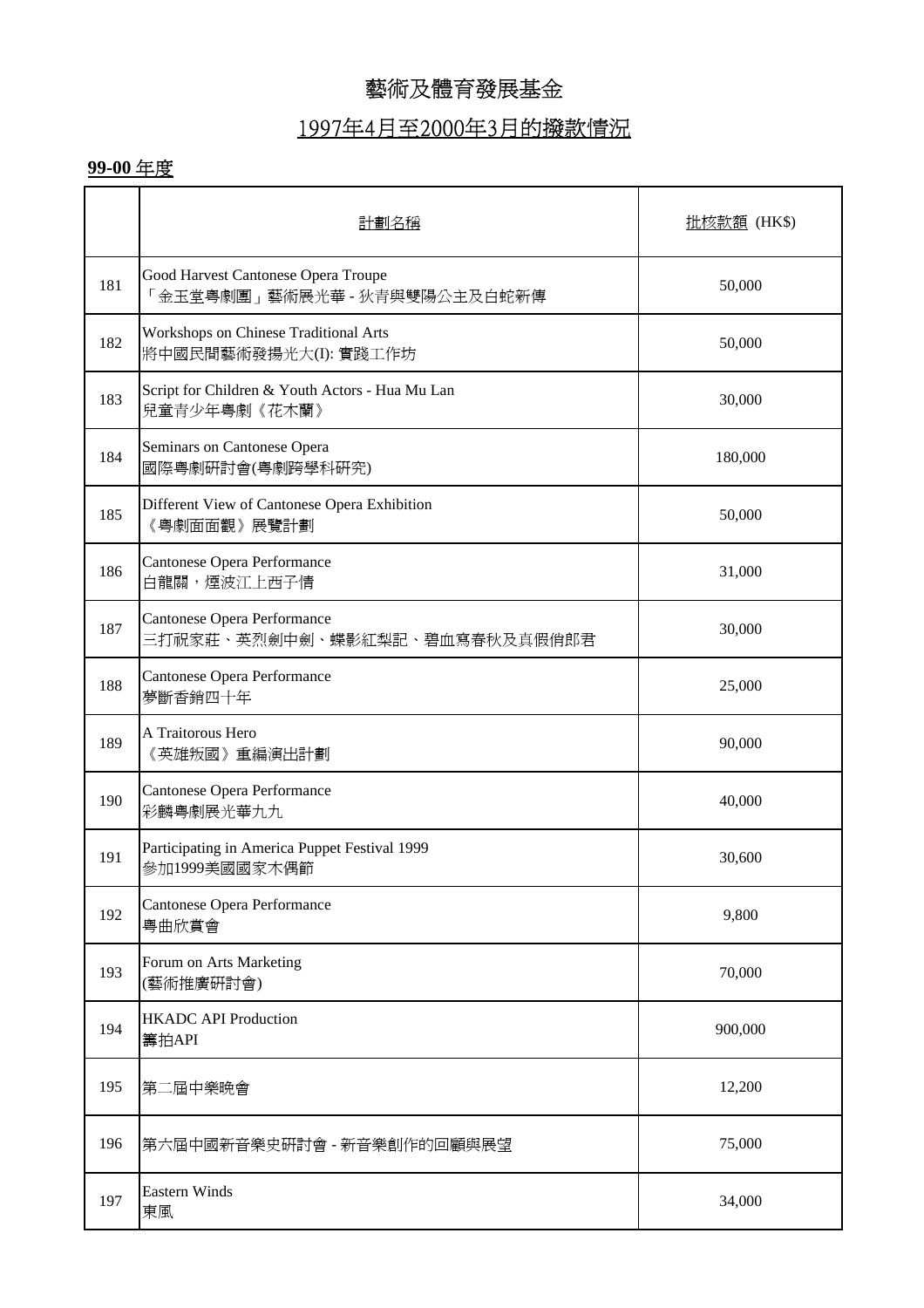## 1997年4月至2000年3月的撥款情況

|     | 計劃名種                                                                                                                             | 批核款額 (HK\$) |
|-----|----------------------------------------------------------------------------------------------------------------------------------|-------------|
| 198 | Asian Dance Exchange Project 1999<br>亞洲舞蹈交流計劃1999                                                                                | 50,000      |
| 199 | Ancient Temple Music of India                                                                                                    | 60,000      |
| 200 | 高楠新創意畫展                                                                                                                          | 40,000      |
| 201 | Chinese Calligraphy Exhibition of Psychic Image Society<br>心畫書學會作品展                                                              | 40,000      |
| 202 | Ceramics by Chan Ping Tim<br>陳炳添陶藝展                                                                                              | 60,000      |
| 203 | 歷代印學家概述                                                                                                                          | 40,000      |
| 204 | 香港福建書畫研究會十周年會員作品展                                                                                                                | 40,000      |
| 205 | Oil Painting - Moving Into A New Century<br>邁向新世紀 - 香江油畫邀請展                                                                      | 35,000      |
| 206 | 葉民任書法集                                                                                                                           | 60,000      |
| 207 | 梁振強寫生展覽,梁振強寫生冊                                                                                                                   | 40,000      |
| 208 | 中國古瓷鑑定(工具書)                                                                                                                      | 60,000      |
| 209 | From The Point - Works Of Catherine Lau<br>小處大春秋 - 劉向群面塑作品展                                                                      | 50,000      |
| 210 | The Development of Hong Kong Art Education (1939-1999)<br>香港美術教育發展六十年 (1939-1999)                                                | 50,000      |
| 211 | Exhibition by Hong Kong Art Researching Association<br>香港美術研究會會員作品聯展                                                             | 35,500      |
| 212 | An Exhibition of Wter Colour Paintings by the Late Mr. Maytin KAN in<br>association with Miss Szemei KAN<br>靳微天先生水彩畫遺作,附靳思薇女士近作展 | 41,540      |
| 213 | 二十一世紀美術室<br>中學生的美術學習環境                                                                                                           | 40,000      |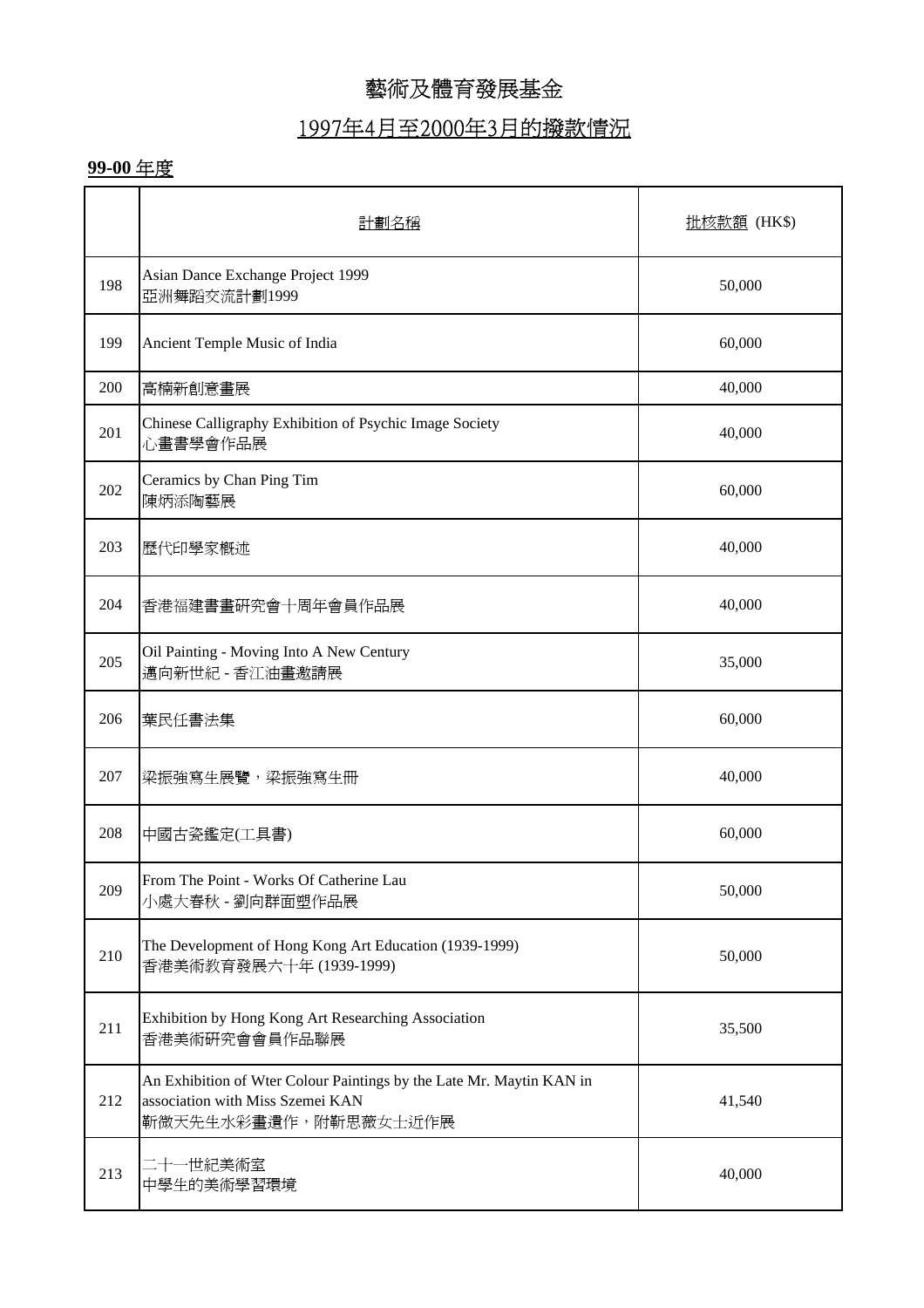# 1997年4月至2000年3月的撥款情況

|     | 計劃名稱                                                                                                                        | 批核款額 (HK\$) |
|-----|-----------------------------------------------------------------------------------------------------------------------------|-------------|
| 214 | Fan Painting & Calligraphy Works Exhibition by Hong Kong Fan Painting &<br>Calligraphy Research Academy<br>香港扇子書畫研究會作品展     | 50,000      |
| 215 | 作品集(陶畫)                                                                                                                     | 50,000      |
| 216 | A Comparative Study of Printmaking of Jiangzu, Heilongjian and Hing Kong<br>after 1949<br>中、港版畫比較研究 - 1949年以來江蘇省、黑龍江省與香港的版畫 | 50,000      |
| 217 | 我和你的手指仔作品集                                                                                                                  | 35,000      |
| 218 | Visual Arts Projects Artist-in-Residence Program & Damage Exhibit<br>視覺藝術計劃駐場藝術家計劃及Damage展覽                                 | 40,000      |
| 219 | Works by the members of HK Monday Visual Arts Association 99<br>星期壹工作室年展99及會員作品集99                                          | 35,000      |
| 220 | New Era in Illustration<br>插畫新紀元 - 插畫師眼中的世界                                                                                 | 40,000      |
| 221 | My Heart • My Poetry • My Road<br>我心・我詩・我路                                                                                  | 40,000      |
| 222 | 20th Century Hong Kong Documentary Photography<br>二十世紀香港新聞攝影                                                                | 60,000      |
| 223 | The Proportion of Rectangle<br>《長方形的比例》                                                                                     | 40,000      |
| 224 | The Art of Liao Shiou Ping<br>廖修平作品回顧展                                                                                      | 50,000      |
| 225 | <b>Breaking Out</b><br>破繭                                                                                                   | 50,000      |
| 226 | Developmental Studies and Promotion for Paper Arts in Hong Kong<br>紙藝發展研究及推廣活動                                              | 60,000      |
| 227 | Scenes in Hong Kong - Lam Tian Xing Paintings<br>景象·香港-林天行畫展                                                                | 50,000      |
| 228 | 第四屆全港中小學中英文硬筆書法比賽                                                                                                           | 35,000      |
| 229 | <b>NVOICE</b><br>「外邊」藝術評論集刊+VCD影象論文                                                                                         | 60,000      |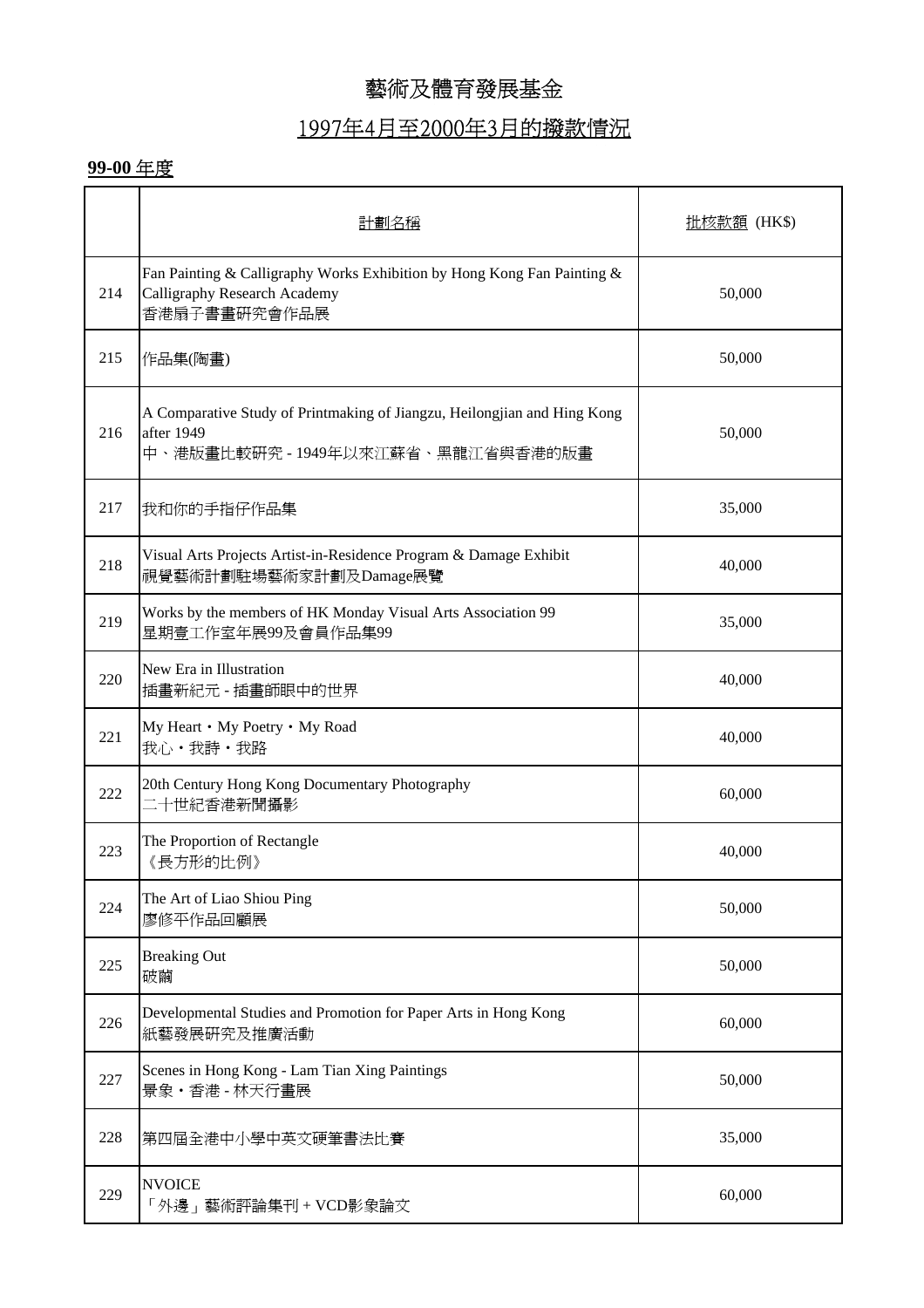### 1997年4月至2000年3月的撥款情況

|     | 計劃名稱                                                                                    | 批核款額 (HK\$) |
|-----|-----------------------------------------------------------------------------------------|-------------|
| 230 | Teapots - Vessels of the imagination, watercolours of teapots<br>紫砂茶壺 - 幻彩之旅            | 34,270      |
| 231 | Bonjour, Young Hay (After Courbet)<br>楊曦,你好!(在高爾培之後)                                    | 35,000      |
| 232 | Postcards from Prague<br>《布拉格明信片》映象小說集                                                  | 50,000      |
| 233 | 香港新美術學會會員作品展覽和作品集                                                                       | 50,000      |
| 234 | 李東強作品集                                                                                  | 60,000      |
| 235 | An Exhibition of the Recent Works of 8 Artists<br>藝友八人作品集                               | 40,000      |
| 236 | "IN and OUT" Hong Kong Portraits of East and West (1995-1997)<br>「內與外」香港中西合照(1995-1997) | 40,000      |
| 237 | Art in Hospital                                                                         | 60,000      |
| 238 | Life Still<br>物·靜                                                                       | 50,000      |
| 239 | Dialogue<br>《對話》管偉邦陳蓓書畫聯展                                                               | 40,000      |
| 240 | 前屆世界華人裝置藝術學術研討會暨文獻展                                                                     | 50,000      |
| 241 | 書・畫・刻・拓交流展                                                                              | 30,000      |
| 242 | Publication of "PS"<br>PS出版計劃                                                           | 49,200      |
| 243 | School Training Project 99/2000<br>學界戲劇種籽培育計劃九九至二千                                      | 180,000     |
| 244 | Annual/Multi-project Grant 99/2000<br>全年度/多項計劃資助九九至二千                                   | 240,000     |
| 245 | Is Living For Fun or For What??<br>個傻痴怪臭的女人                                             | 31,800      |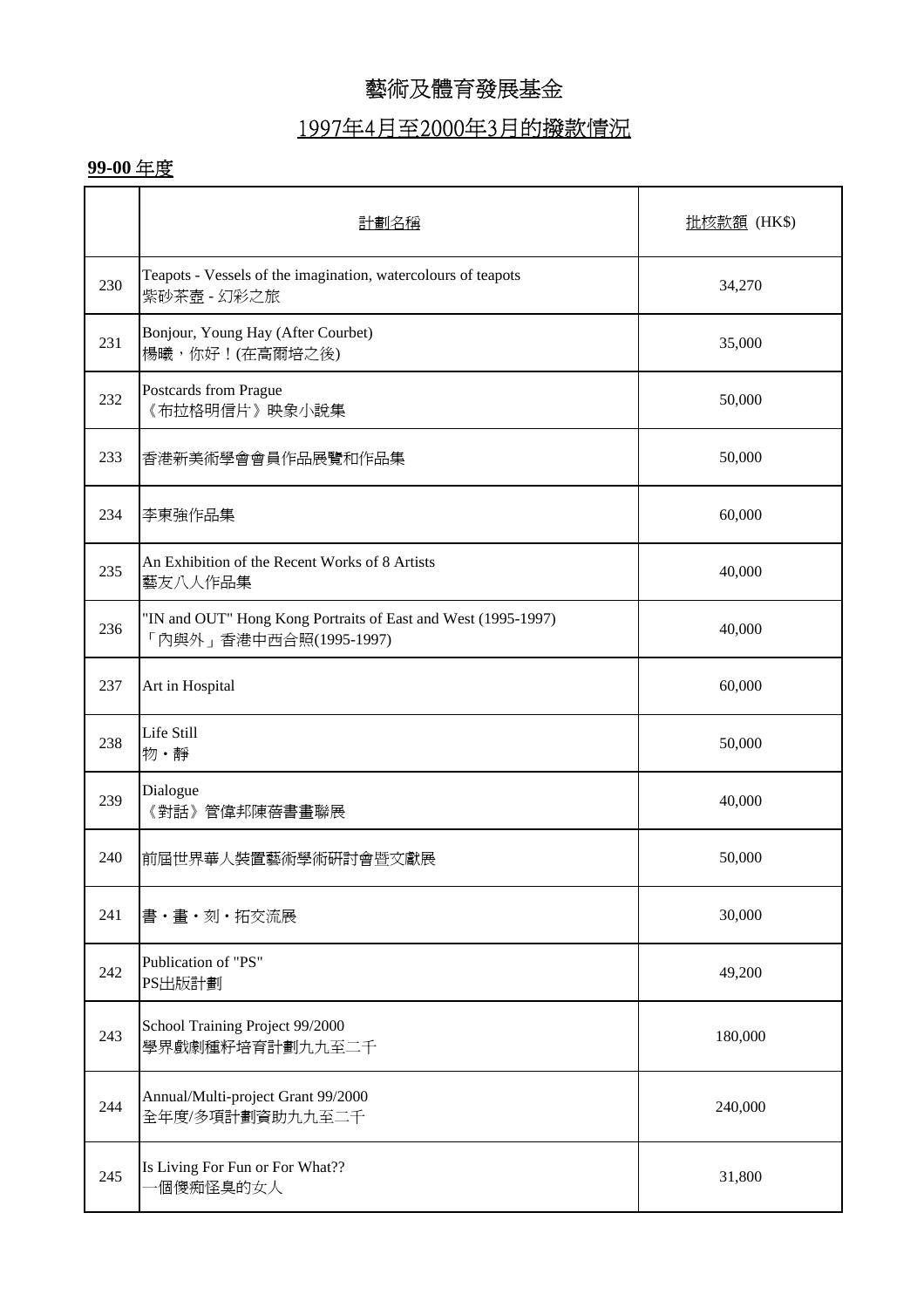## 1997年4月至2000年3月的撥款情況

|     | 計劃名稱                                                                                                           | 批核款額 (HK\$) |
|-----|----------------------------------------------------------------------------------------------------------------|-------------|
| 246 | Playback Theatre Community and Disabled Organisations Touring<br>「一人一故事劇場」社區及傷健團體巡迴                            | 78,600      |
| 247 | Drama Performance<br>金瓶梅                                                                                       | 26,100      |
| 248 | Mother Little Asia 99 Touring Performance - Taiwan Cultural Exchange<br>Performance<br>母親 - 「小亞細亞九九巡演計劃」台灣交流演出 | 87,500      |
| 249 | 12 Retreating from Central Town<br>12 飄離市中心                                                                    | 44,100      |
| 250 | Manifesto of Independence<br>獨立宣言                                                                              | 20,000      |
| 251 | Journey of a Saint<br>約伯的故事                                                                                    | 26,400      |
| 252 | That's Love<br>情之所摯                                                                                            | 60,500      |
| 253 | Love in 13 Rooms<br>遺愛在十三間房                                                                                    | 99,800      |
| 254 | 小城故事                                                                                                           | 87,000      |
| 255 | The Diary of Ching Yee<br>疲倦的天空                                                                                | 92,655      |
| 256 | A Floating City<br>飄流之城                                                                                        | 67,900      |
| 257 | Night Car<br>夜車                                                                                                | 86,525      |
| 258 | Privacy in Western District<br>西環錯亂                                                                            | 300,000     |
| 259 | ISEA Conference 1999, Brazil<br>往巴西參加1999年ISEA會議                                                               | 18,600      |
| 260 | 香港傳記文學學術研討會                                                                                                    | 173,000     |
| 261 | 名家筆耕度春秋(暫名)                                                                                                    | 28,280      |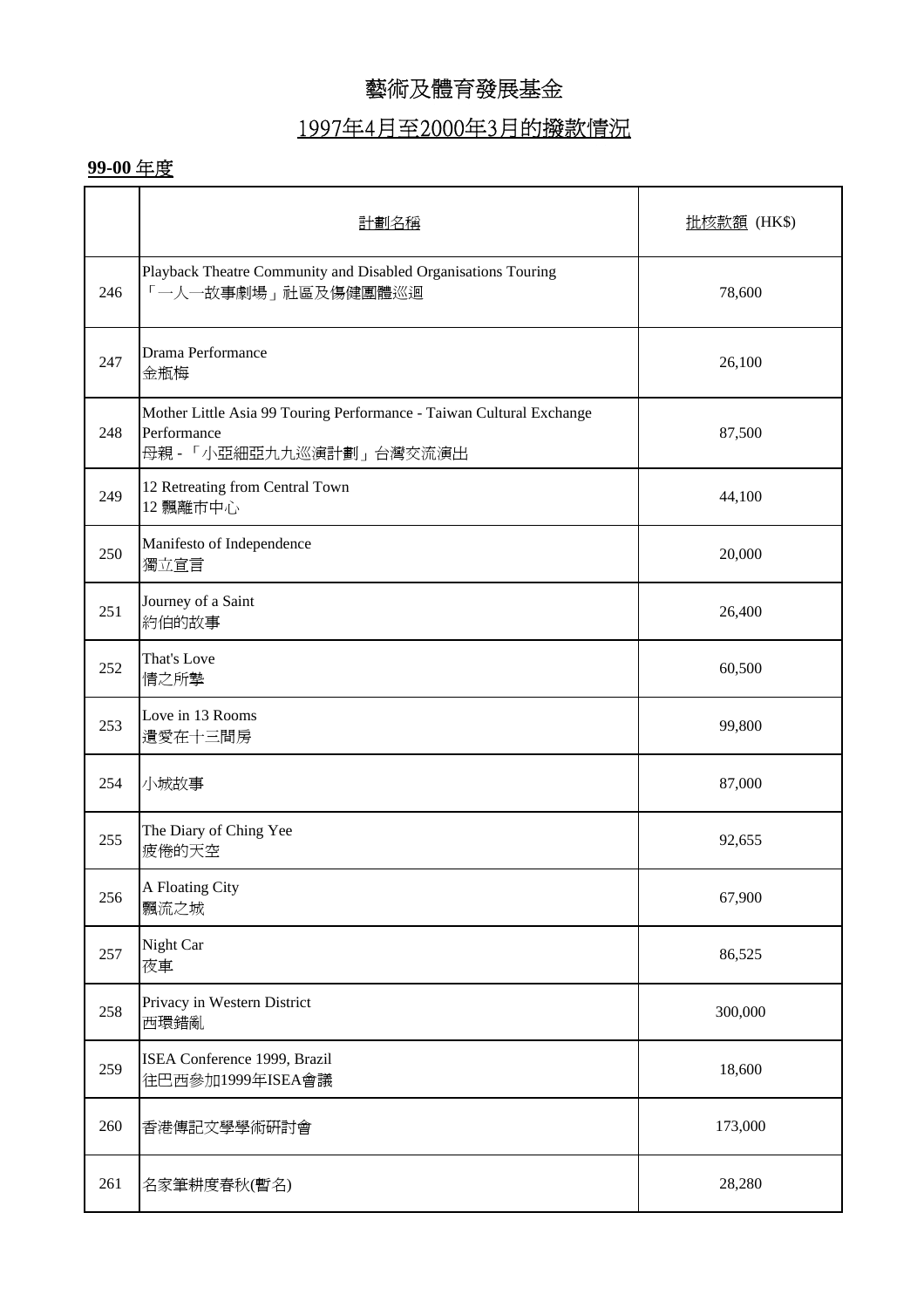## 1997年4月至2000年3月的撥款情況

|     | 計劃名種                                                                                               | 批核款額 (HK\$) |
|-----|----------------------------------------------------------------------------------------------------|-------------|
| 262 | Prose collection<br>香江走筆(散文集)                                                                      | 27,920      |
| 263 | 山海幻想事典                                                                                             | 12,850      |
| 264 | Essay Collection of Lo Yu<br>路羽散文選                                                                 | 29,700      |
| 265 | Creative writing project<br>灰飛(長篇小說)                                                               | 70,000      |
| 266 | Novel collection<br>洗澡,睡覺(小說集)                                                                     | 29,520      |
| 267 | Poems collection<br><bohemian and="" bird="" his="" woodstock=""><br/>波希米亞人和他的胡士托克鳥(詩集)</bohemian> | 14,264      |
| 268 | A Book on Translation (including literary translation) and Language Studies<br>翻譯(包括文學翻譯)及語言研究書籍   | 9,560       |
| 269 | St. Peter, Write Better<br>聖伯多祿中學學生作品集                                                             | 15,000      |
| 270 | Novel<br>實驗室戰爭(科幻小說)                                                                               | 20,860      |
| 271 | 今昔香港/車前倒後                                                                                          | 40,540      |
| 272 | School magazine (5th issue)<br>川流(第五期)                                                             | 15,000      |
| 273 | Creative writing project<br>酷火焚城(長篇小說)                                                             | 61,000      |
| 274 | Creative writing project<br>天堂舞於足下(小說創作)                                                           | 78,750      |
| 275 | Creative writing project<br>碼頭(寫作計劃)                                                               | 47,000      |
| 276 | Cultural Exchange with Love<br>藝想心開                                                                | 23,968      |
| 277 | School magazine<br>偲挺                                                                              | 15,000      |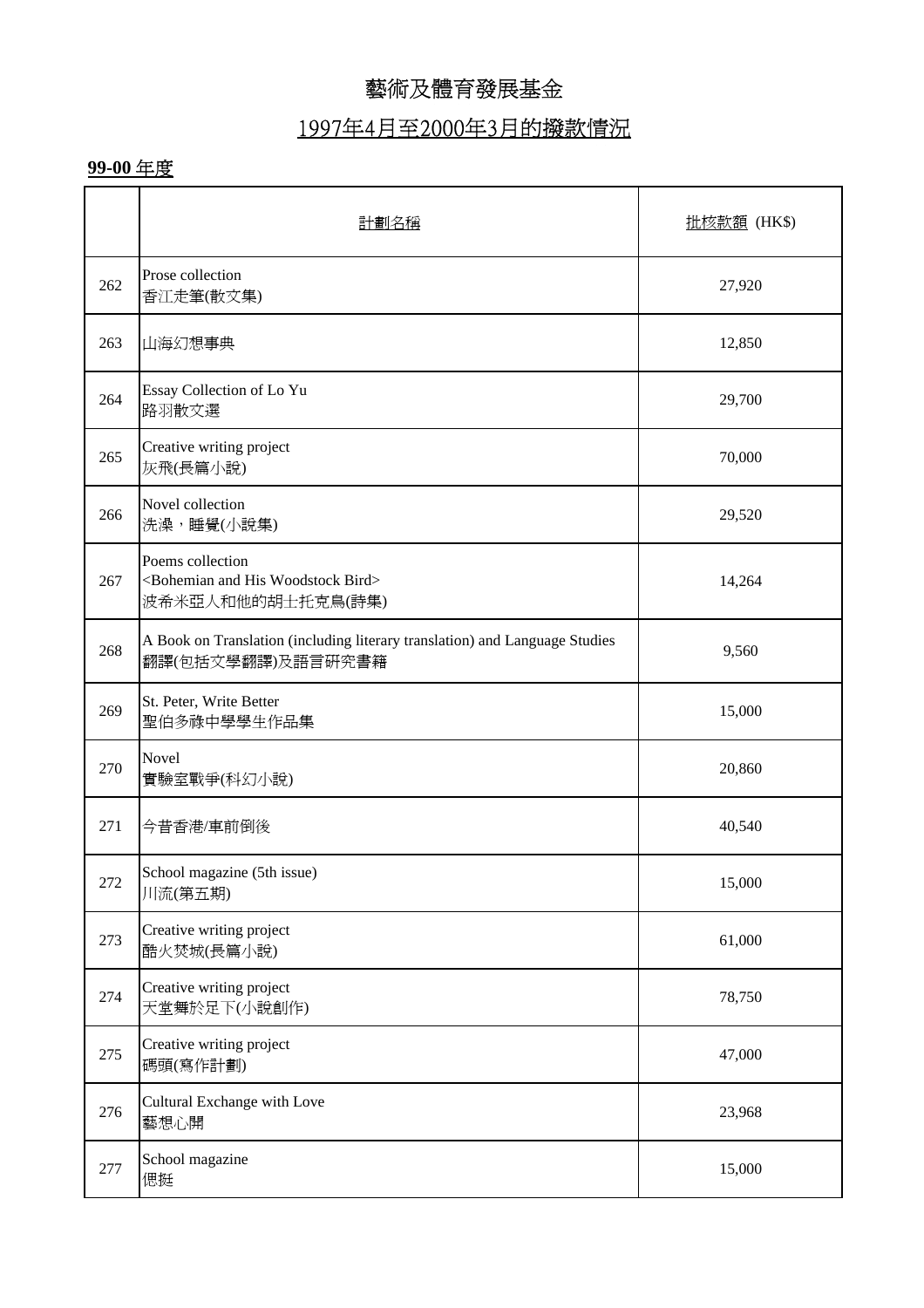### 1997年4月至2000年3月的撥款情況

|     | 計劃名稱                                               | 批核款額 (HK\$) |
|-----|----------------------------------------------------|-------------|
| 278 | The Children's Literature in Hong Kong<br>香港兒童文學採英 | 21,038      |
| 279 | Heartwarming Thoughts<br>情牽我心                      | 15,000      |
| 280 | Echo (Poetry collection)<br>迴聲(詩選集)                | 20,916      |
| 281 | Prose collection<br>海邊閒話(散文作品結集)                   | 46,110      |
| 282 | Poetry collection<br>萬頃煙波                          | 27,716      |
| 283 | Novel, prose collection<br>煩惱,十七歲(小說散文集)           | 30,160      |
| 284 | School promotion project<br>學生中、英文佳作文集(暫定)         | 15,000      |
| 285 | That is not a hero<br>不是英雄(文集)                     | 16,650      |
| 286 | Poetry<br>心的放歌                                     | 11,648      |
| 287 | Creative writing project<br>紅都春潮(暫名)               | 60,000      |
| 288 | 丁衍庸筆下世界                                            | 50,000      |
| 289 | My Titanic<br>我的鐵達尼號(愛情小說)                         | 48,750      |
| 290 | 海絲(散文)                                             | 30,850      |
| 291 | 天堂一夢(內地女子來港尋夢紀實)                                   | 10,850      |
| 292 | Creative writing project<br>日落香江(長篇小說)             | 66,250      |
| 293 | 從商萬里行                                              | 50,550      |
| 294 | 寫作計劃                                               | 24,750      |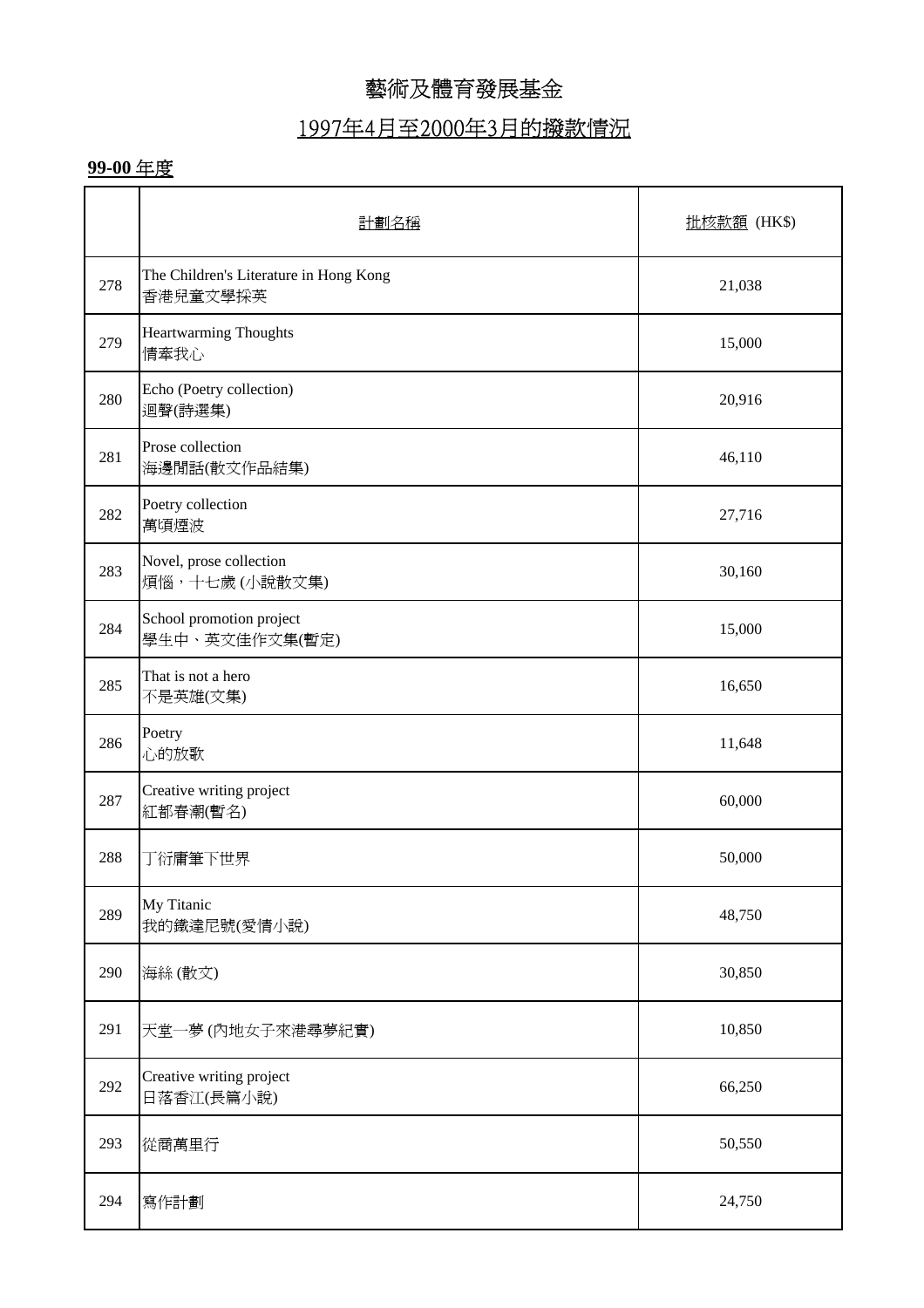### 1997年4月至2000年3月的撥款情況

|     | 計劃名稱                                               | 批核款額 (HK\$) |
|-----|----------------------------------------------------|-------------|
| 295 | 聯校寫作學會                                             | 50,200      |
| 296 | Literature class for advanced studies<br>文學進修班     | 118,600     |
| 297 | Essay<br>高旅雜文第五集                                   | 20,500      |
| 298 | School promotion project<br>鳳溪文苑第三期                | 15,000      |
| 299 | The Rose of Sharon (Novel)<br>沙崙的玫瑰(小說)            | 27,850      |
| 300 | Prose & novel collection<br>陳帆散文小說集                | 21,150      |
| 301 | 文學與傳記(月刊)(共6期)                                     | 535,760     |
| 302 | 青谷彥小小說集                                            | 27,500      |
| 303 | 「文社節 - 世紀末的文化」                                     | 5,120       |
| 304 | Different World                                    | 31,000      |
| 305 | Solo Donna - La Biennale di Venezia 1999 (Italy)   | 40,000      |
| 306 | Dance Theatre Studio Project<br>舞蹈小劇場計劃            | 35,000      |
| 307 | Song + Friendship Concert<br>歌舞+友誼音樂會              | 13,000      |
| 308 | 調弦集音樂論稿                                            | 32,200      |
| 309 | Pak Sau Sing Ka Handbell Concert 99<br>白手成家鈴戀音樂會99 | 27,000      |
| 310 | 20th Anniversary Concert<br>學士二十週年音樂會              | 51,800      |
| 311 | Lin's Choral Works Concert<br>林聲翕作品演唱會             | 73,400      |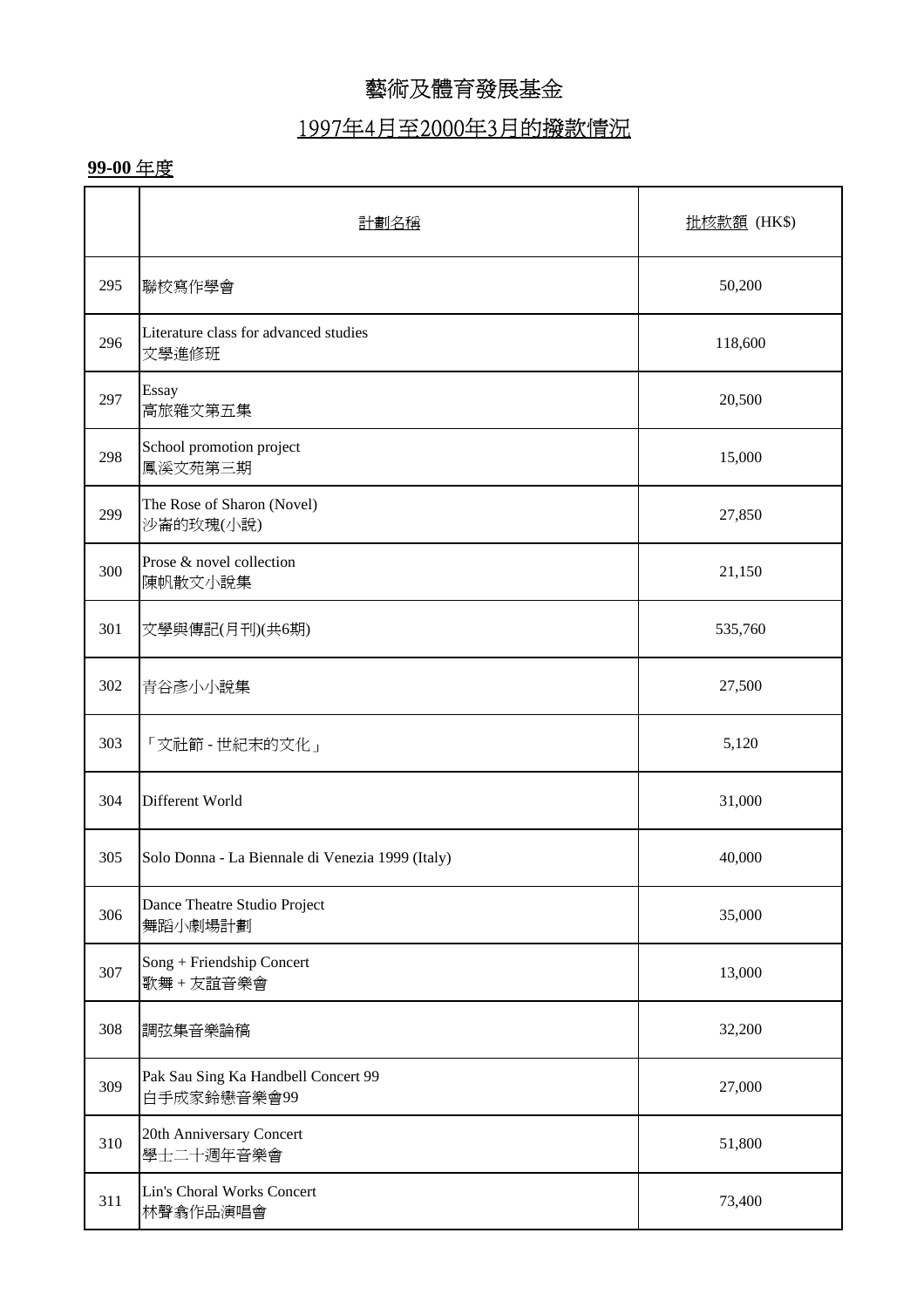### 1997年4月至2000年3月的撥款情況

|     | 計劃名稱                                                                                   | 批核款額 (HK\$) |
|-----|----------------------------------------------------------------------------------------|-------------|
| 312 | Musicarama 99<br>音樂新文化 99                                                              | 250,000     |
| 313 | <b>Commission Project 99</b><br>委約創作計劃99                                               | 70,000      |
| 314 | Wandering among the world of songs<br>在世界曲林中輕歌漫遊                                       | 20,000      |
| 315 | Disappear in White<br>在白色中消失                                                           | 10,000      |
| 316 | <b>Chamber Music for All</b>                                                           | 14,000      |
| 317 | A New Perspective on the History of Early Canto Pop (50-74)<br>早期粤語流行曲史新探<br>$(50-74)$ | 26,400      |
| 318 | 5th Anniversary Concert<br>五週年音樂會                                                      | 16,500      |
| 319 | Hong Kong Youth Arts Festival 99 "Legend"<br>香港青年藝術節99之傳說                              | 50,000      |
| 320 | 香港青年藝術節之幻彩迎二千                                                                          | 20,000      |
| 321 | <b>PSI</b>                                                                             | 250,000     |
| 322 | Cantonese Opera Songs Performance<br>粤曲欣賞會                                             | 44,000      |
| 323 | Cantonese Opera Songs & Excerpts of Cantonese Opera<br>任劍輝小姐十週年紀念日                     | 22,800      |
| 324 | <b>Excerpts of Cantonese Opera</b><br>古老排場折子戲講習班結業<br>報演出                              | 32,500      |
| 325 | Cantonese Opera, Songs & Excerpts of Cantonese Opera<br>劇藝粤韻樂繽紛 - <帝女花>全劇,<粤劇及折子戲>     | 33,000      |
| 326 | Cantonese Opera<br>粤劇演出 - 征袍還金粉、血濺存忠劍球及香雪海                                             | 90,000      |
| 327 | Hong Kong Cantonese Opera Forum<br>香港粤劇論壇                                              | 150,000     |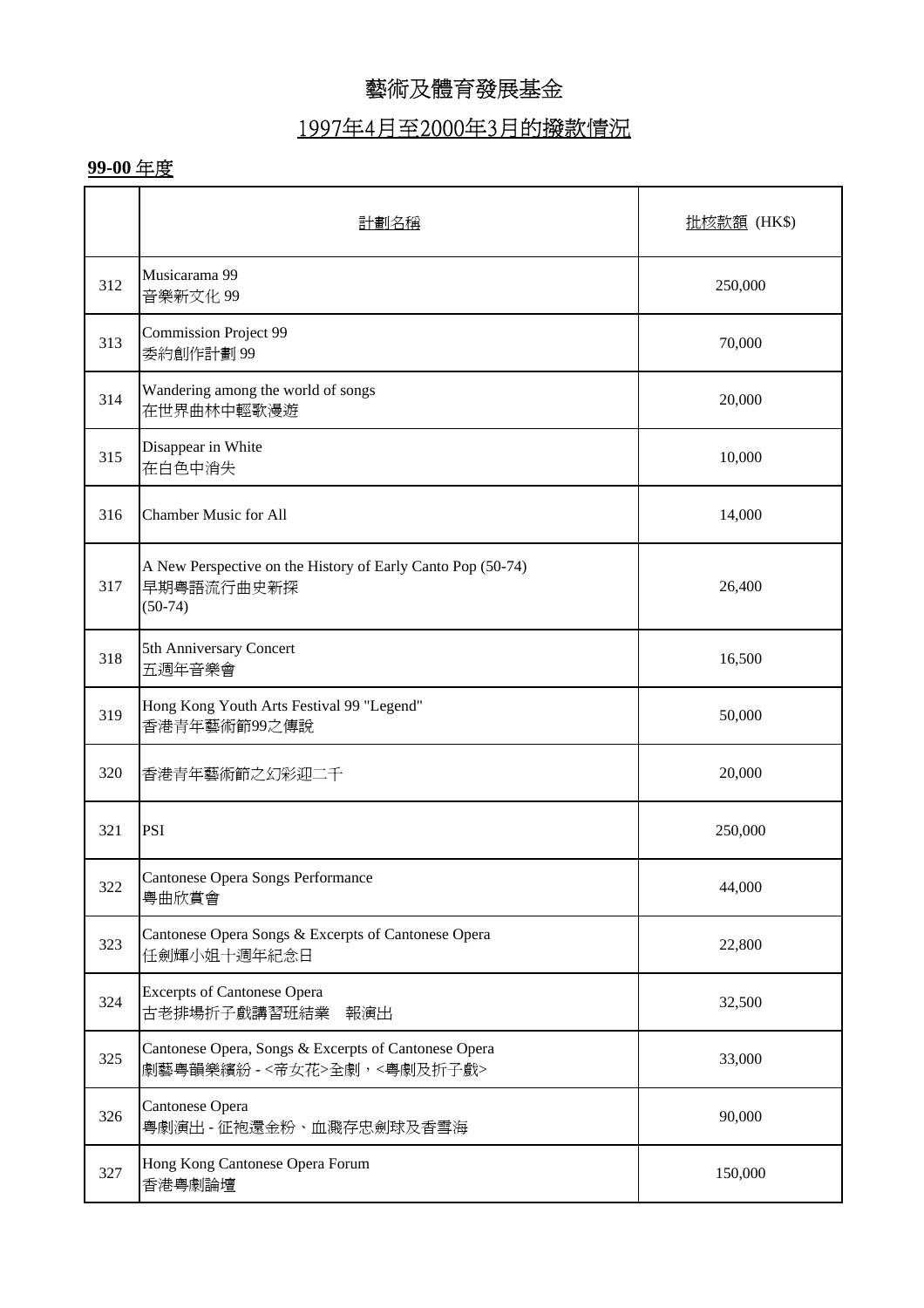### 1997年4月至2000年3月的撥款情況

|     | 計劃名種                                                                                             | 批核款額 (HK\$) |
|-----|--------------------------------------------------------------------------------------------------|-------------|
| 328 | Yue Opera<br>戲曲傳統演藝 - 三看御妹及西湖緣                                                                   | 130,000     |
| 329 | Cantonese Opera Training for Children/Teenagers<br>兒童/少年粵劇訓練課程                                   | 83,960      |
| 330 | Cantonese Opera<br>粤劇表演 - 紅樓夢及紫釵記                                                                | 44,800      |
| 331 | <b>Cantonese Operatic Songs Concert</b><br>香港粤藝之夜                                                | 20,000      |
| 332 | Promotion & Teaching of Traditional Chinese Opera (Yue Opera)<br>傳統戲曲推廣及教學(越劇)                   | 29,900      |
| 333 | Cantonese Opera History (Publication)<br>廣東戲劇史(紅伶篇之一)                                            | 39,800      |
| 334 | Cantonese Opera, Excerpts of Cantonese Opera & Songs, Chinese Dance &<br>Acrobatics<br>粵劇粵曲舞姿慶中秋 | 30,000      |
| 335 | Excerpts Cantonese Opera & Cantonese Opera<br><春花笑六郎>粤劇及粤劇折子戲                                    | 54,800      |
| 336 | Cantonese Opera & Excerpts of Cantonese Opera<br>粤劇折子戲演出 - <帝女花>全劇                               | 33,000      |
| 337 | Excerpts of Cantonese Opera & Cantonese Opera Song<br>君悅名曲名劇顯光華                                  | 18,600      |
| 338 | <b>Cantonese Opera Songs</b><br>君悅曲藝顯光芒                                                          | 12,100      |
| 339 | Cantonese Opera<br>粤劇演出-白兔會及三夕恩情廿載仇                                                              | 33,000      |
| 340 | Forum on "What is Hong Kong Arts"<br>何謂香港藝術                                                      | 70,000      |
| 341 | <b>Arts Series</b>                                                                               | 450,000     |
| 342 | Newspapers Supplement                                                                            | 148,560     |
| 343 | 林鳴崗油畫集                                                                                           | 30,000      |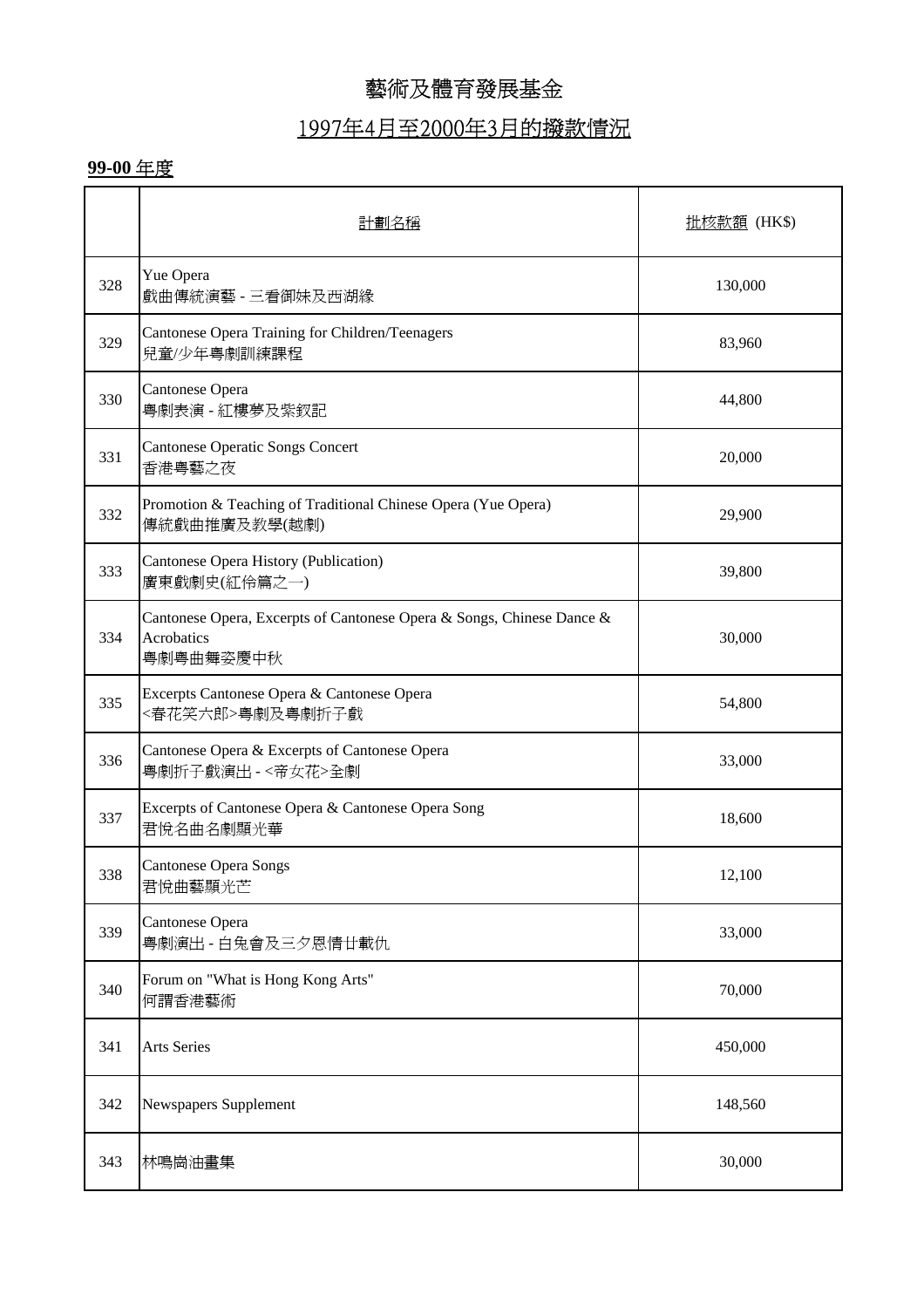### 1997年4月至2000年3月的撥款情況

|     | 計劃名稱                                                                                                                     | <u>批核款額</u> (HK\$) |
|-----|--------------------------------------------------------------------------------------------------------------------------|--------------------|
| 344 | 周長忽書畫集(二)                                                                                                                | 30,000             |
| 345 | 浪漫絲路 - 沈平水彩畫展及出版小型畫集                                                                                                     | 30,000             |
| 346 | Dreamscapes - The Art of T.C. LAI<br>江山臥遊 - 賴恬昌書畫藝術                                                                      | 30,000             |
| 347 | The Variations of Fan by Y.C. Chow<br>扇之變奏 - 周有靜扇系列作品展                                                                   | 30,000             |
| 348 | 六城人事                                                                                                                     | 33,050             |
| 349 | Chromatically                                                                                                            | 35,000             |
| 350 | The Chinese Contemporary Artists' Guild 39th Annual Exhibition of Chinese &<br><b>Western Paintings</b><br>華人現代藝術研究會99年展 | 30,000             |
| 351 | Being on my own, Manual<br>我要自重                                                                                          | 30,000             |
| 352 | <b>SHE BOX</b><br>婆媽匣子                                                                                                   | 30,700             |
| 353 | A second stride in quest for art<br>尋藝途中 - 第二步                                                                           | 30,000             |
| 354 | The 51st Annual Exhibition, Hong Kong Art Club<br>香港美術會第51屆年展                                                            | 30,000             |
| 355 | 譚伯平攝影、書畫展                                                                                                                | 28,550             |
| 356 | Thomas Tam Photography, Chinese Calligraphy and Painting Exhibition<br>視藝新紀元 香港現代畫協會第八屆年展                                | 30,000             |
| 357 | 大澳水鄉的變遷 - 風、土、人、情二三事                                                                                                     | 30,000             |
| 358 | The 54th Hong Kong International Salon of Photography 1999<br>一九九九年度第五十四屆香港國際攝影沙龍                                        | 30,000             |
| 359 | "Arts Road" English version<br>《藝術之路》英文版                                                                                 | 30,000             |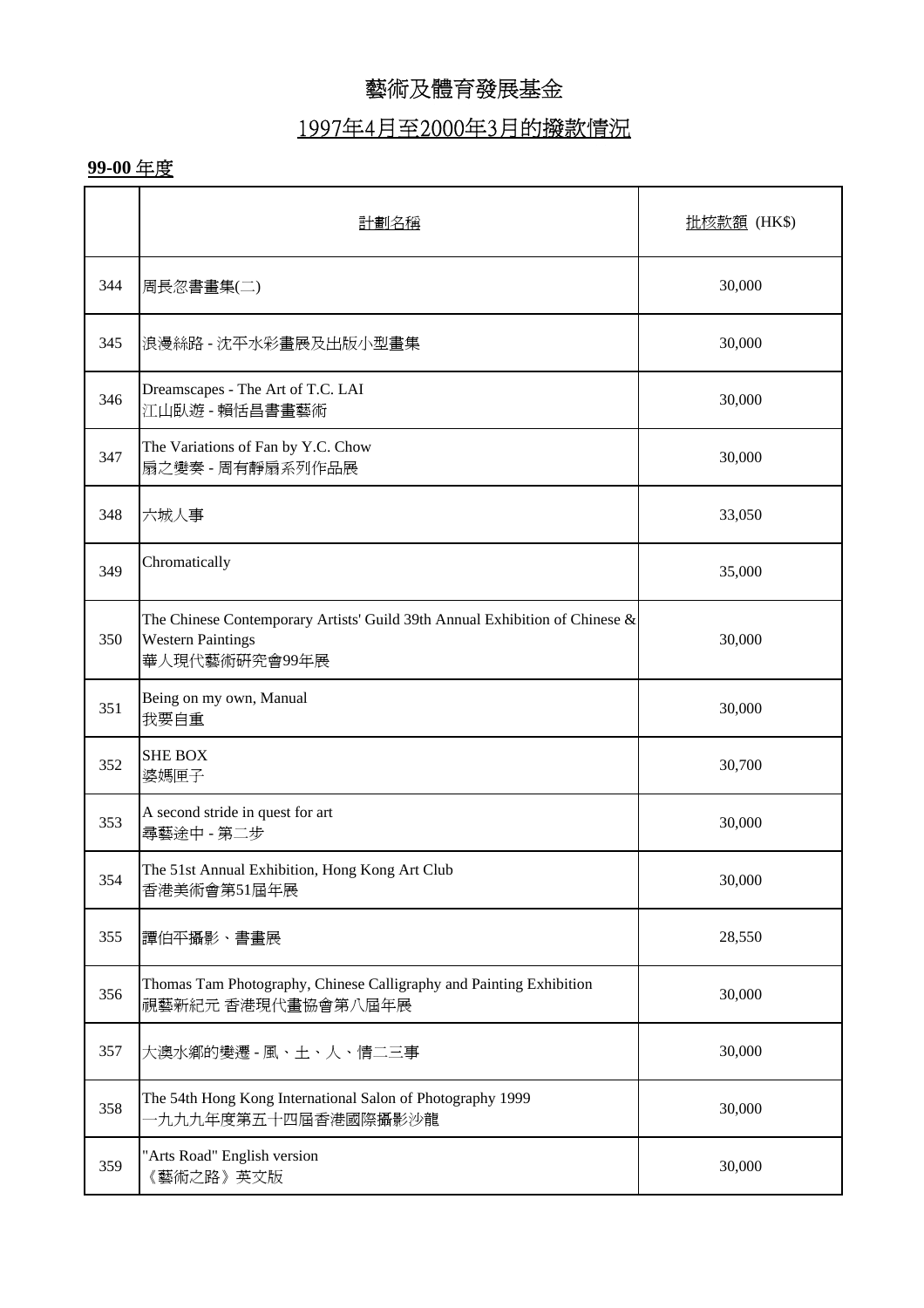# 1997年4月至2000年3月的撥款情況

|     | 計劃名稱                                                                                                                    | <u>批核款額</u> (HK\$) |
|-----|-------------------------------------------------------------------------------------------------------------------------|--------------------|
| 360 | Teenage Art Portfolio<br>打開Teen空 - 文字·漫畫·攝影集                                                                            | 30,000             |
| 361 | Painting Exhibition by Leung Kwong Yiu<br>梁光耀畫展                                                                         | 30,000             |
| 362 | 小學生親子寫作活動                                                                                                               | 28,800             |
| 363 | Brass Journey (3) "Listen & Play" Concert                                                                               | 50,000             |
| 364 | 青蔥文集                                                                                                                    | 20,000             |
| 365 | Words<br>言之集(第二輯)                                                                                                       | 20,000             |
| 366 | 點滴                                                                                                                      | 20,000             |
| 367 | 文囿                                                                                                                      | 20,000             |
| 368 | 筲箕灣東官立中學 - 學生作品選1999-2000                                                                                               | 20,000             |
| 369 | Students' Reading Guide Reading is Fun in Schools<br>校園讀書樂(創刊號)                                                         | 20,000             |
| 370 | 出版75周年紀念文集                                                                                                              | 20,000             |
| 371 | 潤田文采                                                                                                                    | 20,000             |
| 372 | The Memorial Booklet - the study toure of Dr. Sun Yat-sen in mainland China,<br>Hong Kong and Macau<br>省港澳中山先生事蹟考察團紀念文集 | 20,000             |
| 373 | 跨世紀工程1999-2000                                                                                                          | 20,000             |
| 374 | Shem Gai II<br>莘荄二集 - 校園小作家創作計劃                                                                                         | 15,000             |
| 375 | Our Booklet<br>學生文集                                                                                                     | 15,000             |
| 376 | 漫遊書海創作樂                                                                                                                 | 19,800             |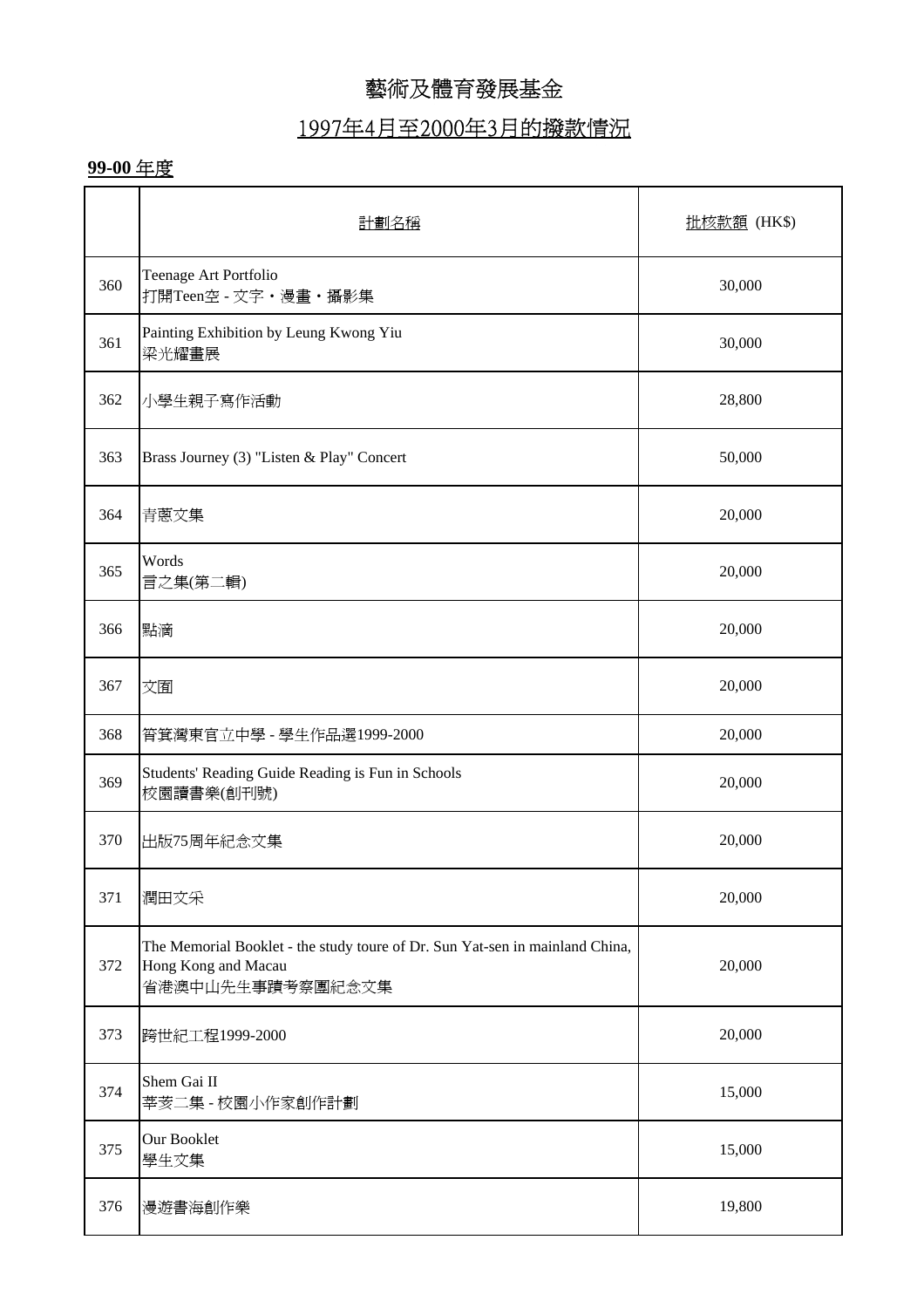### 1997年4月至2000年3月的撥款情況

|     | 計劃名稱                                                                           | 批核款額 (HK\$) |
|-----|--------------------------------------------------------------------------------|-------------|
| 377 | Little Writer Programme<br>校園小作家培訓計劃                                           | 19,100      |
| 378 | Kwok Fung (4)<br>國風(第四期)                                                       | 17,000      |
| 379 | 茗文小榭(第六期)                                                                      | 20,000      |
| 380 | 作家駐校寫作坊                                                                        | 61,500      |
| 381 | 九九八年香港文學年鑑                                                                     | 287,120     |
| 382 | Bing Xin Literature & Photography Memorial Exhibition<br>冰心文學攝影紀念展             | 120,077     |
| 383 | Matching Four With Twelve<br>四搭十二                                              | 111,000     |
| 384 | Alternative Space, Alternative Art Sense<br>另類空間                               | 82,260      |
| 385 | Surrealism*Futurism* Symbolism = Flash Arts the Power of Computer<br>Animation | 69,700      |
| 386 | Home Work<br>功課                                                                | 405,738     |
| 387 | <b>Beautiful People</b><br>美麗的香港人                                              | 483,250     |
| 388 | <b>First Meeting</b>                                                           | 46,450      |
| 389 | <b>Sleeping Beauty</b><br>睡美人                                                  | 148,700     |
| 390 | Leaving Sorrowfully<br>憂憂愁愁的走了                                                 | 498,250     |
| 391 | Video Eyes (II)<br>錄像工作坊 II                                                    | 96,270      |
| 392 | Days of Rage                                                                   | 144,600     |
| 393 | Two Pairs of Ears<br>兩對耳朵                                                      | 156,600     |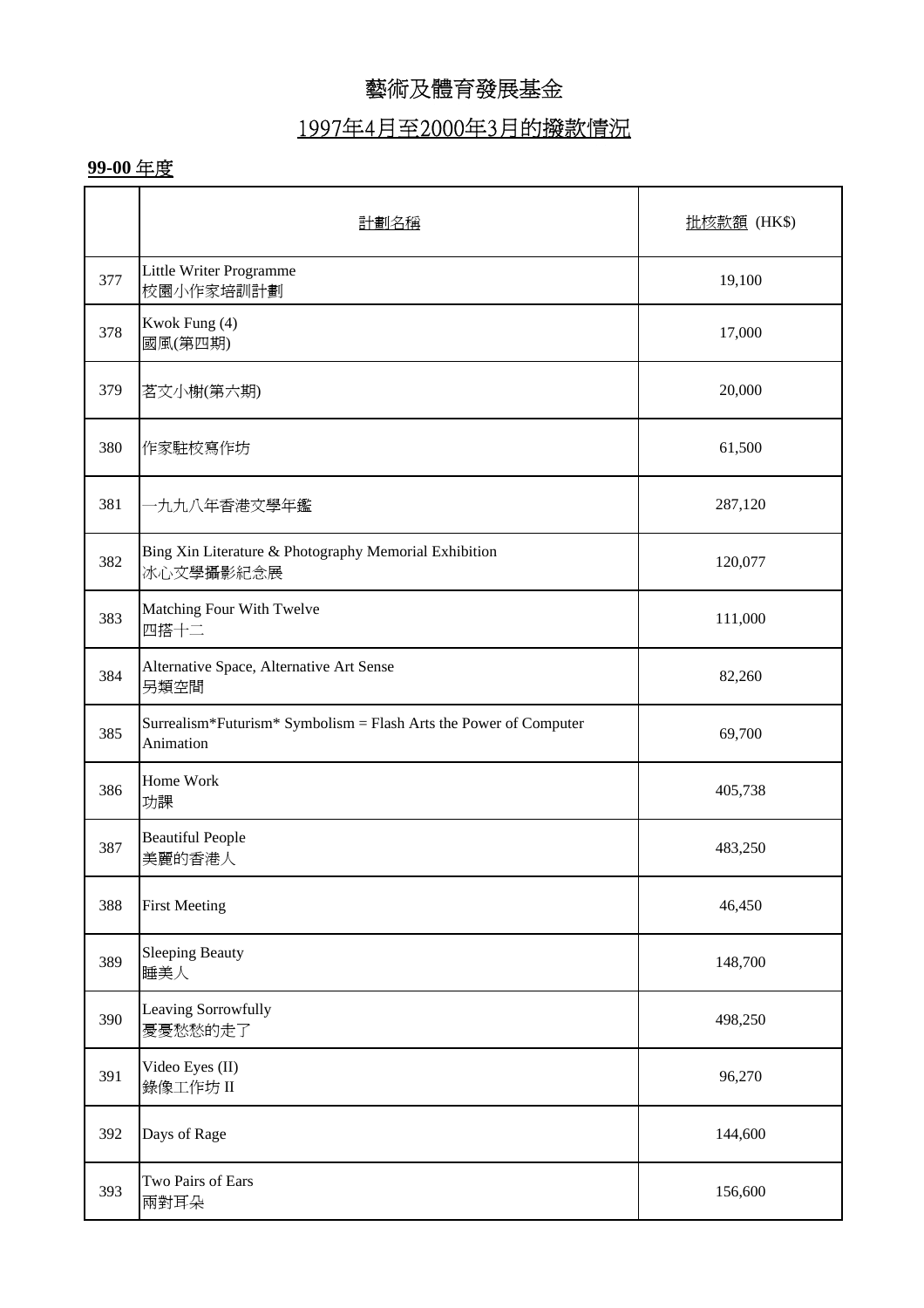## 1997年4月至2000年3月的撥款情況

|     | 計劃名稱                                         | 批核款額 (HK\$) |
|-----|----------------------------------------------|-------------|
| 394 | 學校藝術教育獎勵計劃                                   | 483,200     |
| 395 | Poetry Collection<br>《紫荆樹開花的季節》              | 34,220      |
| 396 | Publication<br>《香港文學與現實主義》                   | 38,400      |
| 397 | Escort Father to the Native Land<br>《送父親回故鄉》 | 25,800      |
| 398 | Poetry Collection<br>《生命進行曲》                 | 12,400      |
| 399 | Publication<br>《編教之餘》                        | 14,510      |
| 400 | Prose Collection<br>《五千年大故事》第一冊              | 36,500      |
| 401 | 《公孫龍子析論全譯》                                   | 50,490      |
| 402 | Poetry Collection<br>《陰晴無定》                  | 13,610      |
| 403 | Poetry & Prose Collection<br>《伯森詩詞雜文彙編/煙灰集》  | 17,208      |
| 404 | Novel<br>《小說出版》                              | 24,000      |
| 405 | Publication<br>《韻海拾貝》                        | 49,540      |
| 406 | Poetry & Prose Collection<br>《蝶語》            | 20,568      |
| 407 | Space-time Overlap<br>《時空重疊》                 | 21,820      |
| 408 | Publication<br>《追尋年代》                        | 21,090      |
| 409 | Prose Collection<br>《葦思散葉》                   | 45,120      |
| 410 | Poetry Collection<br>《放飛月亮》                  | 22,487      |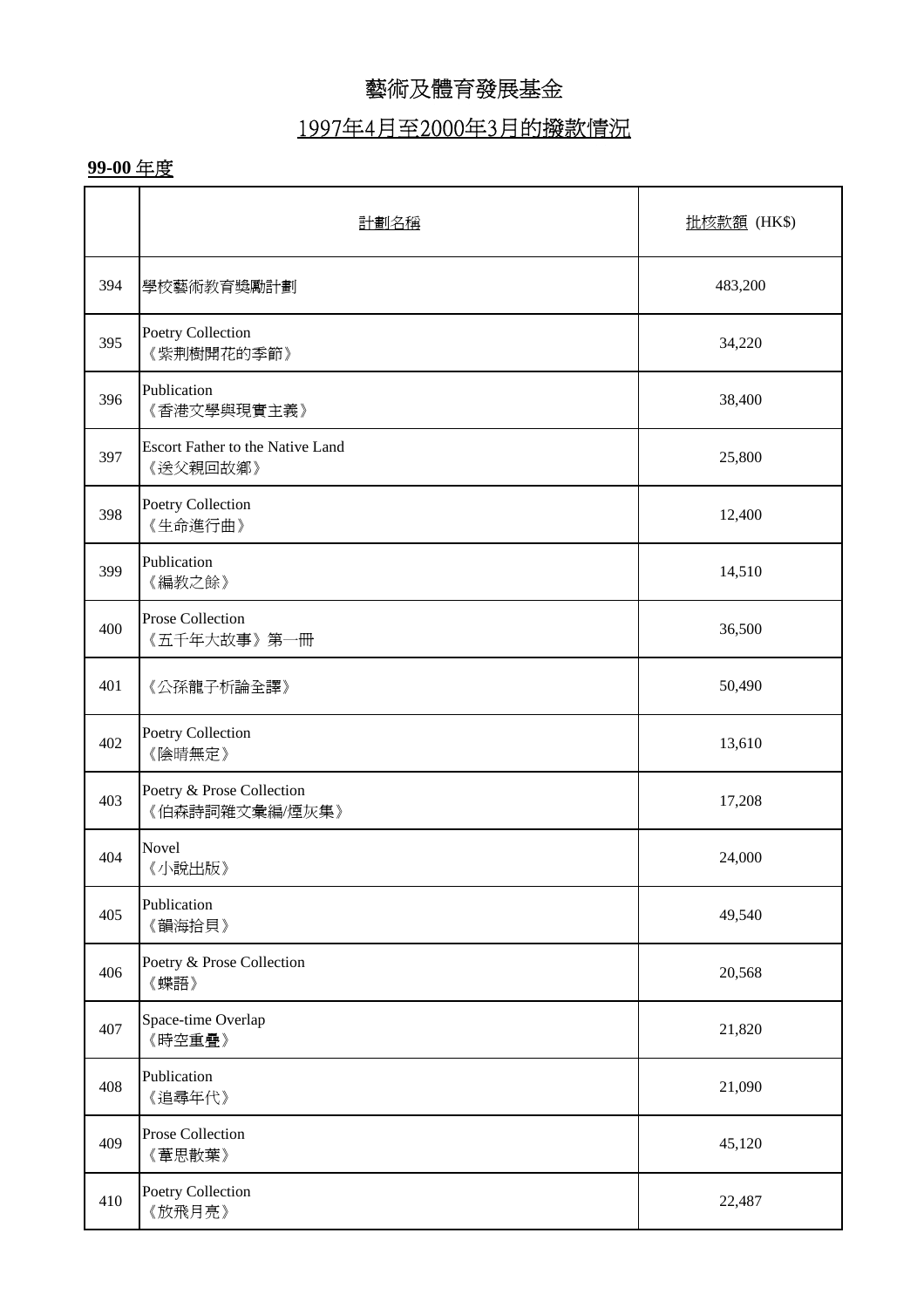## 1997年4月至2000年3月的撥款情況

|     | 計劃名稱                                                            | 批核款額 (HK\$) |
|-----|-----------------------------------------------------------------|-------------|
| 411 | Poetry Collection<br>《回歸雁》                                      | 27,678      |
| 412 | Coming Ashore Far From Home Selected Poems 1981-1998            | 26,885      |
| 413 | <b>Novel Collection</b><br>《飛天》(微型小說集)                          | 22,950      |
| 414 | <b>Novel Collection</b><br>《尋夢的香港人》                             | 37,050      |
| 415 | Make a good play a collection of local drama<br>《排場好戲本土創作戲劇集》   | 14,545      |
| 416 | Anecdotes of contemporary celebrities<br>傳記文學《當代名人奇行逸事》         | 21,650      |
| 417 | A collection of on Chinese Classical Poem & Prose<br>《中國古典詩文論集》 | 43,100      |
| 418 | Poetry Collection<br>《普希金抒情詩選》                                  | 48,692      |
| 419 | In the Spring Wind<br>《在春風裡》                                    | 19,877      |
| 420 | Publication<br>《談文說藝》第一輯                                        | 42,550      |
| 421 | Wander in the Forest of Art<br>《藝林漫步》                           | 25,400      |
| 422 | Arm-break Epistles<br>《左手的信札》                                   | 18,750      |
| 423 | 《吳應廈選集》                                                         | 26,420      |
| 424 | Modern Poetry "Yen, Hong Kong"<br>《禪、香港》                        | 18,850      |
| 425 | Children's poetry Collection<br>《韋婭童詩集》                         | 19,230      |
| 426 | Poetry Collection<br>《吐露詩社作品結集計劃》                               | 10,100      |
| 427 | The 2nd Authors-in-School Programme<br>第二屆作家培訓計劃                | 400,000     |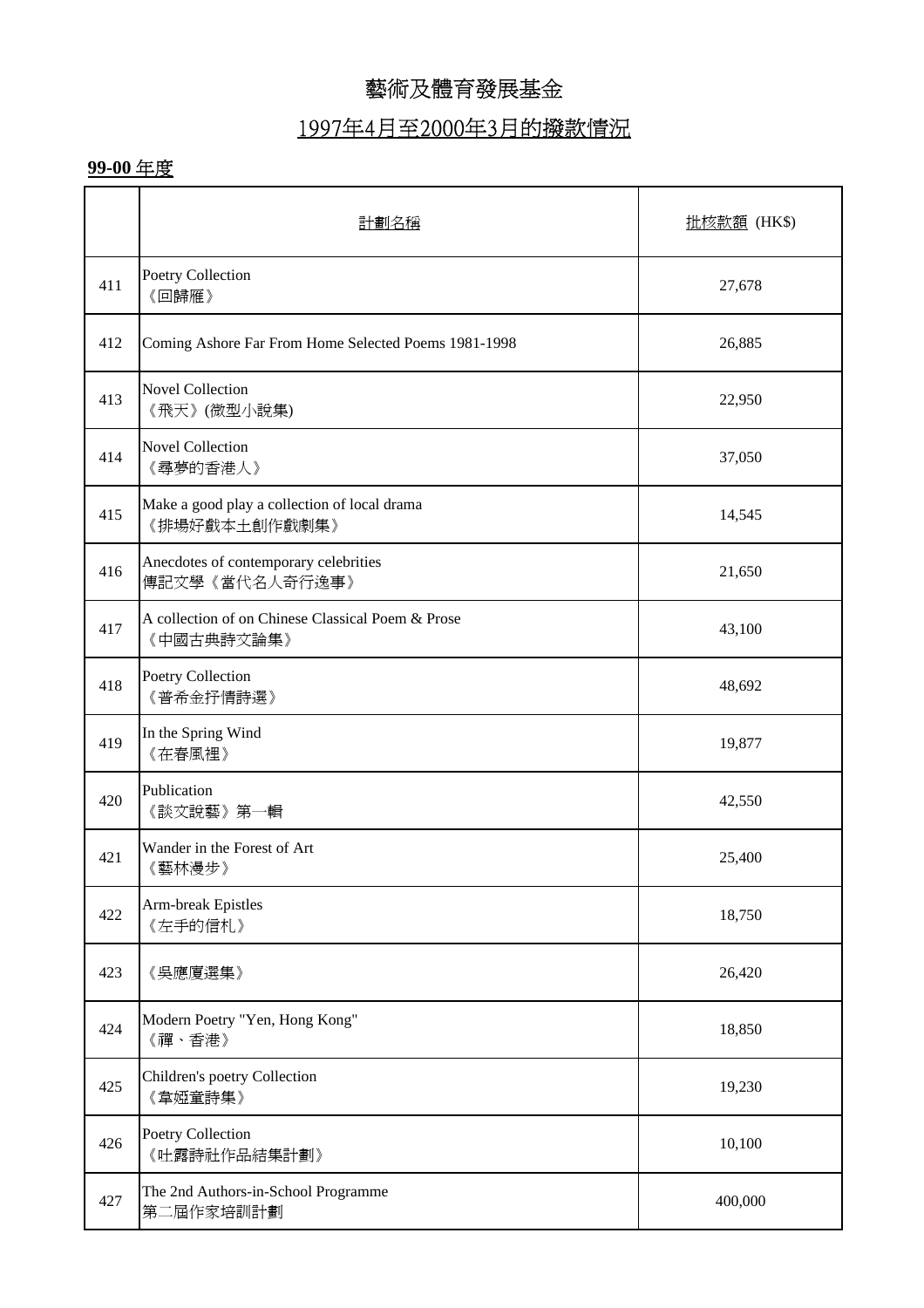## 1997年4月至2000年3月的撥款情況

|     | 計劃名稱                                                                | 批核款額 (HK\$) |
|-----|---------------------------------------------------------------------|-------------|
| 428 | Multi-face Poetry Project<br>《詩作多面睇》                                | 80,000      |
| 429 | Hong Kong Vocal Music Gala Concert<br>香港音樂作品匯演                      | 83,400      |
| 430 | <b>Beyond Millennium</b><br>舞出2000年                                 | 66,800      |
| 431 | Tien Ma Chorus Annual Concert<br>天馬合唱團 - 周年音樂會                      | 22,400      |
| 432 | <b>Churn Orchestra Concert</b><br>絲竹懷千秋,管弦頌風雲                       | 10,300      |
| 433 | Songs for You and Me<br>古今名曲會知音                                     | 11,100      |
| 434 | The Third HK Guitar Contest<br>第三屆香港結他大賽                            | 20,000      |
| 435 | <b>Choir Concert</b><br>廿世紀中國聲樂作品精選                                 | 17,000      |
| 436 | (Overseas Performance) Victoria is not a buoy<br>維多利亞進修三句詩          | 40,000      |
| 437 | Additional application for the Hong Kong Dance History<br>香港舞蹈史附加申請 | 108,100     |
| 438 | <b>Publication Dance Journal/HK</b>                                 | 213,840     |
| 439 | <b>Annual Concert</b><br>草田四十週年音樂會                                  | 20,000      |
| 440 | <b>Bel Canto Singers" Concert</b>                                   | 27,000      |
| 441 | A.D.A. Angels Children's Choir Gala Concert '99<br>展能天使兒童合唱團音樂會'99  | 81,700      |
| 442 | <b>Chamber Music for All</b>                                        | 12,800      |
| 443 | Christmas with the Bach Choir<br>巴赫合唱團與你共渡聖誕                        | 73,000      |
| 444 | Christmas with a Castrato                                           | 35,000      |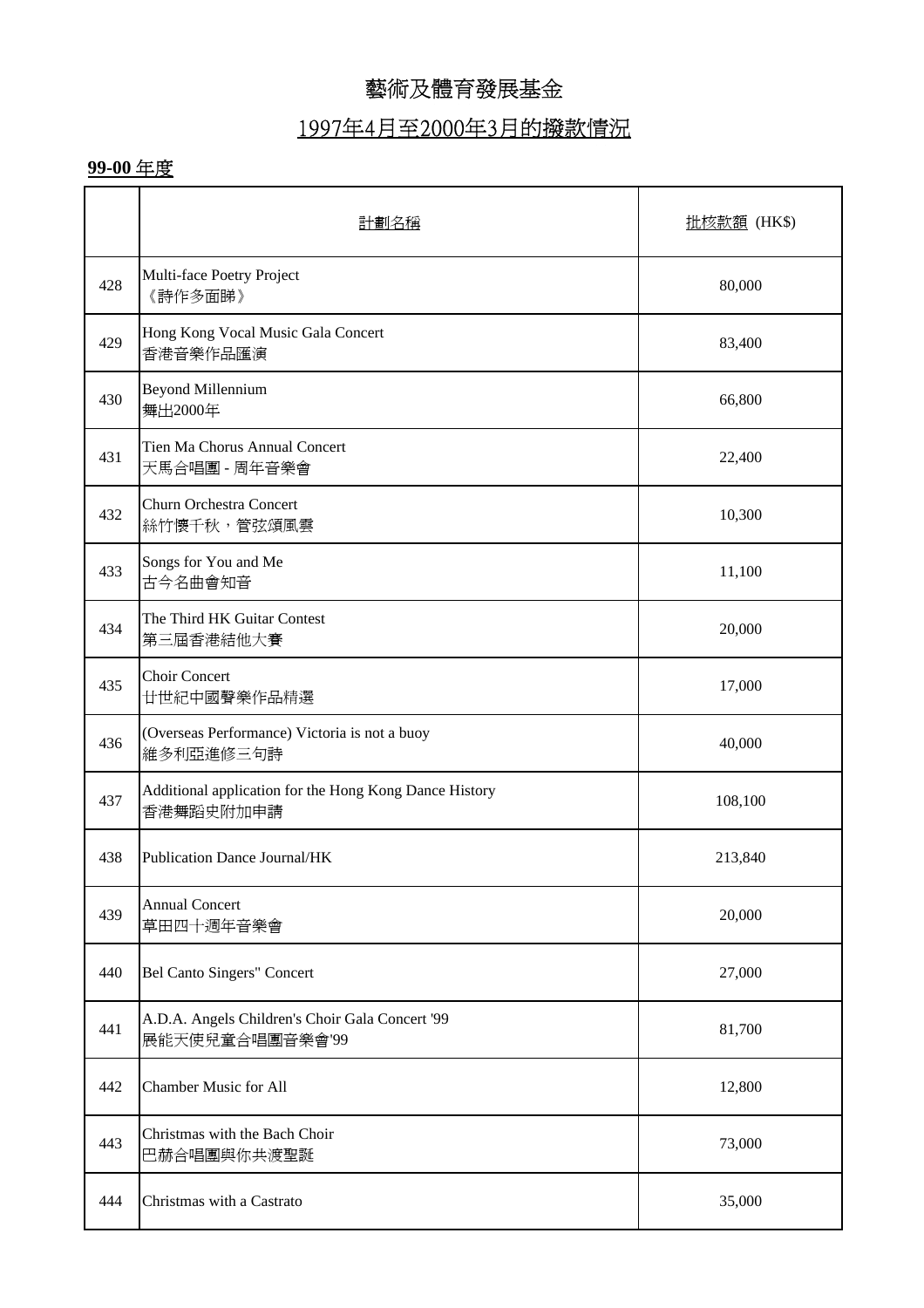## 1997年4月至2000年3月的撥款情況

|     | 計劃名稱                                                                                     | 批核款額 (HK\$) |
|-----|------------------------------------------------------------------------------------------|-------------|
| 445 | Dance Performance<br>詩情舞意                                                                | 68,000      |
| 446 | Four Element<br>形,影,動,靜                                                                  | 22,000      |
| 447 | Hong Kong Festival Wind Orchestra - 99 Annual Concert<br>香港節日管樂團 - 99週年音樂會               | 62,700      |
| 448 | Publication<br>劉孝揚編合唱曲集                                                                  | 40,000      |
| 449 | Forum on Cultural Programming in the Electornic Media<br>藝術與電子傳媒研討會                      | 326,900     |
| 450 | Hunting Dragon Arts in THA (Temporary Housing Area)                                      | 33,000      |
| 451 | Journey 2000<br>旅程2000                                                                   | 50,000      |
| 452 | Annual Performance 2000<br>港大劇社 - 週年匯演2000                                               | 20,000      |
| 453 | Annual Performance 2000<br>理工劇社週年公演2000                                                  | 22,000      |
| 454 | Arts in Hospital Storytelling Scheme<br>藝術在醫院之故事計劃                                       | 25,000      |
| 455 | The Second Best<br>戀愛次貨                                                                  | 33,000      |
| 456 | Vision Invisible - North Europe Tour 2000<br>《韋純在威斯堡的快樂旅程》北歐巡迴2000                       | 27,000      |
| 457 | <b>Annual Performance</b><br>香港科技大學劇社週年表演                                                | 20,000      |
| 458 | Love me more<br>我要您愛我比我愛您更多                                                              | 33,000      |
| 459 | The 5th Annual Performance of Hong Kong Institute of Education<br>教育學院第五屆週年戲劇            | 22,000      |
| 460 | Philippe Gaulier Theatre Training Workshop 2000<br>高利耶二千戲劇工作坊                            | 31,000      |
| 461 | New Century Children Musical - Anderson's World of Children Stories<br>新世紀兒童音樂會「安徒生童話世界」 | 71,000      |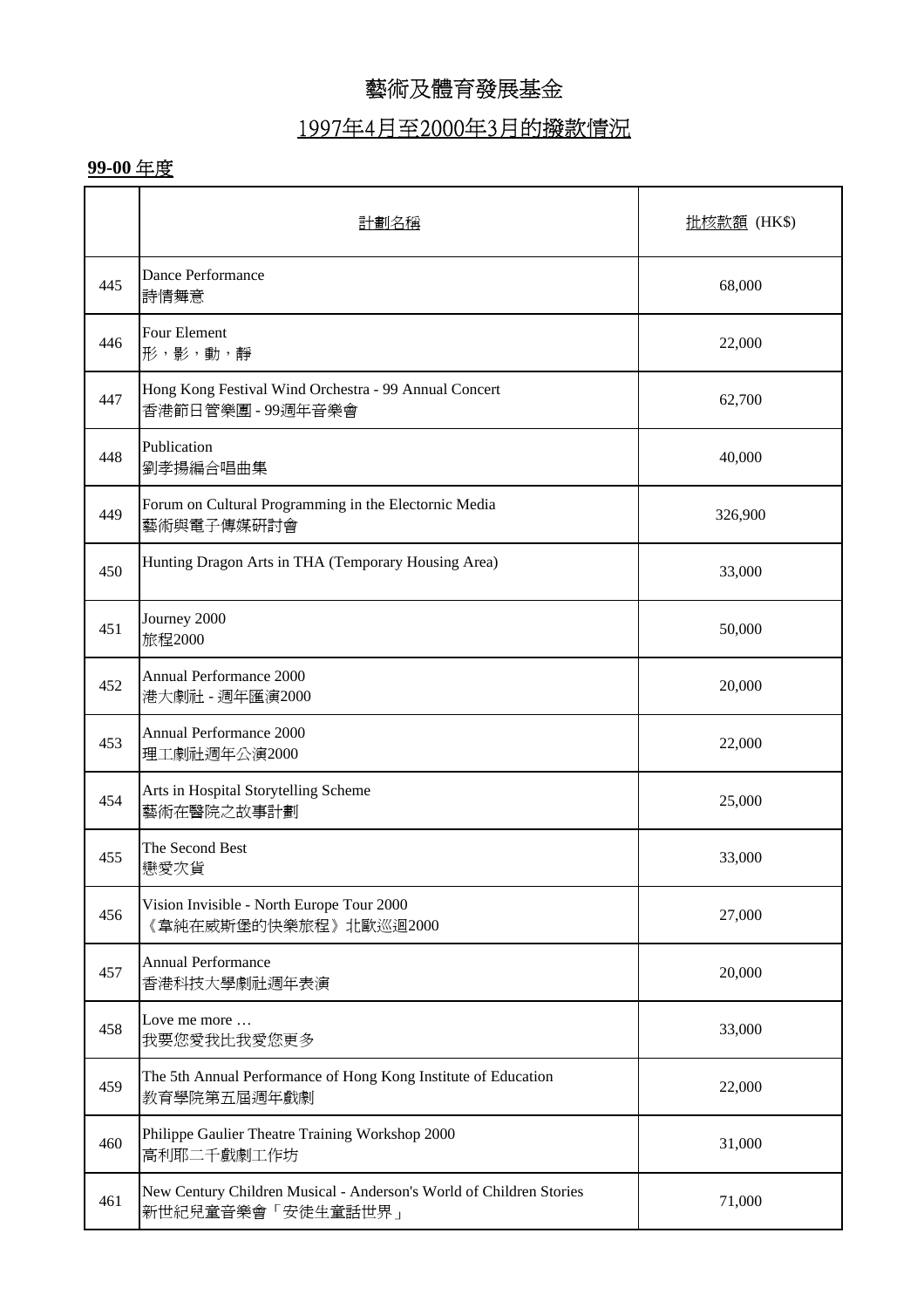### 1997年4月至2000年3月的撥款情況

|     | 計劃名稱                                                                                                    | <u> 批核款額</u> (HK\$) |
|-----|---------------------------------------------------------------------------------------------------------|---------------------|
| 462 | Forced Exemption<br>覺覺                                                                                  | 26,000              |
| 463 | <b>Wingless Angel</b><br>甩翼天使                                                                           | 33,000              |
| 464 | <b>Drama Education Conference</b><br>戲劇教育研討會                                                            | 400,000             |
| 465 | Children/Teenagers Opera Training Program<br>兒童/少年粤劇訓練課程(基功班)                                           | 87,800              |
| 466 | <b>Cantonese Opera Performances</b><br>粤劇演出 - 紅樓夢(新編)及紫釵記(兩場)                                           | 34,000              |
| 467 | String Puppet Show - 'The Flooding of Gold Mountain Temple'<br>提線木偶 - 水漫金山(兩場)                          | 70,000              |
| 468 | <b>Cantonese Opera Performances</b><br>粤劇演出 - 紅樓夢及再世紅梅記(兩場)                                             | 48,000              |
| 469 | Cantonese Opera Songs/Music Training Programme in South District<br>南區粵劇訓練計劃                            | 40,550              |
| 470 | <b>Cantonese Opera Performances</b><br>粤劇演出 - 獅吼記及白蛇傳(兩場)                                               | 43,468              |
| 471 | Publication<br>《林家聲粵劇藝術》專集                                                                              | 50,000              |
| 472 | Promotion and Training on Xiqu Culture<br>傳統戲曲文化推廣、培訓                                                   | 62,800              |
| 473 | <b>Cantonese Opera Songs Concert</b><br>迎千禧 - 笙歌絃管會知音 - 簫爽樓、情劫未央宮、香蓮夜怨、伯牙碎<br>琴、趙氏孤兒之捨子存孤及海角紅樓之玉殞       | 25,000              |
| 474 | <b>Cantonese Opera Songs Concert</b><br>省港曲藝匯千禧 - 開場曲、抱花眠、狂歌覓愛妻、打金枝、魂斷藍橋、<br>祭瀟湘、香君守樓、廣東音樂聯奏及情僧偷到瀟湘館    | 14,580              |
| 475 | Publication<br>《香港地水南初探》                                                                                | 18,920              |
| 476 | Cantonese Opera Performance<br>粤劇演出 - 白蛇傳                                                               | 24,680              |
| 477 | <b>Cantonese Opera Songs Concert</b><br>濃情粤曲夜 - 胭脂扣之回魂夜、鍾馗會妹、江洲司馬青衫濕、怡紅公子<br>俏丫環、一曲琵琶別漢皇、孔雀東南飛及閻惜嬌活捉張文遠 | 41,425              |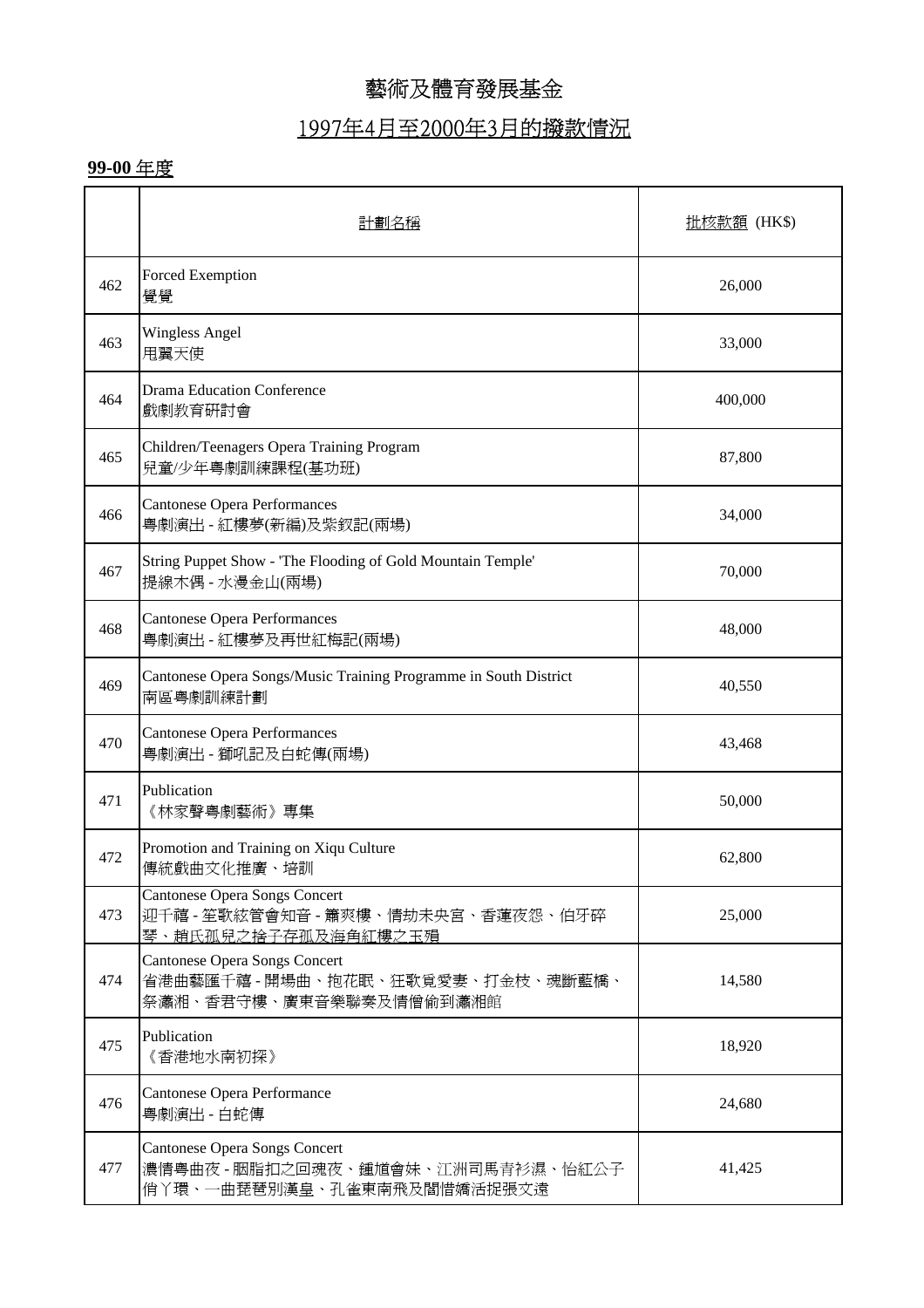## 1997年4月至2000年3月的撥款情況

|     | 計劃名稱                                                                                                                | 批核款額 (HK\$) |
|-----|---------------------------------------------------------------------------------------------------------------------|-------------|
| 478 | Puhlication<br>《伍秀芳粤曲創作集》 -(共七首 - 胭脂扣之回魂夜、鍾馗會妹、江洲司<br>馬青衫濕、怡紅公子俏丫環、一曲琵琶別漢皇、孔雀東南飛及閻惜嬌活<br>捉張文遠)                      | 44,000      |
| 479 | <b>Cantonese Opera Performances</b><br>粤劇演出 - 三夕恩情廿載仇及碧血寫春秋(兩場)                                                     | 34,000      |
| 480 | Yue Opera Training Programme<br>越劇藝術的培訓和推廣                                                                          | 33,000      |
| 481 | <b>Cantonese Opera Performances</b><br>卓越創作演出 - 一縷詩魂兩段情                                                             | 300,000     |
| 482 | Yung On Ning Oil Painting collection<br>翁安寧油畫集                                                                      | 40,000      |
| 483 | Painting Exhibition by HK & Wo Han Artists<br>香港武漢美術作品交流展                                                           | 30,000      |
| 484 | <b>International Conference</b><br>波士頓第28屆世界藏書票大會                                                                   | 35,340      |
| 485 | Under the Bed                                                                                                       | 50,000      |
| 486 | Exhibition of Watercolor Paintings by Ching Chi-kin, Chan Yiu Lun & Chan<br><b>Yat Ping</b><br>〈三人行〉程志堅、陳堯麟、陳一平水彩畫展 | 16,680      |
| 487 | Yan Yi Painting Club the Members' Artwork<br>言藝畫會書畫展覽                                                               | 20,000      |
| 488 | Public Sculpture "Hang around II"<br>公共雕塑之"四圍逛2"                                                                    | 21,089      |
| 489 | Ceramic Installation by Tse Suk Ting<br>謝淑婷陶塑裝置作品展                                                                  | 30,580      |
| 490 | "Untitled" HKPU Fine Art Exhibition<br>無題 - 香港理工大學美術展                                                               | 15,000      |
| 491 | Publication<br>古代中國畫家的故事                                                                                            | 21,343      |
| 492 | FIGURE 2000 (Group of Seven Artists)                                                                                | 34,380      |
| 493 | Western Calligraphy 2000 - Workshop                                                                                 | 16,460      |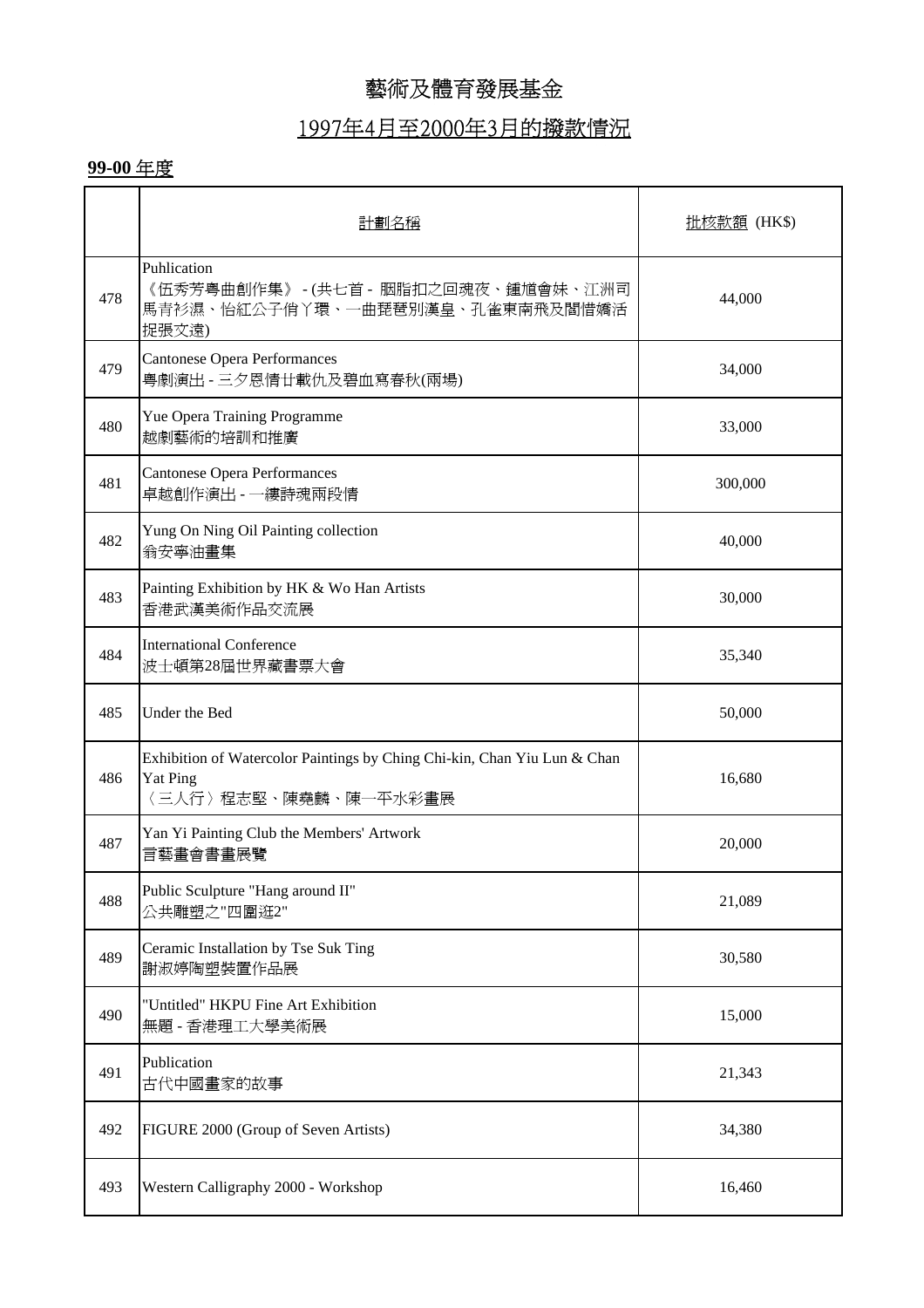### 1997年4月至2000年3月的撥款情況

|     | 計劃名種                                                            | <u> 批核款額</u> (HK\$) |  |
|-----|-----------------------------------------------------------------|---------------------|--|
| 494 | <b>Square Fruit</b><br>四方果                                      | 30,530              |  |
| 495 | <b>Steelyplants Research Report</b><br>鋼本植物研究報告                 | 16,980              |  |
| 496 | Artmatch 200<br>藝緣二千                                            | 43,780              |  |
| 497 | Hong Kong Fashion & Faces 100 Year<br>香港人物服裝一百年 - 時裝設計學生及公眾之參考書 | 30,380              |  |
| 498 | The Secret Gardens - works by Lam Wai Kit<br>秘密庭園 - 林慧潔作品展      | 19,040              |  |
| 499 | Chinese Calligraphy Exhibition<br>七友書法聯展                        | 18,230              |  |
| 500 | Ma Ma De Interdisciplinary Media Workshop<br>麻·麻·地跨媒體工作坊        | 33,780              |  |
| 501 | <b>Installation Museum Art</b><br>裝置藝術館                         | 30,000              |  |
| 502 | The Photography Art of Tse Tak Lung<br>謝德隆的攝影藝術                 | 15,000              |  |
| 503 | Joint School Mural Exchange<br>聯校壁畫交流展覽                         | 16,245              |  |
| 504 | RAKU Ceramics-in-Schools Project<br>駐校樂燒陶藝計劃                    | 50,000              |  |
| 505 | The 30th Anniversary of One Art Group<br>畫會卅週年會展                | 61,485              |  |
| 506 | The Millennium Mosaic of Oil Paintings<br>油畫薈萃千禧年               | 10,000              |  |
| 507 | Centuries · Seasons - Paintings by Lee Chun Yi<br>世紀・四季・李君毅畫集   | 10,000              |  |
| 508 | Research Project<br>大專院校文化藝術拓展研究                                | 117,500             |  |
| 509 | 2000 Asia-Pacific Art Education Conference<br>亞太區美術教育學術研討會      | 100,000             |  |
| 510 | 網上藝術教育工作者指南<br><b>Internet Web Page</b>                         | 209,000             |  |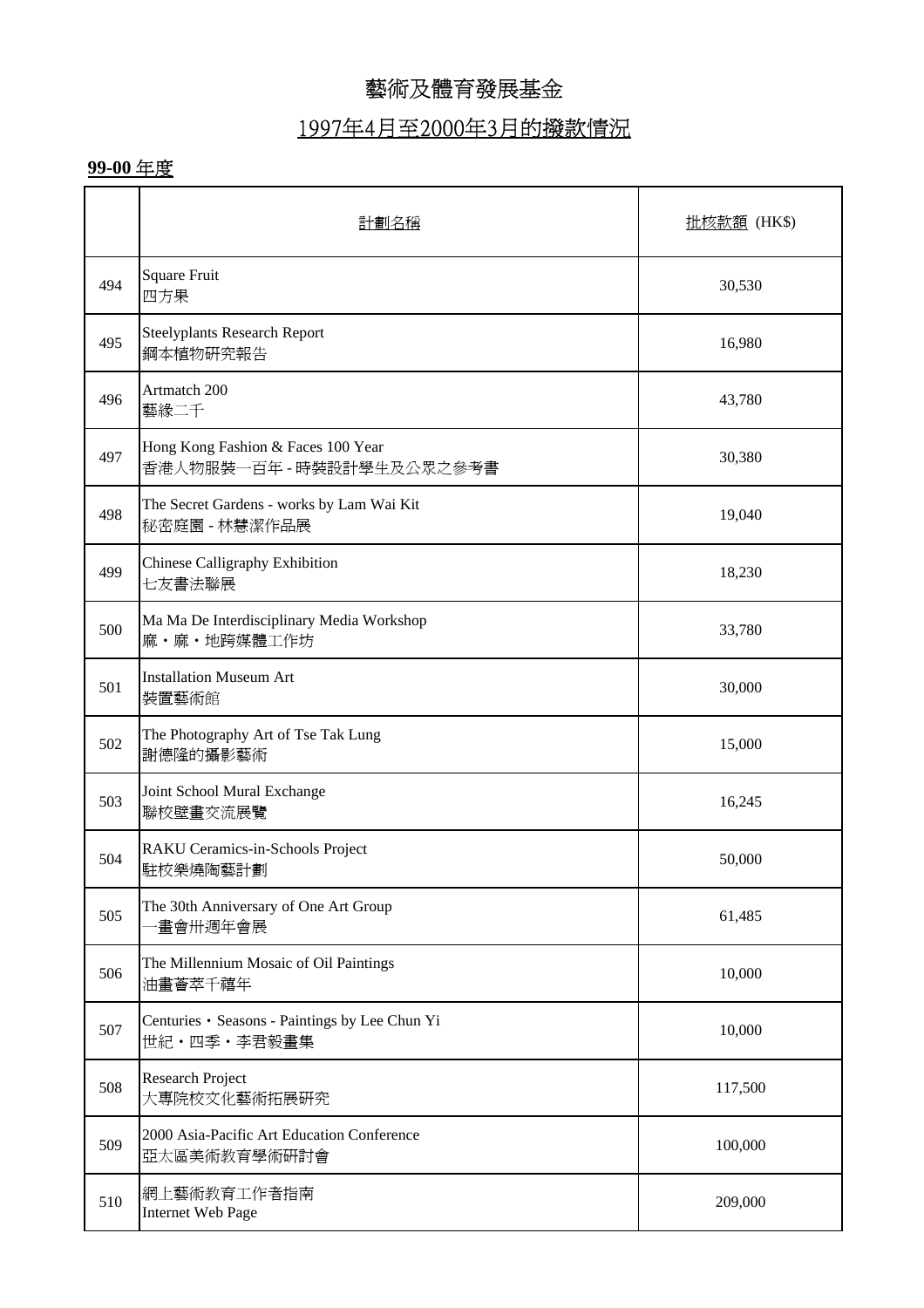# 1997年4月至2000年3月的撥款情況

|     | 計劃名稱                                                                                                                                            | <u> 批核款額</u> (HK\$) |
|-----|-------------------------------------------------------------------------------------------------------------------------------------------------|---------------------|
| 511 | 15th Anniversary Exhibition of the HK Art Chasing Association<br>香港學藝社十五周年畫展                                                                    | 24,230              |
| 512 | Glass Kaleidoscope Studio<br>銀線與琉璃                                                                                                              | 26,535              |
| 513 | <b>Award Presentation Exhibition</b><br>香港中文大學影之日攝影比賽頒獎典禮暨得獎作品展覽                                                                                | 12,600              |
| 514 | Publication<br>出版「陶藝製作與欣賞」一書                                                                                                                    | 90,000              |
| 515 | Exhibition of Award Entries & Album Publication of the 39th International<br>Salon of Photo<br>第三十九屆國際沙龍攝影比賽得獎作品展                               | 20,000              |
| 516 | The Photography of Chan Chi<br>陳琪攝影作品回顧展                                                                                                        | 92,070              |
| 517 | Chinese Painting Exhibition of Chung Yi Tang<br>祟一堂書畫展覽                                                                                         | 58,155              |
| 518 | 「課餘翰墨」學童中國書畫聯展                                                                                                                                  | 22,574              |
| 519 | <b>Engraved Remembrance</b><br>刻版人生                                                                                                             | 29,300              |
| 520 | Come Together Towards Year 2000 - Chinese Painting & Calligraphy of Kong<br>Wai Yeung & his Wife<br>攜手同心迎千禧 - 江威揚、張慕雲夫婦書畫展                      | 10,000              |
| 521 | The Modern Mood - Hong Kong Alumni Association of the China Academy of<br><b>Art First Annual Exhibition</b><br>現代情緒 - 中國美院香港校友會首屆年展            | 15,680              |
| 522 | Artist in Residence Scheme<br>版畫創作駐留計劃                                                                                                          | 40,769              |
| 523 | Lai Chack Middle School 70th Anniversary Celebration Activity - Exhibition<br>of Students' Art and Design Works<br>麗澤中學70週年(1929-1999)校慶學生美術作品展 | 15,000              |
| 524 | A Pictorial Show<br>圖書本事                                                                                                                        | 15,380              |
| 525 | Clay, Form, Content - Contemporary Ceramic Society (HK)<br>泥·形·意-當代香港陶藝協會聯展                                                                     | 49,905              |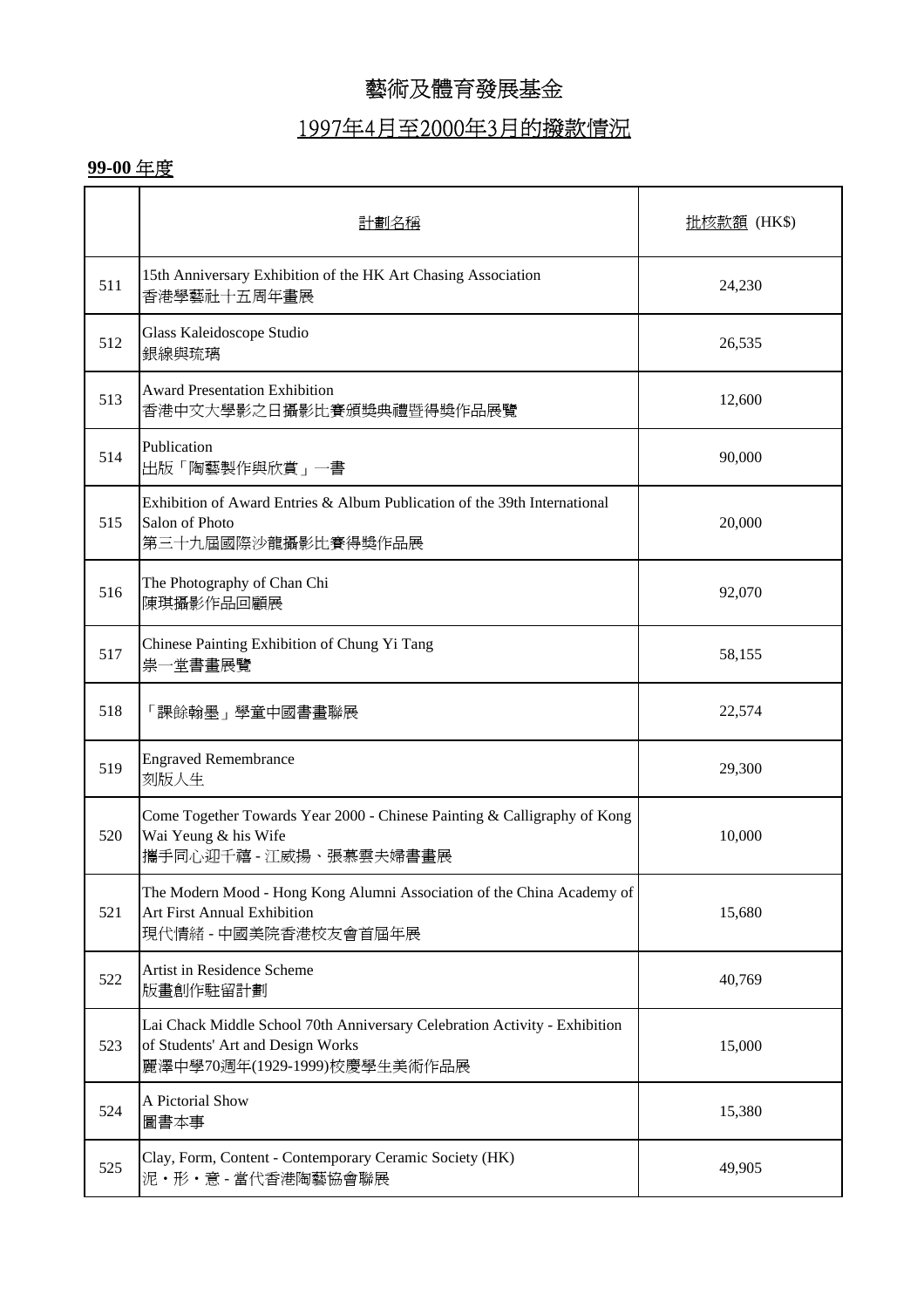# 1997年4月至2000年3月的撥款情況

|     | 計劃名稱                                                                                      | <u> 批核款額</u> (HK\$) |
|-----|-------------------------------------------------------------------------------------------|---------------------|
| 526 | Participating Y2K International Exhibition and Symposium of Prints<br>參與2000國際版畫邀請展暨學術研討會 | 6,035               |
| 527 | Flowers - Painting by Alannala<br>花天花地 - 劉星雨畫展                                            | 31,460              |
| 528 | Reference Book of Art Subject in Secondary School<br>〈美學簡析〉(中學美術教育參考書)                    | 75,780              |
| 529 | 香港國際書法篆刻學會第三屆吳任師生書法篆刻作品展                                                                  | 32,110              |
| 530 | Calligraphy by Chan Yung and Paintings by Ho Fung Lin<br>陳用、何鳳蓮書畫展覽                       | 36,420              |
| 531 | 海天書畫會展覽系列《傳統今朝 - 李頌翔書畫展》                                                                  | 68,776              |
| 532 | Find Joy in Your Own Way<br>自得其樂                                                          | 13,780              |
| 533 | Students' collected works publication scheme<br>校園文集出版計劃                                  | 741,530             |
| 534 | 看上去很屌                                                                                     | 88,200              |
| 535 | Feasibility Study on Setting Up a Visual Arts Academy in Hong Kong                        | 600,000             |
| 536 | Public Art Research and Seminar                                                           | 200,000             |
| 537 | The Arthur & Yvonne Boyd Education Centre, Australia Visual Artist-in-<br>Residence       | 100,000             |
| 538 | Brush & Ink International Seminar on Modern Chinese Painting                              | 300,000             |
| 539 | 視藝工作者指南                                                                                   | 400,000             |
| 540 | 香港視藝年鑑九九                                                                                  | 400,000             |
| 541 | Fellowship for Artistic Development Awards                                                | 1,200,000           |
| 542 | Current<br>001 <ord><hkg></hkg></ord>                                                     | 92,600              |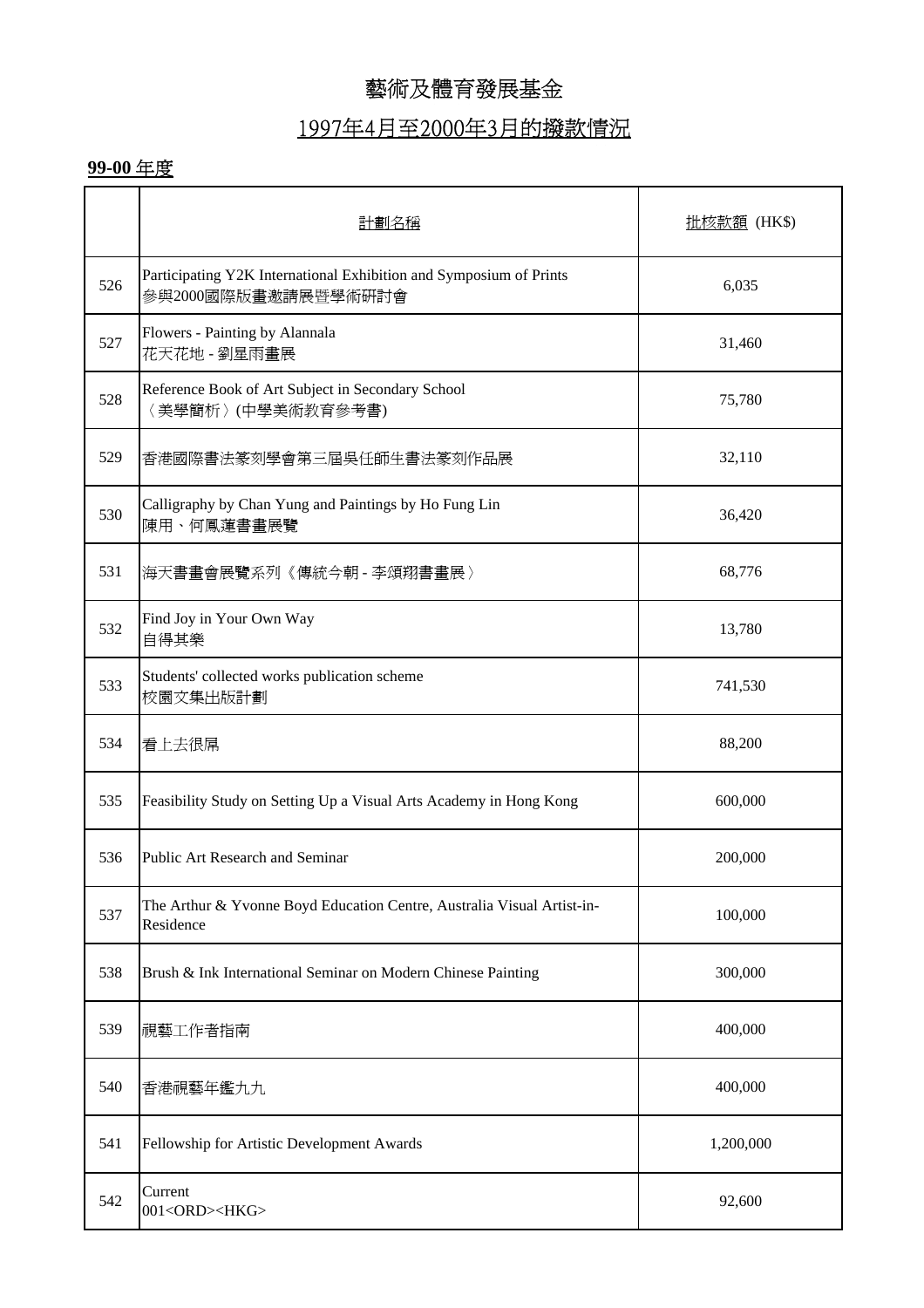### 1997年4月至2000年3月的撥款情況

|     | 計劃名稱                                           | <u>批核款額</u> (HK\$) |
|-----|------------------------------------------------|--------------------|
| 543 | 然而                                             | 252,800            |
| 544 | The Truth<br>《悟真篇》又名《人生與物質》                    | 51,510             |
| 545 | Novel<br>《也無風雨也無晴》                             | 41,480             |
| 546 | 《鑪峰文藝》第1-3期                                    | 223,065            |
| 547 | Journey to the West<br>西域記                     | 55,500             |
| 548 | 《推理小說》第1-3期                                    | 175,800            |
| 549 | 《文學世紀》第1-6期                                    | 542,220            |
| 550 | Panda Gui-gui & Turtle Flames<br>熊熊龜與龜龜熊       | 327,000            |
| 551 | Publication of Hong Kong P.E.N.<br>《香港筆薈》第2-5期 | 469,020            |
| 552 | Survey on "Needs of Arts Practitioners"        | 300,000            |
| 553 | <b>Arts Administration Pocket Guide</b>        | 50,000             |
| 554 | <b>Activities Guide</b>                        | 90,000             |
| 555 | Arts Administration Scholarship                | 210,000            |
| 556 | Publication<br>馮鶴亭書法篆刻選                        | 30,000             |
| 557 | Publication<br>張永華書畫集                          | 29,000             |
| 558 | Renaissance of Art for the Sake of Mankind     | 44,000             |
| 559 | Publication<br>鄭家鎭的藝術 - 遷想妙得                   | 90,000             |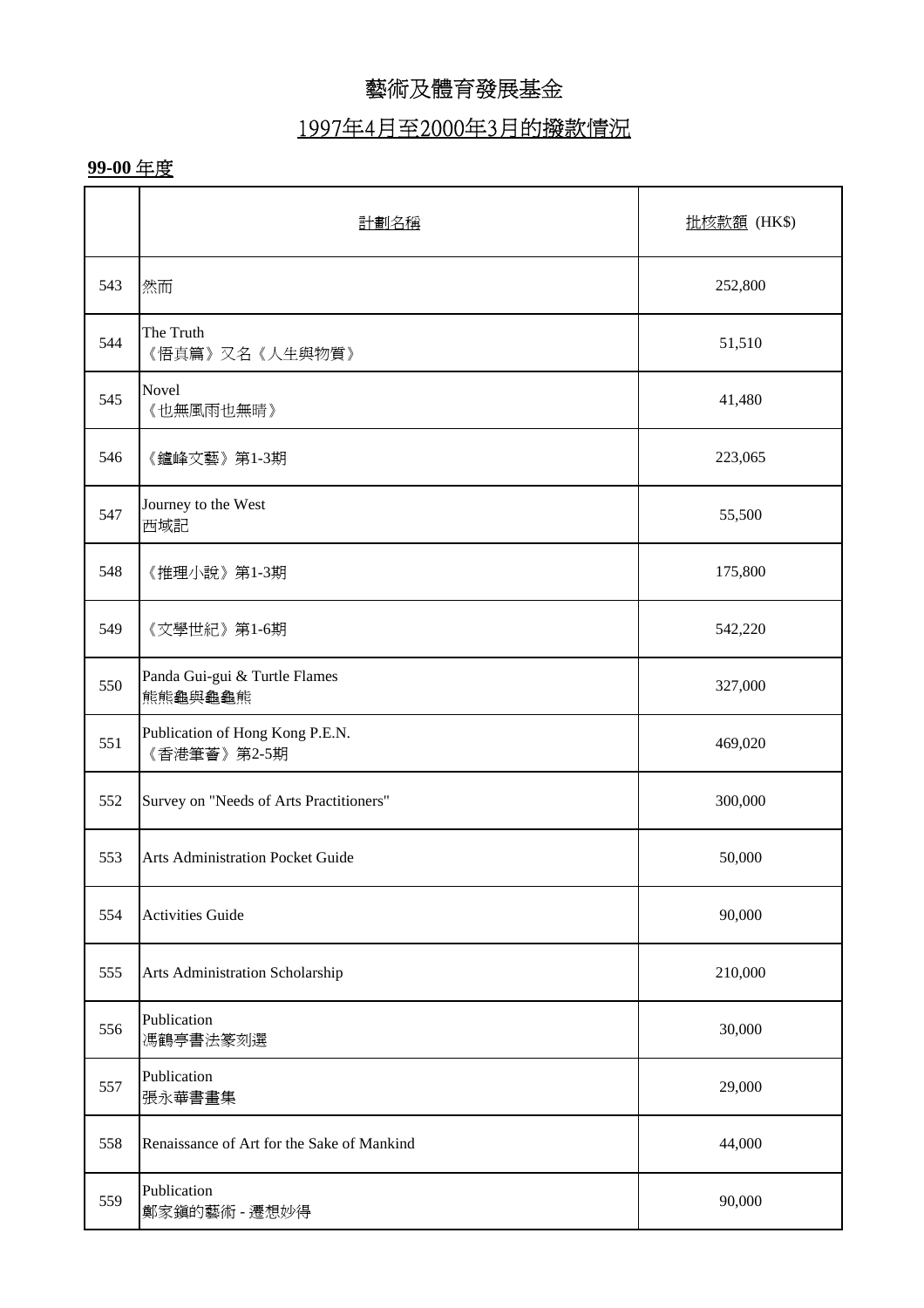# 1997年4月至2000年3月的撥款情況

| <b>Total</b> | 39,935,437  |
|--------------|-------------|
| 計劃名稱         | 批核款額 (HK\$) |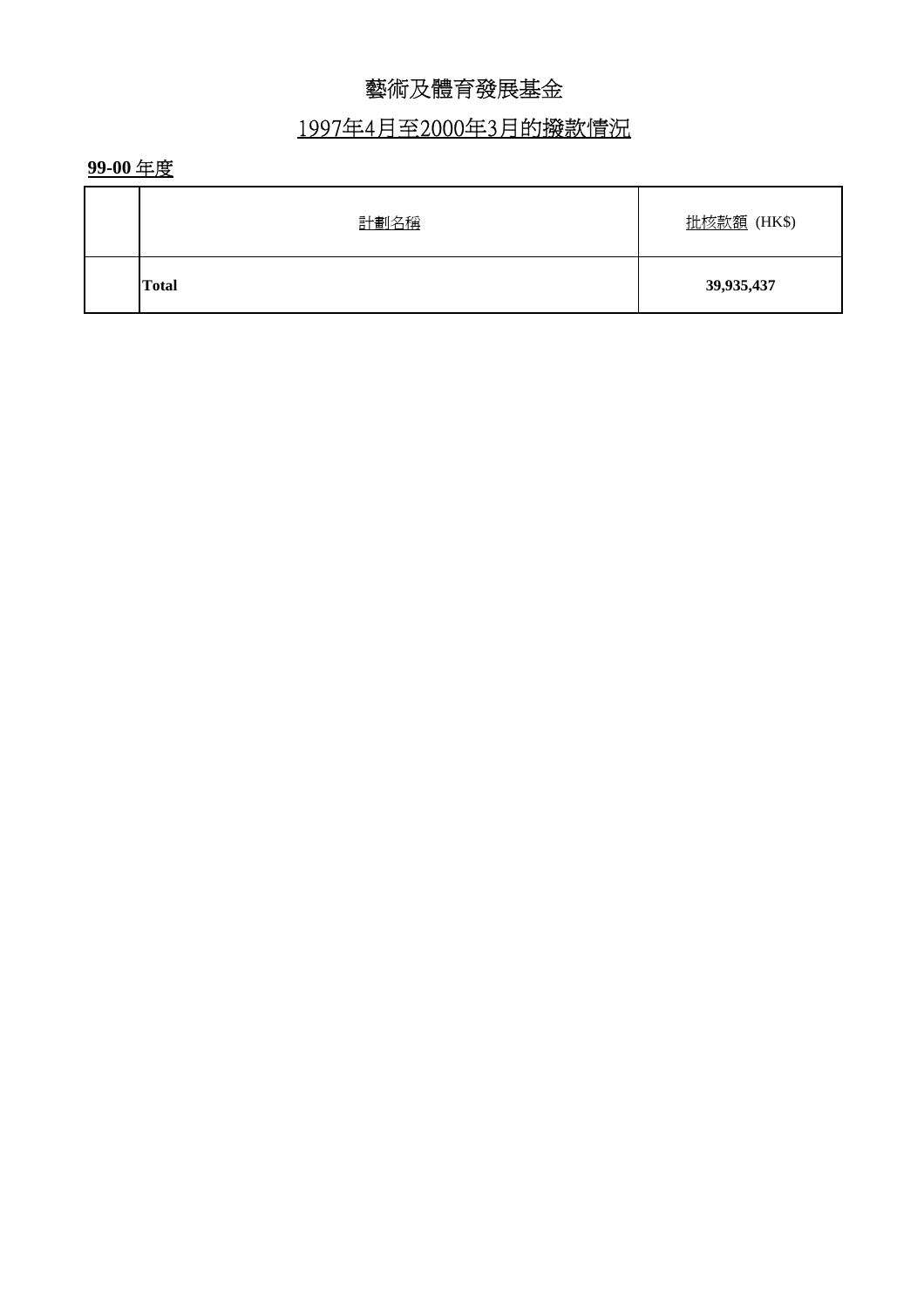# **Arts Development Fund (ADF) Procedures for Approval of Grants**

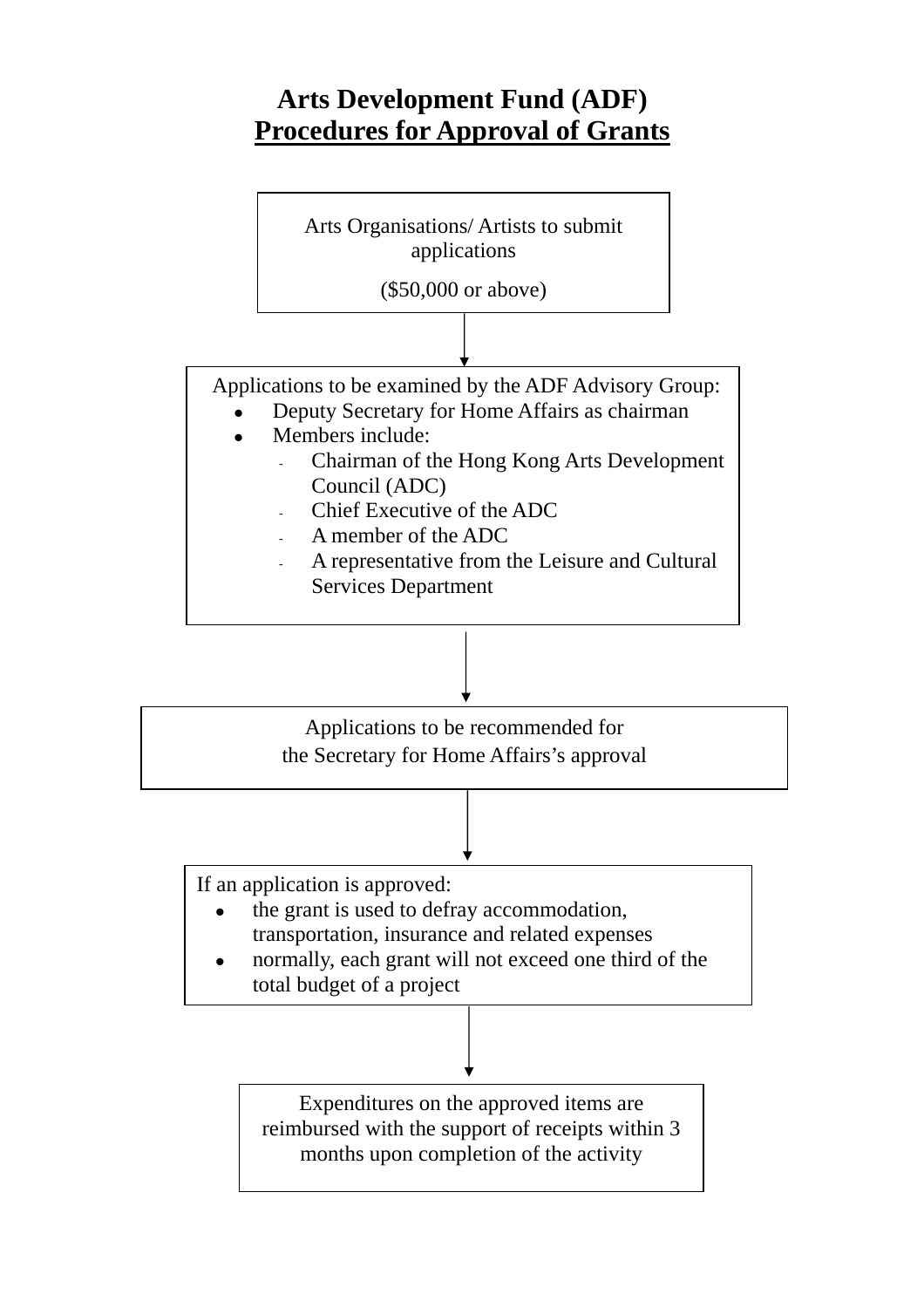|                | 計劃名稱                                                      | 申請款額<br>(HK\$) | 批核款額<br>(HK\$) |
|----------------|-----------------------------------------------------------|----------------|----------------|
| $\mathbf{1}$   | 香港京崑藝術協會參與<br>第三屆中國京劇藝術節                                  | 546,500        | 180,000        |
| $\overline{c}$ | 城市當代舞蹈團2002往印度表演                                          | 102,490        | 102,490        |
| 3              | 進念二十面體參加波蘭<br><b>Cracow Theatrical Reminiscences 2002</b> | 349,300        | 200,000        |
| $\overline{4}$ | 楊曦、傅潔、藝術空間有限公司及<br>錄影太奇參加光州雙年展2002                        | 580,758        | 52,000         |
| 5              | 無人地帶參加北京2003國際小劇場展演                                       | 56,720         | 17,000         |
| 6              | 進念二十面體於北京演出(計劃取消)                                         | 204,000        | 120,000        |
| $\tau$         | 城市當代舞蹈團駐布里斯本計劃                                            | 172,400        | 160,000        |
| $\,8\,$        | 藝穗會與Seoul Fringe Festival聯展                               | 119,685        | 100,000        |
| 9              | 藝穗會與日韓合作演出                                                | 79,740         | 80,000         |
| 10             | 香港藝術節協會有限公司在哥本哈根演出                                        | 39,200         | 40,000         |
| 11             | 香港展能藝術會在滿地可演出                                             | 46,350         | 47,000         |
| 12             | 城市當代舞蹈團往丹麥演出                                              | 188,656        | 180,000        |
| 13             | 無言天地劇場團往維也納演出                                             | 131,350        | 100,000        |
| 14             | 城市當代舞蹈團往澳洲伯斯演出                                            | 128,168        | 70,000         |
| 15             | 進念二十面體往東京及新加坡演出                                           | 315,740        | 200,000        |
| 16             | 中國(香港)油畫學會往北京參加油畫展                                        | 172,330        | 100,000        |
| 17             | 香港當代文化中心及進念二十面體在丹麥演出                                      | 765,200        | 250,000        |
| 18             | 7A班戲劇組於韓國演出                                               | 54,100         | 35,000         |
|                | (韓國釜山藝術交流計劃)                                              |                |                |
| 19             | 香港芭蕾舞團於星加坡演出                                              | 46,300         | 15,000         |
| 20             | 影話戲「亞洲劇場之女人戲」往新加坡演出                                       | 91,000         | 10,000         |
| 21             | 梁秉鈞教授及三位作家參與"法國中華文化年"                                     | 36,000         | 36,000         |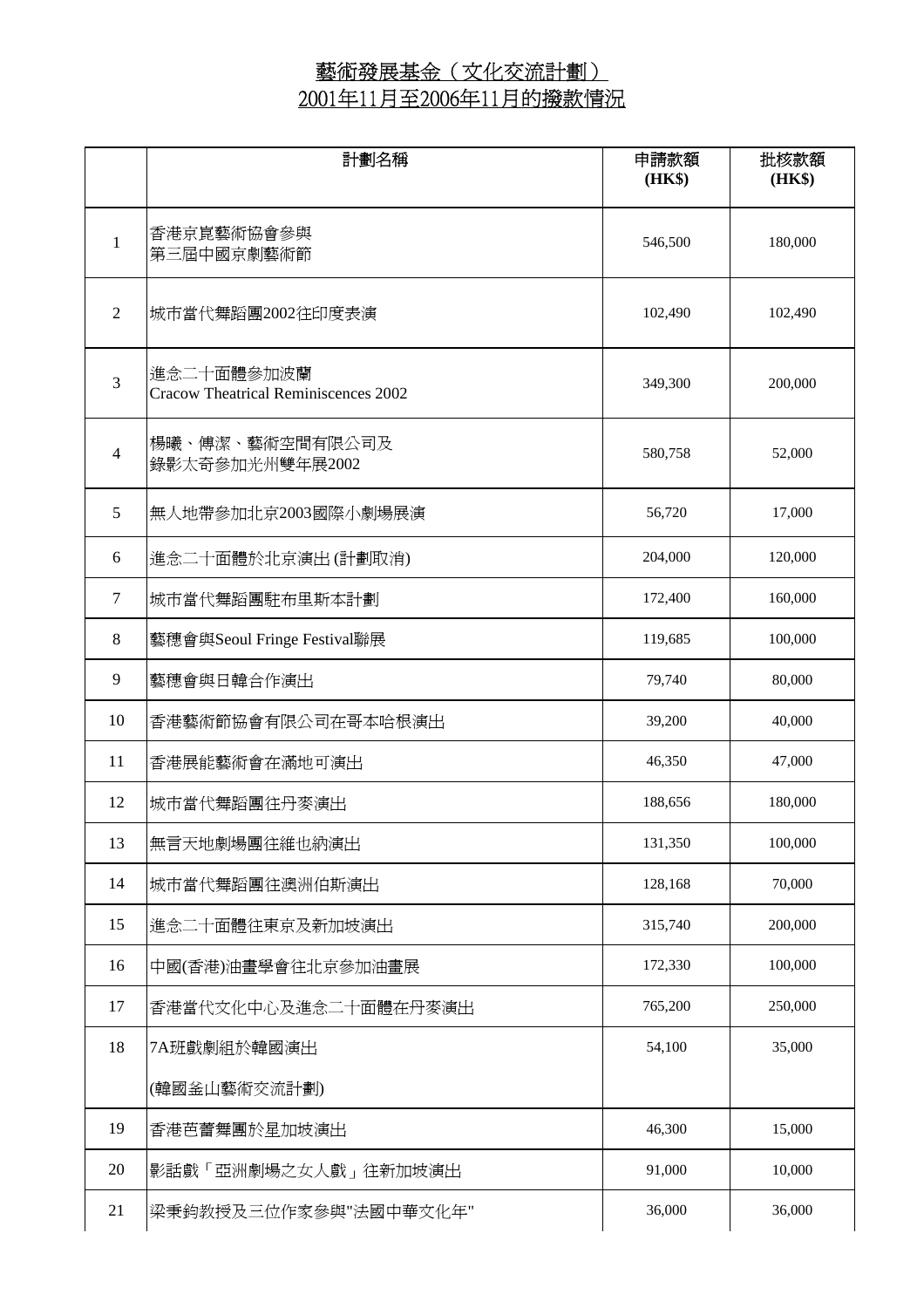|    | 計劃名稱                                                     | 申請款額<br>(HK\$) | 批核款額<br>(HK\$) |
|----|----------------------------------------------------------|----------------|----------------|
| 22 | 香港中樂團於法國演出                                               | 1,100,000      | 500,000        |
| 23 | 劇場組合亞洲巡迴演出                                               | 518,203        | 230,000        |
| 24 | 藝術空間於溫哥華舉行展覽                                             | 88,500         | 50,000         |
| 25 | 香港演藝學院於歐洲演出                                              | 48,750         | 50,000         |
| 26 | 香港教育劇場論壇往加拿大參加會議                                         | 240,000        | 125,000        |
| 27 | 進念二十面體於北京演出「半生緣」                                         | 168,000        | 120,000        |
| 28 | 多空間於印度演出                                                 | 83,500         | 50,000         |
| 29 | 梁秉鈞教授及兩位作家參與巴黎"Salon International<br>du Livre de Paris" | 24,000         | 24,000         |
| 30 | 香港中樂團於上海「香港文化周」演出                                        | 661,500        | 400,000        |
| 31 | 香港芭蕾舞團於上海「香港文化周」演出                                       | 383,307        | 350,000        |
| 32 | 香港歌劇院於上海「香港文化周」演出                                        | 7,000          | 6,000          |
| 33 | 香港話劇團及香港舞蹈團於杭州及上海演出                                      | 400,000        | 400,000        |
| 34 | 彭勃博士參與巴黎國際學術會議                                           | 11,000         | 8,000          |
| 35 | 香港藝術文化交流協會於北京演出                                          | 280,800        | 57,000         |
| 36 | 城市當代舞蹈團於洛杉磯演出                                            | 306,221        | 250,000        |
| 37 | 香港小交響樂團於法國演出                                             | 600,250        | 500,000        |
| 38 | 樹寧·現在式單位於上海演出                                            | 81,360         | 70,000         |
| 39 | 榮念曾出席澳洲Res Artis 會議                                      | 10,320         | 10,000         |
| 40 | 香港展能藝術會於台北演出                                             | 24,700         | 15,000         |
| 41 | 香港工程於上海參展                                                | 497,000        | 270,000        |
| 42 | 亞洲青年管弦樂團於廣州及上海演出                                         | 401,185        | 100,000        |
| 43 | 香港兒童合唱團於韓國演出                                             | 86,348         | 60,000         |
| 44 | 1a空間參加上海文化交流會議                                           | 16,260         | 9,600          |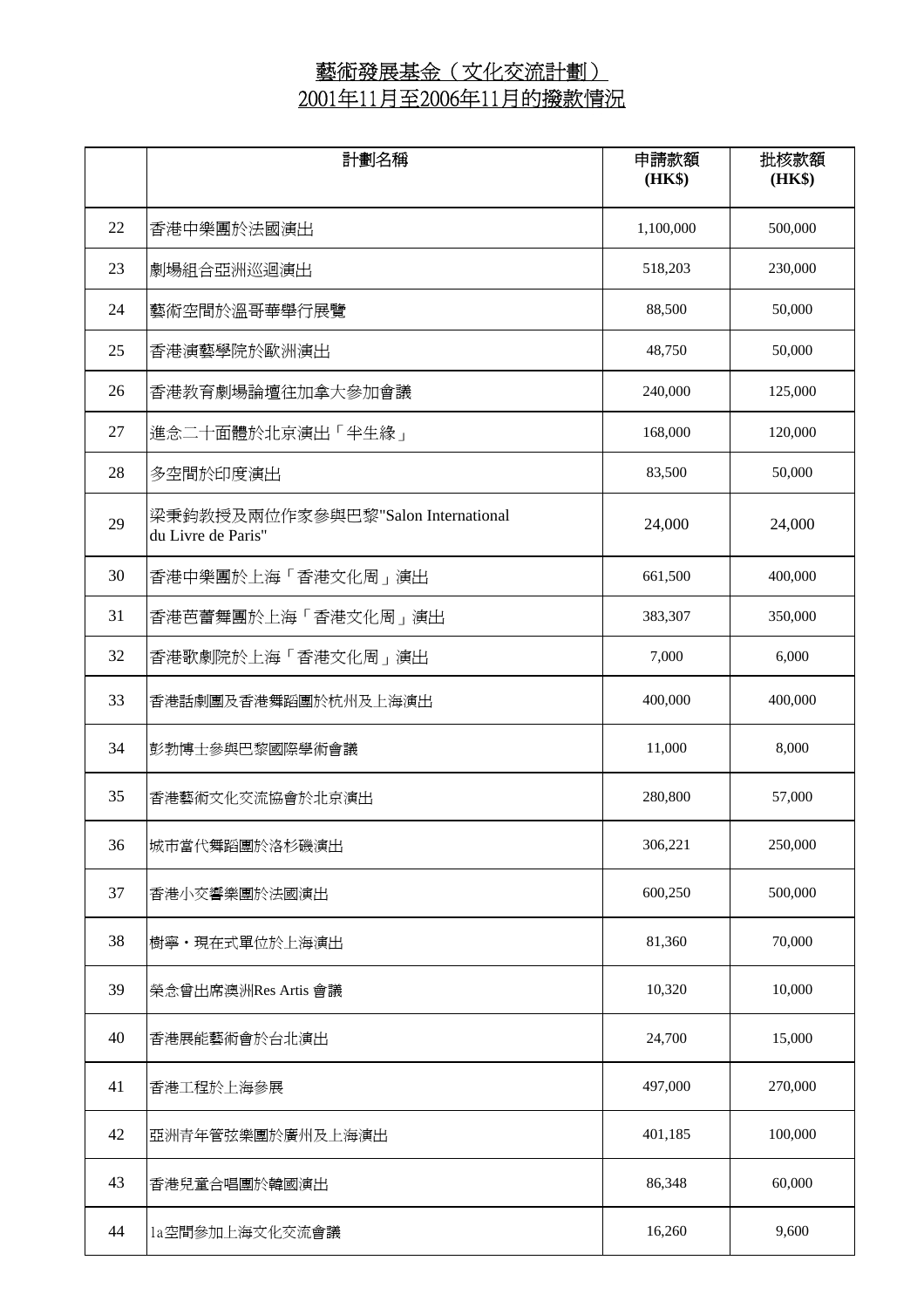|    | 計劃名稱                                  | 申請款額<br>(HK\$) | 批核款額<br>(HK\$) |
|----|---------------------------------------|----------------|----------------|
| 45 | 香港管弦樂團於上海演出                           | 661,370        | 300,000        |
| 46 | 黃大徽參與曼谷藝術節                            | 2,800          | 2,500          |
| 47 | 城市當代舞蹈團往美國演出                          | 272,420        | 250,000        |
| 48 | 香港中樂團往美國演出                            | 1,562,400      | 600,000        |
| 49 | 非常林奕華於台灣新舞臺演出                         | 330,100        | 80,000         |
| 50 | 多空間於北京大山子藝術節演出                        | 169,000        | 36,000         |
| 51 | 亞洲匯藝於上海及台灣演出                          | 38,955         | 39,000         |
| 52 | 無言天地劇團於上海及韓國演出                        | 90,000         | 50,000         |
| 53 | 香港藝術中心於台北演出                           | 30,000         | 3,000          |
| 54 | 撞劇團於東京演出                              | 9,750          | 9,800          |
| 55 | The AiR Association Ltd 參與"亞洲藝術網絡在台灣" | 6,030          | 5,000          |
| 56 | 香港藝術中心參與首爾小亞細亞工作坊及會議 2005             | 14,900         | 14,000         |
| 57 | 香港小交響樂團於歐洲演出                          | 1,114,165      | 700,000        |
| 58 | 進劇場於柏林演出                              | 72,400         | 22,000         |
| 59 | 黃大徵參與巴黎國際舞蹈節會議                        | 12,600         | 8,000          |
| 60 | 香港芭蕾舞團於西班牙演出                          | 315,000        | 200,000        |
| 61 | 明日藝術教育機構於西班牙參展及演出                     | 199,000        | 135,000        |
| 62 | 香港電影工作者總會出席第62屆威尼斯電影節                 | 2,078,600      | 600,000        |
| 63 | 梁秉鈞教授於斯洛文尼亞參與國際文學節                    | 7,250          | 7,250          |
| 64 | 非常林奕華於台北演出                            | 45,540         | 18,000         |
| 65 | 香港電影業協會(MPIA)出席第62屆威尼斯電影節             | 300,000        | 300,000        |
| 66 | 香港展能藝術會於上海演出                          | 12,400         | 12,400         |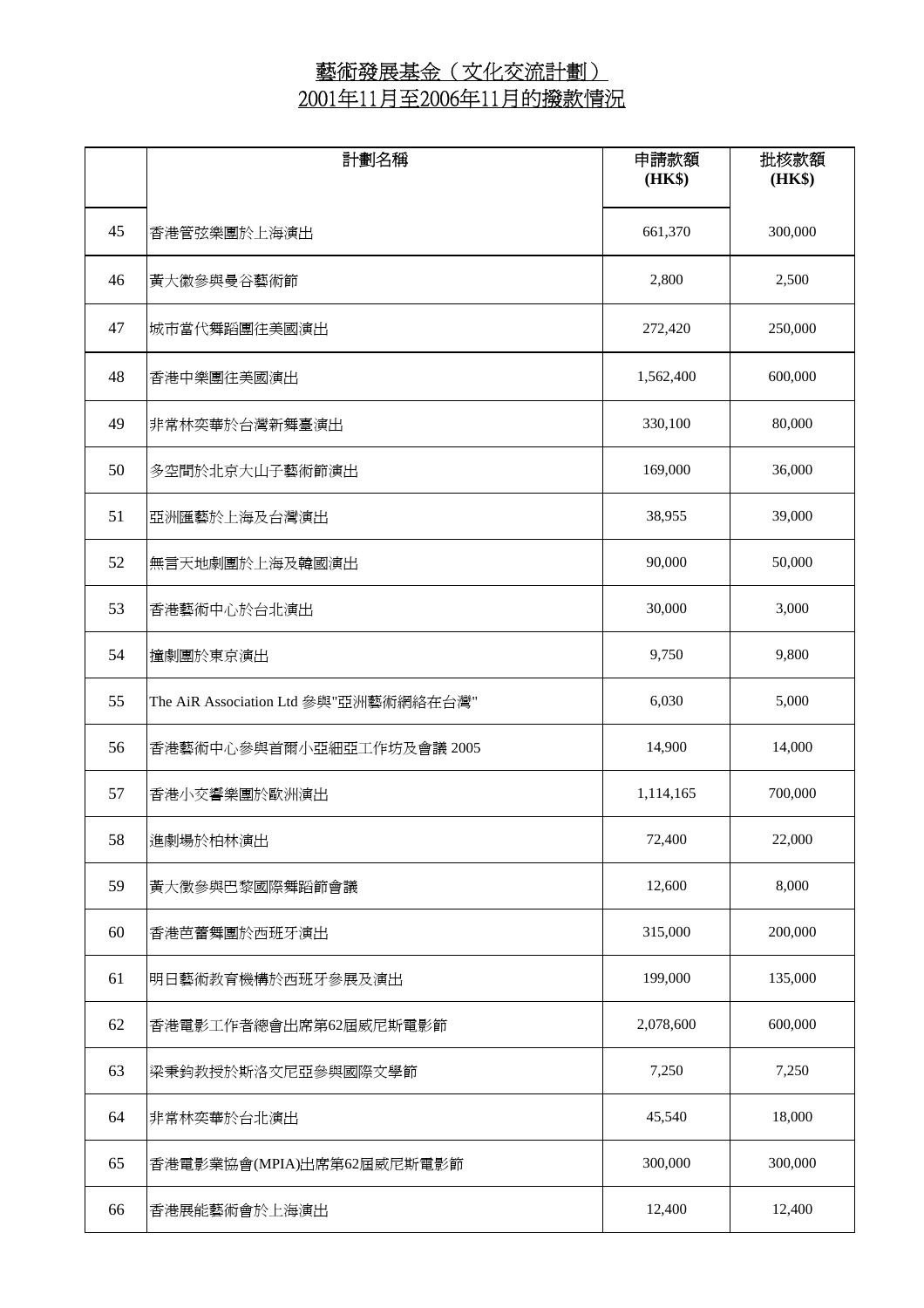|    | 計劃名稱                                                                                              | 申請款額<br>(HK\$) | 批核款額<br>(HK\$) |
|----|---------------------------------------------------------------------------------------------------|----------------|----------------|
| 67 | 聖莊合唱團於韓國演出                                                                                        | 16,100         | 16,100         |
| 68 | 羅雅詠參與玻利維亞KM.0-URBANO國際藝術家交流工作坊                                                                    | 15,489         | 8,000          |
| 69 | 無言天地劇團於美國演出                                                                                       | 80,816         | 48,000         |
| 70 | 前進進戲劇工作坊於日本演出                                                                                     | 19,800         | 15,000         |
| 71 | 進念二十面體於新加坡演出                                                                                      | 97,750         | 62,000         |
| 72 | Springrolllll participate in the 15th International Comix-Festival Lucerne<br>2006 in Switzerland | 87,200         | 48,000         |
| 73 | 城市當代舞蹈團於台北演出                                                                                      | 92,800         | 80,000         |
| 74 | 香港話劇團於美加及北京演出                                                                                     | 714,700        | 633,700        |
| 75 | 香港小交響樂團於日本東京演出                                                                                    | 416,800        | 400,000        |
| 76 | 明日藝術教育機構 - 2006年於土耳其及比利時作交流演出/訪問                                                                  | 310,000        | 180,000        |
| 77 | 香港教育劇場論壇於波斯尼亞出席會議                                                                                 | 123,192        | 40,000         |
| 78 | 多空間於荷蘭阿姆斯特丹演出                                                                                     | 112,455        | 70,000         |
| 79 | 動藝舞蹈團於台灣及美加演出                                                                                     | 119,630        | 100,000        |
| 80 | 撞劇團於台北演出                                                                                          | 11,500         | 11,500         |
| 81 | 亞洲青年管弦樂團於北京演出                                                                                     | 297,540        | 250,000        |
| 82 | 香港城市合唱團於廈門演出                                                                                      | 70,000         | 50,000         |
| 83 | 黃碧雲於英國演出                                                                                          | 283,457        | 150,000        |
| 84 | 進劇場於上海演出                                                                                          | 129,761        | 40,000         |
| 85 | 焦媛實驗劇團於新加坡演出                                                                                      | 110,000        | 10,000         |
| 86 | 京崑劇場於蘇州演出                                                                                         | 299,100        | 120,000        |